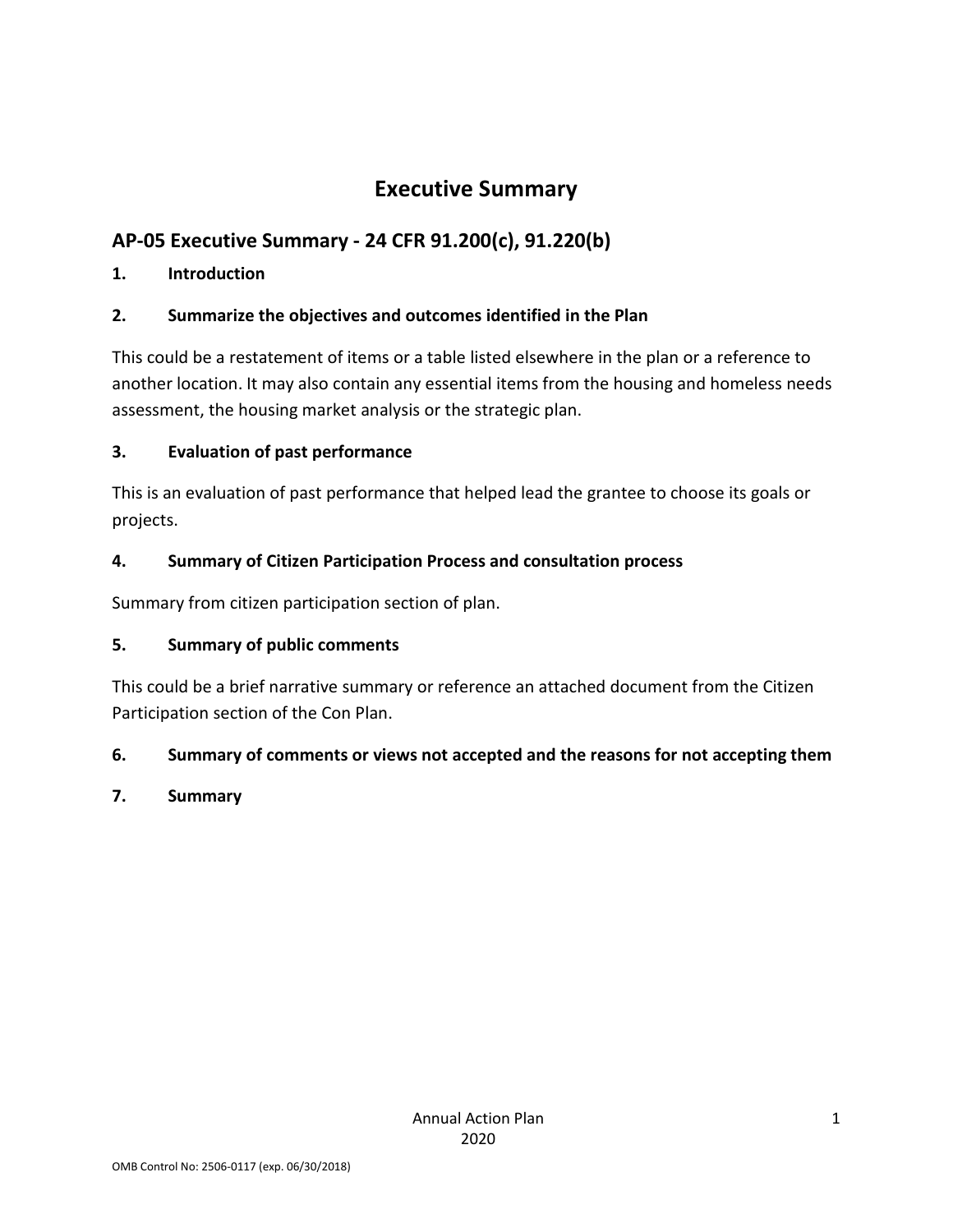# **PR-05 Lead & Responsible Agencies - 91.300(b)**

### **1. Agency/entity responsible for preparing/administering the Consolidated Plan**

The following are the agencies/entities responsible for preparing the Consolidated Plan and those responsible for administration of each grant program and funding source.

| <b>Agency Role</b>           | <b>Name</b>   |                                         | <b>Department/Agency</b>                          |  |  |
|------------------------------|---------------|-----------------------------------------|---------------------------------------------------|--|--|
|                              |               |                                         |                                                   |  |  |
| <b>CDBG Administrator</b>    | NEVADA        |                                         | <b>Rural Community &amp; Economic Development</b> |  |  |
| <b>HOPWA Administrator</b>   | <b>NEVADA</b> | Department of Health and Human Services |                                                   |  |  |
| <b>HOME Administrator</b>    | <b>NEVADA</b> | <b>Nevada Housing Division</b>          |                                                   |  |  |
| <b>ESG Administrator</b>     | <b>NEVADA</b> |                                         | <b>Nevada Housing Division</b>                    |  |  |
| <b>HOPWA-C Administrator</b> | <b>NEVADA</b> |                                         | <b>Nevada Housing Division</b>                    |  |  |
|                              | <b>NEVADA</b> |                                         | <b>Nevada Housing Division</b>                    |  |  |

**Table 1 – Responsible Agencies**

**Narrative**

**Consolidated Plan Public Contact Information**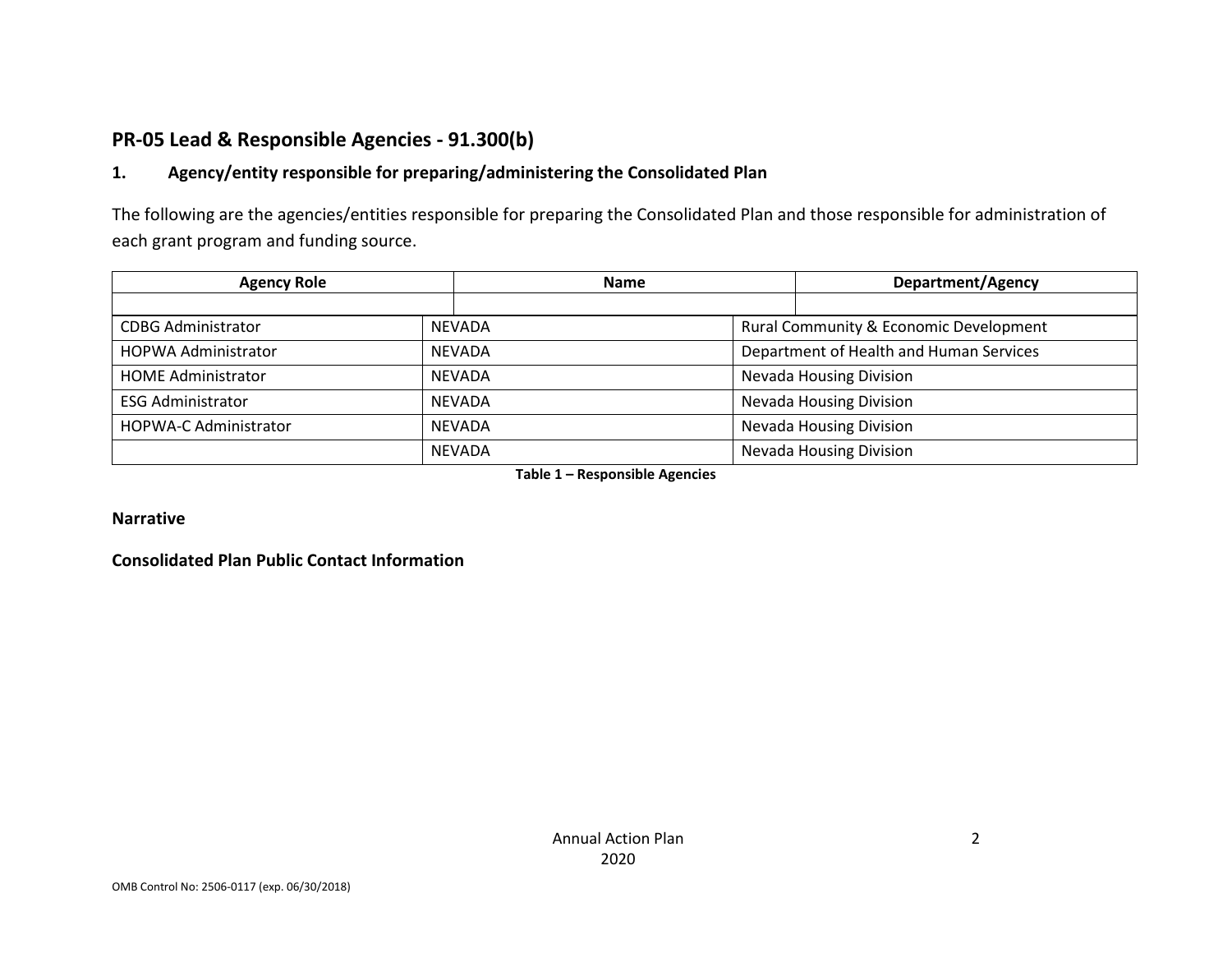# **AP-10 Consultation - 91.110, 91.300(b); 91.315(l)**

### **1. Introduction**

**Provide a concise summary of the state's activities to enhance coordination between public and assisted housing providers and private and governmental health, mental health and service agencies**

**Describe coordination with the Continuum of Care and efforts to address the needs of homeless persons (particularly chronically homeless individuals and families, families with children, veterans, and unaccompanied youth) and persons at risk of homelessness**

**Describe consultation with the Continuum(s) of Care that serves the State in determining how to allocate ESG funds, develop performance standards for and evaluate outcomes of projects and activities assisted by ESG funds, and develop funding, policies and procedures for the operation and administration of HMIS**

**2. Agencies, groups, organizations and others who participated in the process and consultations**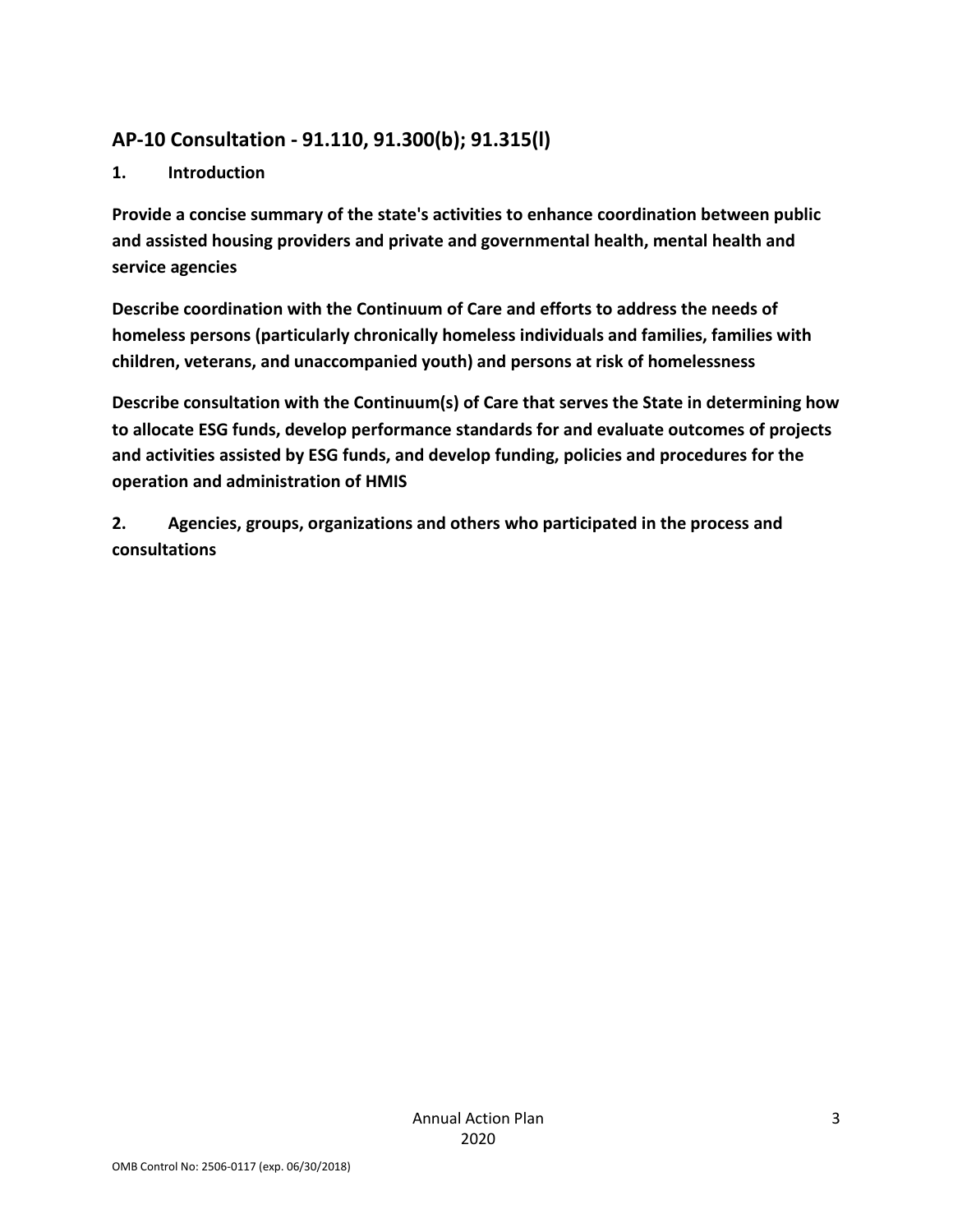**Table 2 – Agencies, groups, organizations who participated**

**Identify any Agency Types not consulted and provide rationale for not consulting**

### **Other local/regional/state/federal planning efforts considered when preparing the Plan**

| Name of Plan | <b>Lead Organization</b> | How do the goals of your Strategic Plan<br>overlap with the goals of each plan? |
|--------------|--------------------------|---------------------------------------------------------------------------------|
|              |                          |                                                                                 |

**Table 3 - Other local / regional / federal planning efforts**

**Narrative**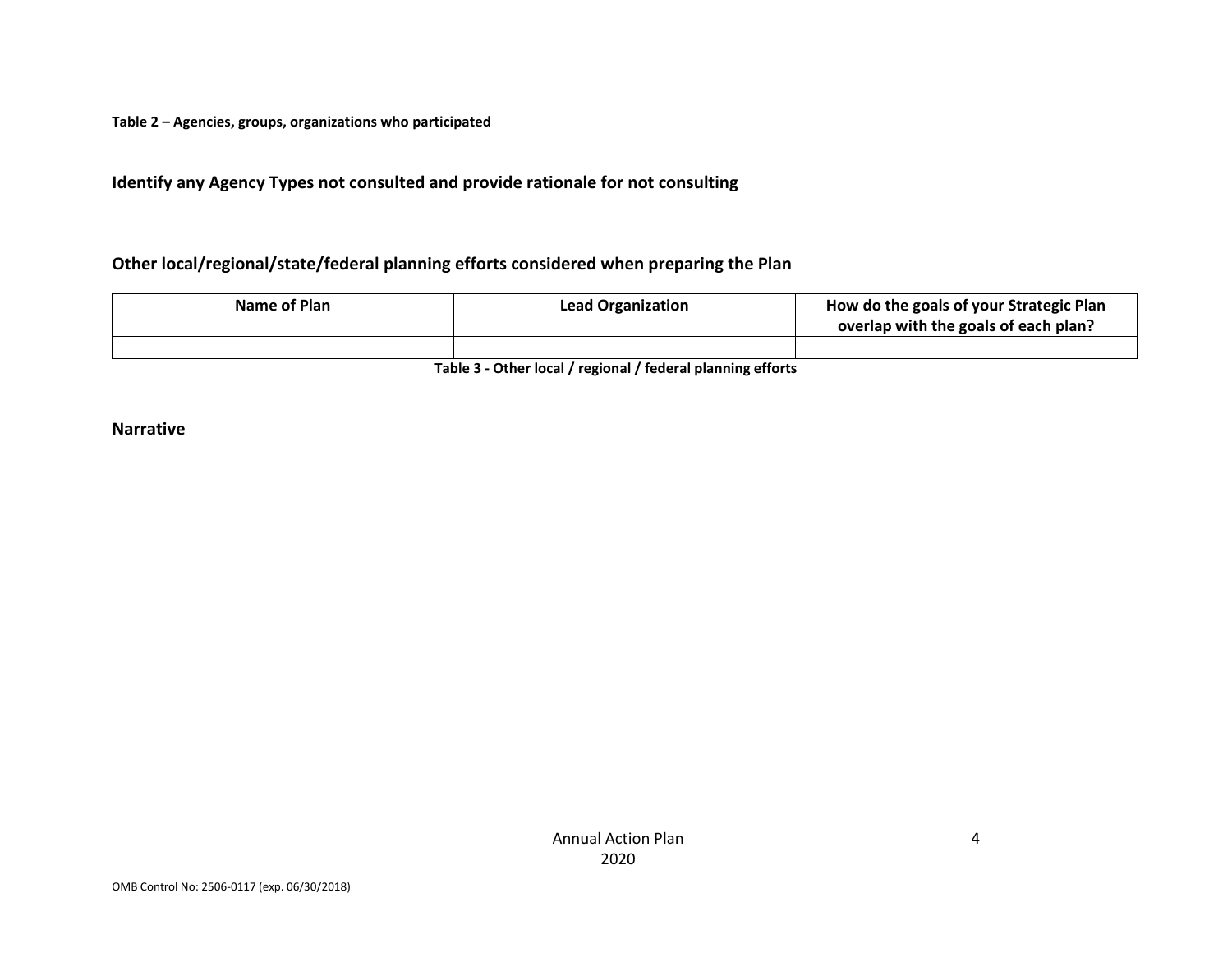# **AP-12 Participation - 91.115, 91.300(c)**

**1. Summary of citizen participation process/Efforts made to broaden citizen participation Summarize citizen participation process and how it impacted goal-setting**

### **Citizen Participation Outreach**

| <b>Sort Order</b> | <b>Mode of Outreach</b> | Target of Outreach | Summary of          | Summary of        | <b>Summary of comments</b> | URL (If     |
|-------------------|-------------------------|--------------------|---------------------|-------------------|----------------------------|-------------|
|                   |                         |                    | response/attendance | comments received | not accepted               | applicable) |
|                   |                         |                    |                     |                   | and reasons                |             |
|                   |                         |                    |                     |                   |                            |             |

**Table 4 – Citizen Participation Outreach**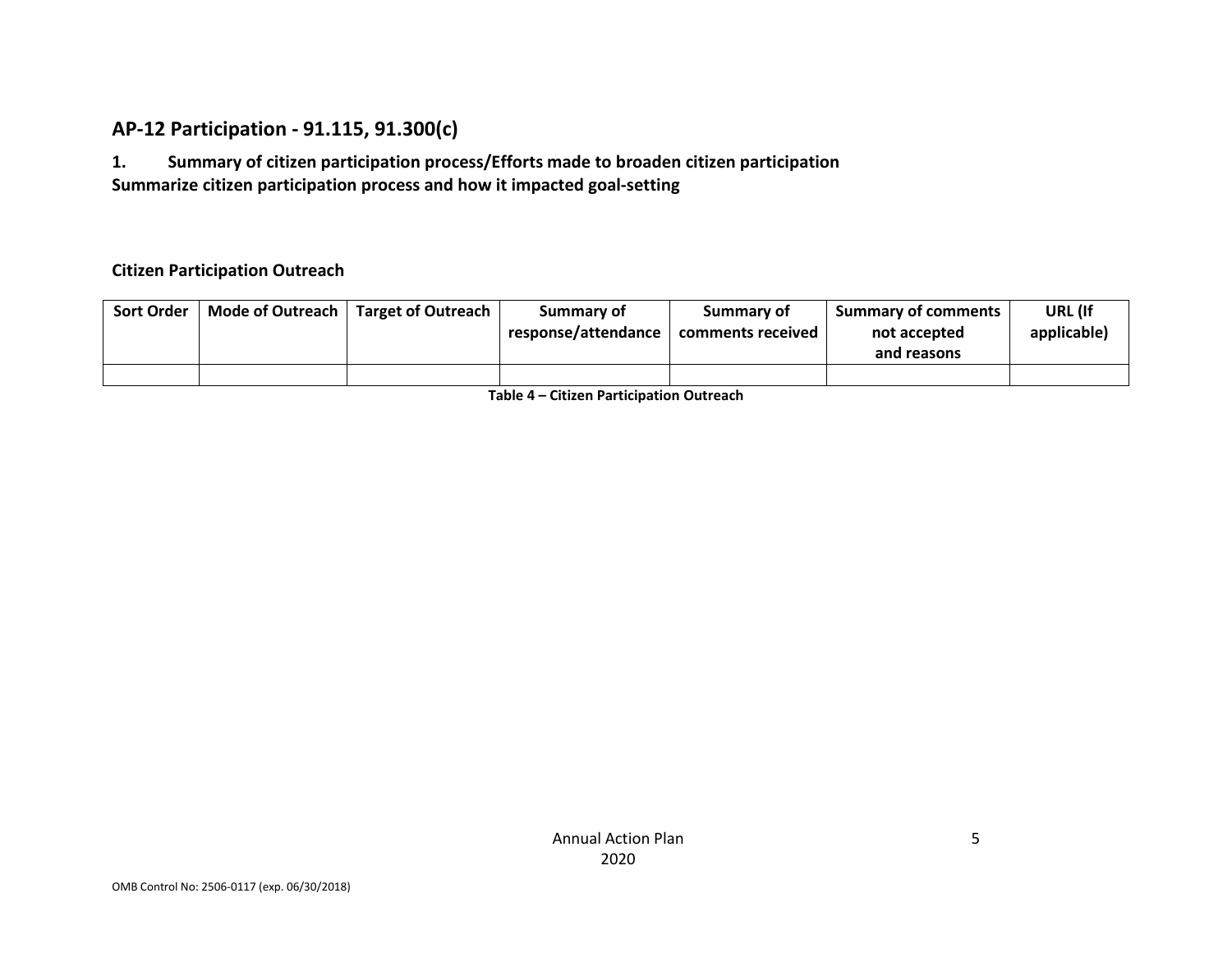# **Expected Resources**

# **AP-15 Expected Resources – 91.320(c)(1,2)**

### **Introduction**

Expected resources for the five formula programs remain relatively level, with the exception of the Housing Trust Fund and Carson City, an entitlement, reverting to the state program. For the CDBG program, additional funds are committed each year to newly funded projects by cities and counties, other state and federal funds, and/or other funding sources. Those leveraged dollars are difficult to project, as they vary greatly each year.

### **Anticipated Resources**

| Program     | <b>Source</b> | <b>Uses of Funds</b>   |                    |         | <b>Expected Amount Available Year 1</b> |           | <b>Expected</b>                | <b>Narrative Description</b>            |
|-------------|---------------|------------------------|--------------------|---------|-----------------------------------------|-----------|--------------------------------|-----------------------------------------|
|             | оf            |                        | Annual             | Program | <b>Prior Year</b>                       | Total:    | <b>Amount</b>                  |                                         |
|             | <b>Funds</b>  |                        | <b>Allocation:</b> | Income: | <b>Resources:</b>                       | Ş         | Available                      |                                         |
|             |               |                        |                    | Ş       |                                         |           | <b>Remainder</b><br>of ConPlan |                                         |
|             |               |                        |                    |         |                                         |           |                                |                                         |
| <b>CDBG</b> | public -      | Acquisition            |                    |         |                                         |           |                                | 2020 is the first year of the 2020-2024 |
|             | federal       | Admin and              |                    |         |                                         |           |                                | <b>Consolidated Plan.</b>               |
|             |               | Planning               |                    |         |                                         |           |                                |                                         |
|             |               | Economic               |                    |         |                                         |           |                                |                                         |
|             |               | Development            |                    |         |                                         |           |                                |                                         |
|             |               | Housing                |                    |         |                                         |           |                                |                                         |
|             |               | Public                 |                    |         |                                         |           |                                |                                         |
|             |               | Improvements           |                    |         |                                         |           |                                |                                         |
|             |               | <b>Public Services</b> | 3,488,537          | 0       | 0                                       | 3,488,537 | 13,954,148                     |                                         |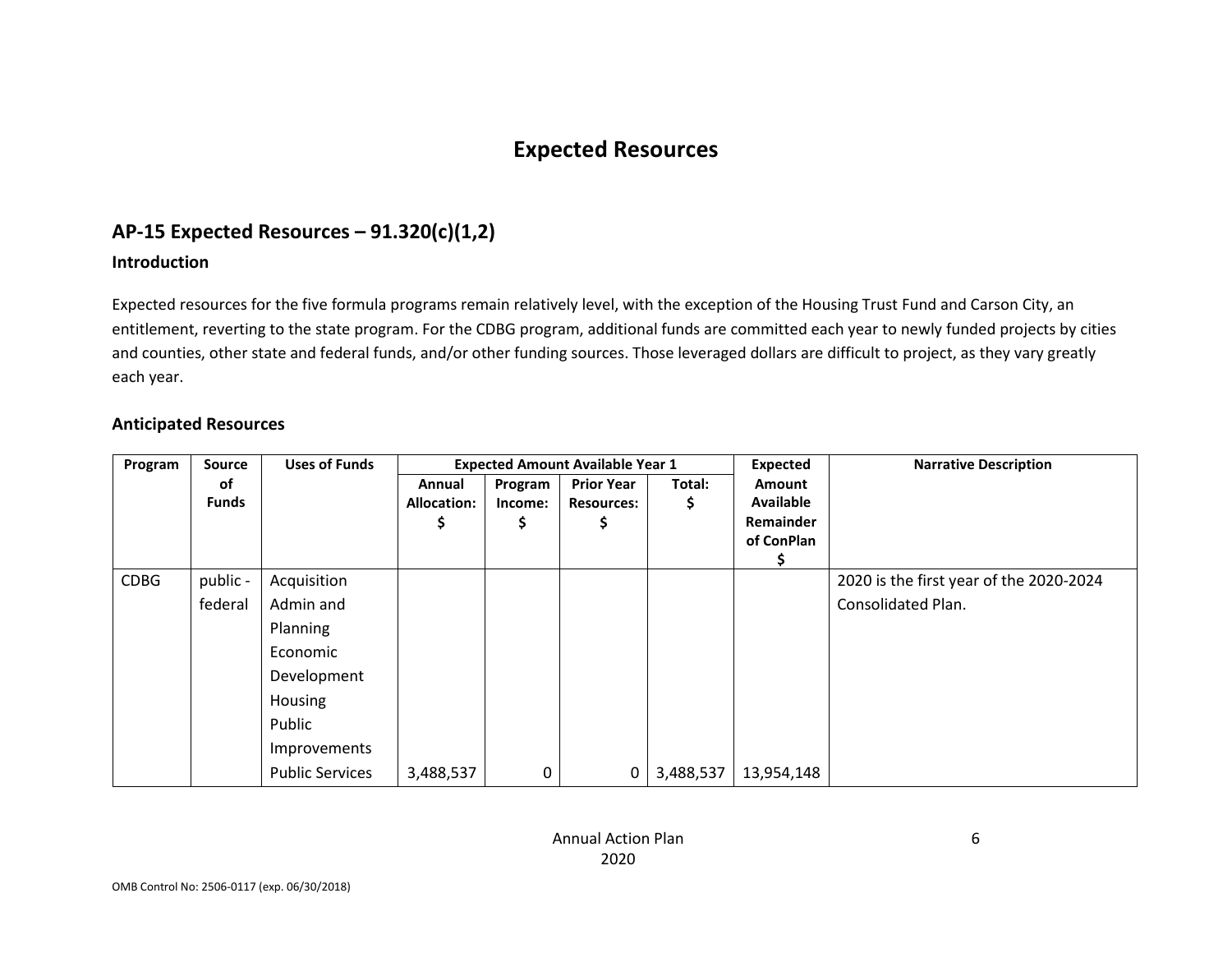| Program | <b>Source</b> | <b>Uses of Funds</b> | <b>Expected Amount Available Year 1</b> |         |                   |           | <b>Expected</b> | <b>Narrative Description</b>               |
|---------|---------------|----------------------|-----------------------------------------|---------|-------------------|-----------|-----------------|--------------------------------------------|
|         | οf            |                      | Annual                                  | Program | <b>Prior Year</b> | Total:    | Amount          |                                            |
|         | <b>Funds</b>  |                      | <b>Allocation:</b>                      | Income: | <b>Resources:</b> | S         | Available       |                                            |
|         |               |                      |                                         |         |                   |           | Remainder       |                                            |
|         |               |                      |                                         |         |                   |           | of ConPlan      |                                            |
| HOME    | public -      | Acquisition          |                                         |         |                   |           |                 | The HOME Program, administered by the      |
|         | federal       | Homebuyer            |                                         |         |                   |           |                 | NHD, is expected to receive \$3,000,000 in |
|         |               | assistance           |                                         |         |                   |           |                 | HUD funds for the plan year beginning      |
|         |               | Homeowner            |                                         |         |                   |           |                 | July 1, 2020. Additionally, the State      |
|         |               | rehab                |                                         |         |                   |           |                 | HOME Program expects that grantees will    |
|         |               | Multifamily          |                                         |         |                   |           |                 | generate approximately \$800,000 of        |
|         |               | rental new           |                                         |         |                   |           |                 | program income and/or recaptured funds     |
|         |               | construction         |                                         |         |                   |           |                 | from previously awarded grants. HOME       |
|         |               | Multifamily          |                                         |         |                   |           |                 | funds will be allocated throughout         |
|         |               | rental rehab         |                                         |         |                   |           |                 | Nevada using a formula allocation. PI and  |
|         |               | <b>New</b>           |                                         |         |                   |           |                 | HOME funds remaining from the previous     |
|         |               | construction for     |                                         |         |                   |           |                 | year will be allocated throughout Nevada.  |
|         |               | ownership            |                                         |         |                   |           |                 |                                            |
|         |               | <b>TBRA</b>          | 3,000,000                               | 800,000 | 0                 | 3,800,000 | 12,000,000      |                                            |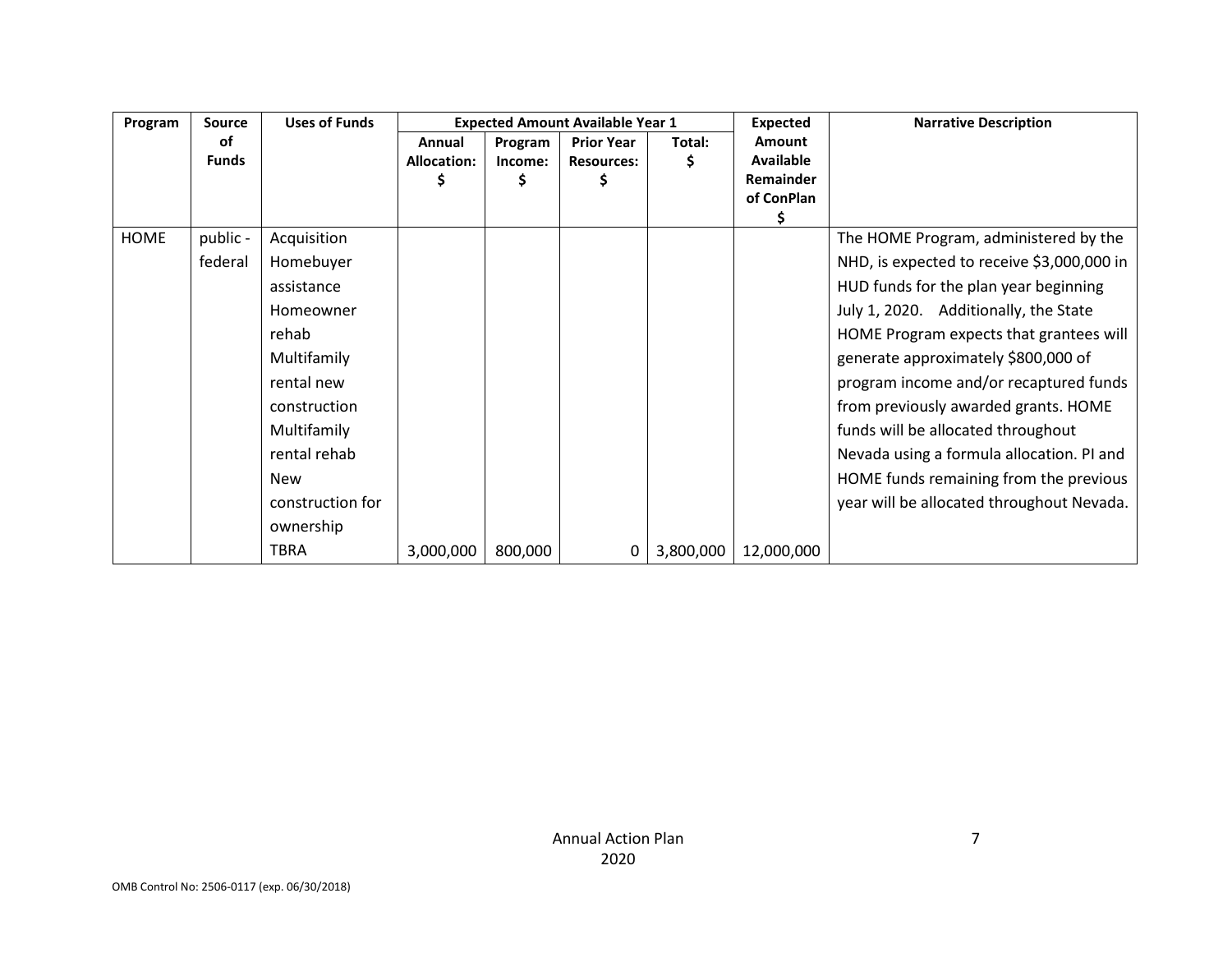| Program      | Source             | <b>Uses of Funds</b> |                                   | <b>Expected Amount Available Year 1</b> |                                              |              |                                  | <b>Narrative Description</b> |
|--------------|--------------------|----------------------|-----------------------------------|-----------------------------------------|----------------------------------------------|--------------|----------------------------------|------------------------------|
|              | of<br><b>Funds</b> |                      | Annual<br><b>Allocation:</b><br>Ş | Program<br>Income:<br>\$                | <b>Prior Year</b><br><b>Resources:</b><br>\$ | Total:<br>\$ | Amount<br>Available<br>Remainder |                              |
|              |                    |                      |                                   |                                         |                                              |              | of ConPlan<br>S                  |                              |
| <b>HOPWA</b> | public -           | Permanent            |                                   |                                         |                                              |              |                                  |                              |
|              | federal            | housing in           |                                   |                                         |                                              |              |                                  |                              |
|              |                    | facilities           |                                   |                                         |                                              |              |                                  |                              |
|              |                    | Permanent            |                                   |                                         |                                              |              |                                  |                              |
|              |                    | housing              |                                   |                                         |                                              |              |                                  |                              |
|              |                    | placement            |                                   |                                         |                                              |              |                                  |                              |
|              |                    | Short term or        |                                   |                                         |                                              |              |                                  |                              |
|              |                    | transitional         |                                   |                                         |                                              |              |                                  |                              |
|              |                    | housing facilities   |                                   |                                         |                                              |              |                                  |                              |
|              |                    | STRMU                |                                   |                                         |                                              |              |                                  |                              |
|              |                    | Supportive           |                                   |                                         |                                              |              |                                  |                              |
|              |                    | services             |                                   |                                         |                                              |              |                                  |                              |
|              |                    | TBRA                 | 416,146                           | 0                                       | $\mathbf 0$                                  | 416,146      | 1,664,584                        |                              |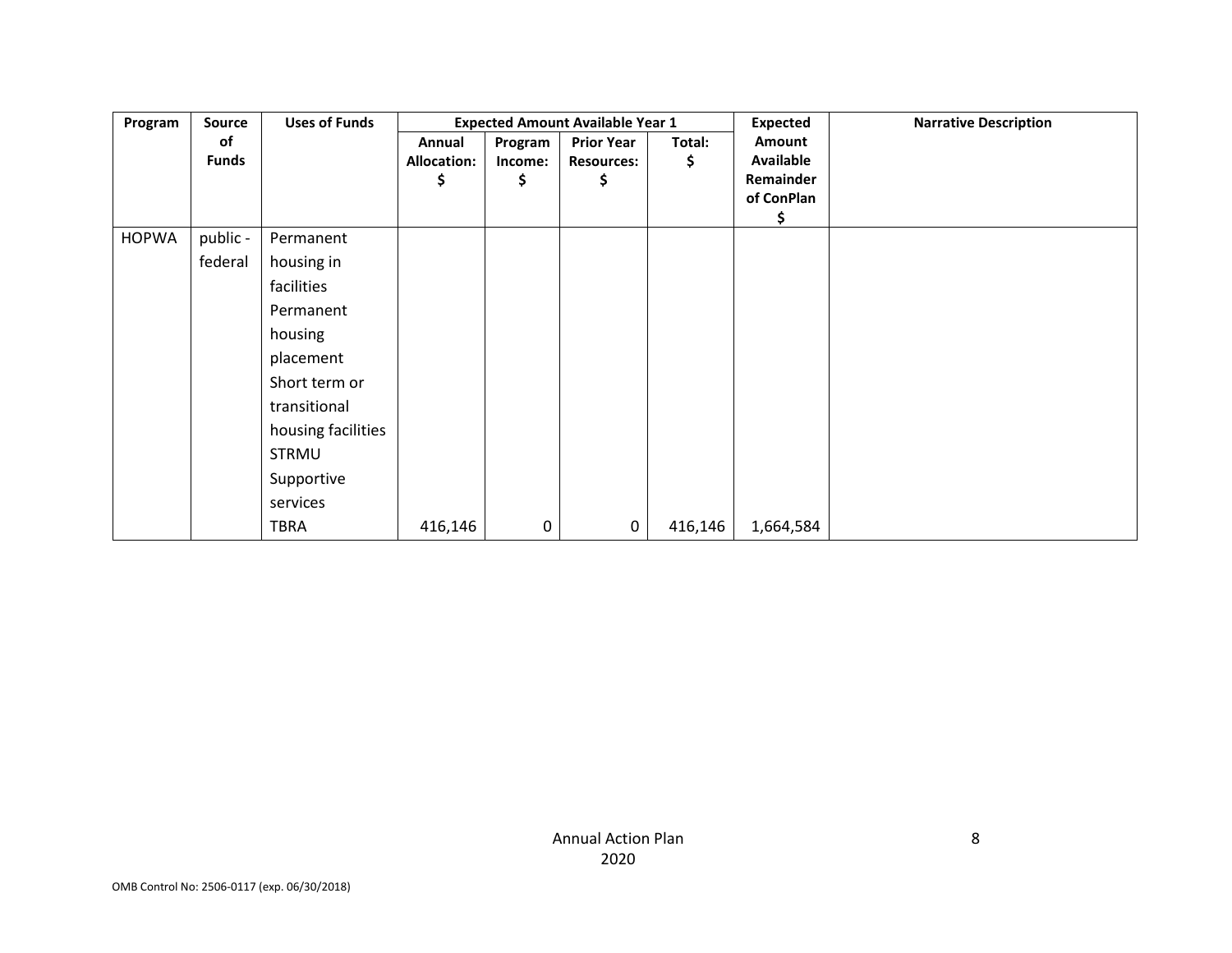| Program | <b>Source</b>      | <b>Uses of Funds</b> |                                    |                          | <b>Expected Amount Available Year 1</b>      |              | <b>Expected</b>                                       | <b>Narrative Description</b>            |
|---------|--------------------|----------------------|------------------------------------|--------------------------|----------------------------------------------|--------------|-------------------------------------------------------|-----------------------------------------|
|         | of<br><b>Funds</b> |                      | Annual<br><b>Allocation:</b><br>\$ | Program<br>Income:<br>\$ | <b>Prior Year</b><br><b>Resources:</b><br>\$ | Total:<br>\$ | Amount<br><b>Available</b><br>Remainder<br>of ConPlan |                                         |
|         |                    |                      |                                    |                          |                                              |              | \$                                                    |                                         |
| ESG     | public -           | Conversion and       |                                    |                          |                                              |              |                                                       | Agencies receiving ESG allocations must |
|         | federal            | rehab for            |                                    |                          |                                              |              |                                                       | match 100% of their award.              |
|         |                    | transitional         |                                    |                          |                                              |              |                                                       |                                         |
|         |                    | housing              |                                    |                          |                                              |              |                                                       |                                         |
|         |                    | Financial            |                                    |                          |                                              |              |                                                       |                                         |
|         |                    | Assistance           |                                    |                          |                                              |              |                                                       |                                         |
|         |                    | Overnight            |                                    |                          |                                              |              |                                                       |                                         |
|         |                    | shelter              |                                    |                          |                                              |              |                                                       |                                         |
|         |                    | Rapid re-housing     |                                    |                          |                                              |              |                                                       |                                         |
|         |                    | (rental              |                                    |                          |                                              |              |                                                       |                                         |
|         |                    | assistance)          |                                    |                          |                                              |              |                                                       |                                         |
|         |                    | Rental               |                                    |                          |                                              |              |                                                       |                                         |
|         |                    | Assistance           |                                    |                          |                                              |              |                                                       |                                         |
|         |                    | Services             |                                    |                          |                                              |              |                                                       |                                         |
|         |                    | Transitional         |                                    |                          |                                              |              |                                                       |                                         |
|         |                    | housing              | 478,132                            | $\mathbf 0$              | $\mathbf 0$                                  | 478,132      | 1,912,528                                             |                                         |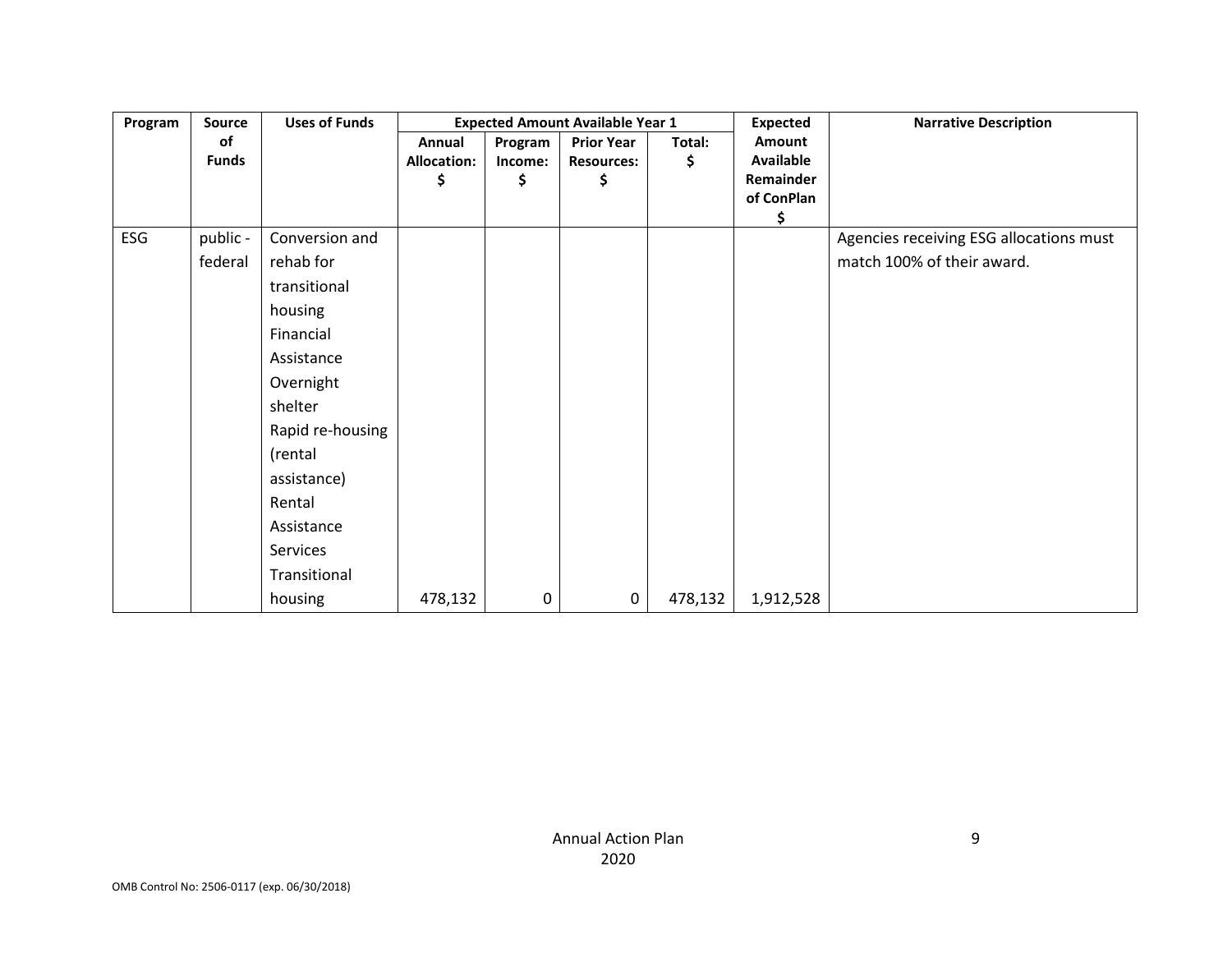| Program    | <b>Source</b>      | <b>Uses of Funds</b> |                                    |                          | <b>Expected Amount Available Year 1</b>      |              | <b>Expected</b>                                       | <b>Narrative Description</b>            |
|------------|--------------------|----------------------|------------------------------------|--------------------------|----------------------------------------------|--------------|-------------------------------------------------------|-----------------------------------------|
|            | оf<br><b>Funds</b> |                      | Annual<br><b>Allocation:</b><br>\$ | Program<br>Income:<br>\$ | <b>Prior Year</b><br><b>Resources:</b><br>\$ | Total:<br>Ş. | Amount<br><b>Available</b><br>Remainder<br>of ConPlan |                                         |
| <b>HTF</b> | public -           | Acquisition          |                                    |                          |                                              |              |                                                       | HTF funds will be allocated to one or   |
|            | federal            | Admin and            |                                    |                          |                                              |              |                                                       | more projects in the State. NHD will    |
|            |                    | Planning             |                                    |                          |                                              |              |                                                       | consider projects proposed statewide.   |
|            |                    | Homebuyer            |                                    |                          |                                              |              |                                                       | 2020 is the first year of the 2020-2024 |
|            |                    | assistance           |                                    |                          |                                              |              |                                                       | Consolidated Plan.                      |
|            |                    | Multifamily          |                                    |                          |                                              |              |                                                       |                                         |
|            |                    | rental new           |                                    |                          |                                              |              |                                                       |                                         |
|            |                    | construction         |                                    |                          |                                              |              |                                                       |                                         |
|            |                    | Multifamily          |                                    |                          |                                              |              |                                                       |                                         |
|            |                    | rental rehab         |                                    |                          |                                              |              |                                                       |                                         |
|            |                    | New                  |                                    |                          |                                              |              |                                                       |                                         |
|            |                    | construction for     |                                    |                          |                                              |              |                                                       |                                         |
|            |                    | ownership            | 3,142,533                          | 0                        | 0                                            | 3,142,533    | 12,570,132                                            |                                         |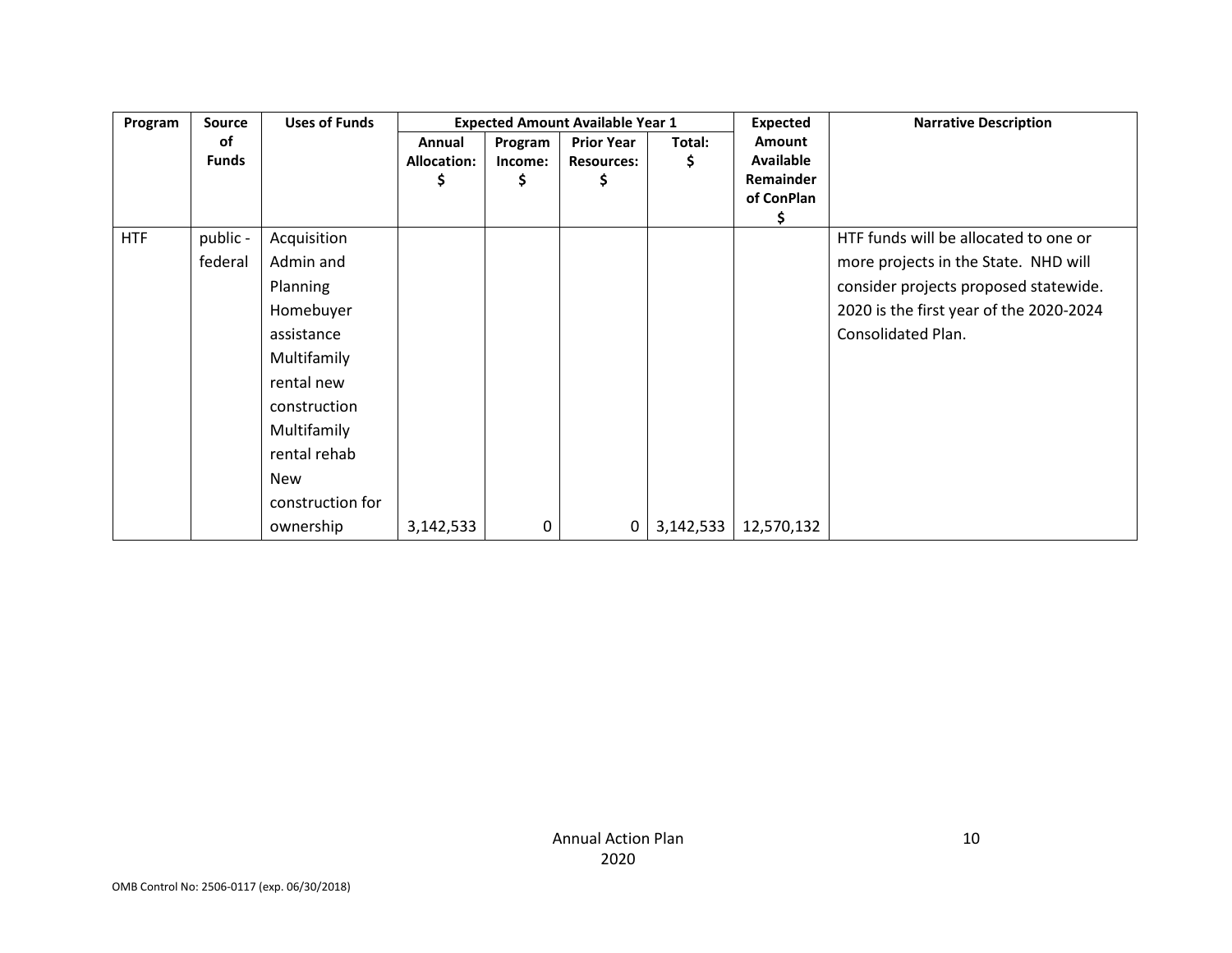| Program | <b>Source</b>      | <b>Uses of Funds</b> |                                    |                          | <b>Expected Amount Available Year 1</b>      |              | <b>Expected</b>                                                           | <b>Narrative Description</b>               |  |
|---------|--------------------|----------------------|------------------------------------|--------------------------|----------------------------------------------|--------------|---------------------------------------------------------------------------|--------------------------------------------|--|
|         | 0f<br><b>Funds</b> |                      | Annual<br><b>Allocation:</b><br>\$ | Program<br>Income:<br>\$ | <b>Prior Year</b><br><b>Resources:</b><br>\$ | Total:<br>\$ | <b>Amount</b><br><b>Available</b><br><b>Remainder</b><br>of ConPlan<br>\$ |                                            |  |
| Other   | public -           | Acquisition          |                                    |                          |                                              |              |                                                                           | State Account for Affordable Housing       |  |
|         | state              | Admin and            |                                    |                          |                                              |              |                                                                           | Trust funds (AAHTF) that can be used for   |  |
|         |                    | Planning             |                                    |                          |                                              |              |                                                                           | the following purposes: new and            |  |
|         |                    | Homeowner            |                                    |                          |                                              |              |                                                                           | rehabilitation of multi-family projects,   |  |
|         |                    | rehab                |                                    |                          |                                              |              |                                                                           | down payment assistance, homeowner         |  |
|         |                    | Multifamily          |                                    |                          |                                              |              |                                                                           | rehabilitation, tenant-based rental        |  |
|         |                    | rental new           |                                    |                          |                                              |              |                                                                           | assistance, and homeless prevention        |  |
|         |                    | construction         |                                    |                          |                                              |              |                                                                           | assistance. It is estimated that           |  |
|         |                    | Multifamily          |                                    |                          |                                              |              |                                                                           | \$7,000,000 will be available for FY 2020. |  |
|         |                    | rental rehab         |                                    |                          |                                              |              |                                                                           |                                            |  |
|         |                    | Rapid re-housing     |                                    |                          |                                              |              |                                                                           |                                            |  |
|         |                    | (rental              |                                    |                          |                                              |              |                                                                           |                                            |  |
|         |                    | assistance)          |                                    |                          |                                              |              |                                                                           |                                            |  |
|         |                    | Rental               |                                    |                          |                                              |              |                                                                           |                                            |  |
|         |                    | Assistance           |                                    |                          |                                              |              |                                                                           |                                            |  |
|         |                    | <b>TBRA</b>          |                                    |                          |                                              |              |                                                                           |                                            |  |
|         |                    | Transitional         |                                    |                          |                                              |              |                                                                           |                                            |  |
|         |                    | housing              | 7,000,000                          | 0                        | 0                                            | 7,000,000    | 28,000,000                                                                |                                            |  |

**Table 5 - Expected Resources – Priority Table**

**Explain how federal funds will leverage those additional resources (private, state and local funds), including a description of how matching requirements will be satisfied**

**ESG:**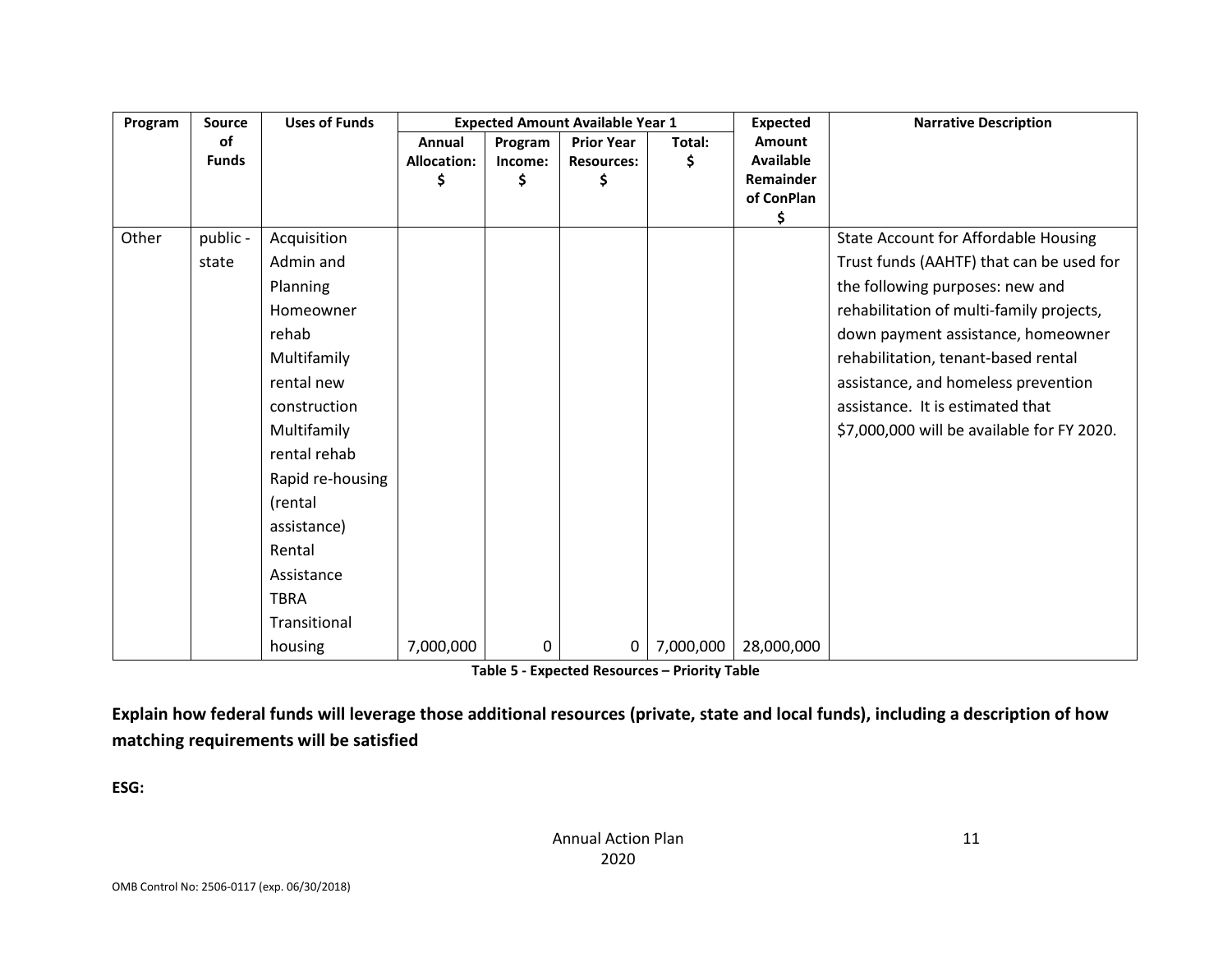Some ESG sub-recipients will be allocated State Account for Affordable Housing Trust Funds (AAHTF) as match to the ESG program, which allows for more ESG funding to be allocated for case management, shelter operations, and data collection activities. In addition, AAHTF will be allocated to local housing authorities to provide Tenant-Based Rental Assistance, Emergency Assistance, and Security Deposit funding to the most vulnerable homeless clients and those who are at risk of becoming homeless, who are part of the coordinated entry process. Finally, local county and city funds, along with other federal program funds such as the Community Services Block Grant program, will be used to pay for staff and other eligible ESG activities. 100% of the match obligation will be provided with these other funding sources.

#### **HOME:**

NHD will leverage funds from the Low-Income Housing Tax Credit (LIHTC) program and funds from Rural Development with regard to affordable housing projects. Match requirements for the HOME program are fulfilled using property tax exemptions, LIHTCs, and AAHTF.

#### **HTF:**

NHD will leverage funds from the Low-Income Tax Credit program. No matching funds are required for this program.

#### **CDBG:**

Jurisdictions recommended for 2020 CDBG projects intend to commit \$2,307,695 cash contributions from other Federal, State or local funding sources and an estimated \$133,571 in-kind. Additionally, Carson City is working on a system to capture and report matching funds/leverage.

#### **Housing Opportunities for Persons With AIDS:**

No matching funds required. The Ryan White Part B program does complement HOPWA activities with Housing Services to assist Ryan White clients with short-term or emergency housing assistance to enable an individual or family to gain or maintain access to core medical and supportive care.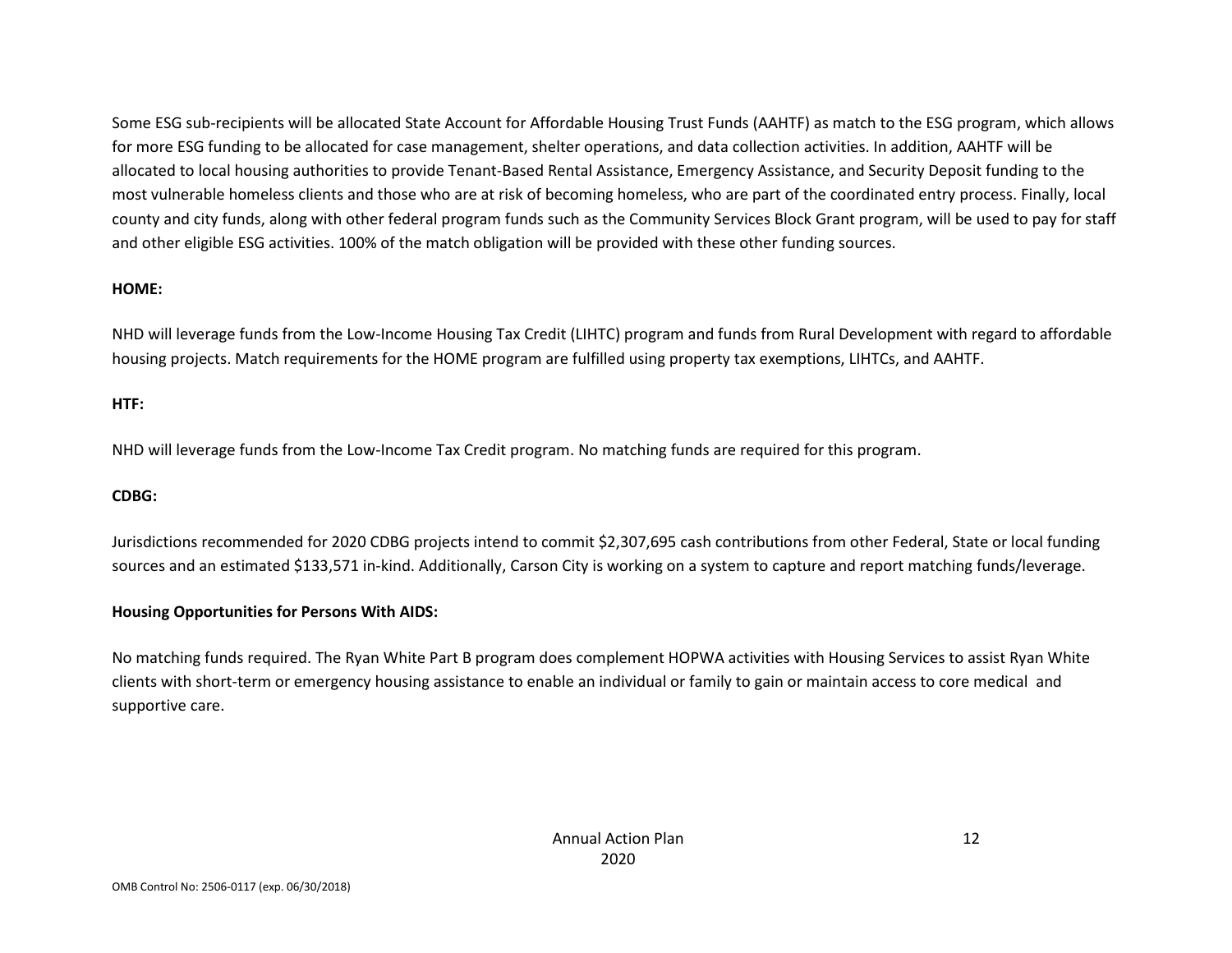# **If appropriate, describe publically owned land or property located within the jurisdiction that may be used to address the needs identified in the plan**

The NHD is proposing to use discounted Bureau of Land Management (BLM) land under the Southern Nevada Public Lands Management Act (SNPLMA) for affordable housing purposes. Between FY 2020- 2024 NHD plans to put at least one Request for Proposal out for a multifamily housing development using land reserved through SNPLMA. NHD will also explore partnerships with local jurisdiction(s) Clark County, Washoe County, City of Las Vegas, North Las Vegas, and Henderson to identify tax foreclosed properties or donated land that can be transferred for affordable housing projects.

### **Discussion**

### **The National Housing Trust Fund**

The NHD will seek to leverage HOME funds, HTF, VASH vouchers and other funding sources while collaborating with the Southern Nevada Regional Housing Authority and other agencies.

### **CDBG:**

When recommending projects for funding, the CDBG Advisory Committee takes into consideration the collaborative nature of the project. Projects with community support and/or public-private funding are encouraged. The Program is striving to increase the number of these partnerships and to collaboration across jurisdictions and regions.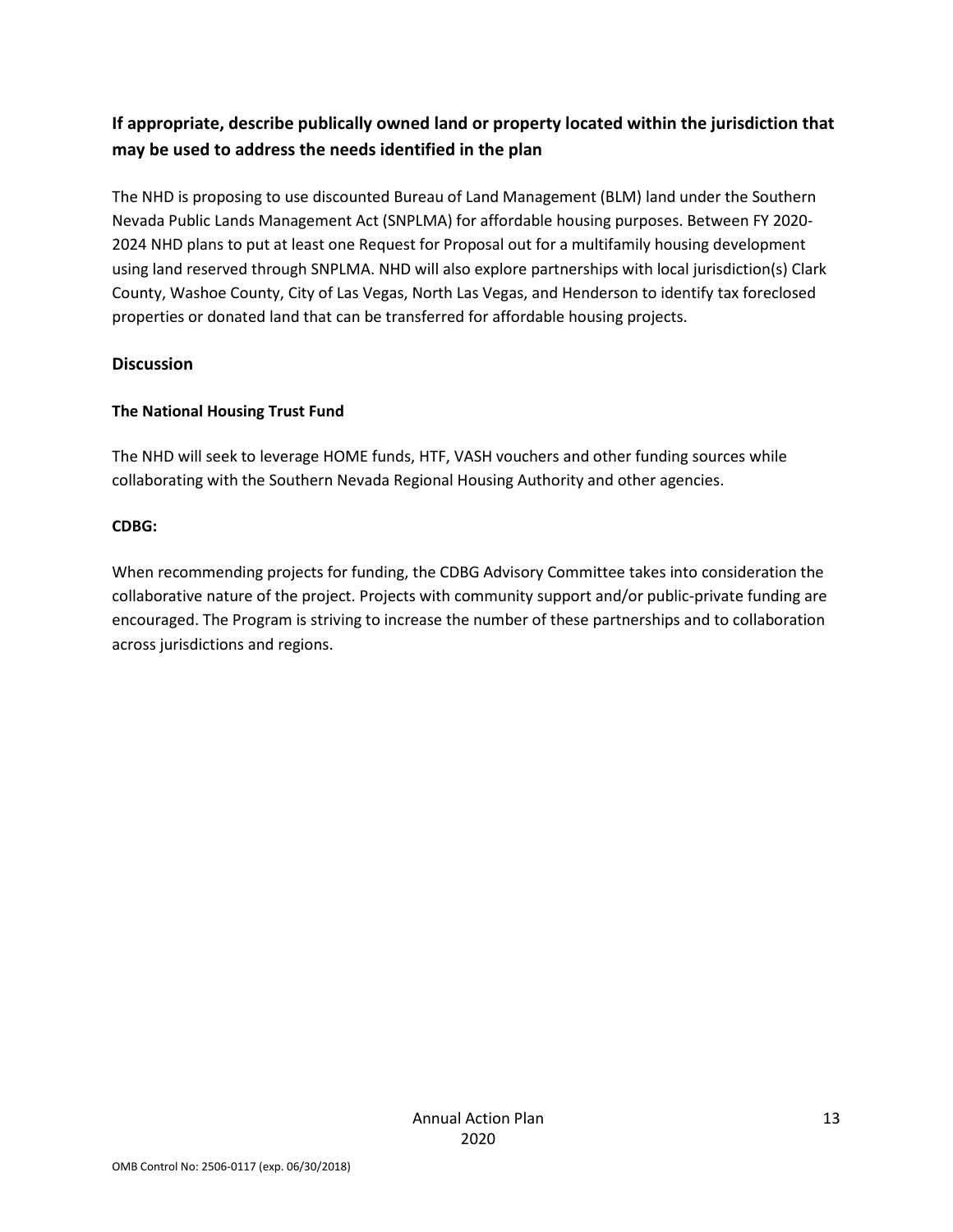# **Annual Goals and Objectives**

# **AP-20 Annual Goals and Objectives – 91.320(c)(3)&(e)**

### **Goals Summary Information**

| Sort           | <b>Goal Name</b>         | <b>Start</b> | <b>End</b> | Category    | Geographic    | <b>Needs Addressed</b>            | <b>Funding</b> | <b>Goal Outcome Indicator</b>    |
|----------------|--------------------------|--------------|------------|-------------|---------------|-----------------------------------|----------------|----------------------------------|
| Order          |                          | Year         | Year       |             | Area          |                                   |                |                                  |
| 1              | Affordable               | 2020         | 2024       | Affordable  | Non-          | <b>Increase Supply and Access</b> | CDBG:          | Rental units constructed: 10     |
|                | Housing                  |              |            | Housing     | Entitlement   | Provide housing assistance        | \$1,046,561    | Household Housing Unit           |
|                |                          |              |            |             | Plus Carson   | Provide housing services &        | HOME:          | Rental units rehabilitated: 10   |
|                |                          |              |            |             | City          | supports                          | \$3,488,537    | Household Housing Unit           |
|                |                          |              |            |             |               | Homelessness                      | HTF:           | <b>Homeowner Housing</b>         |
|                |                          |              |            |             |               |                                   | \$3,000,000    | Rehabilitated: 5 Household       |
|                |                          |              |            |             |               |                                   | AAHTF:         | Housing Unit                     |
|                |                          |              |            |             |               |                                   | \$4,115,728    | Direct Financial Assistance to   |
|                |                          |              |            |             |               |                                   |                | Homebuyers: 12 Households        |
|                |                          |              |            |             |               |                                   |                | Assisted                         |
| $\overline{2}$ | Community                | 2020         | 2024       | Non-Housing | Non-          | Code enforcement                  | CDBG:          | Public Facility or               |
|                | Stabilization/           |              |            | Community   | Entitlement   | Slum/blight                       | \$451,349      | <b>Infrastructure Activities</b> |
|                | Development              |              |            | Development | Jurisdictions | Environmental/Cleanup             |                | other than Low/Moderate          |
|                |                          |              |            |             |               | <b>Strategic Acquisition and</b>  |                | Income Housing Benefit: 400      |
|                |                          |              |            |             |               | clearance                         |                | <b>Persons Assisted</b>          |
| 3              | <b>Public Facilities</b> | 2020         | 2024       | Non-Housing | Non-          | Water/sewer                       | CDBG:          | Public Facility or               |
|                | and                      |              |            | Community   | Entitlement   | Parks/recreations/youth &         | \$1,432,662    | <b>Infrastructure Activities</b> |
|                | Infrastructure           |              |            | Development | Jurisdictions | senior (community) facil          |                | other than Low/Moderate          |
|                |                          |              |            |             |               | <b>Streets and Sidewalks</b>      |                | Income Housing Benefit:          |
|                |                          |              |            |             |               | Health & Safety                   |                | 10000 Persons Assisted           |
|                |                          |              |            |             |               | Increase Broadband Access         |                |                                  |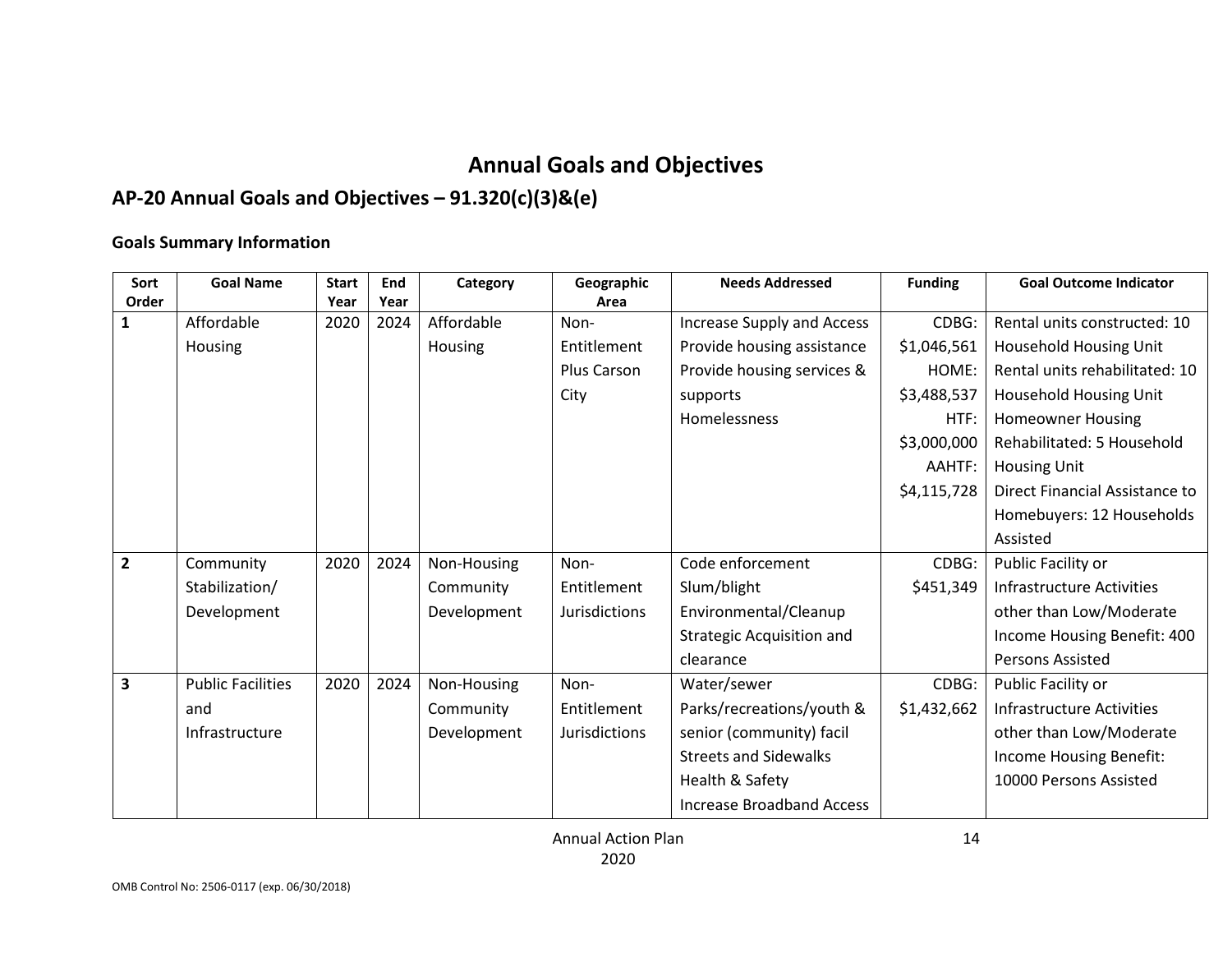| Sort                    | <b>Goal Name</b>         | <b>Start</b> | End  | Category             | Geographic           | <b>Needs Addressed</b>      | <b>Funding</b> | <b>Goal Outcome Indicator</b>    |
|-------------------------|--------------------------|--------------|------|----------------------|----------------------|-----------------------------|----------------|----------------------------------|
| Order                   |                          | Year         | Year |                      | Area                 |                             |                |                                  |
| $\overline{\mathbf{4}}$ | <b>Public Services</b>   | 2020         | 2024 | Non-Homeless         | Non-                 | Non-homeless services       | CDBG:          | Public service activities other  |
|                         |                          |              |      | <b>Special Needs</b> | Entitlement          |                             | \$348,853      | than Low/Moderate Income         |
|                         |                          |              |      |                      | <b>Jurisdictions</b> |                             | HOPWA:         | Housing Benefit: 50 Persons      |
|                         |                          |              |      |                      |                      |                             | \$416,146      | Assisted                         |
|                         |                          |              |      |                      |                      |                             |                | HIV/AIDS Housing                 |
|                         |                          |              |      |                      |                      |                             |                | <b>Operations: 30 Household</b>  |
|                         |                          |              |      |                      |                      |                             |                | <b>Housing Unit</b>              |
| 5                       | Economic                 | 2020         | 2024 | Non-Housing          | Non-                 | Create/Retain Jobs          | CDBG:          | Jobs created/retained: 25        |
|                         | Development /            |              |      | Community            | Entitlement          | Create/expand businesses    | \$174,426      | Jobs                             |
|                         | Environment              |              |      | Development          | <b>Jurisdictions</b> |                             |                | <b>Businesses assisted: 125</b>  |
|                         |                          |              |      |                      |                      |                             |                | <b>Businesses Assisted</b>       |
| 6                       | Community                | 2020         | 2024 | Non-Housing          | Non-                 | Training & technical        | CDBG:          | Public Facility or               |
|                         | Planning and             |              |      | Community            | Entitlement          | assistance                  | \$209,311      | <b>Infrastructure Activities</b> |
|                         | <b>Capacity Building</b> |              |      | Development          | Jurisdictions        | Assist UGLGs in identifying |                | other than Low/Moderate          |
|                         |                          |              |      |                      |                      | achievable goals            |                | Income Housing Benefit: 200      |
|                         |                          |              |      |                      |                      | Align goals with funding    |                | <b>Persons Assisted</b>          |
|                         |                          |              |      |                      |                      |                             |                | Other: 1 Other                   |
| $\overline{7}$          | Homelessness             | 2020         | 2025 | Homeless             | Statewide            | Homelessness                | ESG:           | Tenant-based rental              |
|                         |                          |              |      |                      |                      |                             | \$478,132      | assistance / Rapid               |
|                         |                          |              |      |                      |                      |                             |                | Rehousing: 100 Households        |
|                         |                          |              |      |                      |                      |                             |                | Assisted                         |
|                         |                          |              |      |                      |                      |                             |                | Homeless Person Overnight        |
|                         |                          |              |      |                      |                      |                             |                | Shelter: 60 Persons Assisted     |
|                         |                          |              |      |                      |                      |                             |                | Homelessness Prevention: 30      |
|                         |                          |              |      |                      |                      |                             |                | <b>Persons Assisted</b>          |

**Table 6 – Goals Summary**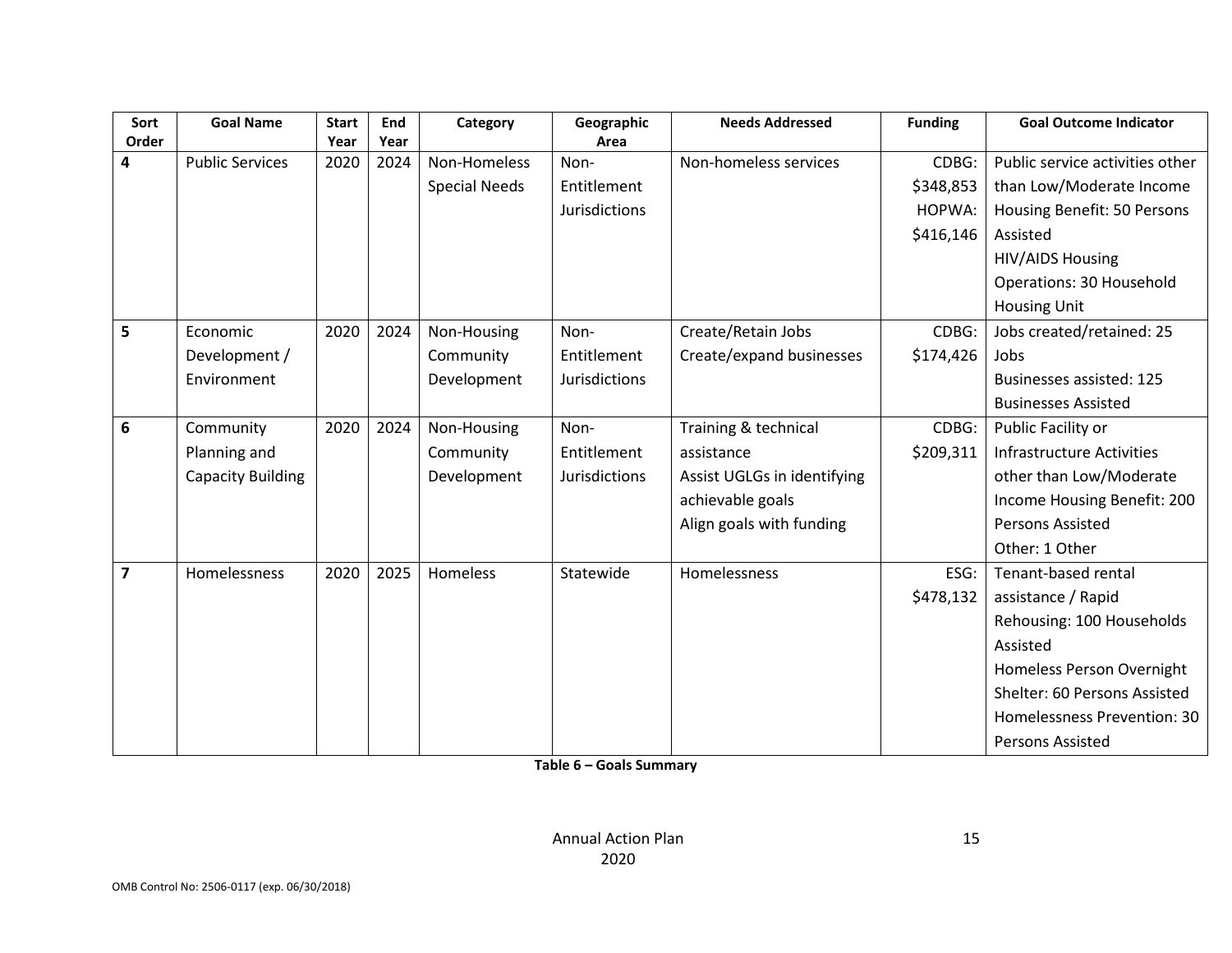## **Goal Descriptions**

| $\mathbf{1}$            | <b>Goal Name</b>           | Affordable Housing                                                                                                                                                                                                                   |
|-------------------------|----------------------------|--------------------------------------------------------------------------------------------------------------------------------------------------------------------------------------------------------------------------------------|
|                         | Goal<br><b>Description</b> | The State will use HOME, CDBG, Housing Trust Fund, and Nevada AAHTF to increase affordable housing through the<br>construction of new rental housing, the rehabilitations of rental housing and the rehabilitation of owner housing. |
| $2^{\circ}$             | <b>Goal Name</b>           | <b>Community Stabilization/ Development</b>                                                                                                                                                                                          |
|                         | Goal<br><b>Description</b> | Support community stabilization through Code enforcement, Slum/blight removal, Environmental/cleanup, and Strategic<br>acquisition & clearance.                                                                                      |
| $\mathbf{3}$            | <b>Goal Name</b>           | <b>Public Facilities and Infrastructure</b>                                                                                                                                                                                          |
|                         | Goal<br><b>Description</b> | The State will fund public facility and infrastructure improvements, including Water/sewer, Parks/recreation/youth & senior<br>(community) facilities, Streets & sidewalks, Health & safety, and Increase broadband access.          |
| $\overline{\mathbf{4}}$ | <b>Goal Name</b>           | <b>Public Services</b>                                                                                                                                                                                                               |
|                         | Goal<br><b>Description</b> | This is a public service goal to provide access to needed services.                                                                                                                                                                  |
| 5 <sup>1</sup>          | <b>Goal Name</b>           | Economic Development / Environment                                                                                                                                                                                                   |
|                         | Goal<br><b>Description</b> | This goal provides employment opportunities for low- and moderate-income people and promote businesses in the State.                                                                                                                 |
| 6                       | <b>Goal Name</b>           | <b>Community Planning and Capacity Building</b>                                                                                                                                                                                      |
|                         | Goal<br><b>Description</b> | This goal is to provide infrastructure and other planning support for units of local government or sub-recipients.                                                                                                                   |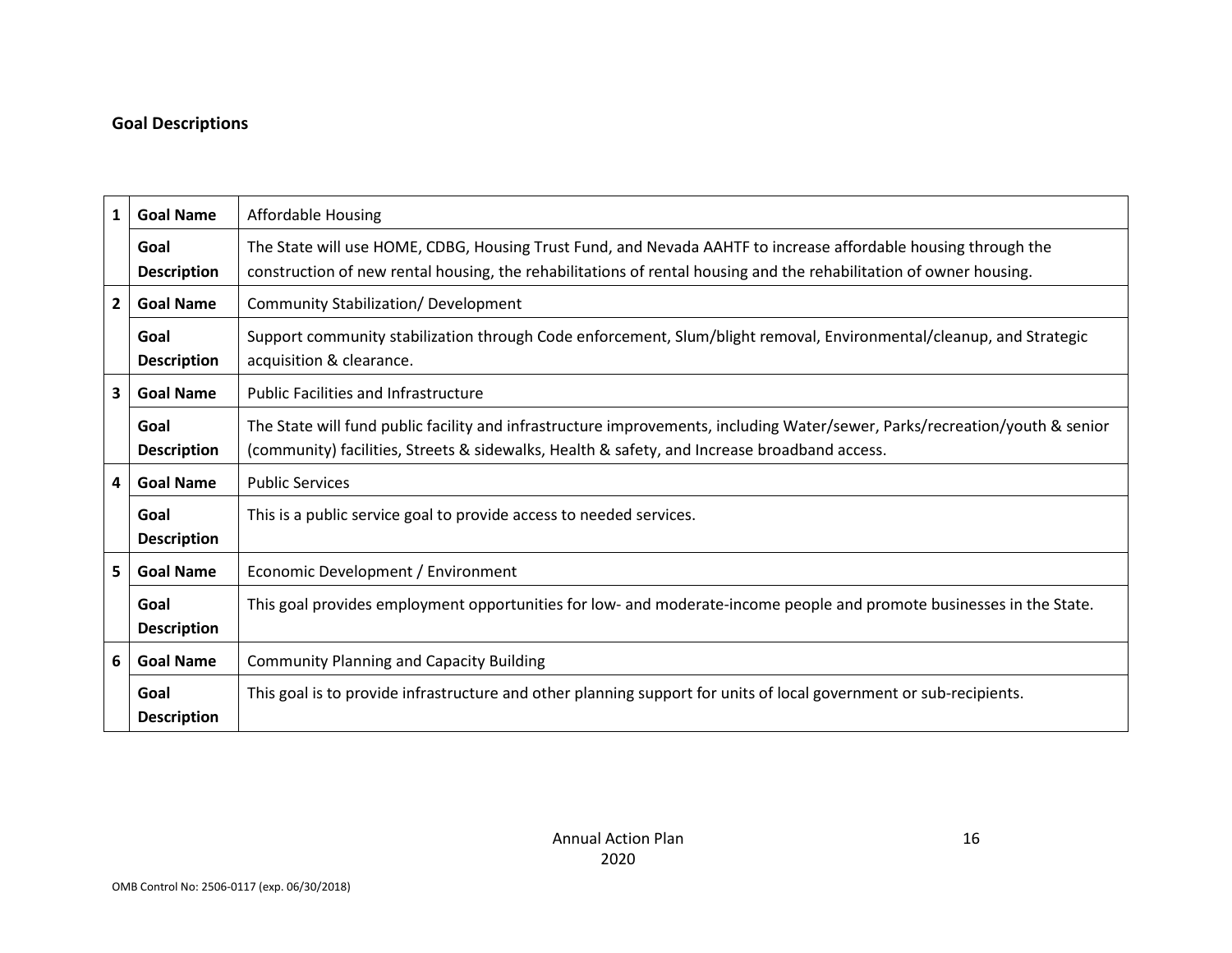| <b>Goal Name</b>           | <b>Homelessness</b>                                                                                                                                                                                                                                                                                                                                                                                                                                                                                 |
|----------------------------|-----------------------------------------------------------------------------------------------------------------------------------------------------------------------------------------------------------------------------------------------------------------------------------------------------------------------------------------------------------------------------------------------------------------------------------------------------------------------------------------------------|
| Goal<br><b>Description</b> | ESG and AAHTF will be allocated to agencies to fund rapid re-housing assistance for up to 24 months, along with tenant<br>based rental assistance for homeless who are referred by the coordinated entry lead agencies.                                                                                                                                                                                                                                                                             |
|                            | ESG and AAHTF will be provided to emergency and domestic violence shelters to offset the costs of operating their shelters.<br>Funding will also be allocated for essential services to residents of these shelters. In communities without access to a shelter,<br>funds will be allocated to pay for motel/hotel vouchers that are used as emergency housing.<br>ESG funds will provide funding to offset costs of the Homeless Management Information System (HMIS). Goal is 95% data<br>quality |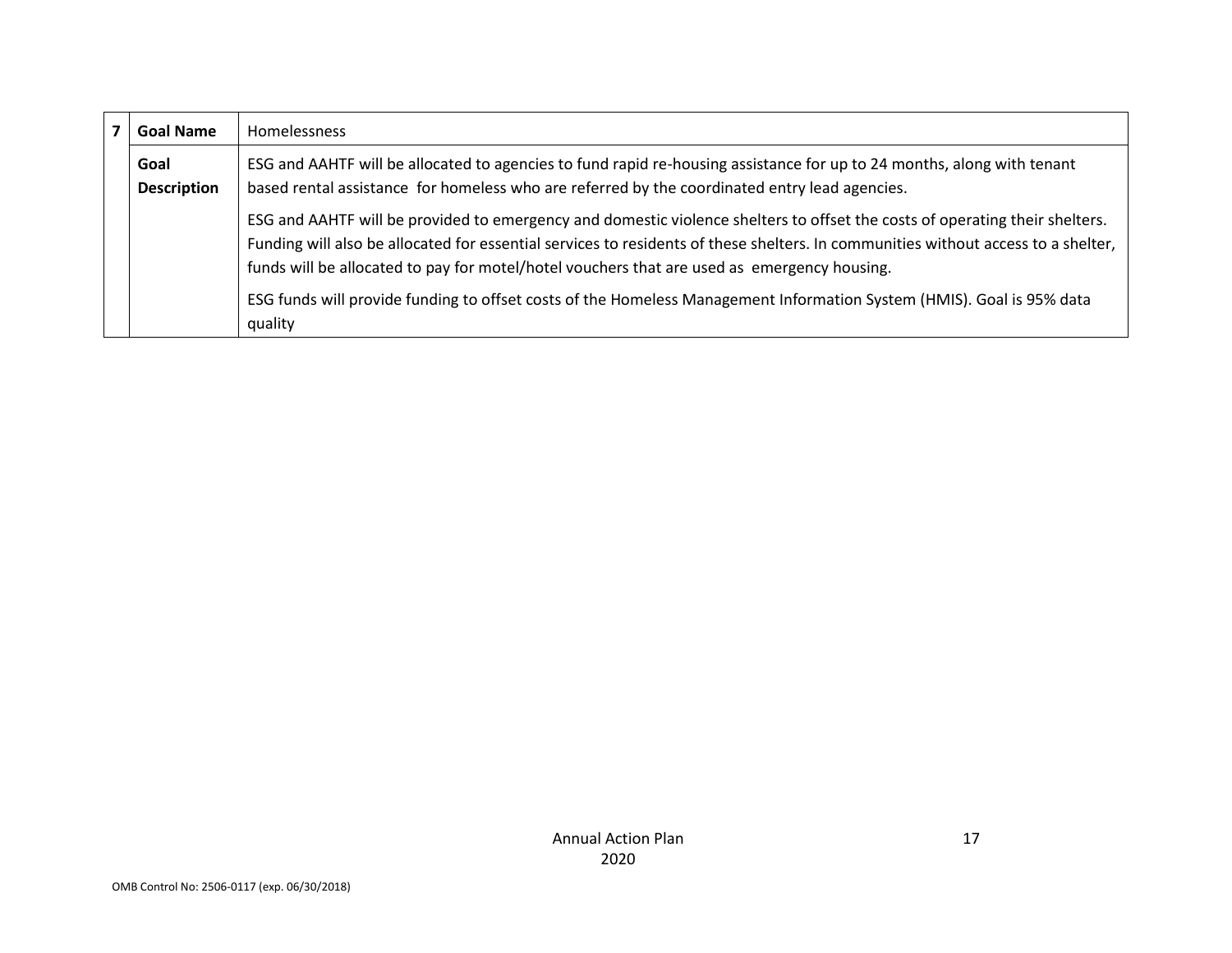# **AP-25 Allocation Priorities – 91.320(d)**

### **Introduction:**

The State's allocation priorities for 2020 are outlined below.

### **Funding Allocation Priorities**

|              |                   |                 |                              |                 |                 | Community                |                     |       |
|--------------|-------------------|-----------------|------------------------------|-----------------|-----------------|--------------------------|---------------------|-------|
|              |                   | Community       |                              | <b>Public</b>   | <b>Economic</b> | <b>Planning and</b>      |                     |       |
|              | <b>Affordable</b> | Stabilization/  | <b>Public Facilities and</b> | <b>Services</b> | Development /   | <b>Capacity Building</b> | <b>Homelessness</b> | Total |
|              | Housing (%)       | Development (%) | Infrastructure (%)           | (%)             | Environment (%) | (%)                      | (%)                 | (%)   |
| <b>CDBG</b>  | 30                |                 | 55                           | 10              |                 |                          | 0                   | 100   |
| HOME         | 90                |                 | 0                            |                 |                 |                          | 0                   | 90    |
| <b>HOPWA</b> | 0                 |                 | 0                            | 100             |                 |                          | 0                   | 100   |
| ESG          |                   |                 | 0                            |                 |                 |                          | 100                 | 100   |
| <b>HTF</b>   | 100               |                 | 0                            |                 |                 |                          | 0                   | 100   |
| Other        |                   |                 |                              |                 |                 |                          |                     |       |
| <b>AAHTF</b> | 100               |                 | 0                            |                 |                 |                          | 0                   | 100   |

**Table 7 – Funding Allocation Priorities**

### **Reason for Allocation Priorities**

**ESG:** Funding continues to be limited for homeless activities in rural Nevada. Communities believe that there is a need to fund emergency and domestic violence shelters to ensure that homeless individuals and families have access to safe shelter. Rapid re-housing is a category that is prioritized as the largest number of people on the community que regularly fall under the rapid re-housing category.

**HOME:** NHD chose to give Low Income Housing Tax Credit projects allocation priority because it ensures that the HOME funds are being leveraged to the greatest extent possible. NHD feels that Down Payment Assistance programs are important programs to have in the nonentitled areas where there is more housing stock in the rural areas.

**HTF:** NHD chose to give Low Income Housing Tax Credit projects allocation priorities because it ensures that the HTF funds are being leveraged

Annual Action Plan 2020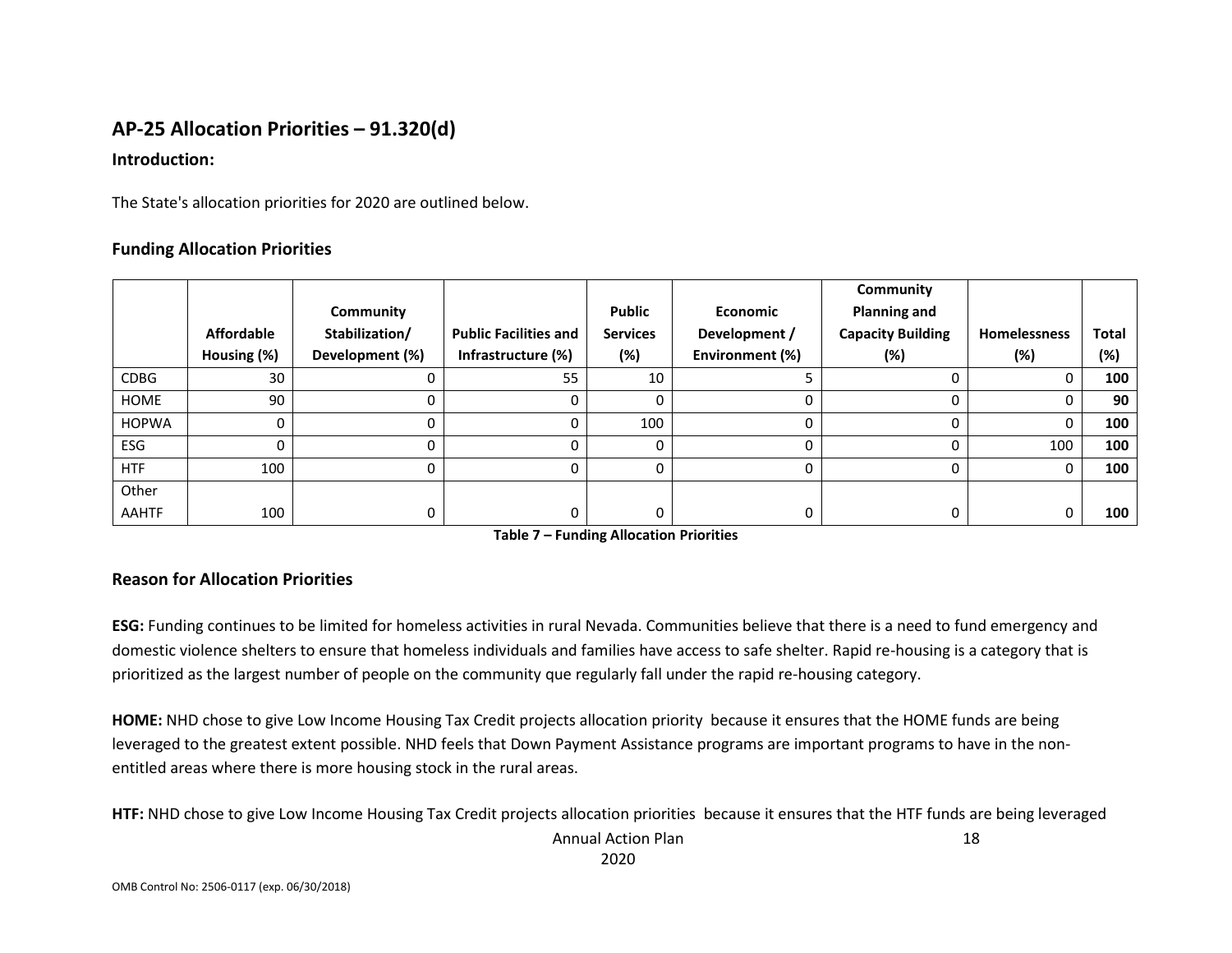to the greatest extent possible.

**CDBG:** As reflected in this table, the CDBG program primary focus is on improving and upgrading infrastructure. While not direct job creation projects, improved infrastructure enables communities to expand economic development opportunities through improved and expanded infrastructure.

**HOPWA:** As indicated in this table, HOPWA funds are used to assist HIV positive individuals at-risk of homelessness with rental, mortgage and utility assistance, also assistance with move-in costs associated with securing permanent housing.

### **How will the proposed distribution of funds will address the priority needs and specific objectives described in the Consolidated Plan?**

**ESG:** The Consolidated Plan identified the need to support existing homeless and domestic violence shelters due to the limited amount of resources that are available for housing. There is also a need for homeless prevention activities, and the bulk of those programs will be funded through the AAHTF Welfare Set-Aside program. The State Consolidated Plan, local Continuum of Care Strategic Plans, and the Governor's Interagency Council on Homelessness identified the need for permanent housing, including rapid re-housing. As a result both ESG and AAHTF will have allocations primarily focused on those activities. Tenant-based rental assistance programs will be managed by counties, and the Nevada Rural Housing Authority as part of the Rural Nevada Coordinated Entry process.

**HOME:** The proposed distribution will address the need of multi-family housing by ensuring that affordable multi-family complexes will have the funding needed to be built. NHD will also be able to continue a down payment assistance program.

**CDBG:** Funding from CDBG supports CDBG priorities as noted in the Consolidated Plan for the State of Nevada.

**HTF:** The distribution from HTF will not change the priority needs and specific objectives described in the Consolidated Plan, however, the additional funding will enhance the current objectives and facilitate completion.

**HOPWA:** Funding for HOWPA supports the activities and priorities as noted in the Consolidated Plan for the State of Nevada.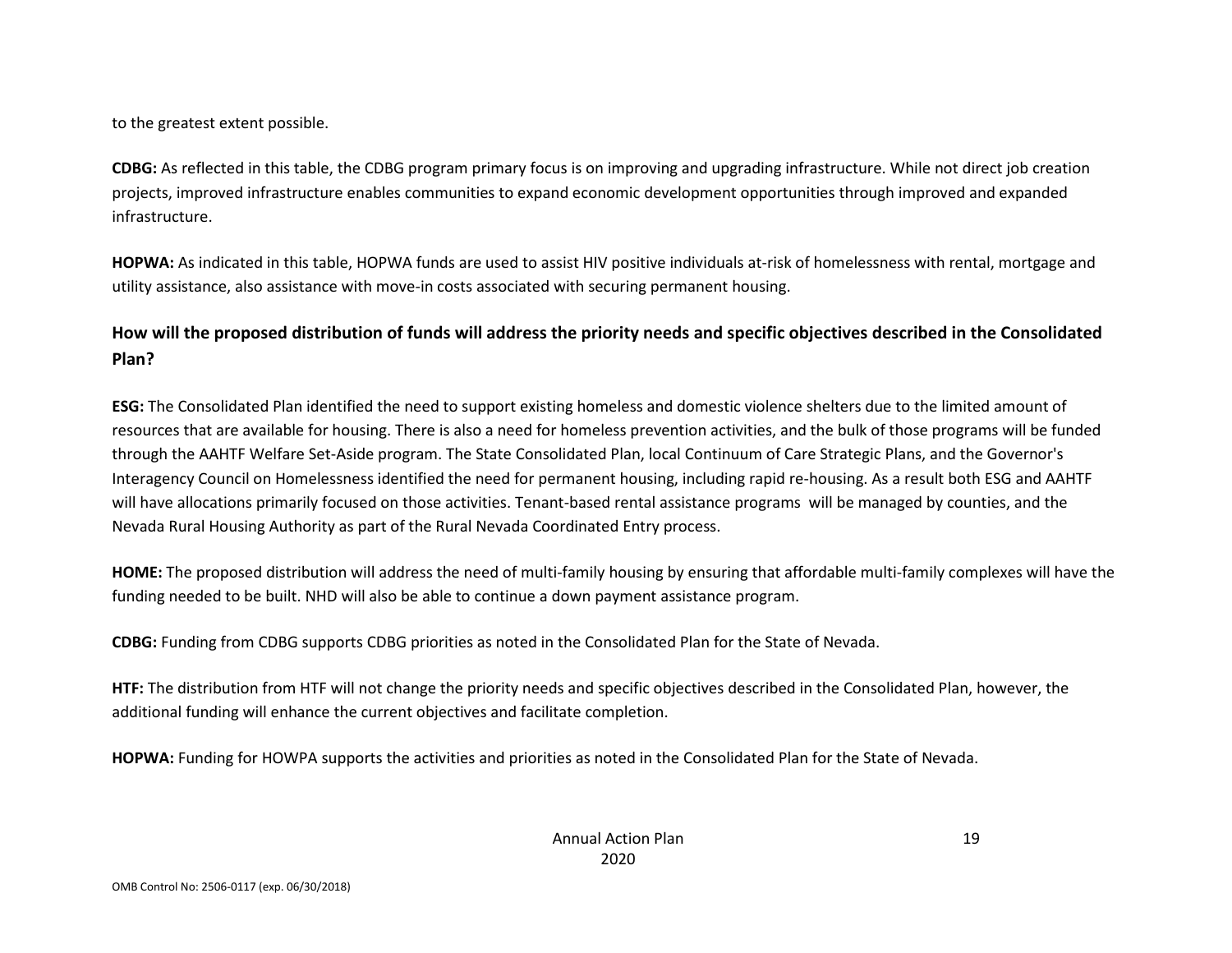# **AP-30 Methods of Distribution – 91.320(d)&(k)**

**Introduction:** 

### **Distribution Methods**

#### **Table 8 - Distribution Methods by State Program**

| <b>State Program Name:</b> | Community Development Block Grant Program |
|----------------------------|-------------------------------------------|
| <b>Funding Sources:</b>    | CDBG                                      |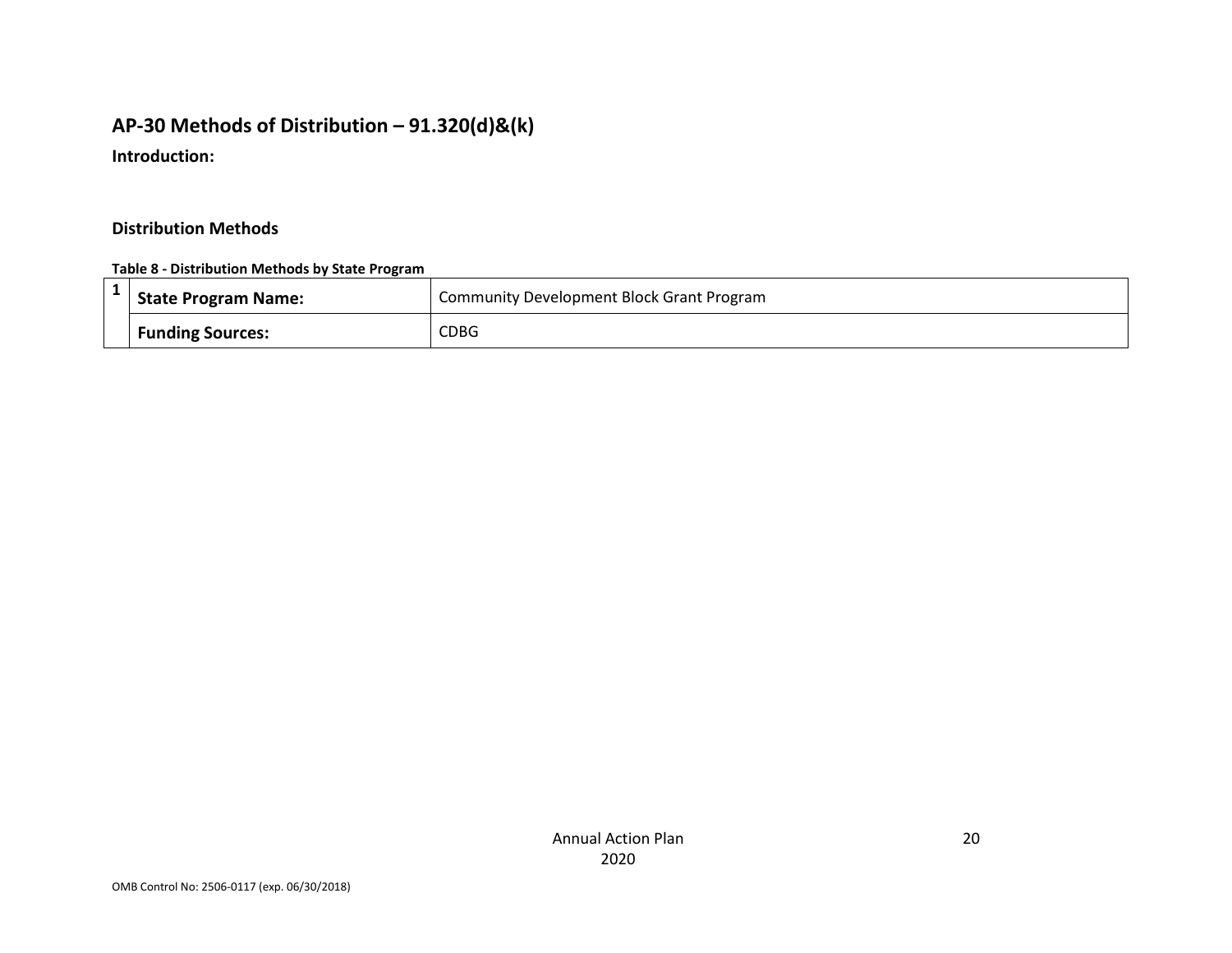| Describe the state program<br>addressed by the Method of<br>Distribution. | CDBG: The Community Development Block Grant (CDBG) program is a flexible program that<br>provides communities with resources to address a wide range of unique community and<br>economic development needs. Beginning in 1974, the CDBG program is one of the longest<br>continuously run programs at HUD. Through the CDBG program, HUD provides annual grants on a<br>formula basis to 1,209 general units of local government and States.                                                                                                                                                                                                                           |
|---------------------------------------------------------------------------|------------------------------------------------------------------------------------------------------------------------------------------------------------------------------------------------------------------------------------------------------------------------------------------------------------------------------------------------------------------------------------------------------------------------------------------------------------------------------------------------------------------------------------------------------------------------------------------------------------------------------------------------------------------------|
|                                                                           | The CDBG entitlement program allocates annual grants to larger cities and urban counties to<br>develop viable communities by providing decent housing, a suitable living environment, and<br>opportunities to expand economic opportunities, principally for low- and moderate-income<br>persons.                                                                                                                                                                                                                                                                                                                                                                      |
|                                                                           | The State of Nevada is a recipient of the State Administered CDBG program, also known as the<br>Small Cities' CDBG program. States award grants to smaller units of general local government that<br>carry out community development activities. Annually, each State develops funding priorities and<br>criteria for selecting projects. Nevada's priorities are established by the consolidated planning<br>process, state priorities, and the regional community and economic development needs of the<br>communities.                                                                                                                                              |
|                                                                           | The State of Nevada's CDBG Program is designed to meet the priority needs that have been<br>identified by the State and local communities.                                                                                                                                                                                                                                                                                                                                                                                                                                                                                                                             |
|                                                                           | The 5-Year Consolidated Plan identified the following as priorities: Improve infrastructure by<br>assisting with sidewalk/path, street, water and wastewater system upgrades and development<br>projects; enhance access to quality facilities to serve the population throughout rural Nevada;<br>Provide infrastructure and other planning support for units of local government; retain and<br>expand existing businesses; support recruitment and attraction of new businesses to Nevada;<br>provide employment opportunities for low- and moderate-income people. By funding these<br>priorities, State CDBG funds will be allocated to support these priorities. |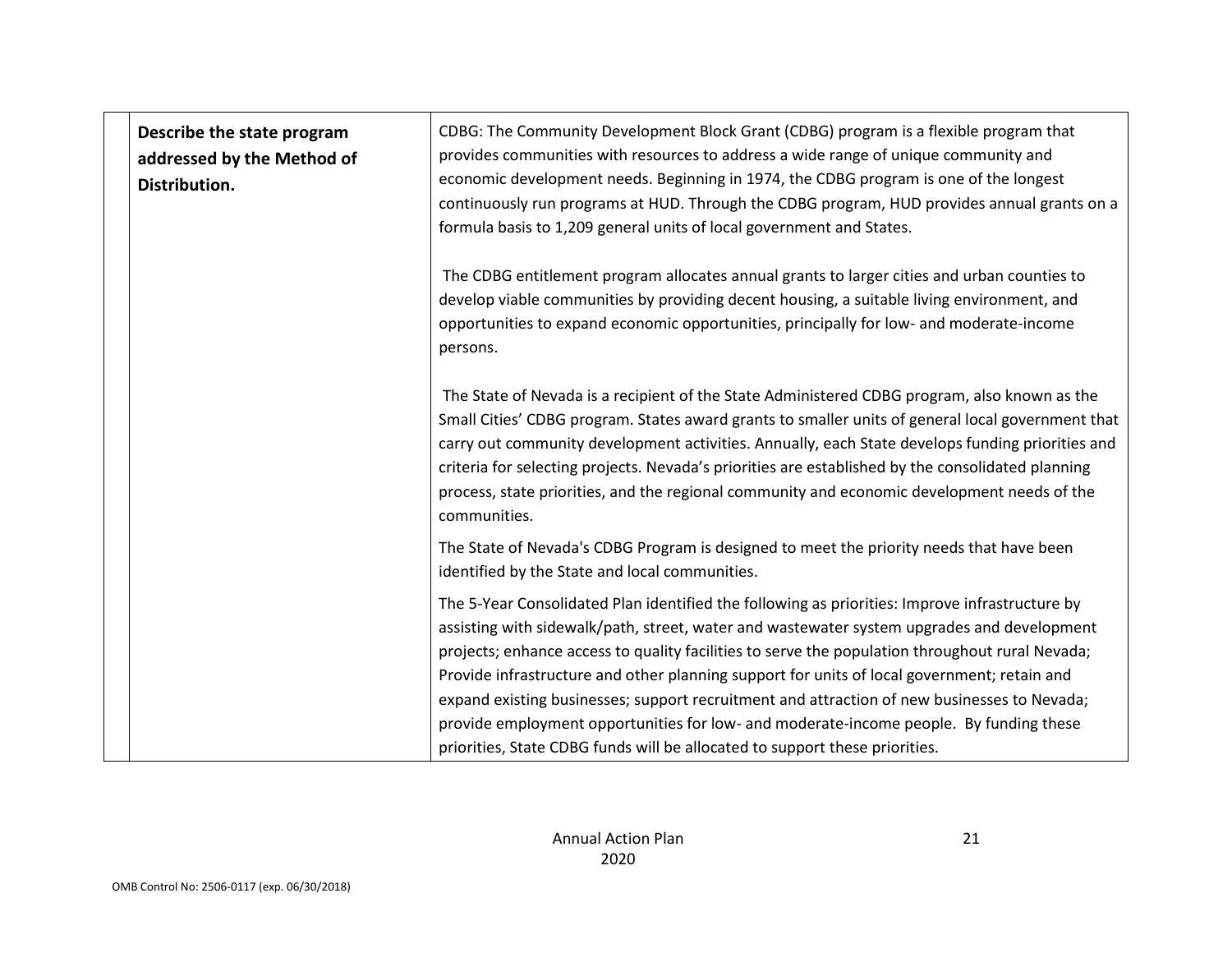| Describe all of the criteria that will<br>be used to select applications and<br>the relative importance of these<br>criteria. | CDBG: The CDBG Program implemented a revised ranking criteria form for use by the CDBG<br>Advisory Committee. The ranking form is reviewed during the CDBG Application Workshop for the<br>current application cycle. Refer to hard copy of the Annual Action Plan for details of the Method<br>of Distribution and criteria. |
|-------------------------------------------------------------------------------------------------------------------------------|-------------------------------------------------------------------------------------------------------------------------------------------------------------------------------------------------------------------------------------------------------------------------------------------------------------------------------|
| If only summary criteria were                                                                                                 | CDBG: Potential applicants can access application manuals and the ranking criteria on the                                                                                                                                                                                                                                     |
| described, how can potential<br>applicants access application                                                                 | Governor's Office of Economic Development: CDBG web pages. Applicants also are encouraged to<br>work with CDBG staff members in developing applications to ensure project eligibility and answer                                                                                                                              |
| manuals or other                                                                                                              | any questions applicants may have about the process.                                                                                                                                                                                                                                                                          |
| state publications describing the                                                                                             | Non-profit organizations work with the 27 eligible CDBG cities and counties to develop                                                                                                                                                                                                                                        |
| application criteria? (CDBG only)                                                                                             | applications to be sponsored by the city or county. Notices are posted and/or published in the                                                                                                                                                                                                                                |
|                                                                                                                               | various cities/counties to inform the non-profit organizations about CDBG and the application                                                                                                                                                                                                                                 |
|                                                                                                                               | process. Sponsored organizations also are encouraged to attend the CDBG Grant Application<br>Workshop in their area. For the 2017 Program Year, Carson City, an entitlement, chose to revert                                                                                                                                  |
|                                                                                                                               | to the state CDBG program. Carson City has a separate but similar review and allocation process                                                                                                                                                                                                                               |
|                                                                                                                               | and is on the same timeline as the state program. For 2018, Carson City applications were                                                                                                                                                                                                                                     |
|                                                                                                                               | submitted through the on-line system, ZoomGrants; reviewers also used the on-line system.                                                                                                                                                                                                                                     |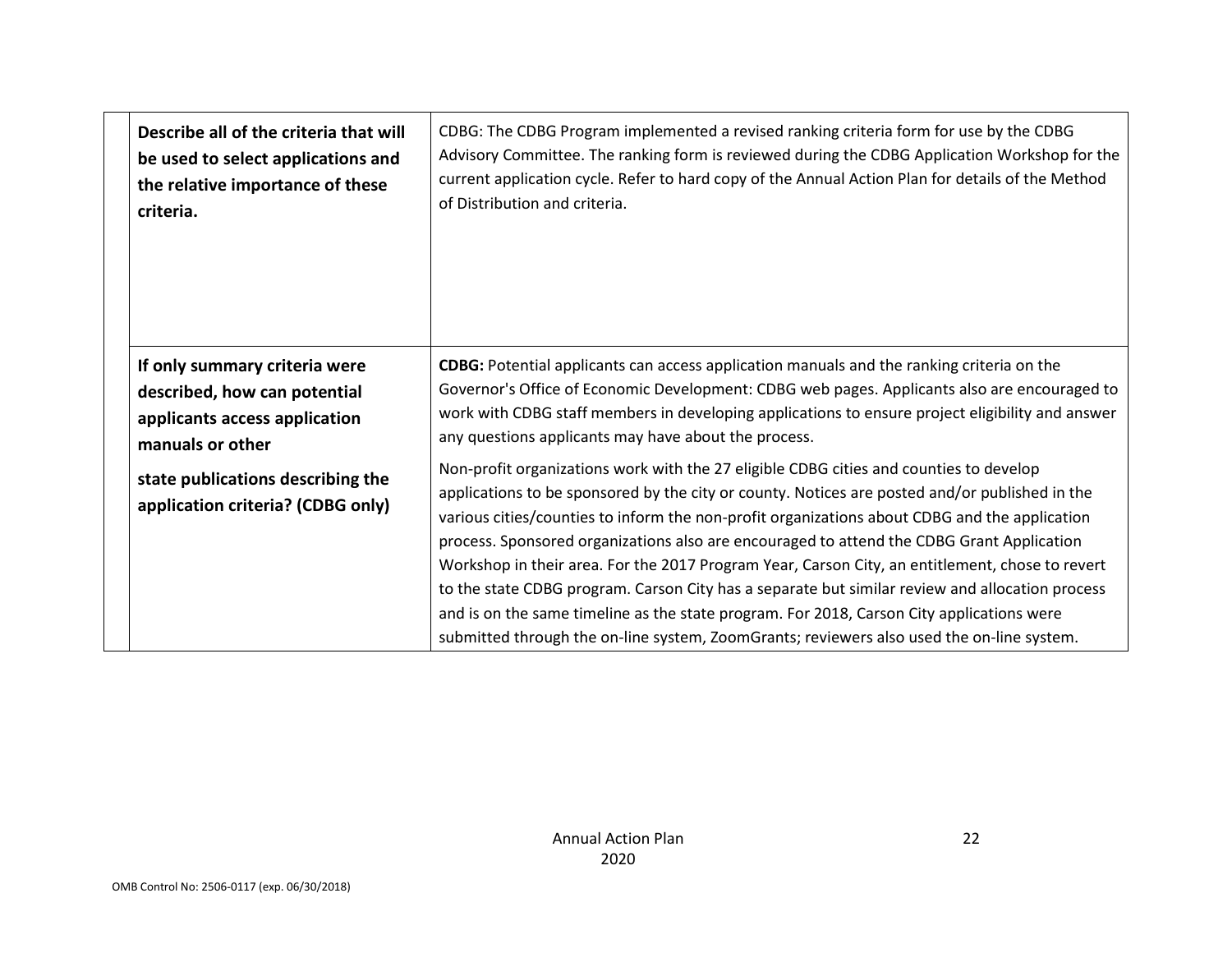| Describe the process for awarding<br>funds to state recipients and how<br>the state will make its allocation<br>available<br>to units of general local<br>government, and non-profit<br>organizations, including community<br>and faith-based<br>organizations. (ESG only) | CDBG: Funds are awarded through a competitive application process that is reviewed during<br>CDBG Application Workshops held in the spring and summer months each year. Applications are<br>due in January or February and reviewed by CDBG staff members for eligibility. Once verified as<br>eligible, applications are distributed to an Advisory Committee (AC) for ranking. The AC generally<br>meets in March/April, in an open meeting process, to review and recommend applications for<br>funding. During this open meeting process, external reviewers provide input regarding potential<br>projects; project applicants also make presentations about the proposed projects. The AC<br>recommendations are submitted to the GOED Director for review and approval before forwarding<br>to the Governor for final approval of projects. |
|----------------------------------------------------------------------------------------------------------------------------------------------------------------------------------------------------------------------------------------------------------------------------|---------------------------------------------------------------------------------------------------------------------------------------------------------------------------------------------------------------------------------------------------------------------------------------------------------------------------------------------------------------------------------------------------------------------------------------------------------------------------------------------------------------------------------------------------------------------------------------------------------------------------------------------------------------------------------------------------------------------------------------------------------------------------------------------------------------------------------------------------|
| Identify the method of selecting<br>project sponsors (including<br>providing full access to grassroots<br>faith-based and other<br>community-based organizations).<br>(HOPWA only)                                                                                         | HOPWA only. Not applicable to CDBG. However, projects from non-profits can be sponsored by a<br>city/county for CDBG funding. A five-year Request for Applications (RFA) will be issued late 2020<br>for agencies interested in providing HOPWA services to clients. The four-year RFA will be in line<br>with the next five-year Consolidated Plan.                                                                                                                                                                                                                                                                                                                                                                                                                                                                                              |
| Describe how resources will be<br>allocated among funding categories.                                                                                                                                                                                                      | CDBG: Resources are allocated among funding categories based on community need and<br>responsiveness to the state's CDBG's program goals. Needs also reflect and respond to changes<br>occurring at the local level.                                                                                                                                                                                                                                                                                                                                                                                                                                                                                                                                                                                                                              |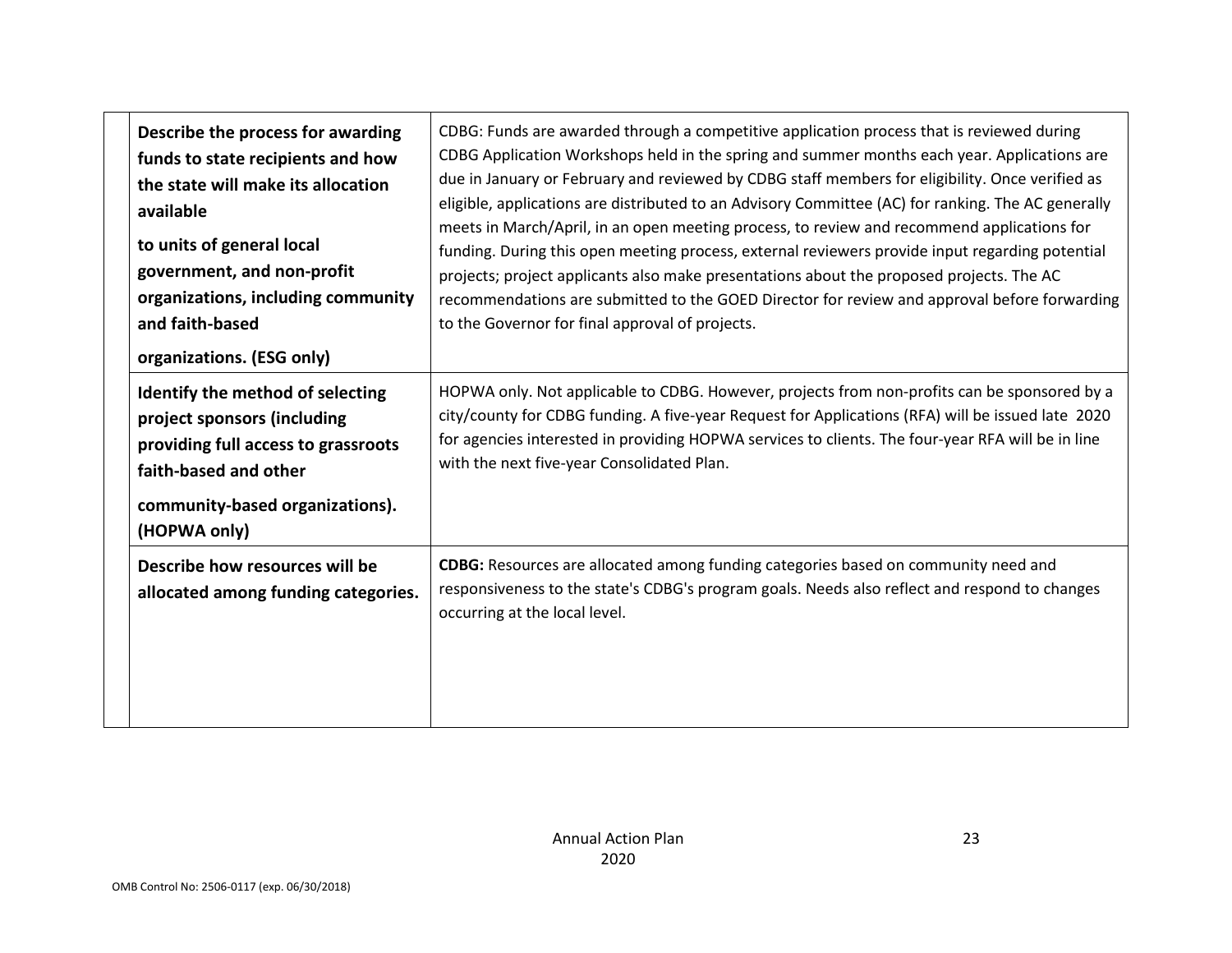|                | Describe threshold factors and grant<br>size limits.                                    | <b>CDBG:</b> CDBG does not have a threshold factor or grant size limit.                                                                                                                                                                                                                                                                                                                                                                                                                                                                                                                                                                                                                                                                                                                     |
|----------------|-----------------------------------------------------------------------------------------|---------------------------------------------------------------------------------------------------------------------------------------------------------------------------------------------------------------------------------------------------------------------------------------------------------------------------------------------------------------------------------------------------------------------------------------------------------------------------------------------------------------------------------------------------------------------------------------------------------------------------------------------------------------------------------------------------------------------------------------------------------------------------------------------|
|                | What are the outcome measures<br>expected as a result of the method<br>of distribution? | The CDBG Outcome Measures are (1) Availability/Accessibility, (2) Affordability; and (3)<br>Sustainability relating to (1) Suitable Living Environments; (2) Decent Housing; and (3) Economic<br>Opportunity. An estimated 15,629 individuals will benefit from the 2017 projects recommended<br>for funding.                                                                                                                                                                                                                                                                                                                                                                                                                                                                               |
| $\overline{2}$ | <b>State Program Name:</b>                                                              | <b>Emergency Solutions Grant</b>                                                                                                                                                                                                                                                                                                                                                                                                                                                                                                                                                                                                                                                                                                                                                            |
|                | <b>Funding Sources:</b>                                                                 | <b>ESG</b>                                                                                                                                                                                                                                                                                                                                                                                                                                                                                                                                                                                                                                                                                                                                                                                  |
|                | Describe the state program<br>addressed by the Method of<br>Distribution.               | The State is allocated an annual distribution of ESG funds that are distributed and managed<br>through NHD. The annual allocation of ESG funds for 2020 is estimated to be \$478,132. NHD will<br>distribute these funds through a competitive application which opened in February 2020.<br>Programs in non-entitled areas of the State are prioritized since the PJs throughout the State<br>receive their own ESG distribution from HUD. In the event the state determines the City of Reno<br>is in further need of ESG funds in addition to their allocation from HUD (determined through their<br>competitive allocation) the state may fund the City of Reno ESG funds. The ESG funds will be<br>mostly or entirely allocated to programs serving those in rural areas of the state. |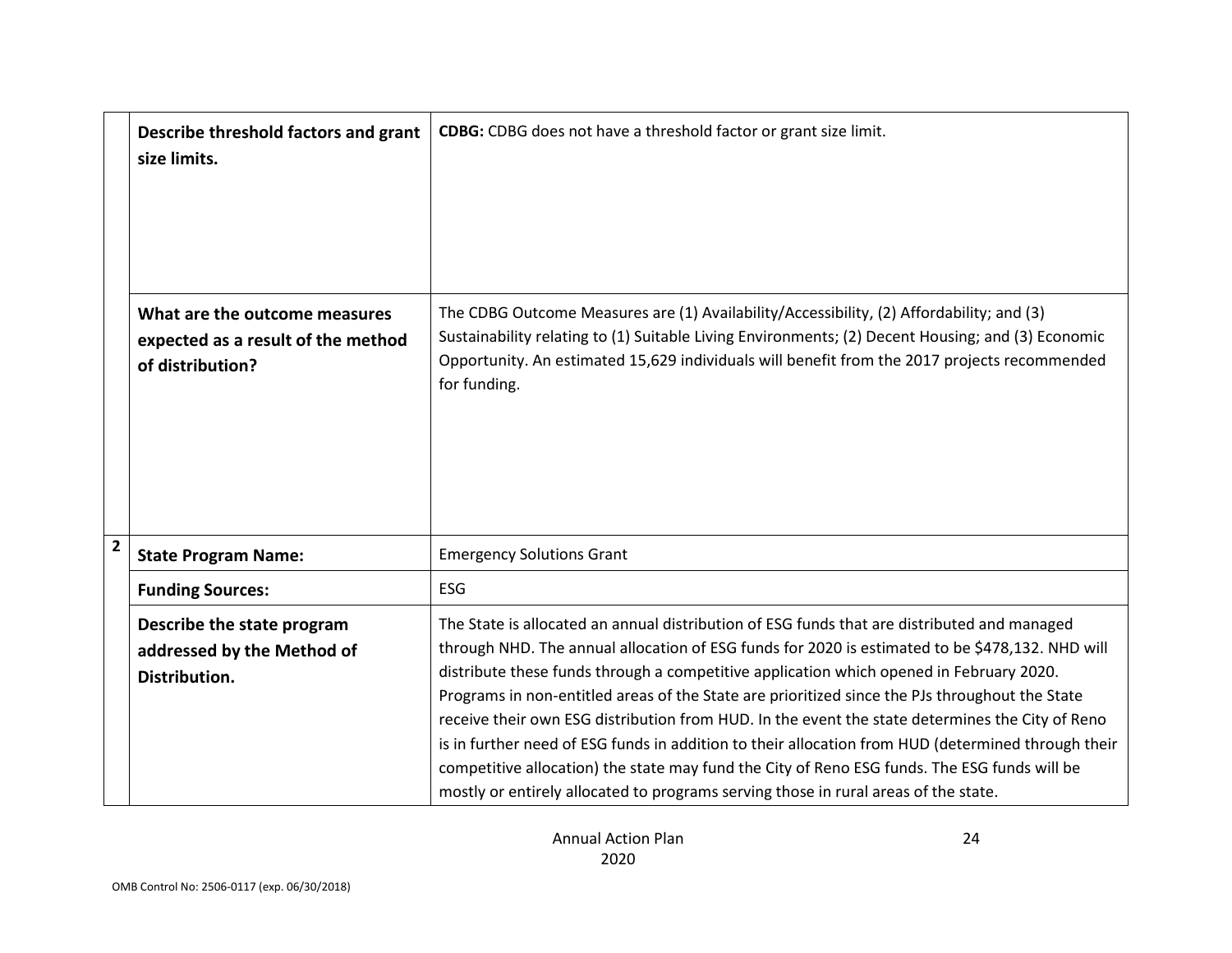| Describe all of the criteria that will<br>be used to select applications and<br>the relative importance of these<br>criteria.                           | Programs in non-entitled areas of the State are prioritized. In the event the State determines the<br>City of Reno is in further need of ESG funds in addition to their allocation from HUD (determined<br>through their competitive allocation) the state may fund the City of Reno ESG funds. The ESG<br>funds will be mostly or entirely allocated to programs serving those in rural areas of the state. In<br>addition Rapid Re-housing programs will be prioritized for funding, however, all categories<br>allowable under the ESG program will be considered. |
|---------------------------------------------------------------------------------------------------------------------------------------------------------|-----------------------------------------------------------------------------------------------------------------------------------------------------------------------------------------------------------------------------------------------------------------------------------------------------------------------------------------------------------------------------------------------------------------------------------------------------------------------------------------------------------------------------------------------------------------------|
| If only summary criteria were<br>described, how can potential<br>applicants access application<br>manuals or other<br>state publications describing the | This section is not applicable since ESG is not CDBG. All information on the ESG program is<br>available through the NHD website and through contacting the ESG administrator.                                                                                                                                                                                                                                                                                                                                                                                        |
| application criteria? (CDBG only)                                                                                                                       |                                                                                                                                                                                                                                                                                                                                                                                                                                                                                                                                                                       |
| Describe the process for awarding<br>funds to state recipients and how<br>the state will make its allocation<br>available                               | The ESG funding is available to all units of local governments, non-profit organizations, including<br>community and faith-based organizations with in the rural communities and the City of Reno<br>through the competitive application process.                                                                                                                                                                                                                                                                                                                     |
| to units of general local                                                                                                                               |                                                                                                                                                                                                                                                                                                                                                                                                                                                                                                                                                                       |
| government, and non-profit                                                                                                                              |                                                                                                                                                                                                                                                                                                                                                                                                                                                                                                                                                                       |
| organizations, including community<br>and faith-based                                                                                                   |                                                                                                                                                                                                                                                                                                                                                                                                                                                                                                                                                                       |
| organizations. (ESG only)                                                                                                                               |                                                                                                                                                                                                                                                                                                                                                                                                                                                                                                                                                                       |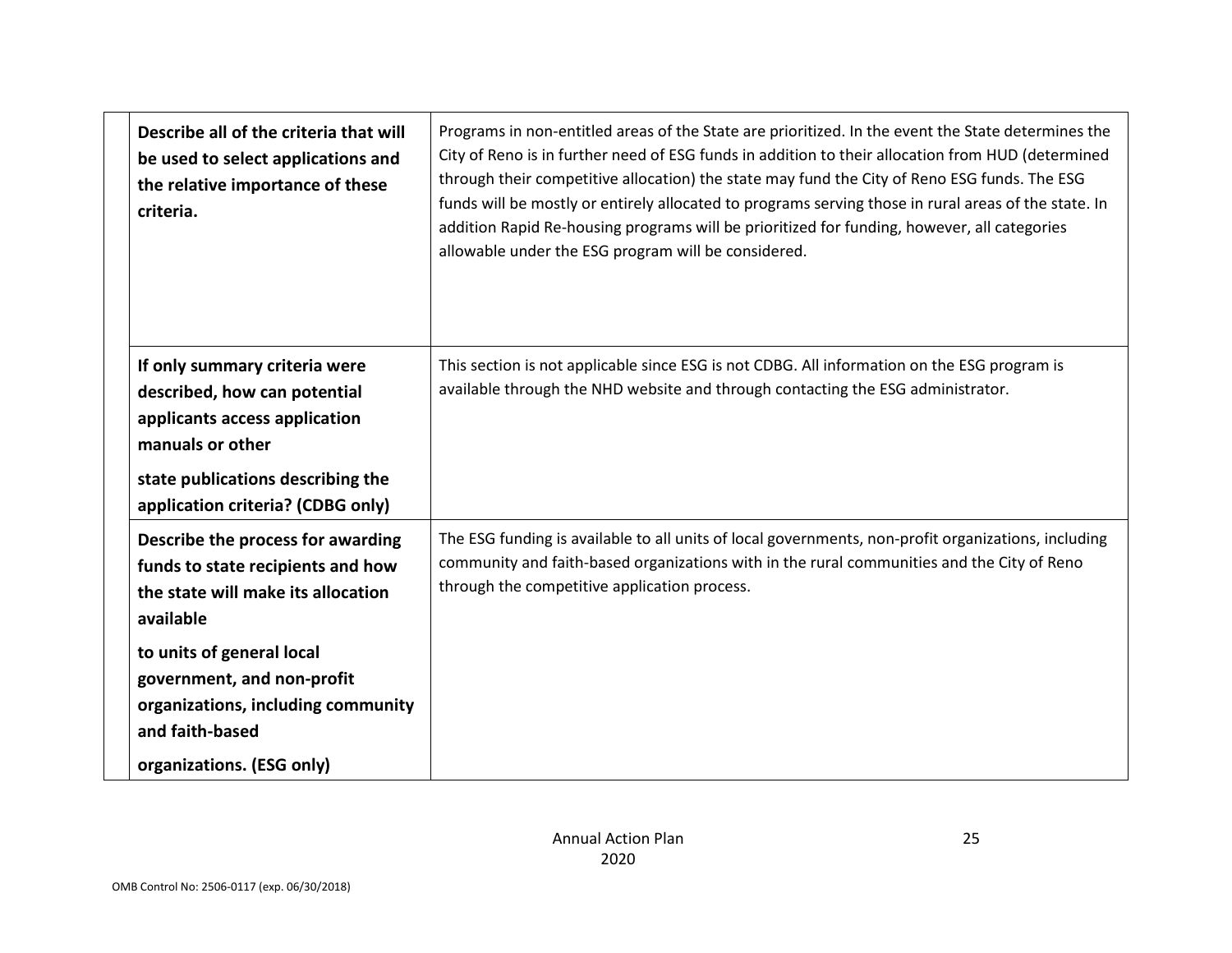| Identify the method of selecting<br>project sponsors (including<br>providing full access to grassroots<br>faith-based and other<br>community-based organizations).<br>(HOPWA only) | This section is not applicable since ESG is not HOPWA. ESG does not utilize sponsors but utilizes<br>the CoC partnerships to strengthen their programs and impact.                                                                                                                                                                          |
|------------------------------------------------------------------------------------------------------------------------------------------------------------------------------------|---------------------------------------------------------------------------------------------------------------------------------------------------------------------------------------------------------------------------------------------------------------------------------------------------------------------------------------------|
| Describe how resources will be<br>allocated among funding categories.                                                                                                              | Although ESG funding will be prioritized for Rapid rehousing programs, all ESG allowable<br>categories will be considered for funding. To adhere with ESG requirements no more than 60% of<br>the overall allocation will distributed to shelter programs and 10% of the overall allocation may<br>be set aside for program administration. |
| Describe threshold factors and grant<br>size limits.                                                                                                                               | Even though the 2020 allocation had an increase from the 2019 allocation, NHD normally receives<br>applications from eligible programs that exceed our funding by \$200,000. ESG funding is very<br>competitive and valuable to the programs located in the rural areas of the state and to the City of<br>Reno.                            |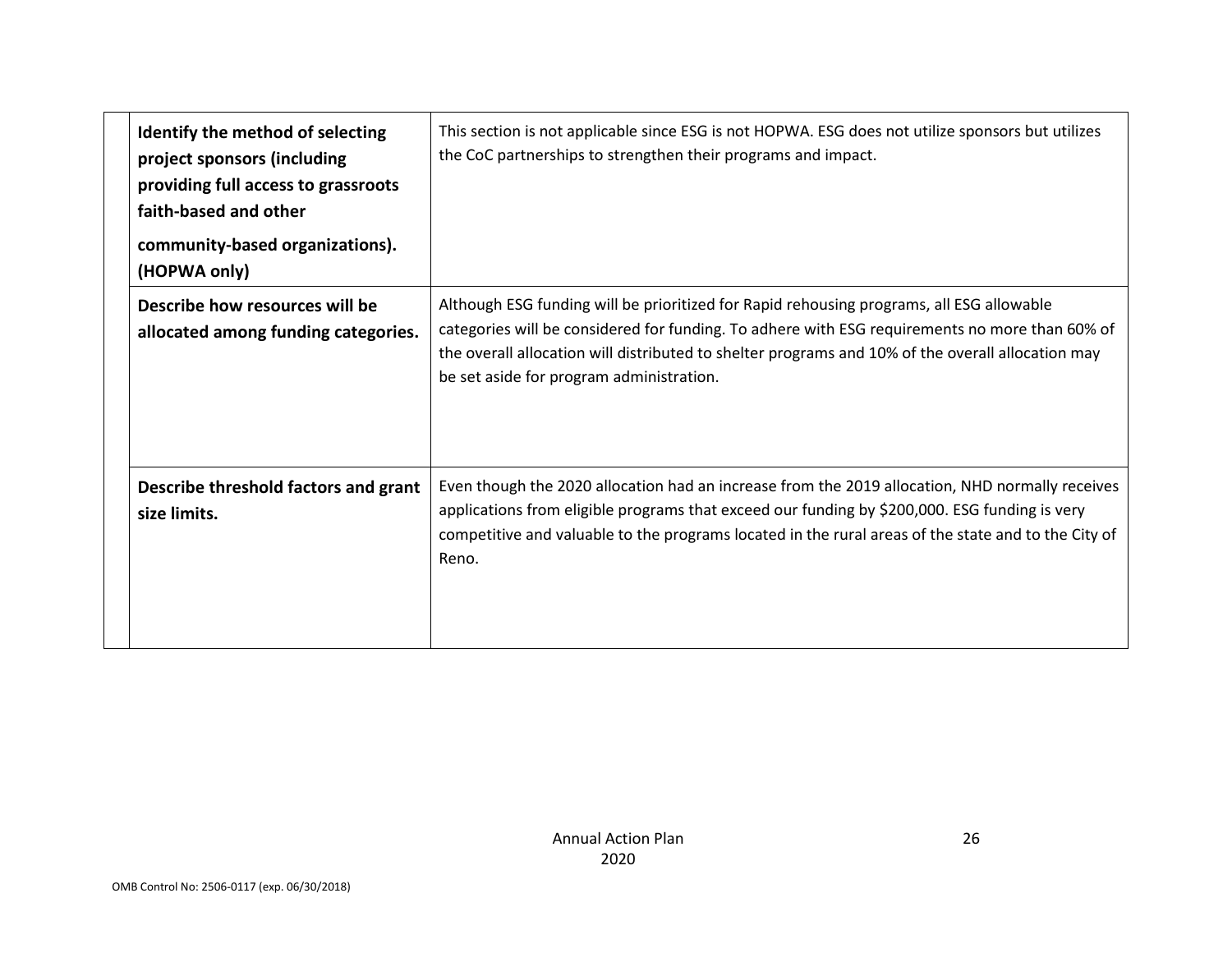|   | What are the outcome measures<br>expected as a result of the method<br>of distribution? | NHD expects to be able to fund all priority programs and existing programs in good standing,<br>likely not for their full ask but in part. |
|---|-----------------------------------------------------------------------------------------|--------------------------------------------------------------------------------------------------------------------------------------------|
| 3 | <b>State Program Name:</b>                                                              | <b>HOME Program</b>                                                                                                                        |
|   | <b>Funding Sources:</b>                                                                 | <b>HOME</b>                                                                                                                                |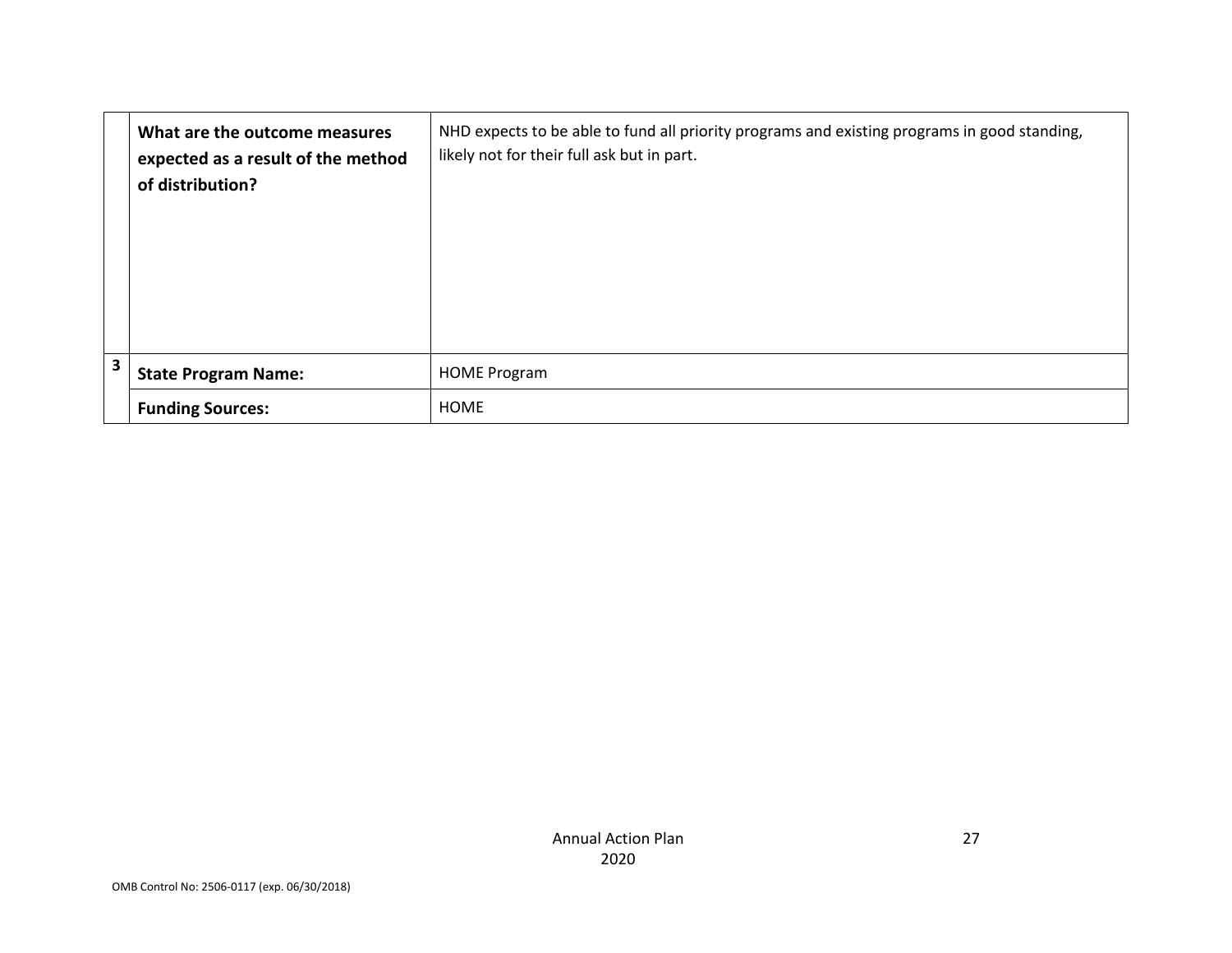| Describe the state program                  | The HOME funds are allocated to all Participating Jurisdictions (PJ's) in the State. The State has<br>decided to allocate the HOME funds based on population to ensure that each Nevadan receives                                                                                                                                                                                                                                        |
|---------------------------------------------|------------------------------------------------------------------------------------------------------------------------------------------------------------------------------------------------------------------------------------------------------------------------------------------------------------------------------------------------------------------------------------------------------------------------------------------|
| addressed by the Method of<br>Distribution. | an equitable amount of funding. If the State were to only distribute HOME funds in the non-<br>entitled areas, they would receive approximately several times the amount of funding that other<br>PJ's receive. Therefore, the State takes into consideration all of the HOME funds coming into the<br>State and distributes the State funds based on a population formula. 10% of the award is used for<br>administration of the grant. |
|                                             | The allocation for other Participating Jurisdictions in the State are as follows:                                                                                                                                                                                                                                                                                                                                                        |
|                                             | Clark County HOME Consortium-\$758,218                                                                                                                                                                                                                                                                                                                                                                                                   |
|                                             | City of Henderson-\$182,138                                                                                                                                                                                                                                                                                                                                                                                                              |
|                                             | City of Las Vegas-\$374,613                                                                                                                                                                                                                                                                                                                                                                                                              |
|                                             | Washoe County HOME Consortium-\$269,371                                                                                                                                                                                                                                                                                                                                                                                                  |
|                                             | Non-entitled area of the State-\$1,115,660                                                                                                                                                                                                                                                                                                                                                                                               |
|                                             |                                                                                                                                                                                                                                                                                                                                                                                                                                          |
|                                             | PI received within each jurisdiction will be allocated back to the respective PJ in the subsequent<br>year's funding agreement. Old PI, EN, and/or recaptured funds remaining from previous funding<br>years originally slotted for a certain PJs or non-entitlement areas can be opened up through the<br>normal application process for projects statewide.                                                                            |
|                                             | In the non-entitlement areas, NHD will facilitate a competitive application. In the event that older<br>funds are released for statewide applications, these applications will go through the same<br>competitive application process.                                                                                                                                                                                                   |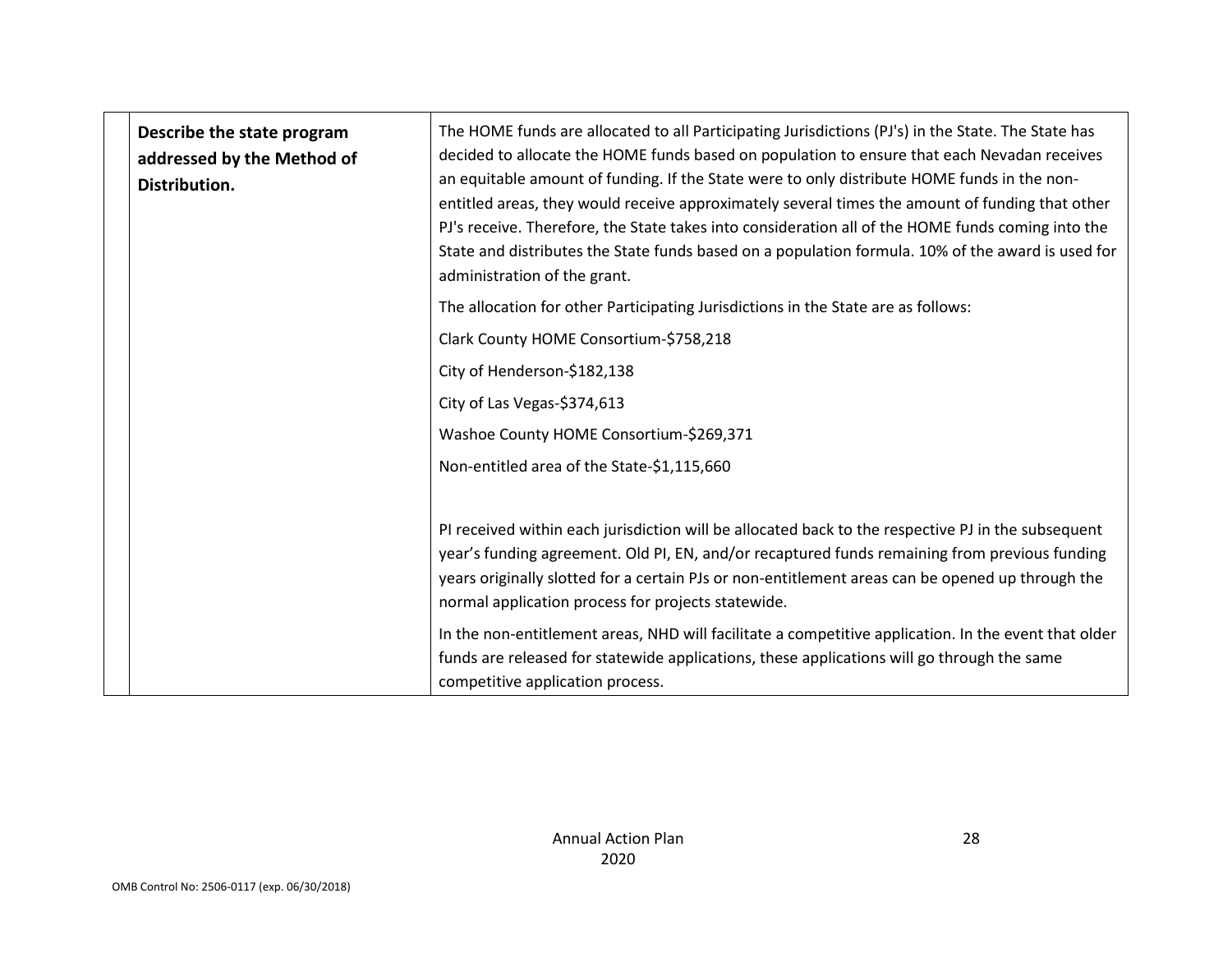| Describe all of the criteria that will<br>be used to select applications and<br>the relative importance of these<br>criteria. | The State will allocate the non-entitled portion of the HOME funds to non-entitled areas. We will<br>make funding Low Income Housing Tax Credit projects as our first priority and will evaluate<br>remaining projects and make selections based on need and funding remaining. |
|-------------------------------------------------------------------------------------------------------------------------------|---------------------------------------------------------------------------------------------------------------------------------------------------------------------------------------------------------------------------------------------------------------------------------|
| If only summary criteria were<br>described, how can potential<br>applicants access application<br>manuals or other            | This is not applicable because this program is HOME not CDBG. Information on the HOME<br>program is available on the NHD website and by contacting the HOME program administrator.                                                                                              |
| state publications describing the<br>application criteria? (CDBG only)                                                        |                                                                                                                                                                                                                                                                                 |
| Describe the process for awarding<br>funds to state recipients and how<br>the state will make its allocation<br>available     | This is not applicable because this program is HOME not ESG. Details on the HOME allocation and<br>distribution can be found in a section above.                                                                                                                                |
| to units of general local                                                                                                     |                                                                                                                                                                                                                                                                                 |
| government, and non-profit<br>organizations, including community<br>and faith-based                                           |                                                                                                                                                                                                                                                                                 |
| organizations. (ESG only)                                                                                                     |                                                                                                                                                                                                                                                                                 |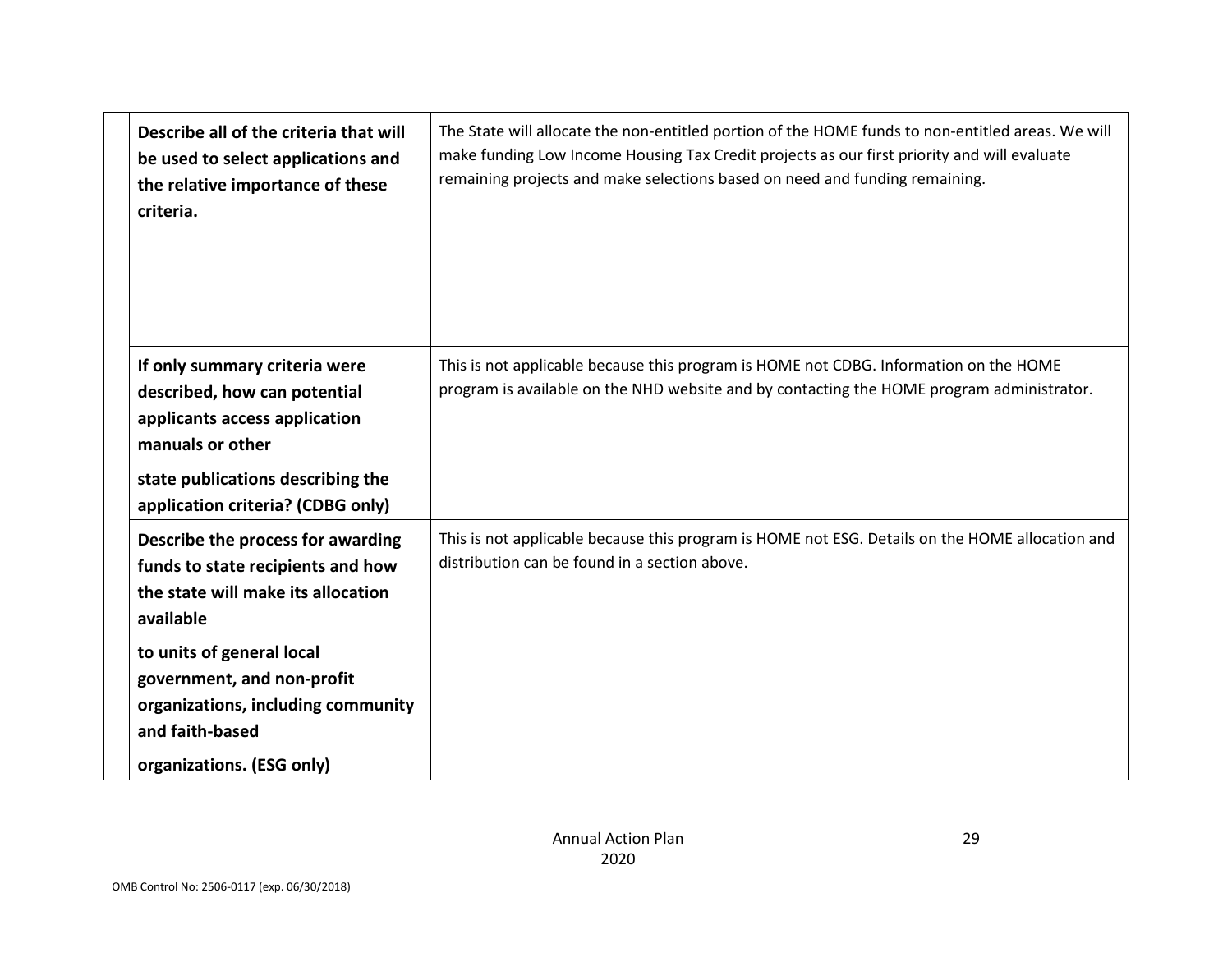| Identify the method of selecting<br>project sponsors (including<br>providing full access to grassroots<br>faith-based and other<br>community-based organizations).<br>(HOPWA only) | This is not applicable because this program is HOME not HOPWA. The HOME program does not<br>involve sponsors but does utilize investors and partners. HOPWA grantee works with the<br>University of Reno - School of Community Health Services, Nevada Public Health Training Center<br>and the Nevada Faith & Health Coalition which is tasked with working with faith-based and other<br>community-based organizations, when the next HOPWA funding proposal is released, it will be<br>disseminated to this body as well. |
|------------------------------------------------------------------------------------------------------------------------------------------------------------------------------------|------------------------------------------------------------------------------------------------------------------------------------------------------------------------------------------------------------------------------------------------------------------------------------------------------------------------------------------------------------------------------------------------------------------------------------------------------------------------------------------------------------------------------|
| Describe how resources will be<br>allocated among funding categories.                                                                                                              | HOME funds and Low Income Housing Tax Credits will prioritize multi-family rental projects<br>whether they be new construction or rehabilitation. HOME funds will also be used for down<br>payment assistance. The State will use the majority of its AAHTF for tenant based rental<br>assistance, security deposit assistance, and emergency assistance in the non-entitled areas of the<br>state.                                                                                                                          |
| Describe threshold factors and grant<br>size limits.                                                                                                                               | Threshold factors are mainly based on the amount of funding the State has for the project and<br>how many projects are successful in obtaining Low Income Housing Tax Credits. The average<br>amount of HOME funds that it takes to fund a tax credit project is usually about \$400,000.00. The<br>State usually allocates \$300,000 to a down payment assistance program. Further, the State<br>receives the State minimum allocation of HOME from HUD \$3,000,000.                                                        |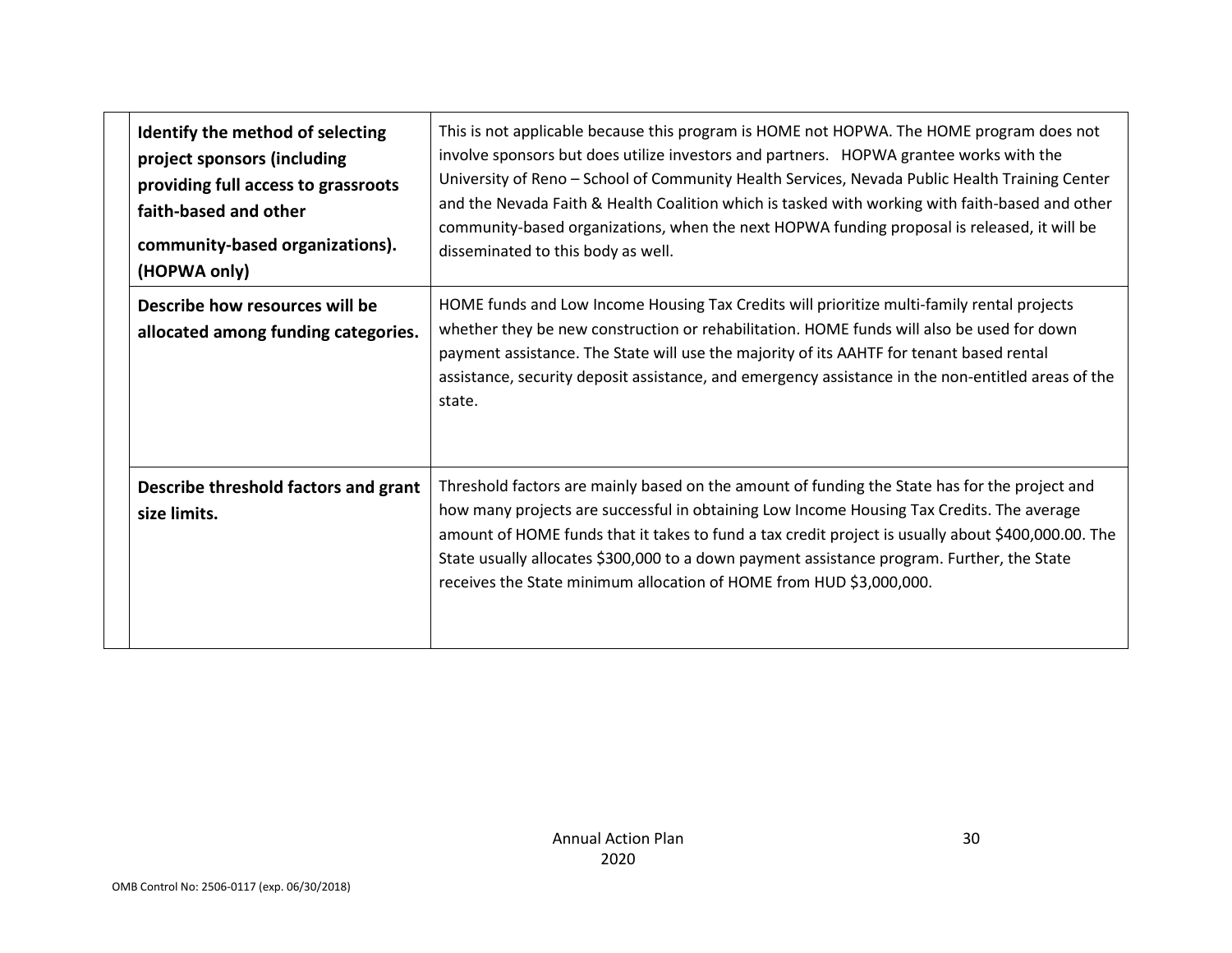|                         | What are the outcome measures<br>expected as a result of the method<br>of distribution? | NHD expects that it will be able to fund all of its priorities using this method of distribution. We<br>foresee funding multi-family new construction projects, multi-family rehabilitation projects and a<br>down payment assistance program. |
|-------------------------|-----------------------------------------------------------------------------------------|------------------------------------------------------------------------------------------------------------------------------------------------------------------------------------------------------------------------------------------------|
| $\overline{\mathbf{4}}$ | <b>State Program Name:</b>                                                              | <b>HOPWA</b>                                                                                                                                                                                                                                   |
|                         | <b>Funding Sources:</b>                                                                 | <b>HOPWA</b>                                                                                                                                                                                                                                   |
|                         | Describe the state program<br>addressed by the Method of<br>Distribution.               | The HOPWA program is designed to assist HIV positive individuals at-risk of homeless with rental,<br>mortgage, and utility assistance; as well as assistance with move-in costs associated with securing<br>permanent housing.                 |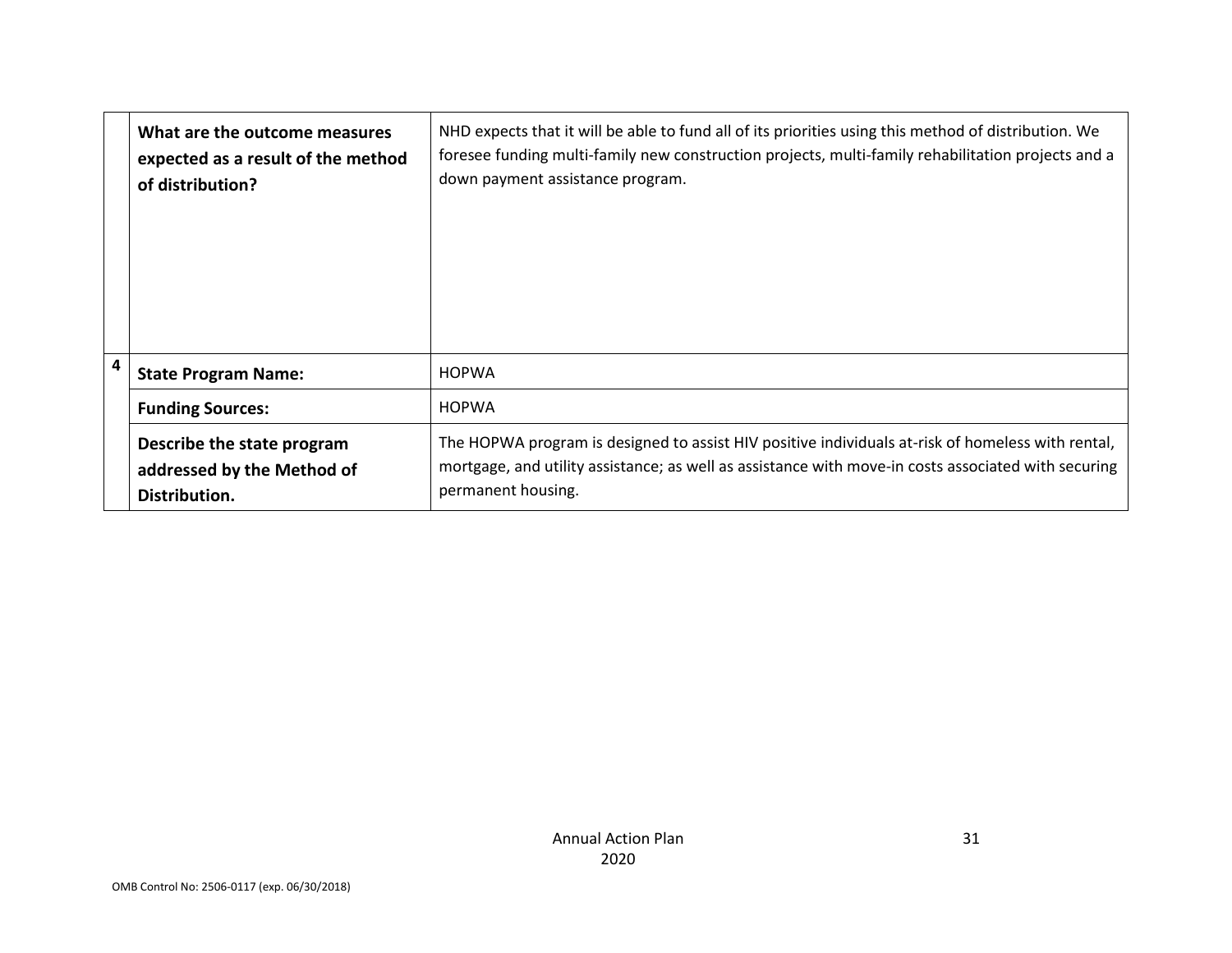| Describe all of the criteria that will<br>be used to select applications and<br>the relative importance of these<br>criteria. | The Request for Proposals for the HOPWA program have not been released since 2011, due to<br>northern Nevada having limited organizations expressing interest in bidding on the project.<br>Northern Nevada HOPES (NNHOPES) submitted a completed proposal due to their HIV/AIDS<br>specialty services, proven track record and expertise in the field and was approved to be the sole<br>HOPWA project sponsor. To fall in line with the current Con Plan, the HOPWA grantee has no<br>plans to release a Request for Applications (RFA) until 2020, which will coincide with the drafting<br>of the 2020-2024 Con Plan. |
|-------------------------------------------------------------------------------------------------------------------------------|---------------------------------------------------------------------------------------------------------------------------------------------------------------------------------------------------------------------------------------------------------------------------------------------------------------------------------------------------------------------------------------------------------------------------------------------------------------------------------------------------------------------------------------------------------------------------------------------------------------------------|
|                                                                                                                               | Once the RFA is released and in the event that more than one agency submits a request for<br>funding for the HOPWA program preference will be given to agencies that are current or past<br>recipients of HOPWA funds; can demonstrate successful implementation of the HOPWA program;<br>have chosen to utilize HOPWA funds on activities that will prevent homelessness amongst the HIV<br>positive community, and are actively helping to meet the Objectives of NHD and HUD.                                                                                                                                          |
|                                                                                                                               | Funds may be used in the following focus areas:                                                                                                                                                                                                                                                                                                                                                                                                                                                                                                                                                                           |
|                                                                                                                               | 1. Provide Short-Term Rental and Mortgage Assistance (STRMU) for 21 weeks out a 52 week<br>calendar year;                                                                                                                                                                                                                                                                                                                                                                                                                                                                                                                 |
|                                                                                                                               | 2. Provide Tenant Based Rental Assistance (TBRA) for individuals who will need long-term<br>financial assistance in order to prevent homelessness and Project Based Rental Assistance (PBRA);                                                                                                                                                                                                                                                                                                                                                                                                                             |
|                                                                                                                               | 3. Provide Supportive Services (SS) Assistance to individuals in need of financial help to obtain<br>items that are required prior to being approved for a rental unit, such as a state issued ID;                                                                                                                                                                                                                                                                                                                                                                                                                        |
|                                                                                                                               | 4. Provide Permanent Housing Placement (PHP) assistance to individuals who need financial<br>assistance with unit move-in costs such as first month's rent and deposits.                                                                                                                                                                                                                                                                                                                                                                                                                                                  |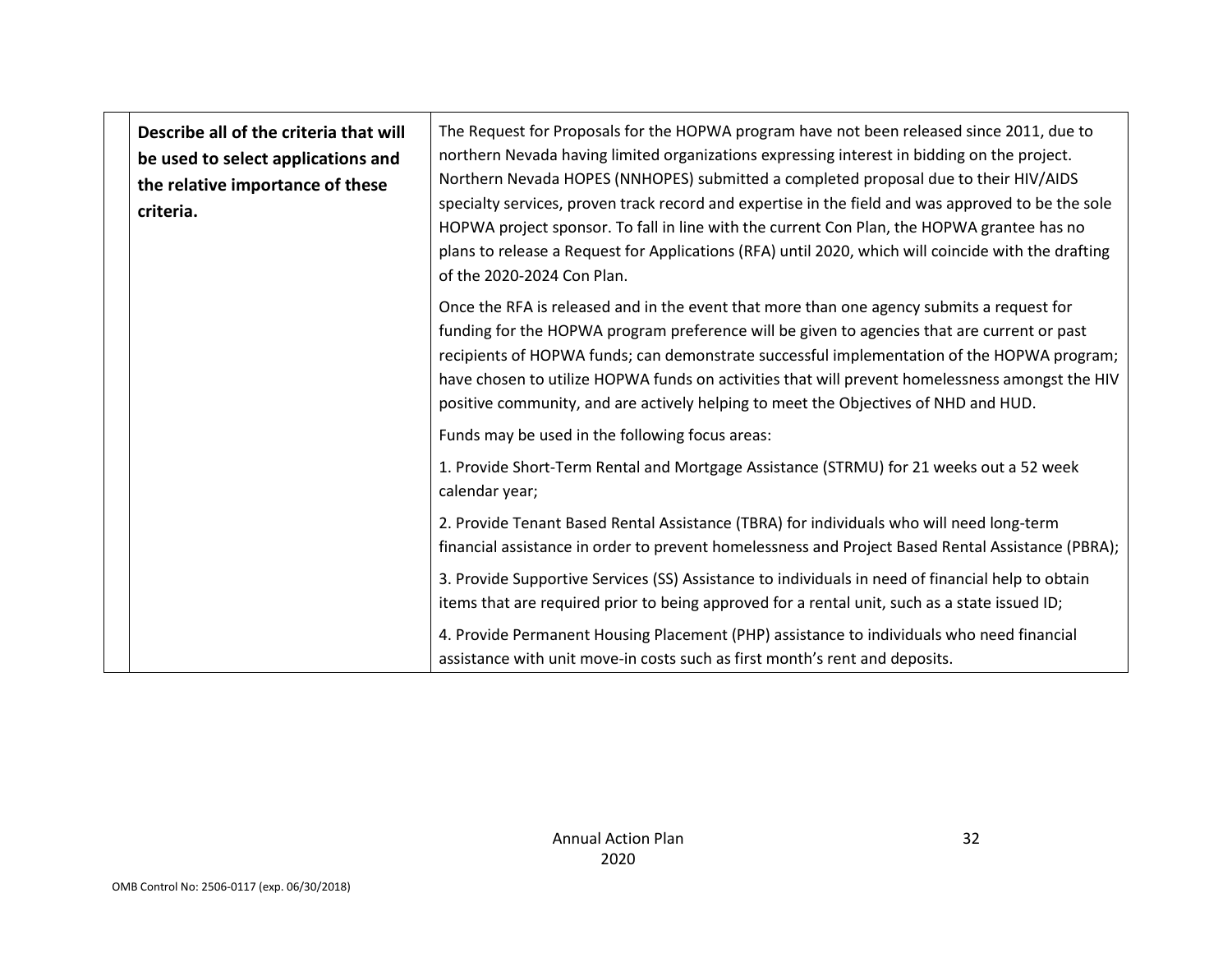| If only summary criteria were<br>described, how can potential<br>applicants access application<br>manuals or other<br>state publications describing the<br>application criteria? (CDBG only) | N/A |
|----------------------------------------------------------------------------------------------------------------------------------------------------------------------------------------------|-----|
| Describe the process for awarding<br>funds to state recipients and how<br>the state will make its allocation<br>available                                                                    | N/A |
| to units of general local<br>government, and non-profit<br>organizations, including community<br>and faith-based<br>organizations. (ESG only)                                                |     |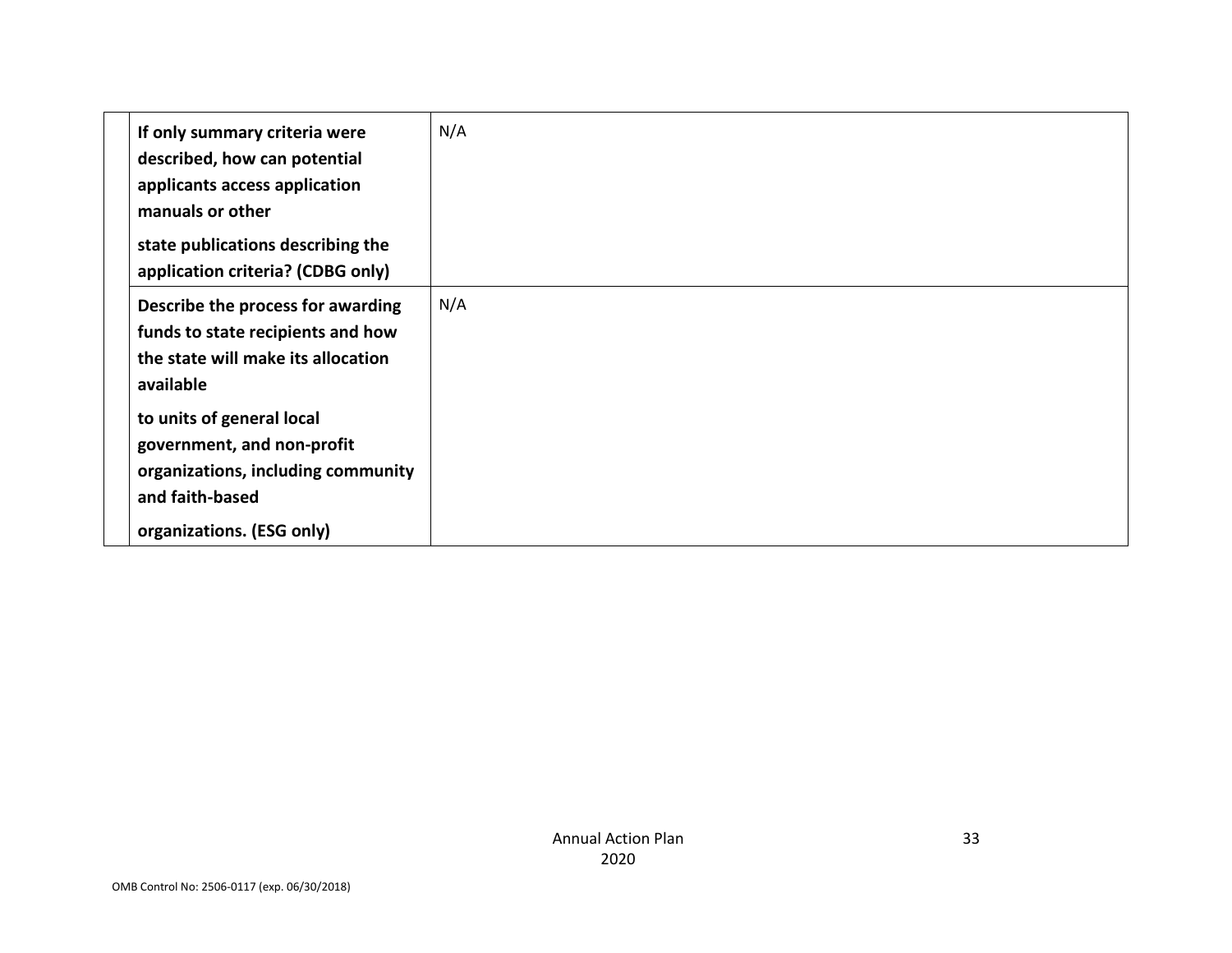| Identify the method of selecting<br>project sponsors (including<br>providing full access to grassroots<br>faith-based and other<br>community-based organizations). | To apply for a subgrant from the DPBH, RWPB Program, an organization must be a 501(C)(3), a<br>for-profit corporation (if services are not immediately available in a designated service area),<br>educational institution, a state agency, a religiously affiliated organization, or a local<br>governmental agency performing or anticipating performing a function relevant to program goals<br>of the RWPB.                                                                                                                                                                                                                                                                     |
|--------------------------------------------------------------------------------------------------------------------------------------------------------------------|-------------------------------------------------------------------------------------------------------------------------------------------------------------------------------------------------------------------------------------------------------------------------------------------------------------------------------------------------------------------------------------------------------------------------------------------------------------------------------------------------------------------------------------------------------------------------------------------------------------------------------------------------------------------------------------|
| (HOPWA only)                                                                                                                                                       | Each proposal submitted must contain the following sections:                                                                                                                                                                                                                                                                                                                                                                                                                                                                                                                                                                                                                        |
|                                                                                                                                                                    | PFS Application Cover Sheet: This page identifies the PFS and requires the applicant to fill in the<br>basic information; this is to be signed by an organization staff with the authority to make a<br>binding contract or agreement on behalf of that organization.                                                                                                                                                                                                                                                                                                                                                                                                               |
|                                                                                                                                                                    | Project Data Sheet: This section includes identifying information about the applicant; project<br>information; project funding formula; contact information and signature authority.                                                                                                                                                                                                                                                                                                                                                                                                                                                                                                |
|                                                                                                                                                                    | Project Outline: This section includes general information and a description of the project being<br>proposed. The applicant will respond to a set of statements and provide responses that clearly<br>states the goals and major activities of the proposed project and the impact it will have on<br>fulfilling the goals and objectives of the RWPB; a description of the organization's qualifications to<br>implement the proposed project; a detailed narrative about the proposed project including<br>specific information on the methodology to be used, an overview of project activities, the<br>expected accomplishments of the project, and a timeline for completion. |
|                                                                                                                                                                    | In addition to the above criteria, please include in your project outline plans for community<br>collaboration; identify any key organizations which may be involved in the coordination of<br>services, interagency policy development, comprehensive networking, or system integration.<br>Provide a brief summary of how your project would be sustained in future years if the project<br>were to continue.                                                                                                                                                                                                                                                                     |
|                                                                                                                                                                    | Project Work Plan: This section details the Objectives, Activities, Benchmarks, Performance<br>Measures and Evaluation for the project. Applicants should enter as many objectives and<br>activities, including detailed performance measures, as necessary to support expected outcomes<br>of the project.                                                                                                                                                                                                                                                                                                                                                                         |
| OMB Control No: 2506-0117 (exp. 06/30/2018)                                                                                                                        | Project Budget Request & Hustifigation Form: This section includes a summary and itemized<br>section containing projections of costs for personnel, travel, equipment, supplies, contractual,<br>other direct costs and indirect costs.                                                                                                                                                                                                                                                                                                                                                                                                                                             |

Successful applicants will be required to complete RWPB program forms, signed assurances of compliance with federal and state laws, and original signatures of individuals authorized to accept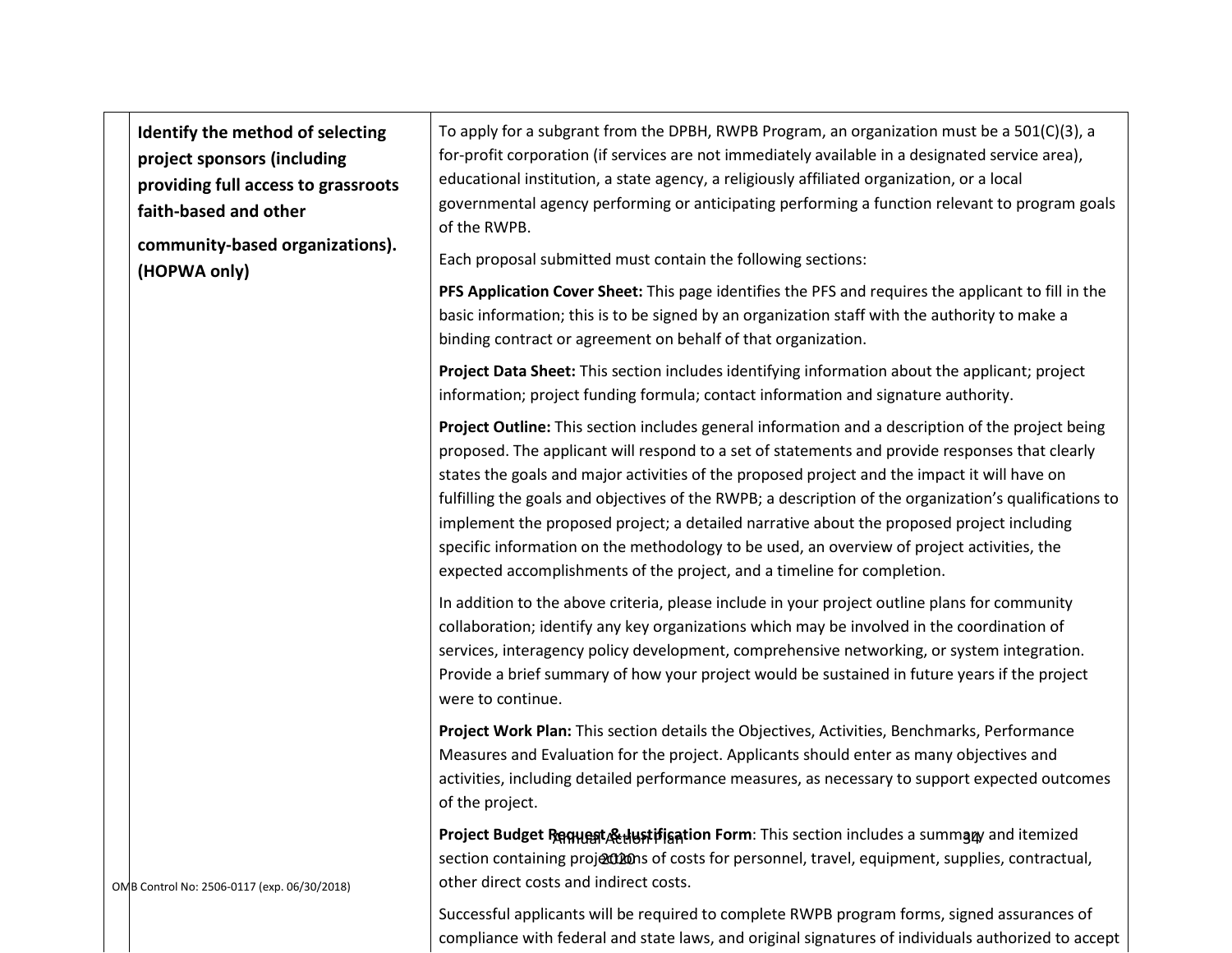|   | Describe how resources will be<br>allocated among funding categories.                   | HOPWA funds will be passed through the State of Nevada Health and Human Services (DHHS):<br>Division of Public & Behavioral Health and will be allocated to local for-profit and non-profit<br>organizations in only Northern Nevada because Clark County (Las Vegas) receives funding for<br>housing assistance from HUD HOPWA separately and Las Vegas TGA receives Ryan White Part A<br>program, HOPWA funds are solely allocated to Northern Nevada and the rural areas. Northern<br>Nevada HOPES, project sponsor, receives the entire HOPWA grant minus three percent that is<br>retained for State Administration. |
|---|-----------------------------------------------------------------------------------------|---------------------------------------------------------------------------------------------------------------------------------------------------------------------------------------------------------------------------------------------------------------------------------------------------------------------------------------------------------------------------------------------------------------------------------------------------------------------------------------------------------------------------------------------------------------------------------------------------------------------------|
|   | Describe threshold factors and grant<br>size limits.                                    | The HOPWA program does not have formal Threshold Factors or Grant Size Limit. Threshold<br>factors are mainly based on the amount of the State funding award. Size of the award to the<br>project sponsor also depends on the quality of the application. The average amount awarded to<br>the project sponsor is \$307,865.                                                                                                                                                                                                                                                                                              |
|   | What are the outcome measures<br>expected as a result of the method<br>of distribution? | The overarching outcome is to establish a seamless system to immediately link people diagnosed<br>with HIV to continuous and coordinated quality care; enhance the number and diversity of<br>available providers of clinical care and support services for people with HIV; and support people<br>with HIV with co-occurring health conditions and those who have challenges meeting their basic<br>needs.<br>Specific outcomes to housing include:                                                                                                                                                                      |
|   |                                                                                         | progress in carrying out its 1) local and 2) statewide strategic plan and initiatives set-forth<br>$\bullet$<br>by the Nevada Economic Development office, Annual Action Plan, Con Plan, HIV/AIDS<br>Integrated Plan,<br>increase percentage of clients in stable housing,<br>$\bullet$<br>increase percentage of clients retained in care.                                                                                                                                                                                                                                                                               |
| 5 | <b>State Program Name:</b>                                                              | <b>National Housing Trust Fund</b>                                                                                                                                                                                                                                                                                                                                                                                                                                                                                                                                                                                        |

35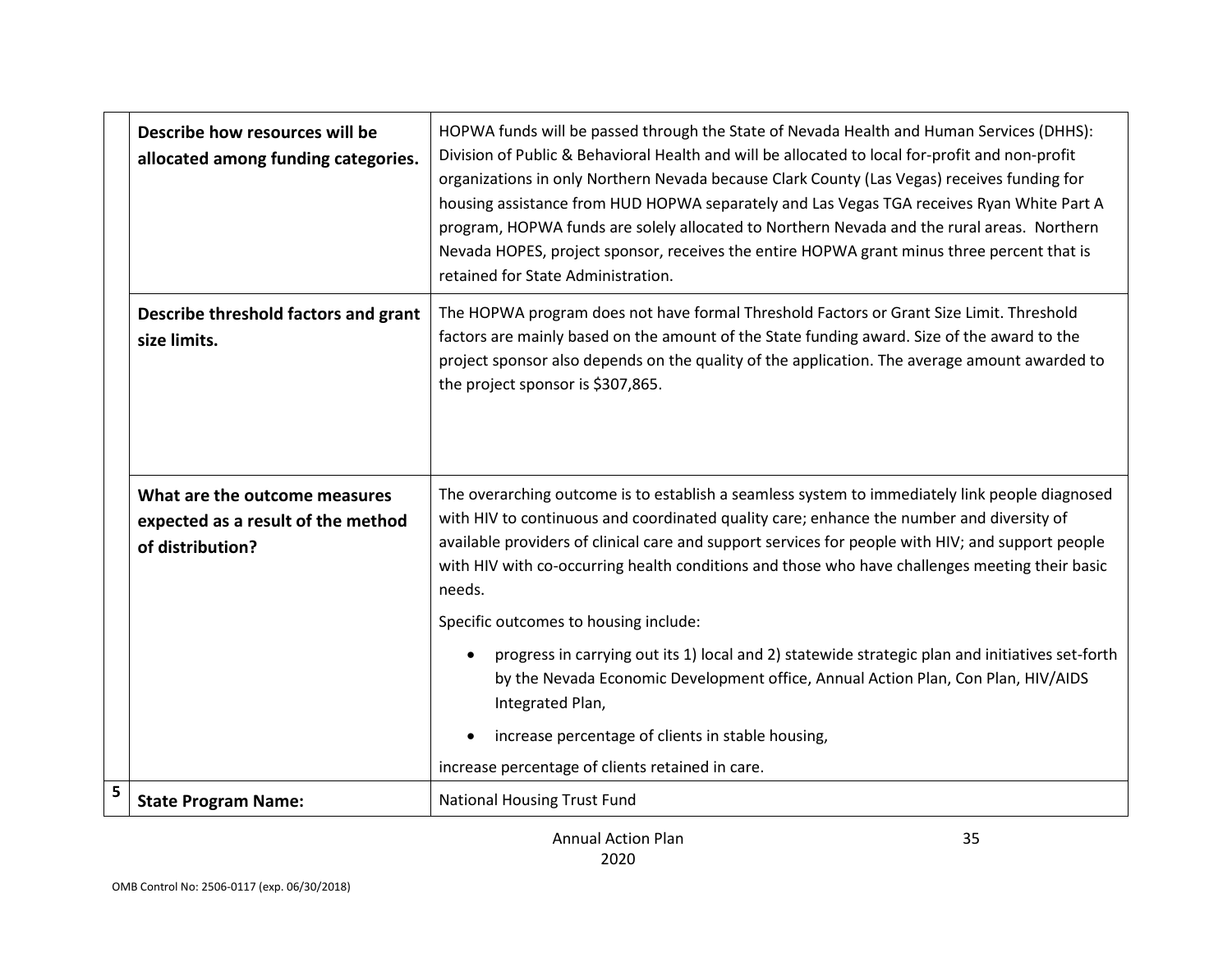| <b>Funding Sources:</b>                                                      | <b>HTF</b>                                                                                                                                                                                                                                                                                                                                                                                                                                                                                                                                                                   |
|------------------------------------------------------------------------------|------------------------------------------------------------------------------------------------------------------------------------------------------------------------------------------------------------------------------------------------------------------------------------------------------------------------------------------------------------------------------------------------------------------------------------------------------------------------------------------------------------------------------------------------------------------------------|
| Describe the state program<br>addressed by the Method of<br>Distribution.    | The National Housing Trust Fund (HTF) is an affordable housing production program that will<br>complement the existing Federal, State and local efforts to increase and preserve the supply of<br>decent, safe and sanitary affordable housing for extremely low (ELI) and very low income (VLI)<br>households, including families experiencing homelessness. Established under Title I of the<br>Housing and Economic Recovery act of 2008, HTF will be distributed through the U.S. Department<br>of Housing and Urban Development (HUD) on a formula basis to the states. |
|                                                                              | The State of Nevada has appointed NHD as the State Designated Entity (SDE) to administer the<br>program.                                                                                                                                                                                                                                                                                                                                                                                                                                                                     |
|                                                                              | NHD is expecting to receive \$3,000,000 in HTF. NHD opened a statewide competitive application<br>for this funding in February 2020. WNHD anticipates receiving multiple HTF applications for this<br>funding for rental projects located throughout the state of Nevada.                                                                                                                                                                                                                                                                                                    |
| Describe all of the criteria that will<br>be used to select applications and | Selection of projects will be mirrored to the NHD QAP which sets forth selection criteria to be<br>used to determine housing priorities and gives preference among selected projects to:                                                                                                                                                                                                                                                                                                                                                                                     |
| the relative importance of these<br>criteria.                                | Projects serving the lowest income tenants,<br>Projects obligated to serve qualified tenants for the longest periods,                                                                                                                                                                                                                                                                                                                                                                                                                                                        |
|                                                                              | Projects which are located in qualified census tracts and the development of which<br>contributes to a concerted community revitalization plan.                                                                                                                                                                                                                                                                                                                                                                                                                              |
|                                                                              | And                                                                                                                                                                                                                                                                                                                                                                                                                                                                                                                                                                          |
|                                                                              | Includes the following selection criteria: Project location                                                                                                                                                                                                                                                                                                                                                                                                                                                                                                                  |
|                                                                              | Housing needs characteristics Project characteristics Applicant characteristics Tenant<br>populations with special housing needs Public housing waiting lists Tenant populations of<br>individuals with children The energy efficiency of projects                                                                                                                                                                                                                                                                                                                           |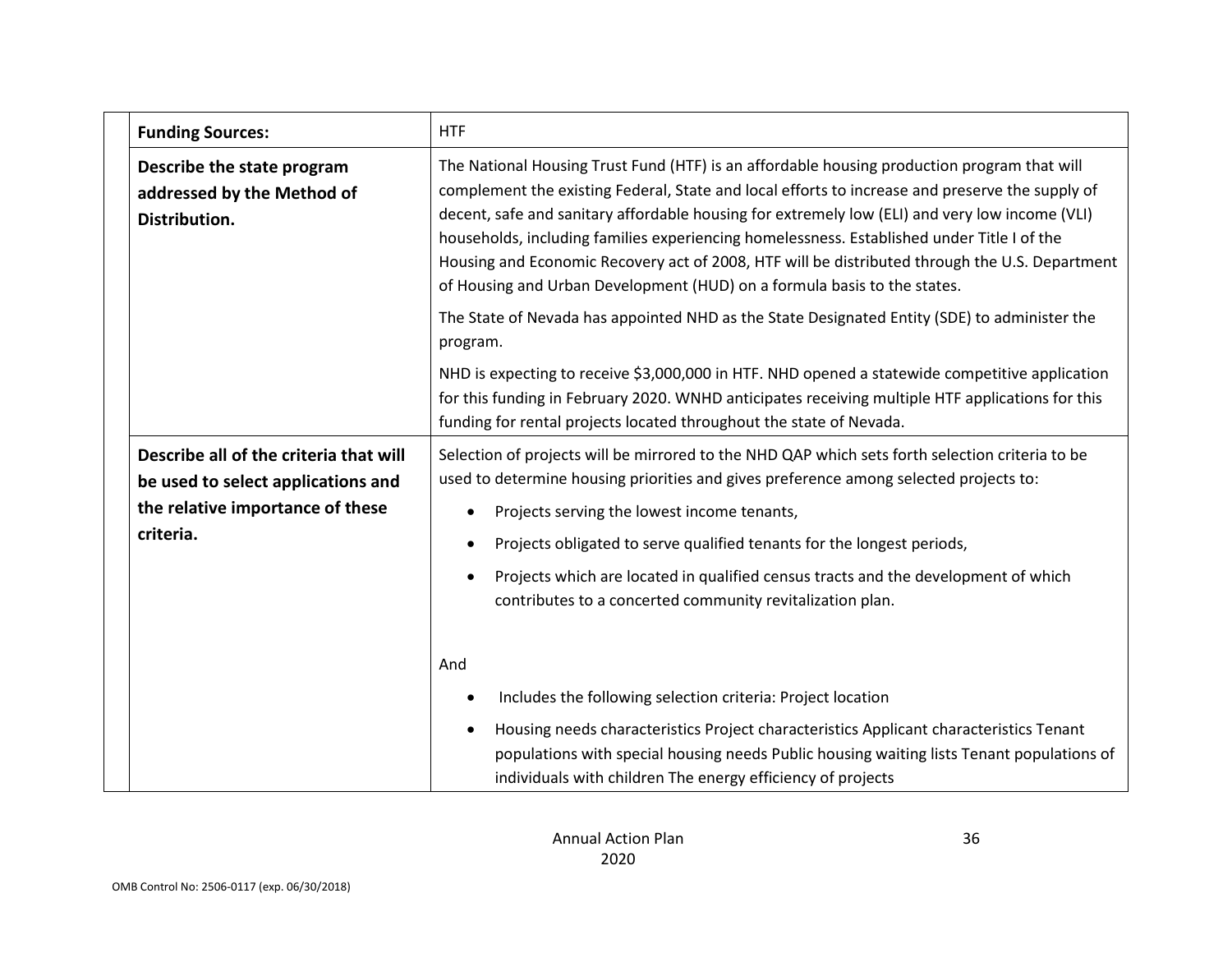| If only summary criteria were<br>described, how can potential<br>applicants access application<br>manuals or other<br>state publications describing the                            | This is not applicable to this section since HTF is not CDBG. All HTF information and manuals are<br>available through the NHD website and/or by contacting the HTF administrator. |
|------------------------------------------------------------------------------------------------------------------------------------------------------------------------------------|------------------------------------------------------------------------------------------------------------------------------------------------------------------------------------|
| application criteria? (CDBG only)                                                                                                                                                  |                                                                                                                                                                                    |
| Describe the process for awarding<br>funds to state recipients and how<br>the state will make its allocation<br>available                                                          | This is not applicable to this section since HTF is not ESG. Please see an above section for<br>allocation and distribution details.                                               |
| to units of general local<br>government, and non-profit<br>organizations, including community<br>and faith-based<br>organizations. (ESG only)                                      |                                                                                                                                                                                    |
| Identify the method of selecting<br>project sponsors (including<br>providing full access to grassroots<br>faith-based and other<br>community-based organizations).<br>(HOPWA only) | This is not applicable to this section since HTF is not HOPWA. HTF does not utilize sponsors as<br>HOPWA does, HTF utilizes investors and partners.                                |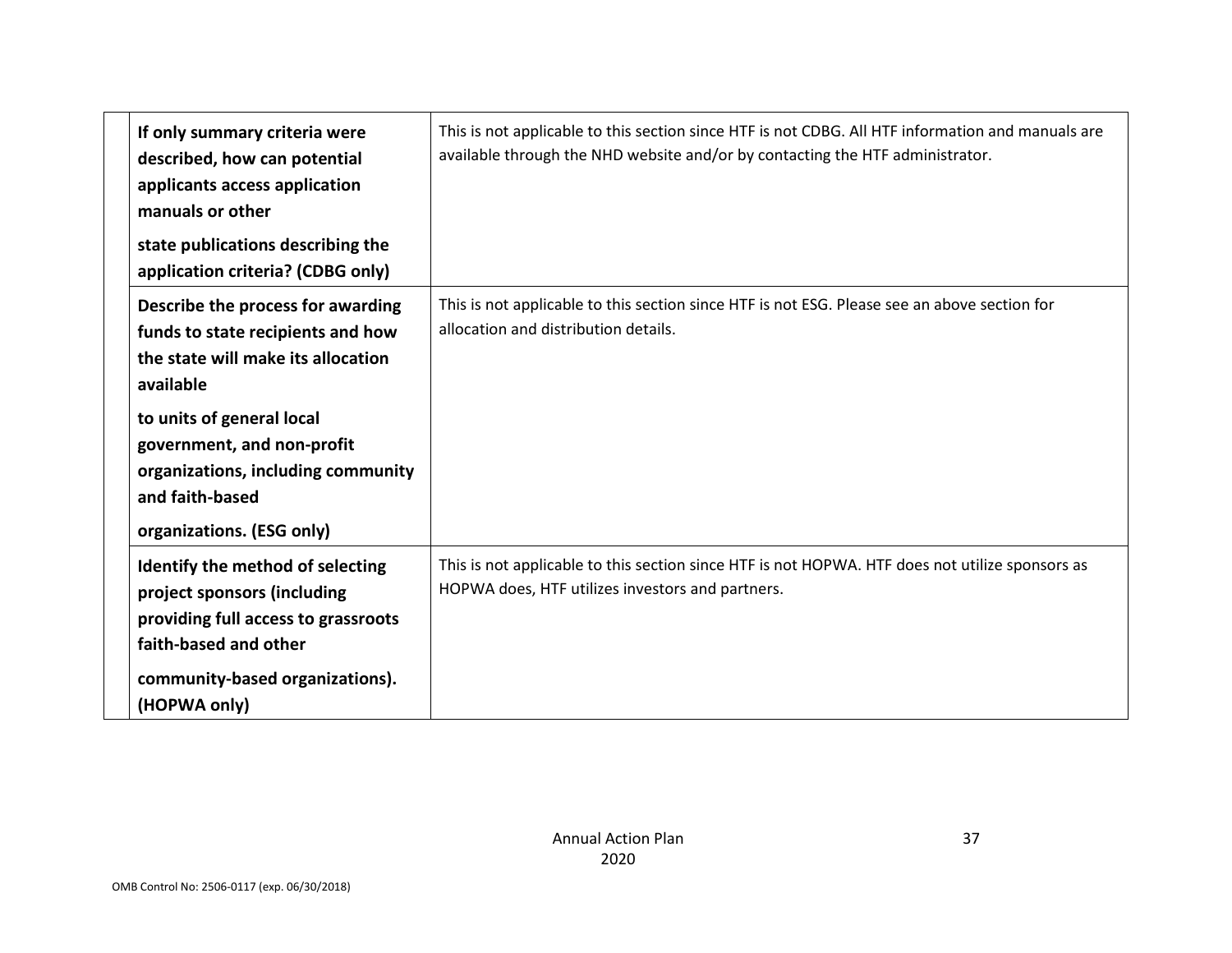| Describe how resources will be<br>allocated among funding categories.                   | The State of Nevada will use HTF funds exclusively for the construction of rental housing to meet<br>the priority housing needs as identified by the State's Consolidated plan. In accordance with HTF<br>regulations, up to 10% of the State's HTF allocation will be used for administration.<br>NHD has elected not to allow HTF funds to be used for homeownership activities given the<br>extremely low-income targeting requirements of the program.<br>NHD will not permit the refinancing of existing debt with HTF. |
|-----------------------------------------------------------------------------------------|------------------------------------------------------------------------------------------------------------------------------------------------------------------------------------------------------------------------------------------------------------------------------------------------------------------------------------------------------------------------------------------------------------------------------------------------------------------------------------------------------------------------------|
| Describe threshold factors and grant<br>size limits.                                    | Threshold factors are mainly based on the amount of funding the State has for the project and<br>how many projects are successful in obtaining Low Income Housing Tax Credits.                                                                                                                                                                                                                                                                                                                                               |
| What are the outcome measures<br>expected as a result of the method<br>of distribution? | The State will measure its progress, consistent with the State's goals established in the<br>Consolidate Plan. These "Housing Priorities" include the increased availability of rental housing<br>for ELI and VLI households and improving housing accessibility and safety. It is currently<br>anticipated that an additional 25 units will be added annually.                                                                                                                                                              |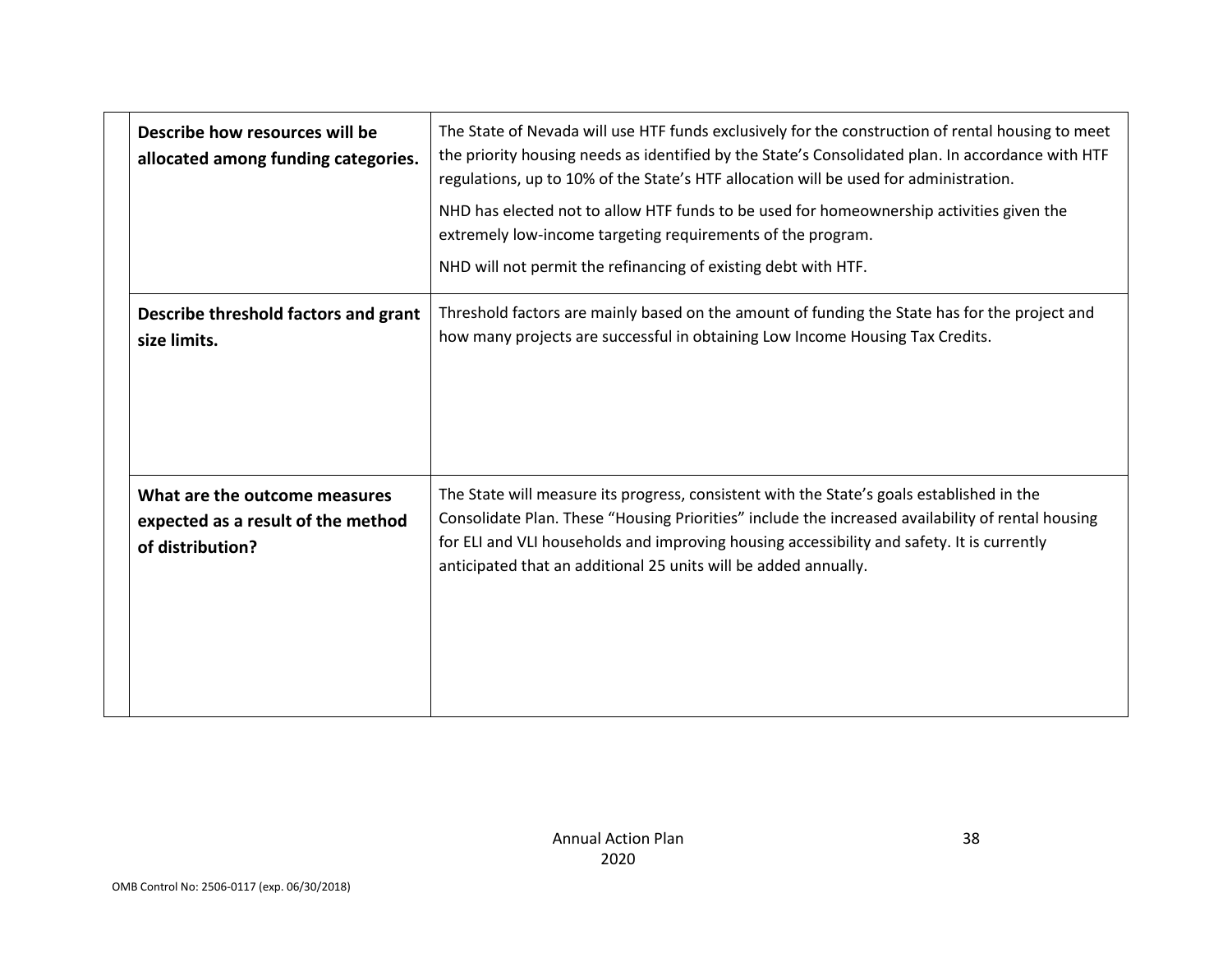**Discussion:**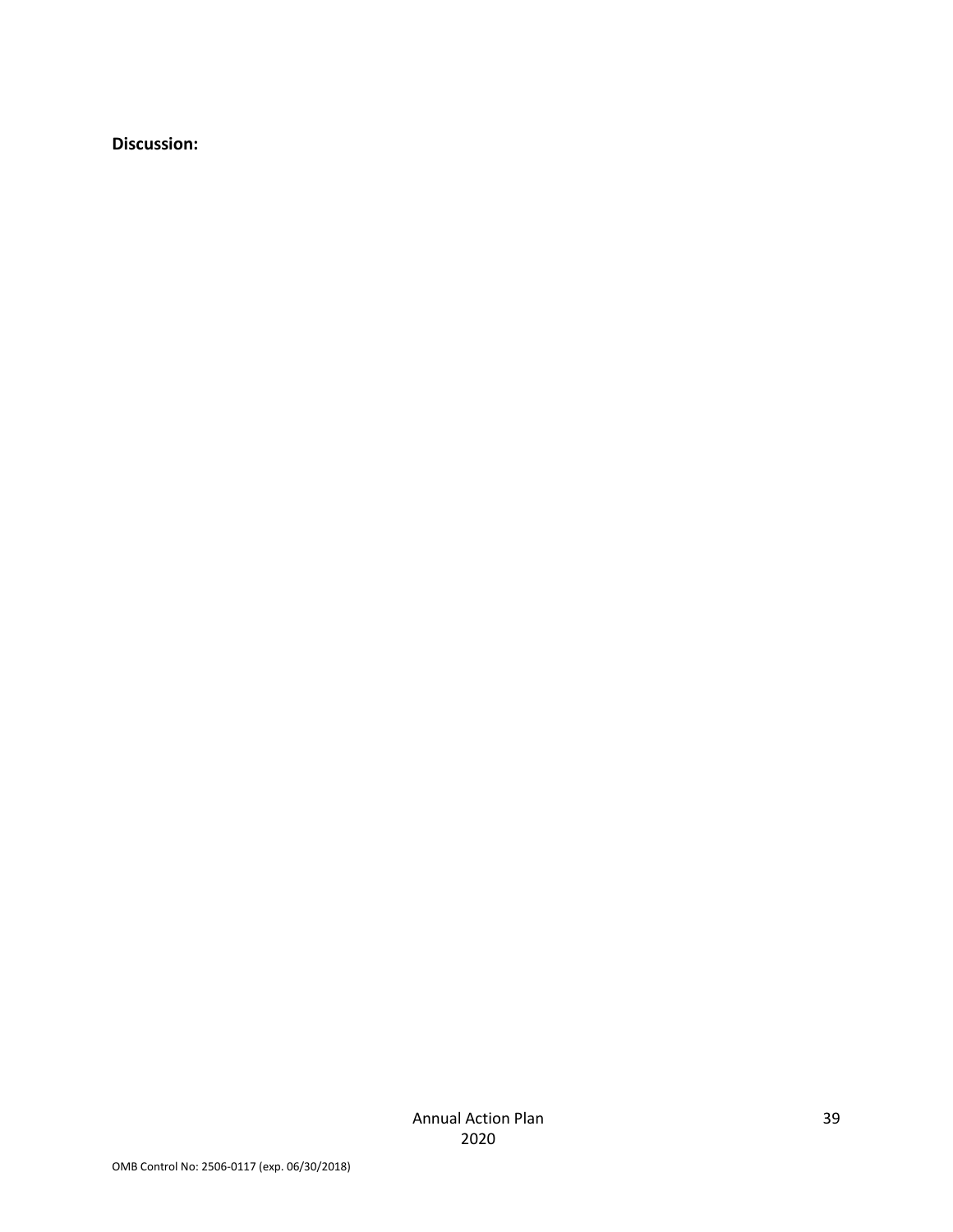# **AP-35 Projects – (Optional)**

### **Introduction:**

NHD is currently in the middle of the competitive application process for AAHTF, HOME, and ESG for the rural communities and the HTF competitive application process statewide. NHD should have funding determinations by June 2020. HOME funds that have already been allocated to the PJ's throughout the State will support new construction and rehabilitation of multifamily rental projects, homeowner down payment assistance and homeowner rehabilitation within the respective jurisdictions.

|  |  | The projects below have been selected for the 2020 Program Year. |  |  |
|--|--|------------------------------------------------------------------|--|--|
|  |  |                                                                  |  |  |
|  |  |                                                                  |  |  |

| #              | <b>Project Name</b>                                           |
|----------------|---------------------------------------------------------------|
| $\mathbf{1}$   | Colorado Street ADA Compliance Improvement Project            |
| $\overline{2}$ | <b>FISH Transitional Housing Design Project</b>               |
| 3              | Nevada Health Center Medical Technology Project               |
| 4              | Ron Woods Youth Absentee Reduction Project                    |
| 5.             | RSVP Nevada Rural Counties Veterans' Project                  |
| 6              | <b>Grant Management Project</b>                               |
| 7              | Ely Fire Department Extrication Tool Project                  |
| 8              | Murry Street Sewer Upgrade Project, Phase II                  |
| 9              | <b>Emergency Generator Project</b>                            |
| 10             | Goldfield Historical Street Rehabilitation Project, Phase III |
| 11             | Pioche Airport Road Drainage Project                          |
| 12             | Walker River Economic Corridor Economic Development Project   |
| 13             | Pahrump Fairgrounds Environmental Assessment Project          |
| 14             | Pahrump Fairgrounds Water & Well System Project               |
| 15             | McGill Sewer Pond Lining Project, Phase I                     |
| 16             | McGill Slag Ditch Study Project                               |

**Table 9 – Project Information**

### **Describe the reasons for allocation priorities and any obstacles to addressing underserved needs**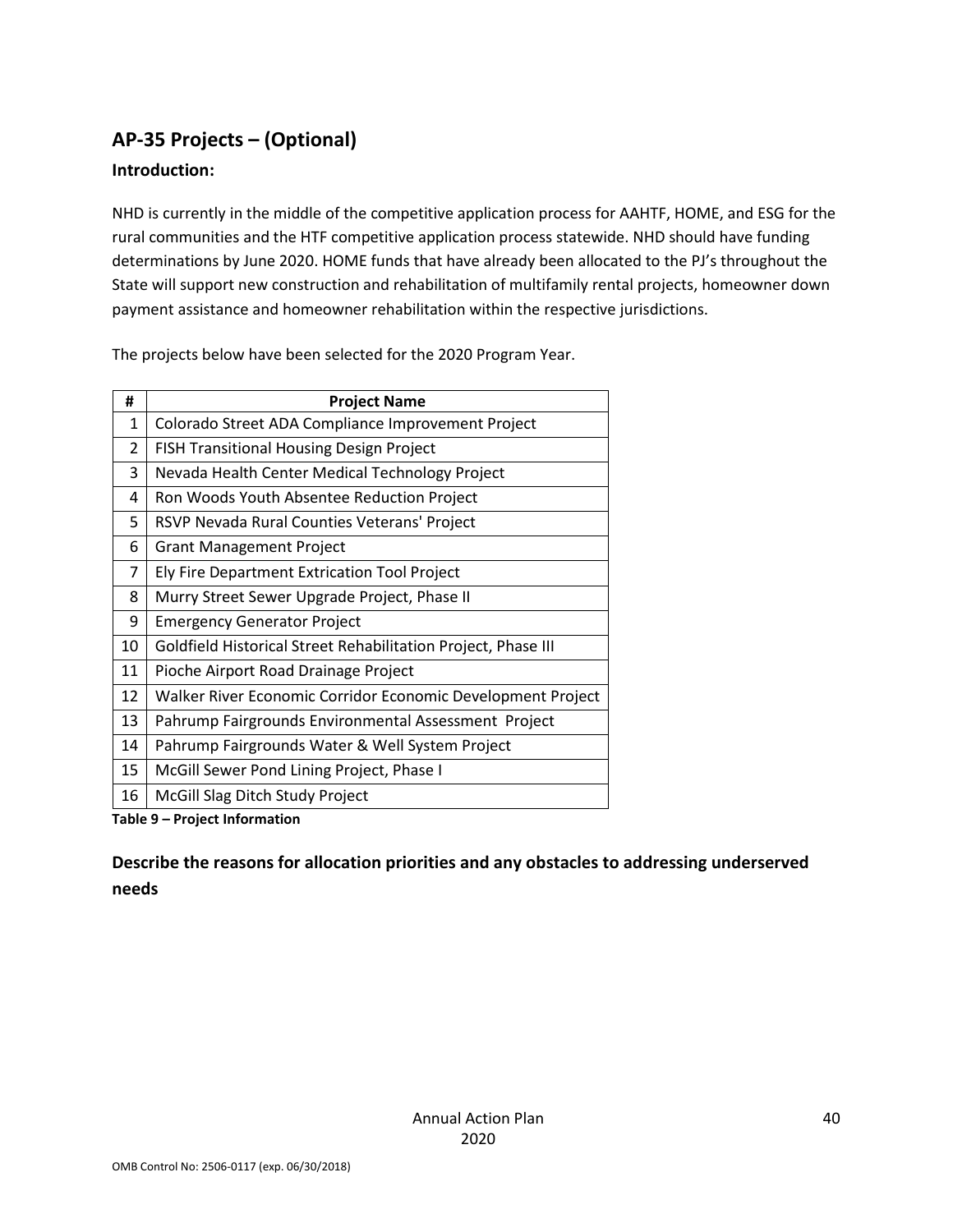The funding priorities for HOME and HTF are to support new construction and rehabilitation of multifamily rental properties that support low income households, special needs population and veterans. One obstacle in the rural communities is the rising costs on construction costs and availability of resources and manpower in the rural and geographically isolated communities.

HOME: As stated prior to this section, the HOME funds administered directly to non- entitled areas of the state prioritize funding new construction and rehabilitation of multifamily rental projects through out rural areas of the state which also receive LIHTCs and a down payment assistance program. Prioritizing funding for multifamily projects that also receive LIHTC's increases the impact of the funding and often results in producing higher quality affordable housing with larger amounts of affordable units thus contributing the increase and maintenance of the affordable housing stock in Nevada.

HTF: Prioritizes funding projects reserving units for households earning 30% AMI or lower. These funds are crucial to meet the needs of Nevada's most vulnerable populations.

ESG: As stated above, the ESG funds prioritize programs in the rural areas of the State. Due to Nevada's geography the programs located in the rural areas of the state face extremely unique challenges which vary county to county. The distance between county and city services contributes to these issues. Rapid re-housing is a category that is prioritized as the largest number of people on the community que regularly fall under the rapid re-housing category.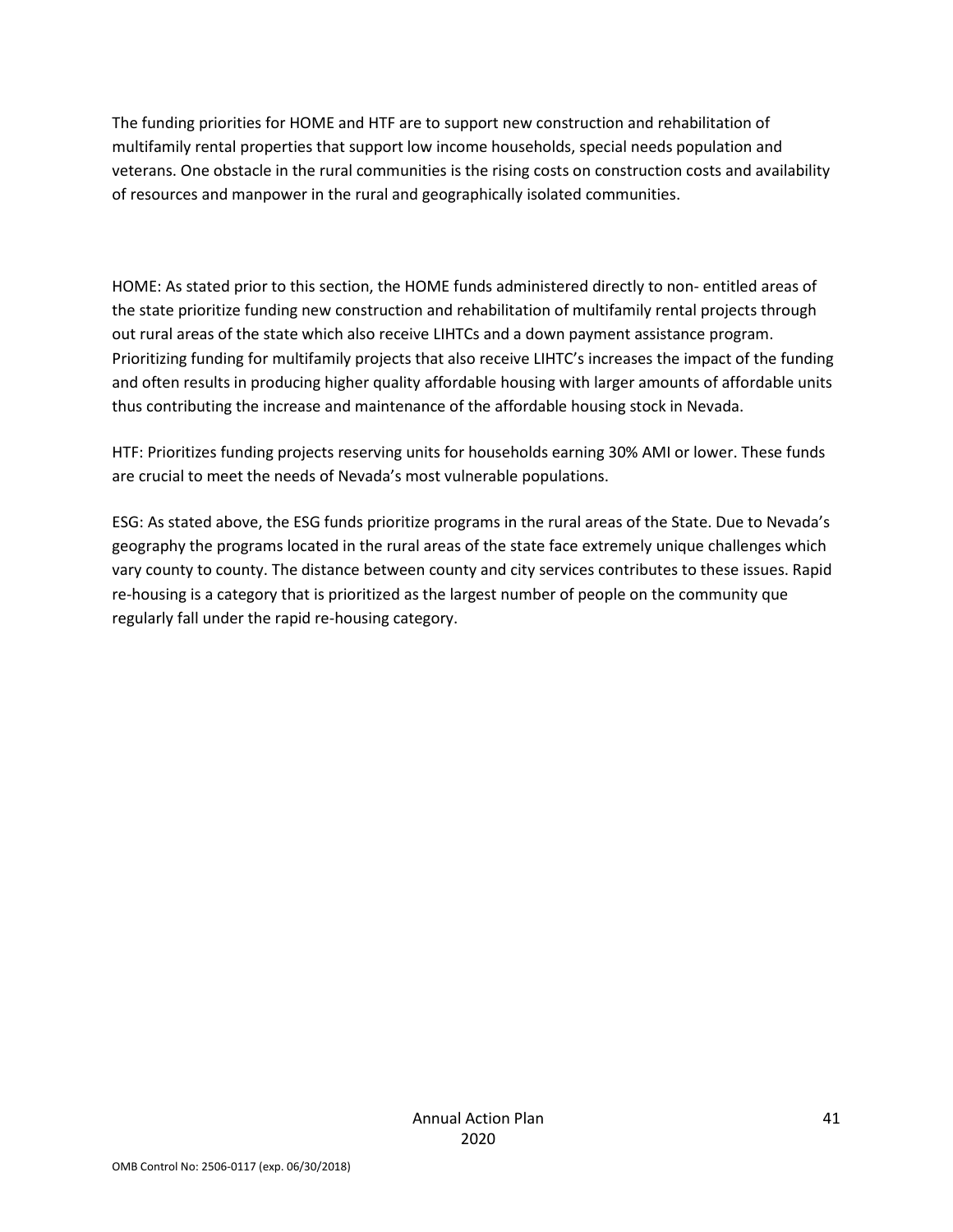# **AP-38 Project Summary**

### **Project Summary Information**

| 1              | <b>Project Name</b>                                                                                  | Colorado Street ADA Compliance Improvement Project                                                                           |
|----------------|------------------------------------------------------------------------------------------------------|------------------------------------------------------------------------------------------------------------------------------|
|                | <b>Target Area</b>                                                                                   | Non-Entitlement Plus Carson City                                                                                             |
|                | <b>Goals Supported</b>                                                                               | <b>Public Facilities and Infrastructure</b>                                                                                  |
|                | <b>Needs Addressed</b>                                                                               | <b>Streets and Sidewalks</b>                                                                                                 |
|                | <b>Funding</b>                                                                                       | CDBG: \$340,686                                                                                                              |
|                | <b>Description</b>                                                                                   | The purpose of this project is for the design and construction of ADA compliant sidewalks and ramps<br>along Colorado Street |
|                | <b>Target Date</b>                                                                                   | 6/30/2021                                                                                                                    |
|                | <b>Estimate the number and type</b><br>of families that will benefit<br>from the proposed activities | This project will benefit an estimated 1,280 households, including 730 LMI households.                                       |
|                | <b>Location Description</b>                                                                          | Carson City                                                                                                                  |
|                | <b>Planned Activities</b>                                                                            | The purpose of this project is for the design and construction of ADA compliant sidewalks and ramps<br>along Colorado Street |
| $\overline{2}$ | <b>Project Name</b>                                                                                  | FISH Transitional Housing Design Project                                                                                     |
|                | <b>Target Area</b>                                                                                   | Non-Entitlement Plus Carson City                                                                                             |
|                | <b>Goals Supported</b>                                                                               | Community Stabilization/ Development                                                                                         |
|                | <b>Needs Addressed</b>                                                                               | <b>Strategic Acquisition and clearance</b>                                                                                   |
|                | <b>Funding</b>                                                                                       | CDBG: \$30,583                                                                                                               |

42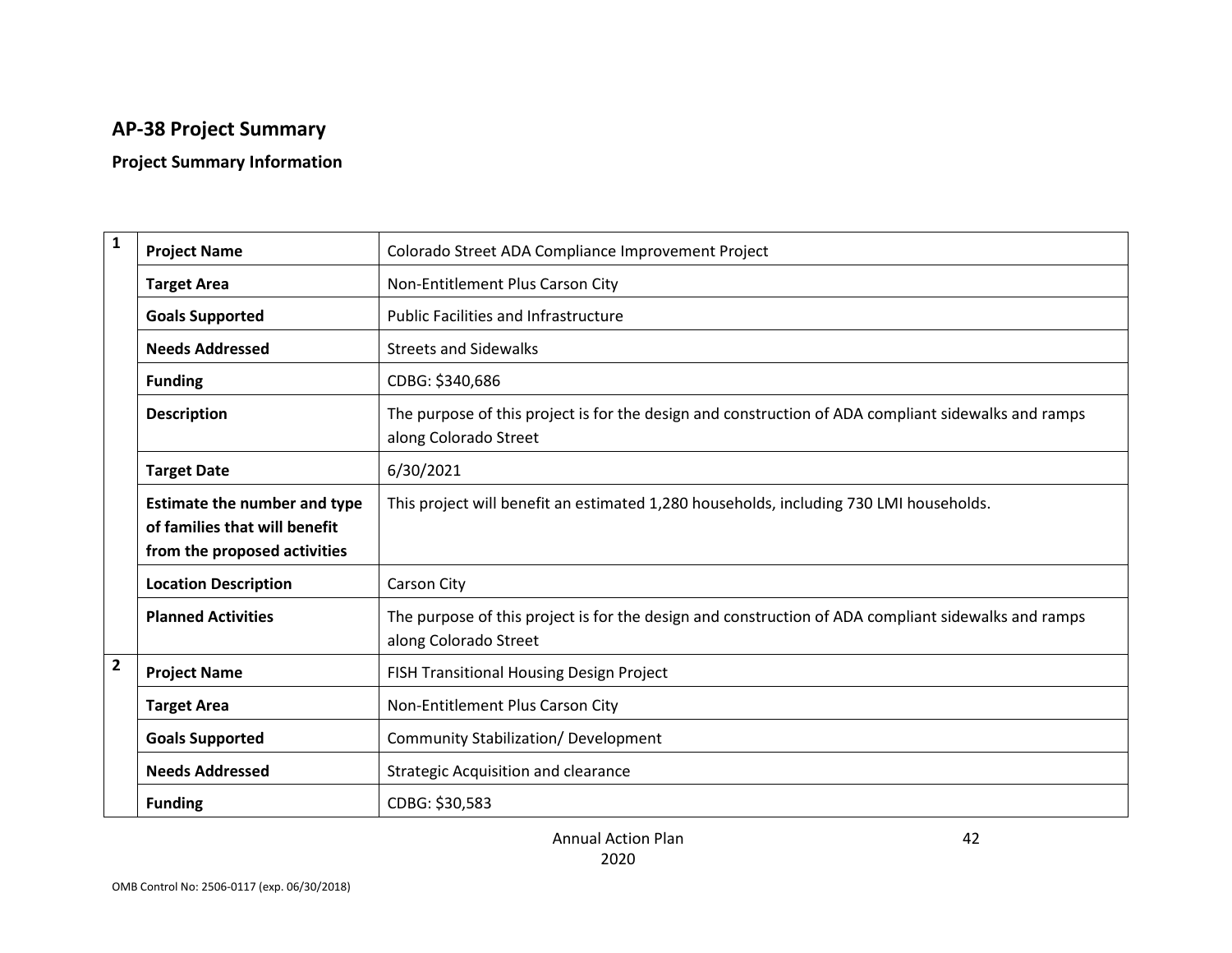|                         | <b>Description</b>                                                                                   | This grant request is for the planning stage of the new housing for this project, including architectural<br>plans and civil engineering plans for the possible renovation of existing buildings, removal of the<br>approach on Carson Street, removal of any structure that does not meet standards, design of new<br>buildings, including the required business front on Carson Street, parking areas, sidewalks, and green<br>spaces. |
|-------------------------|------------------------------------------------------------------------------------------------------|------------------------------------------------------------------------------------------------------------------------------------------------------------------------------------------------------------------------------------------------------------------------------------------------------------------------------------------------------------------------------------------------------------------------------------------|
|                         | <b>Target Date</b>                                                                                   | 6/30/2021                                                                                                                                                                                                                                                                                                                                                                                                                                |
|                         | <b>Estimate the number and type</b><br>of families that will benefit<br>from the proposed activities | This project will benefit an estimated 60 LMI households.                                                                                                                                                                                                                                                                                                                                                                                |
|                         | <b>Location Description</b>                                                                          | Carson City                                                                                                                                                                                                                                                                                                                                                                                                                              |
|                         | <b>Planned Activities</b>                                                                            | This grant request is for the planning stage of the new housing for this project, including architectural<br>plans and civil engineering plans for the possible renovation of existing buildings, removal of the<br>approach on Carson Street, removal of any structure that does not meet standards, design of new<br>buildings, including the required business front on Carson Street, parking areas, sidewalks, and green<br>spaces. |
| $\overline{\mathbf{3}}$ | <b>Project Name</b>                                                                                  | Nevada Health Center Medical Technology Project                                                                                                                                                                                                                                                                                                                                                                                          |
|                         | <b>Target Area</b>                                                                                   | Non-Entitlement Plus Carson City                                                                                                                                                                                                                                                                                                                                                                                                         |
|                         | <b>Goals Supported</b>                                                                               | <b>Public Facilities and Infrastructure</b>                                                                                                                                                                                                                                                                                                                                                                                              |
|                         | <b>Needs Addressed</b>                                                                               | Health & Safety                                                                                                                                                                                                                                                                                                                                                                                                                          |
|                         | <b>Funding</b>                                                                                       | CDBG: \$31,873                                                                                                                                                                                                                                                                                                                                                                                                                           |
|                         | <b>Description</b>                                                                                   | The purpose of the project is to secure equipment that will improve medical accuracy at Nevada Health<br>Centersâ¿¿ two locations in Carson City.                                                                                                                                                                                                                                                                                        |
|                         | <b>Target Date</b>                                                                                   | 6/30/2021                                                                                                                                                                                                                                                                                                                                                                                                                                |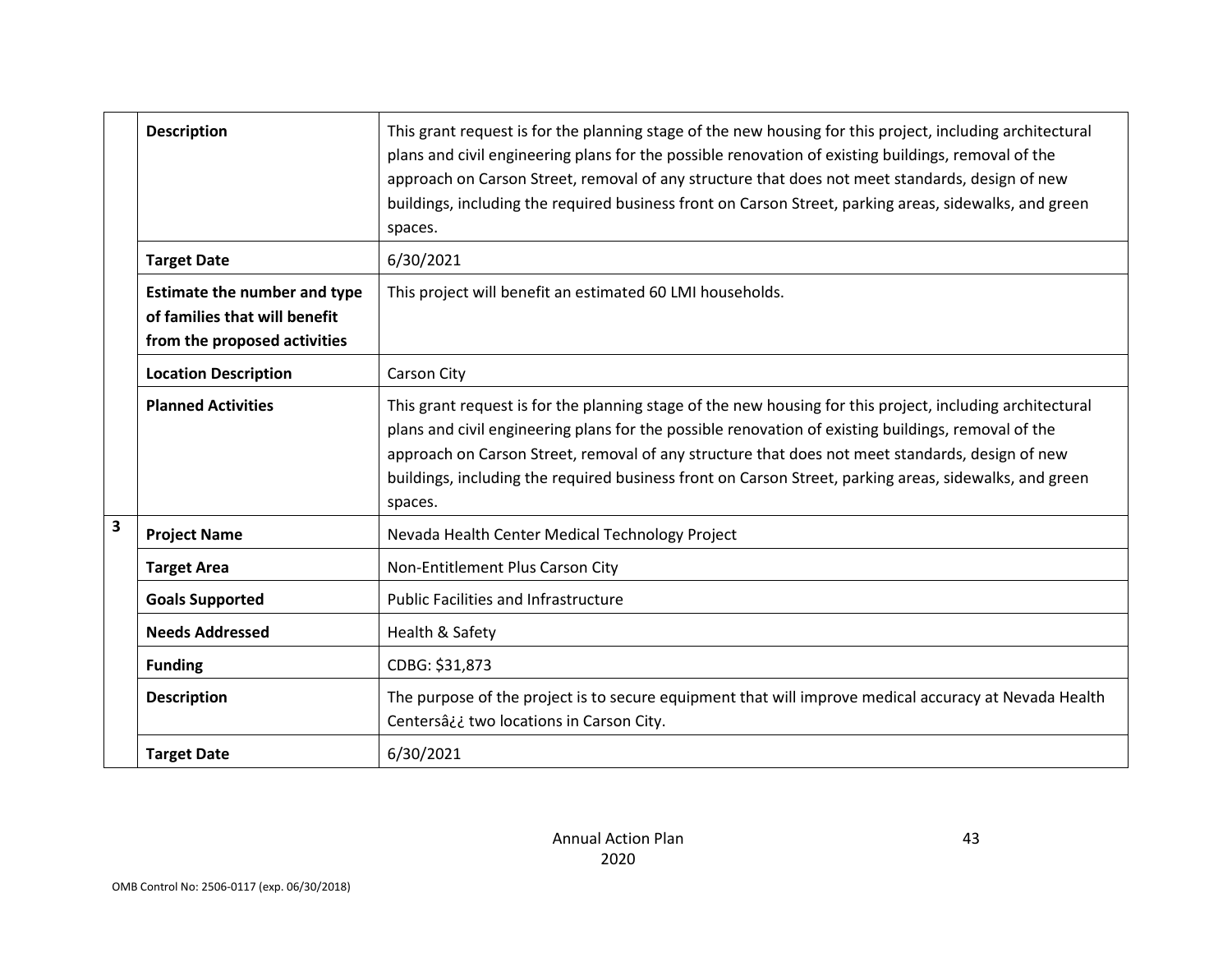|                         | <b>Estimate the number and type</b><br>of families that will benefit<br>from the proposed activities | This project will benefit an estimated 7,877 households, including 4,602 LMI households.                                                                                                                                                                                                                                                                                                                                                                                                                                                                                                                                                                 |
|-------------------------|------------------------------------------------------------------------------------------------------|----------------------------------------------------------------------------------------------------------------------------------------------------------------------------------------------------------------------------------------------------------------------------------------------------------------------------------------------------------------------------------------------------------------------------------------------------------------------------------------------------------------------------------------------------------------------------------------------------------------------------------------------------------|
|                         | <b>Location Description</b>                                                                          | Carson City                                                                                                                                                                                                                                                                                                                                                                                                                                                                                                                                                                                                                                              |
|                         | <b>Planned Activities</b>                                                                            | The purpose of the project is to secure equipment that will improve medical accuracy at Nevada Health<br>Centers' two locations in Carson City.                                                                                                                                                                                                                                                                                                                                                                                                                                                                                                          |
| $\overline{\mathbf{4}}$ | <b>Project Name</b>                                                                                  | Ron Woods Youth Absentee Reduction Project                                                                                                                                                                                                                                                                                                                                                                                                                                                                                                                                                                                                               |
|                         | <b>Target Area</b>                                                                                   | Non-Entitlement Plus Carson City                                                                                                                                                                                                                                                                                                                                                                                                                                                                                                                                                                                                                         |
|                         | <b>Goals Supported</b>                                                                               | <b>Public Services</b>                                                                                                                                                                                                                                                                                                                                                                                                                                                                                                                                                                                                                                   |
|                         | <b>Needs Addressed</b>                                                                               | Non-homeless services                                                                                                                                                                                                                                                                                                                                                                                                                                                                                                                                                                                                                                    |
|                         | <b>Funding</b>                                                                                       | CDBG: \$20,000                                                                                                                                                                                                                                                                                                                                                                                                                                                                                                                                                                                                                                           |
|                         | <b>Description</b>                                                                                   | The purpose of the project is to expand the Youth Absentee Reduction Project to 4 new schools in the<br>Carson City area. This includes case management to the youth identified as having chronic absenteeism<br>and their families. The program includes youth workshops (on and off site for the schools); coordinating<br>the program with truancy officers and the youth subcommittee in order to bring awareness to chronic<br>absenteeism. Outreach includes developing prevention campaigns, engaging community partners, and<br>providing individual services to youth, families and groups to address issues leading to chronic<br>absenteeism. |
|                         | <b>Target Date</b>                                                                                   | 6/30/2021                                                                                                                                                                                                                                                                                                                                                                                                                                                                                                                                                                                                                                                |
|                         | <b>Estimate the number and type</b><br>of families that will benefit<br>from the proposed activities | This project will benefit an estimated 300 persons, including 250 LMI persons.                                                                                                                                                                                                                                                                                                                                                                                                                                                                                                                                                                           |
|                         | <b>Location Description</b>                                                                          | Carson City                                                                                                                                                                                                                                                                                                                                                                                                                                                                                                                                                                                                                                              |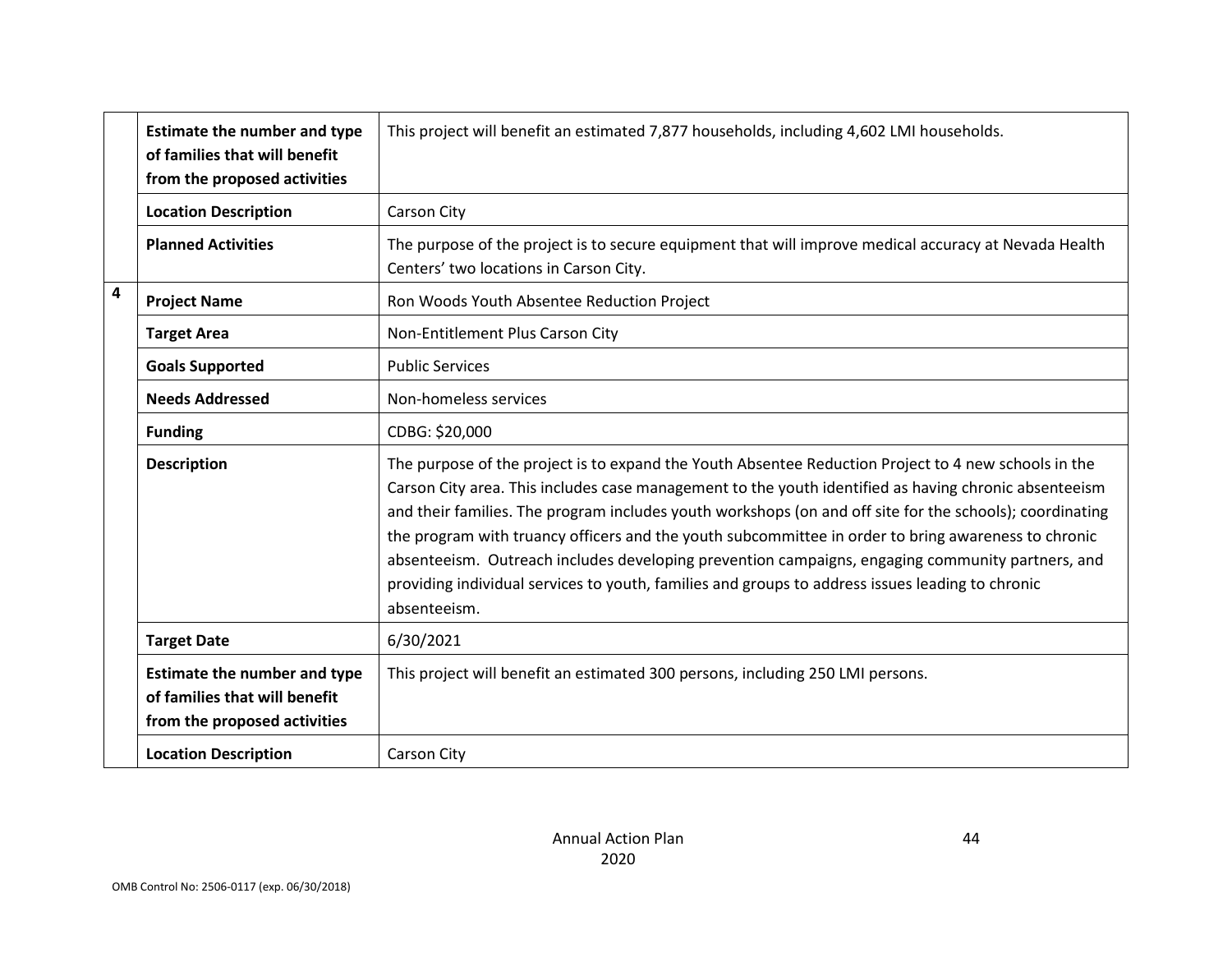|   | <b>Planned Activities</b>                                                                            | The purpose of the project is to expand the Youth Absentee Reduction Project to 4 new schools in the<br>Carson City area. This includes case management to the youth identified as having chronic absenteeism<br>and their families. The program includes youth workshops (on and off site for the schools); coordinating<br>the program with truancy officers and the youth subcommittee in order to bring awareness to chronic<br>absenteeism. Outreach includes developing prevention campaigns, engaging community partners, and<br>providing individual services to youth, families and groups to address issues leading to chronic<br>absenteeism. |
|---|------------------------------------------------------------------------------------------------------|----------------------------------------------------------------------------------------------------------------------------------------------------------------------------------------------------------------------------------------------------------------------------------------------------------------------------------------------------------------------------------------------------------------------------------------------------------------------------------------------------------------------------------------------------------------------------------------------------------------------------------------------------------|
| 5 | <b>Project Name</b>                                                                                  | RSVP Nevada Rural Counties Veterans' Project                                                                                                                                                                                                                                                                                                                                                                                                                                                                                                                                                                                                             |
|   | <b>Target Area</b>                                                                                   | Non-Entitlement Plus Carson City                                                                                                                                                                                                                                                                                                                                                                                                                                                                                                                                                                                                                         |
|   | <b>Goals Supported</b>                                                                               | <b>Public Services</b>                                                                                                                                                                                                                                                                                                                                                                                                                                                                                                                                                                                                                                   |
|   | <b>Needs Addressed</b>                                                                               | Non-homeless services                                                                                                                                                                                                                                                                                                                                                                                                                                                                                                                                                                                                                                    |
|   | <b>Funding</b>                                                                                       | CDBG: \$20,000                                                                                                                                                                                                                                                                                                                                                                                                                                                                                                                                                                                                                                           |
|   | <b>Description</b>                                                                                   | RSVP⿿s Veterans ⿿Volunteers in Partnership⿤ (Veterans VIP) Program is an ongoing program that<br>assists veterans and their families. The goal of the Veterans VIP Program is to provide veterans in<br>expanded areas with information and access to services that empowers them to emerge from poverty<br>and enables them to remain independently at home.                                                                                                                                                                                                                                                                                            |
|   | <b>Target Date</b>                                                                                   |                                                                                                                                                                                                                                                                                                                                                                                                                                                                                                                                                                                                                                                          |
|   | <b>Estimate the number and type</b><br>of families that will benefit<br>from the proposed activities | This project will benefit an estimated 175 persons, including 97 LMI persons.                                                                                                                                                                                                                                                                                                                                                                                                                                                                                                                                                                            |
|   | <b>Location Description</b>                                                                          | <b>Carson City</b>                                                                                                                                                                                                                                                                                                                                                                                                                                                                                                                                                                                                                                       |
|   | <b>Planned Activities</b>                                                                            | RSVP's Veterans "Volunteers in Partnership" (Veterans VIP) Program is an ongoing program that assists<br>veterans and their families. The goal of the Veterans VIP Program is to provide veterans in expanded<br>areas with information and access to services that empowers them to emerge from poverty and enables<br>them to remain independently at home.                                                                                                                                                                                                                                                                                            |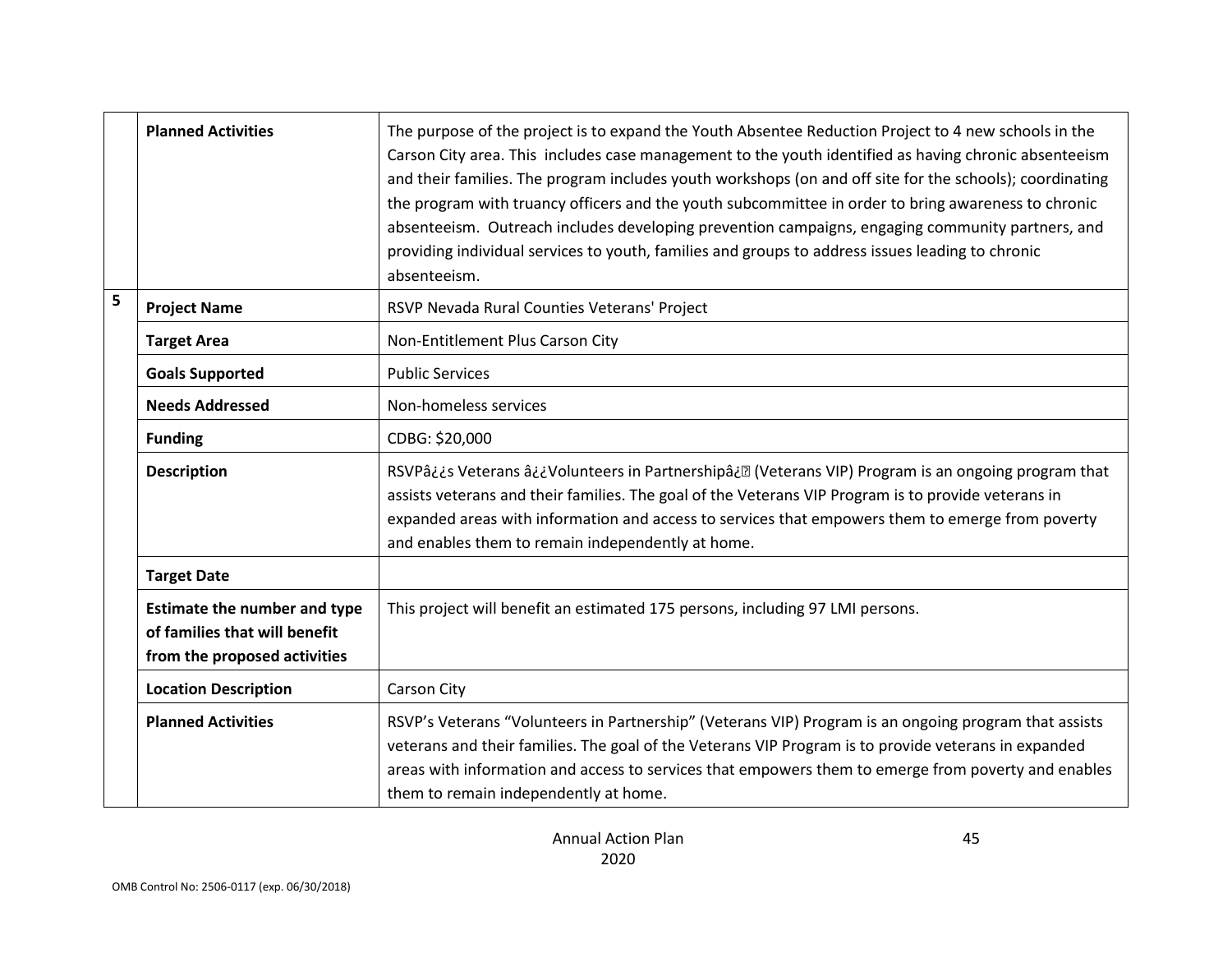| $6\phantom{1}6$         | <b>Project Name</b>                                                                                  | <b>Grant Management Project</b>                                                                                                                                                                      |  |  |  |
|-------------------------|------------------------------------------------------------------------------------------------------|------------------------------------------------------------------------------------------------------------------------------------------------------------------------------------------------------|--|--|--|
|                         | <b>Target Area</b>                                                                                   | Non-Entitlement Jurisdictions<br>Non-Entitlement Plus Carson City<br>Statewide                                                                                                                       |  |  |  |
|                         | <b>Goals Supported</b>                                                                               | <b>Community Planning and Capacity Building</b>                                                                                                                                                      |  |  |  |
|                         | <b>Needs Addressed</b>                                                                               | Training & technical assistance                                                                                                                                                                      |  |  |  |
|                         | <b>Funding</b>                                                                                       | CDBG: \$49,258                                                                                                                                                                                       |  |  |  |
|                         | <b>Description</b>                                                                                   | The purpose of this project is for the planning and grant management of the Carson City projects                                                                                                     |  |  |  |
|                         | <b>Target Date</b>                                                                                   | 6/30/2021                                                                                                                                                                                            |  |  |  |
|                         | <b>Estimate the number and type</b><br>of families that will benefit<br>from the proposed activities | Administration. No direct benefit                                                                                                                                                                    |  |  |  |
|                         | <b>Location Description</b>                                                                          | <b>Carson City</b>                                                                                                                                                                                   |  |  |  |
|                         | <b>Planned Activities</b>                                                                            | The purpose of this project is for the planning and grant management of the Carson City projects                                                                                                     |  |  |  |
| $\overline{\mathbf{z}}$ | <b>Project Name</b>                                                                                  | Ely Fire Department Extrication Tool Project                                                                                                                                                         |  |  |  |
|                         | <b>Target Area</b>                                                                                   | Non-Entitlement Jurisdictions                                                                                                                                                                        |  |  |  |
|                         | <b>Goals Supported</b>                                                                               | <b>Public Facilities and Infrastructure</b>                                                                                                                                                          |  |  |  |
|                         | <b>Needs Addressed</b>                                                                               | Health & Safety                                                                                                                                                                                      |  |  |  |
|                         | <b>Funding</b>                                                                                       | CDBG: \$12,229                                                                                                                                                                                       |  |  |  |
|                         | <b>Description</b>                                                                                   | The purpose of this project is to secure a Hurst SC 758E2 Edraulic Combo Extrication Tool w/ charger and<br>2 EXL batteries to serve expanded areas beyond Ely, such as the LMI community of McGill. |  |  |  |
|                         | <b>Target Date</b>                                                                                   | 6/30/2021                                                                                                                                                                                            |  |  |  |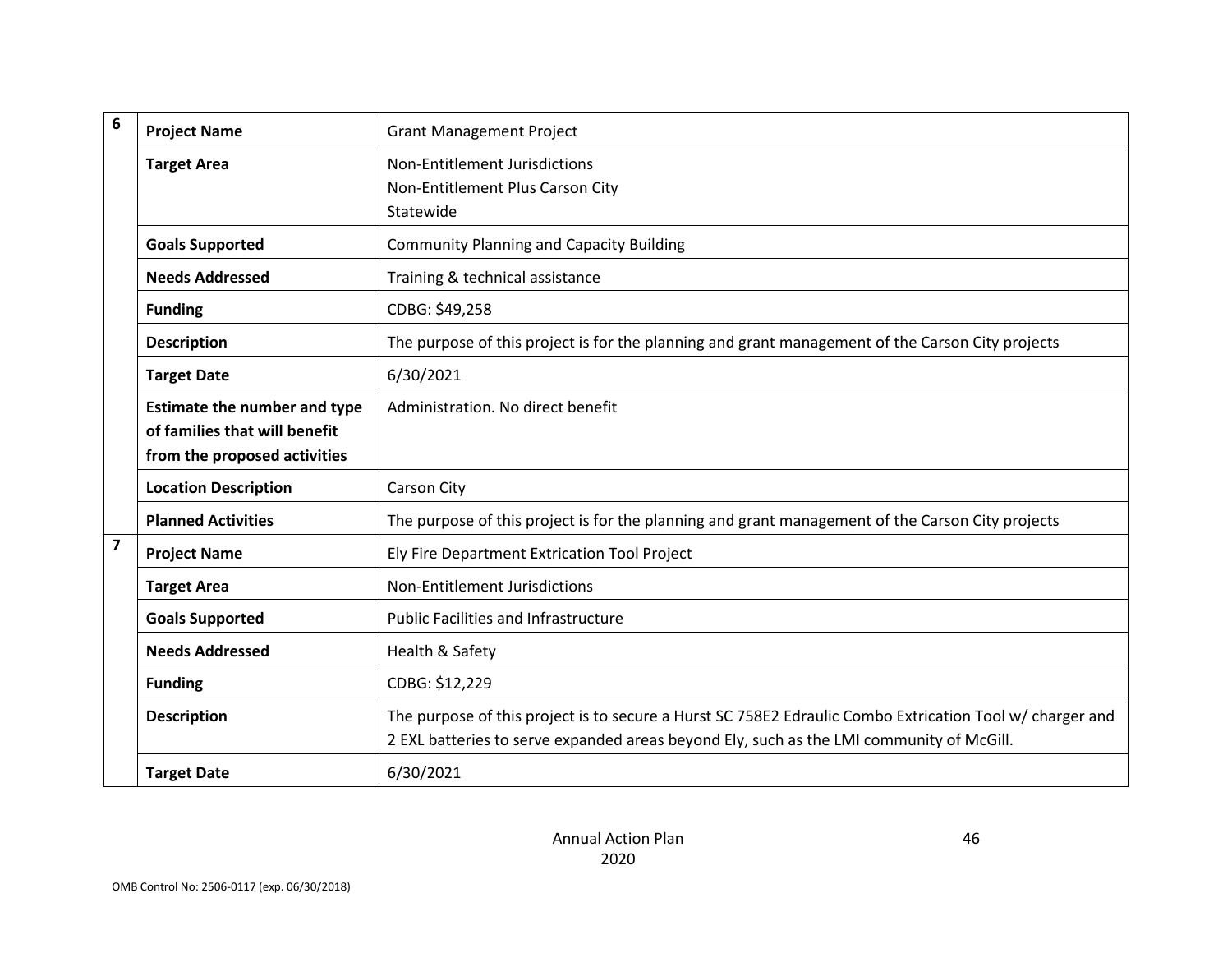|                | <b>Estimate the number and type</b><br>of families that will benefit<br>from the proposed activities | This project will benefit an estimated 1,480 households, including 1,090 LMI households.                                                                                                                 |
|----------------|------------------------------------------------------------------------------------------------------|----------------------------------------------------------------------------------------------------------------------------------------------------------------------------------------------------------|
|                | <b>Location Description</b>                                                                          | City of Ely                                                                                                                                                                                              |
|                | <b>Planned Activities</b>                                                                            | The purpose of this project is to secure a Hurst SC 758E2 Edraulic Combo Extrication Tool w/ charger and<br>2 EXL batteries to serve expanded areas beyond Ely, such as the LMI community of McGill.     |
| 8              | <b>Project Name</b>                                                                                  | Murry Street Sewer Upgrade Project, Phase II                                                                                                                                                             |
|                | <b>Target Area</b>                                                                                   | Non-Entitlement Jurisdictions                                                                                                                                                                            |
|                | <b>Goals Supported</b>                                                                               | <b>Public Facilities and Infrastructure</b>                                                                                                                                                              |
|                | <b>Needs Addressed</b>                                                                               | Water/sewer                                                                                                                                                                                              |
|                | <b>Funding</b>                                                                                       | CDBG: \$332,363                                                                                                                                                                                          |
|                | <b>Description</b>                                                                                   | The purpose of this project is to replace the 100 plus year-old vitrified clay sewer main pipeline from the<br>Murry Canyon area of Ely and will upsize the old 6" sewer main to a new 8" main pipeline. |
|                | <b>Target Date</b>                                                                                   | 6/30/2021                                                                                                                                                                                                |
|                | <b>Estimate the number and type</b><br>of families that will benefit<br>from the proposed activities | This project will benefit an estimated 1,455 households, including 750 LMI households.                                                                                                                   |
|                | <b>Location Description</b>                                                                          | City of Ely                                                                                                                                                                                              |
|                | <b>Planned Activities</b>                                                                            | The purpose of this project is to replace the 100 plus year-old vitrified clay sewer main pipeline from the<br>Murry Canyon area of Ely and will upsize the old 6" sewer main to a new 8" main pipeline. |
| $\overline{9}$ | <b>Project Name</b>                                                                                  | <b>Emergency Generator Project</b>                                                                                                                                                                       |
|                | <b>Target Area</b>                                                                                   | Non-Entitlement Jurisdictions                                                                                                                                                                            |
|                | <b>Goals Supported</b>                                                                               | <b>Public Facilities and Infrastructure</b>                                                                                                                                                              |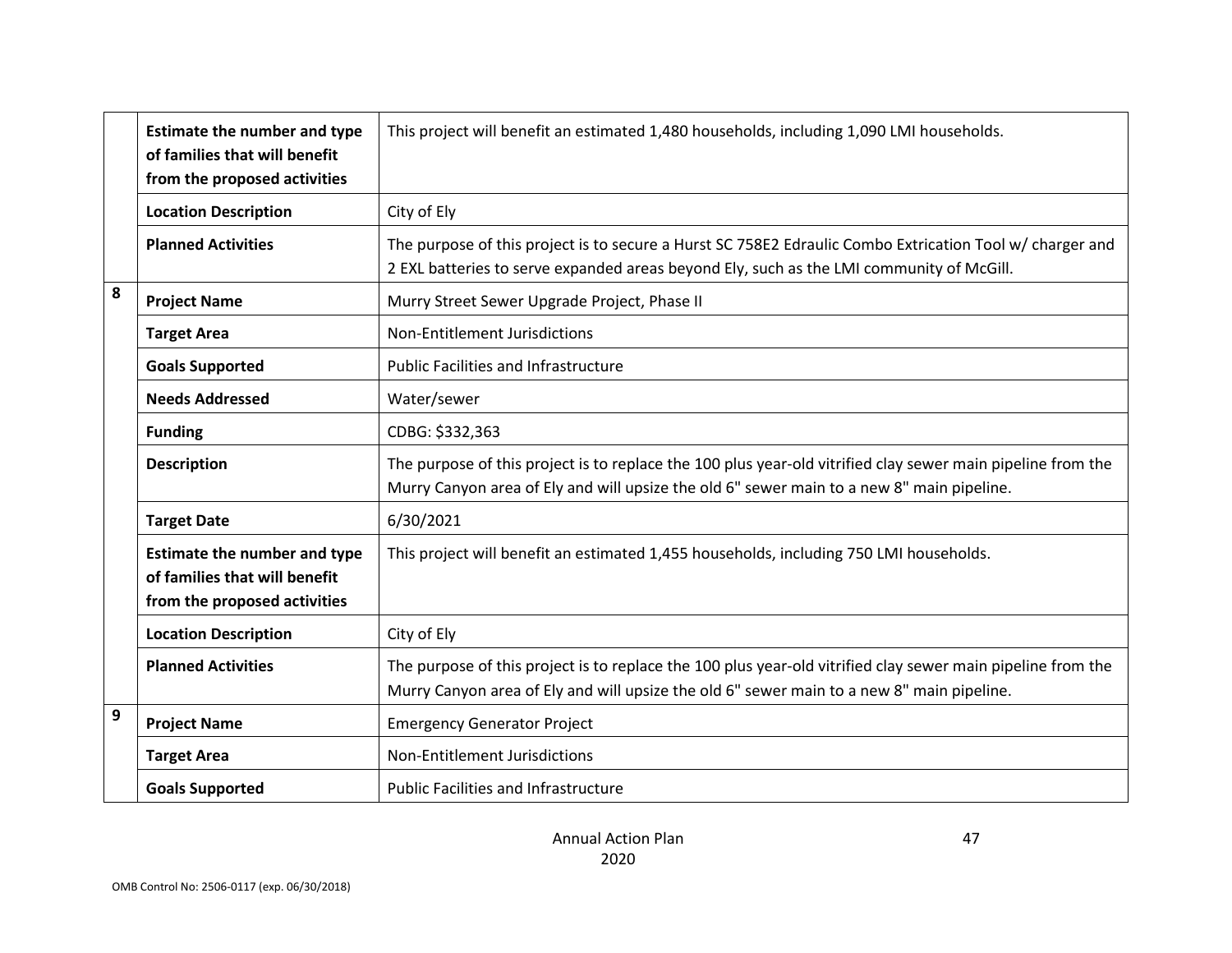|    | <b>Needs Addressed</b>                                                                               | Health & Safety                                                                                                                                                                                                                                                                                                            |  |  |  |
|----|------------------------------------------------------------------------------------------------------|----------------------------------------------------------------------------------------------------------------------------------------------------------------------------------------------------------------------------------------------------------------------------------------------------------------------------|--|--|--|
|    | <b>Funding</b>                                                                                       | CDBG: \$360,000                                                                                                                                                                                                                                                                                                            |  |  |  |
|    | <b>Description</b>                                                                                   | The purpose of this project to purchase and install generators at strategic locations in Esmeralda County<br>that will serve the area when there is lack or loss of electricity from the utility providers.                                                                                                                |  |  |  |
|    | <b>Target Date</b>                                                                                   | 6/30/2021                                                                                                                                                                                                                                                                                                                  |  |  |  |
|    | <b>Estimate the number and type</b><br>of families that will benefit<br>from the proposed activities | This project will benefit an estimated 1,135 households, including 625 LMI households.                                                                                                                                                                                                                                     |  |  |  |
|    | <b>Location Description</b>                                                                          | Esmeralda County                                                                                                                                                                                                                                                                                                           |  |  |  |
|    | <b>Planned Activities</b>                                                                            | The purpose of this project to purchase and install generators at strategic locations in Esmeralda County<br>that will serve the area when there is lack or loss of electricity from the utility providers.                                                                                                                |  |  |  |
| 10 | <b>Project Name</b>                                                                                  | Goldfield Historical Street Rehabilitation Project, Phase III                                                                                                                                                                                                                                                              |  |  |  |
|    | <b>Target Area</b>                                                                                   | Non-Entitlement Jurisdictions                                                                                                                                                                                                                                                                                              |  |  |  |
|    | <b>Goals Supported</b>                                                                               | Community Stabilization/ Development                                                                                                                                                                                                                                                                                       |  |  |  |
|    | <b>Needs Addressed</b>                                                                               | Provide housing services & supports<br><b>Strategic Acquisition and clearance</b>                                                                                                                                                                                                                                          |  |  |  |
|    | <b>Funding</b>                                                                                       | CDBG: \$425,000                                                                                                                                                                                                                                                                                                            |  |  |  |
|    | <b>Description</b>                                                                                   | The purpose of this project is to prep streets and resolve other irregularities to prepare for the road<br>rehabilitation project. CDBG funding includes oil costs, the dispenser truck and driver, oil for double chip<br>seal, fog seal oil, purchase of cold patch for fuel costs, and cost of production of the chips. |  |  |  |
|    | <b>Target Date</b>                                                                                   | 6/30/2021                                                                                                                                                                                                                                                                                                                  |  |  |  |
|    | <b>Estimate the number and type</b><br>of families that will benefit<br>from the proposed activities | This project will benefit an estimated 555 households, including 300 LMI households.                                                                                                                                                                                                                                       |  |  |  |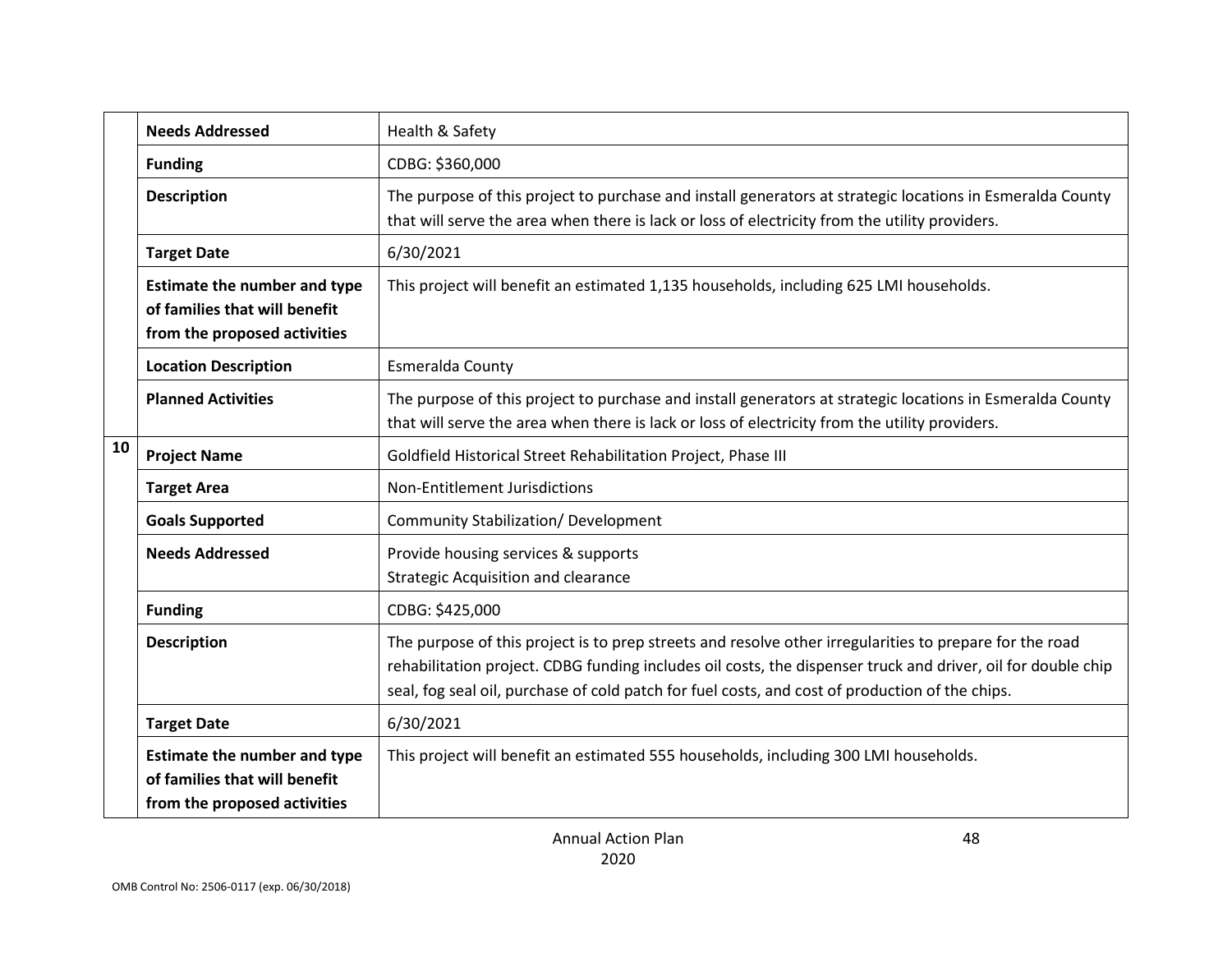|    | <b>Location Description</b>                                                                          | Esmeralda County                                                                                                                                                                                                                                                                                                           |
|----|------------------------------------------------------------------------------------------------------|----------------------------------------------------------------------------------------------------------------------------------------------------------------------------------------------------------------------------------------------------------------------------------------------------------------------------|
|    | <b>Planned Activities</b>                                                                            | The purpose of this project is to prep streets and resolve other irregularities to prepare for the road<br>rehabilitation project. CDBG funding includes oil costs, the dispenser truck and driver, oil for double chip<br>seal, fog seal oil, purchase of cold patch for fuel costs, and cost of production of the chips. |
| 11 | <b>Project Name</b>                                                                                  | Pioche Airport Road Drainage Project                                                                                                                                                                                                                                                                                       |
|    | <b>Target Area</b>                                                                                   | Non-Entitlement Jurisdictions                                                                                                                                                                                                                                                                                              |
|    | <b>Goals Supported</b>                                                                               | <b>Public Facilities and Infrastructure</b>                                                                                                                                                                                                                                                                                |
|    | <b>Needs Addressed</b>                                                                               | Water/sewer                                                                                                                                                                                                                                                                                                                |
|    | <b>Funding</b>                                                                                       | CDBG: \$40,000                                                                                                                                                                                                                                                                                                             |
|    | <b>Description</b>                                                                                   | The purpose of the project is to install a drainage system that will carry water runoff into a catch basin.                                                                                                                                                                                                                |
|    | <b>Target Date</b>                                                                                   | 6/30/2021                                                                                                                                                                                                                                                                                                                  |
|    | <b>Estimate the number and type</b><br>of families that will benefit<br>from the proposed activities | This project will benefit an estimated 570 households, including 345 LMI households.                                                                                                                                                                                                                                       |
|    | <b>Location Description</b>                                                                          | <b>Lincoln County</b>                                                                                                                                                                                                                                                                                                      |
|    | <b>Planned Activities</b>                                                                            | The purpose of the project is to install a drainage system that will carry water runoff into a catch basin.                                                                                                                                                                                                                |
| 12 | <b>Project Name</b>                                                                                  | Walker River Economic Corridor Economic Development Project                                                                                                                                                                                                                                                                |
|    | <b>Target Area</b>                                                                                   | Non-Entitlement Jurisdictions                                                                                                                                                                                                                                                                                              |
|    | <b>Goals Supported</b>                                                                               | Economic Development / Environment                                                                                                                                                                                                                                                                                         |
|    | <b>Needs Addressed</b>                                                                               | Create/Retain Jobs<br>Create/expand businesses                                                                                                                                                                                                                                                                             |
|    | <b>Funding</b>                                                                                       | CDBG: \$200,000                                                                                                                                                                                                                                                                                                            |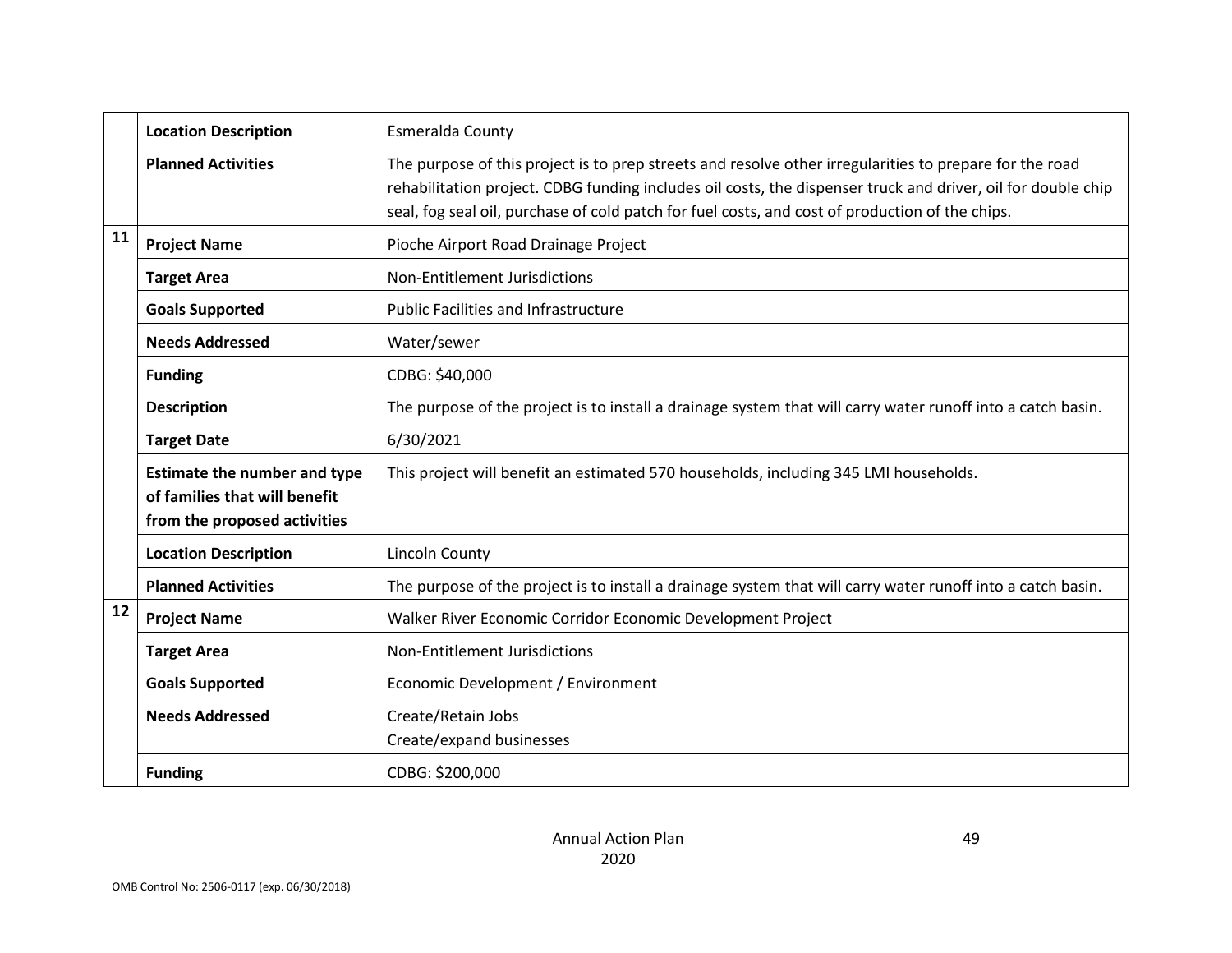|    | <b>Description</b>                                                                                   | The purpose of this project is to select a consultant to conduct the Walker River Corridor Economic<br>Development Plan to determine options for economic growth within the regions of Lyon and Mineral<br>County. |
|----|------------------------------------------------------------------------------------------------------|--------------------------------------------------------------------------------------------------------------------------------------------------------------------------------------------------------------------|
|    | <b>Target Date</b>                                                                                   | 6/30/2021                                                                                                                                                                                                          |
|    | <b>Estimate the number and type</b><br>of families that will benefit<br>from the proposed activities | This project will benefit an estimated 12,500 persons, including 6,500 LMI persons.                                                                                                                                |
|    | <b>Location Description</b>                                                                          | Lyon County                                                                                                                                                                                                        |
|    | <b>Planned Activities</b>                                                                            | The purpose of this project is to select a consultant to conduct the Walker River Corridor Economic<br>Development Plan to determine options for economic growth within the regions of Lyon and Mineral<br>County. |
| 13 | <b>Project Name</b>                                                                                  | Pahrump Fairgrounds Environmental Assessment Project                                                                                                                                                               |
|    | <b>Target Area</b>                                                                                   | Non-Entitlement Jurisdictions                                                                                                                                                                                      |
|    | <b>Goals Supported</b>                                                                               | <b>Public Facilities and Infrastructure</b>                                                                                                                                                                        |
|    | <b>Needs Addressed</b>                                                                               | Training & technical assistance                                                                                                                                                                                    |
|    | <b>Funding</b>                                                                                       | CDBG: \$50,000                                                                                                                                                                                                     |
|    | <b>Description</b>                                                                                   | The purpose of this project is to select a consultant who will complete an Environmental Assessment for<br>the Pahrump Fairgrounds for future economic development.                                                |
|    | <b>Target Date</b>                                                                                   | 6/30/2021                                                                                                                                                                                                          |
|    | <b>Estimate the number and type</b><br>of families that will benefit<br>from the proposed activities | This project will benefit an estimated 36,110 households, including 18,455 LMI households.                                                                                                                         |
|    | <b>Location Description</b>                                                                          | Nye County                                                                                                                                                                                                         |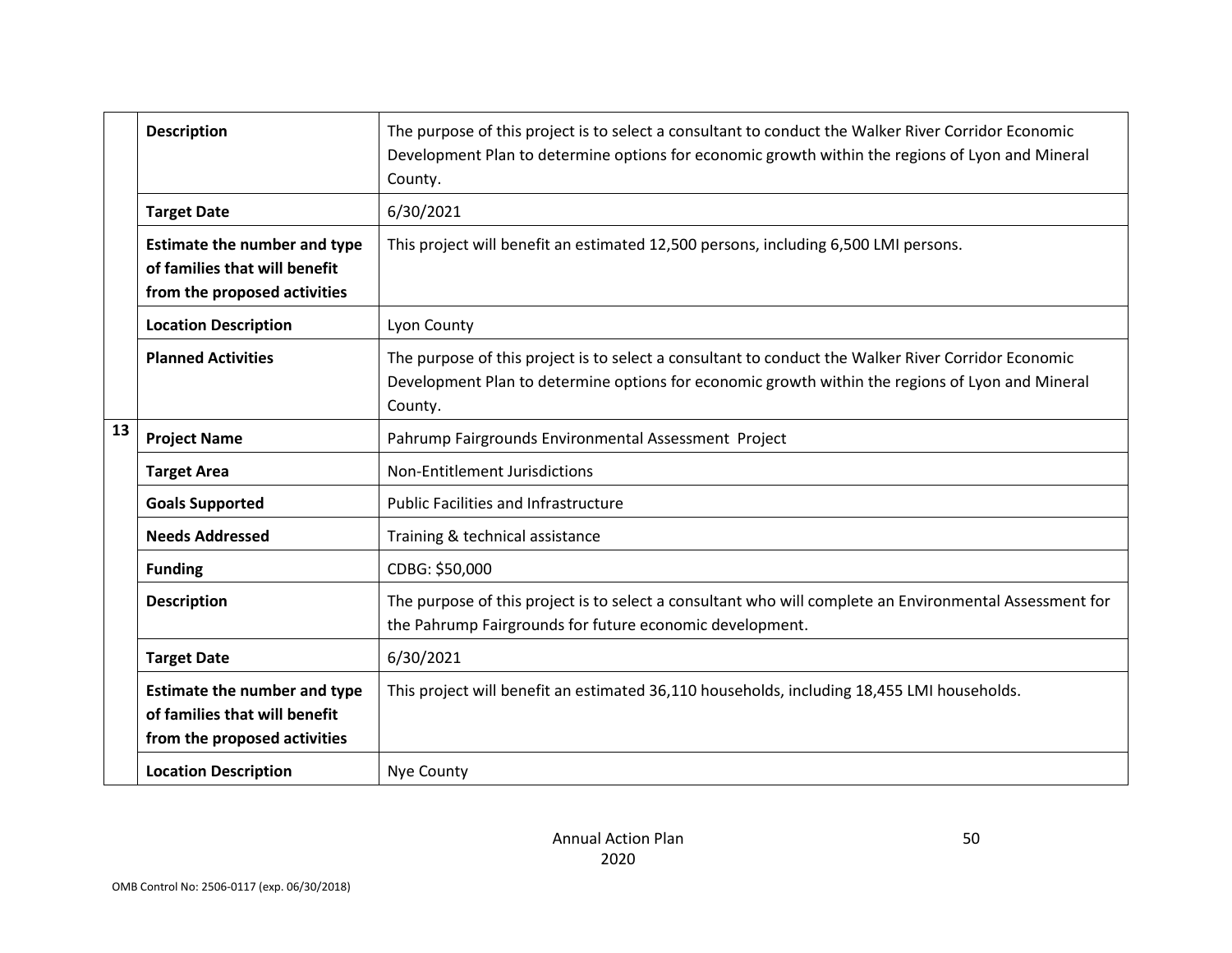|                                   | <b>Planned Activities</b>                                                                            | The purpose of this project is to select a consultant who will complete an Environmental Assessment for<br>the Pahrump Fairgrounds for future economic development.                                                                                                                                                       |
|-----------------------------------|------------------------------------------------------------------------------------------------------|---------------------------------------------------------------------------------------------------------------------------------------------------------------------------------------------------------------------------------------------------------------------------------------------------------------------------|
| 14                                | <b>Project Name</b>                                                                                  | Pahrump Fairgrounds Water & Well System Project                                                                                                                                                                                                                                                                           |
|                                   | <b>Target Area</b>                                                                                   | Non-Entitlement Jurisdictions                                                                                                                                                                                                                                                                                             |
|                                   | <b>Goals Supported</b>                                                                               | <b>Public Facilities and Infrastructure</b>                                                                                                                                                                                                                                                                               |
|                                   | <b>Needs Addressed</b>                                                                               | Water/sewer                                                                                                                                                                                                                                                                                                               |
| CDBG: \$500,000<br><b>Funding</b> |                                                                                                      |                                                                                                                                                                                                                                                                                                                           |
|                                   | <b>Description</b>                                                                                   | The purpose of the project is to plan and construct a well and water system at the north end of the<br>Pahrump Fairgrounds property. This project will include a design-build project proposal to be let out and<br>awarded. The process will include engineering and design and construction of a water and well system. |
|                                   | <b>Target Date</b>                                                                                   | 6/30/2021                                                                                                                                                                                                                                                                                                                 |
|                                   | <b>Estimate the number and type</b><br>of families that will benefit<br>from the proposed activities | This project will benefit an estimated 36,110 households, including 18,455 LMI households.                                                                                                                                                                                                                                |
|                                   | <b>Location Description</b>                                                                          | Nye County                                                                                                                                                                                                                                                                                                                |
|                                   | <b>Planned Activities</b>                                                                            | The purpose of the project is to plan and construct a well and water system at the north end of the<br>Pahrump Fairgrounds property. This project will include a design-build project proposal to be let out and<br>awarded. The process will include engineering and design and construction of a water and well system. |
| 15                                | <b>Project Name</b>                                                                                  | McGill Sewer Pond Lining Project, Phase I                                                                                                                                                                                                                                                                                 |
|                                   | <b>Target Area</b>                                                                                   | Non-Entitlement Jurisdictions                                                                                                                                                                                                                                                                                             |
|                                   | <b>Goals Supported</b>                                                                               | <b>Public Facilities and Infrastructure</b>                                                                                                                                                                                                                                                                               |
|                                   | <b>Needs Addressed</b>                                                                               | Water/sewer                                                                                                                                                                                                                                                                                                               |
|                                   | <b>Funding</b>                                                                                       | CDBG: \$75,150                                                                                                                                                                                                                                                                                                            |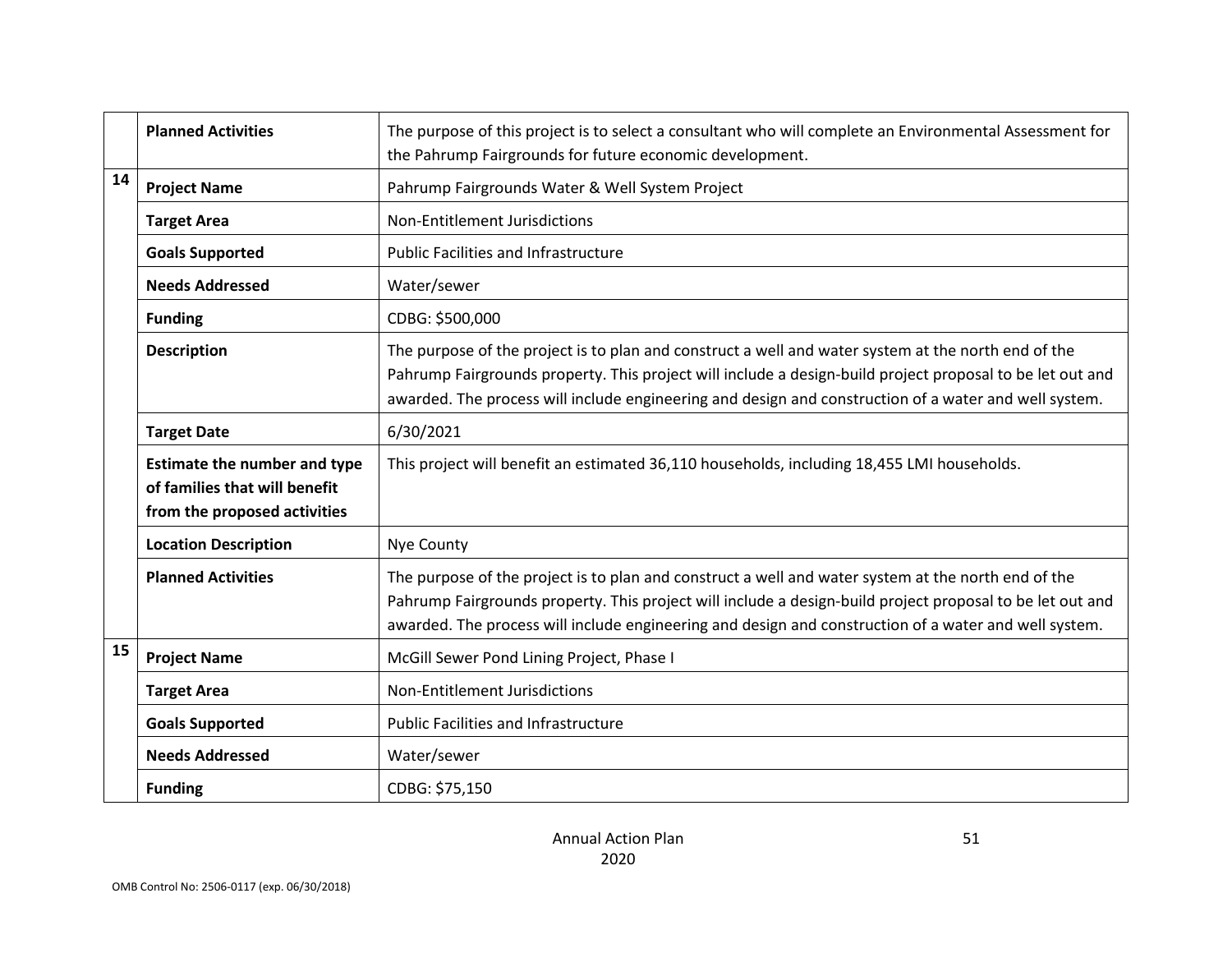|    | <b>Description</b>                                                                                   | The purpose of the proposed project is to obtain a preliminary engineering report (PER) for the McGill-<br>Ruth sewer pond lining, which will be a multi-phased project.                    |
|----|------------------------------------------------------------------------------------------------------|---------------------------------------------------------------------------------------------------------------------------------------------------------------------------------------------|
|    | <b>Target Date</b>                                                                                   | 6/30/2021                                                                                                                                                                                   |
|    | <b>Estimate the number and type</b><br>of families that will benefit<br>from the proposed activities | This project will benefit an estimated 1,480 households, including 775 LMI households.                                                                                                      |
|    | <b>Location Description</b>                                                                          | White Pine County                                                                                                                                                                           |
|    | <b>Planned Activities</b>                                                                            | The purpose of the proposed project is to obtain a preliminary engineering report (PER) for the McGill-<br>Ruth sewer pond lining, which will be a multi-phased project.                    |
| 16 | <b>Project Name</b>                                                                                  | McGill Slag Ditch Study Project                                                                                                                                                             |
|    | <b>Target Area</b>                                                                                   | Non-Entitlement Jurisdictions                                                                                                                                                               |
|    | <b>Goals Supported</b>                                                                               | <b>Community Planning and Capacity Building</b>                                                                                                                                             |
|    | <b>Needs Addressed</b>                                                                               | Training & technical assistance                                                                                                                                                             |
|    | <b>Funding</b>                                                                                       | CDBG: \$75,150                                                                                                                                                                              |
|    | <b>Description</b>                                                                                   | The purpose of the proposed project is conduct a study to determine what the best option to control<br>erosion, flooding, and other issues that occur with the expansive McGill Slag Ditch. |
|    | <b>Target Date</b>                                                                                   | 6/30/2021                                                                                                                                                                                   |
|    | <b>Estimate the number and type</b><br>of families that will benefit<br>from the proposed activities | This project will benefit an estimated 1,480 households, including 775 LMI households                                                                                                       |
|    | <b>Location Description</b>                                                                          | White Pine County                                                                                                                                                                           |
|    | <b>Planned Activities</b>                                                                            | The purpose of the proposed project is conduct a study to determine what the best option to control<br>erosion, flooding, and other issues that occur with the expansive McGill Slag Ditch. |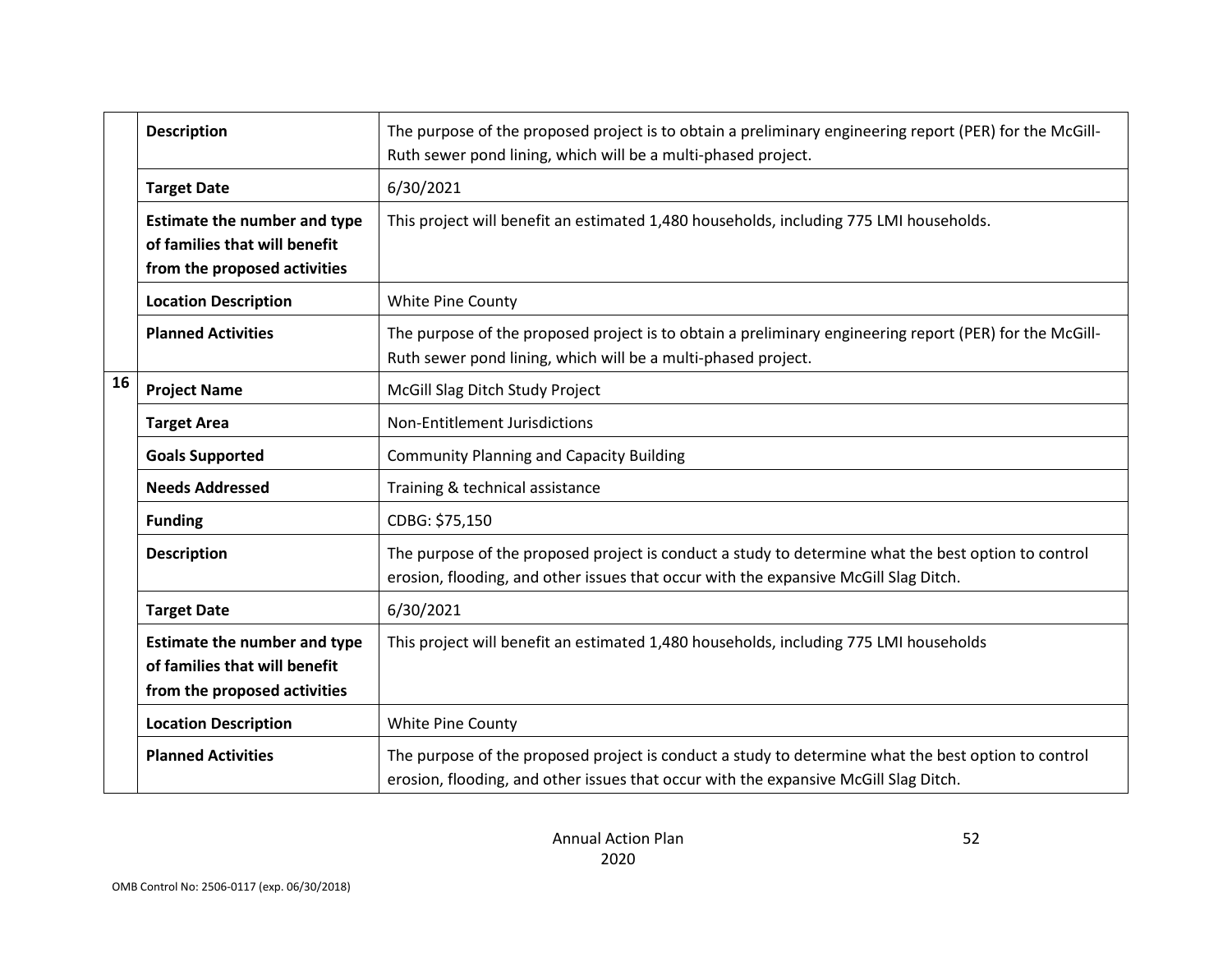# **AP-40 Section 108 Loan Guarantee – 91.320(k)(1)(ii)**

**Will the state help non-entitlement units of general local government to apply for Section 108 loan funds?**

No

### **Available Grant Amounts**

This is not an activity that the State of Nevada supports currently.

### **Acceptance process of applications**

This is not an activity that the State of Nevada supports currently.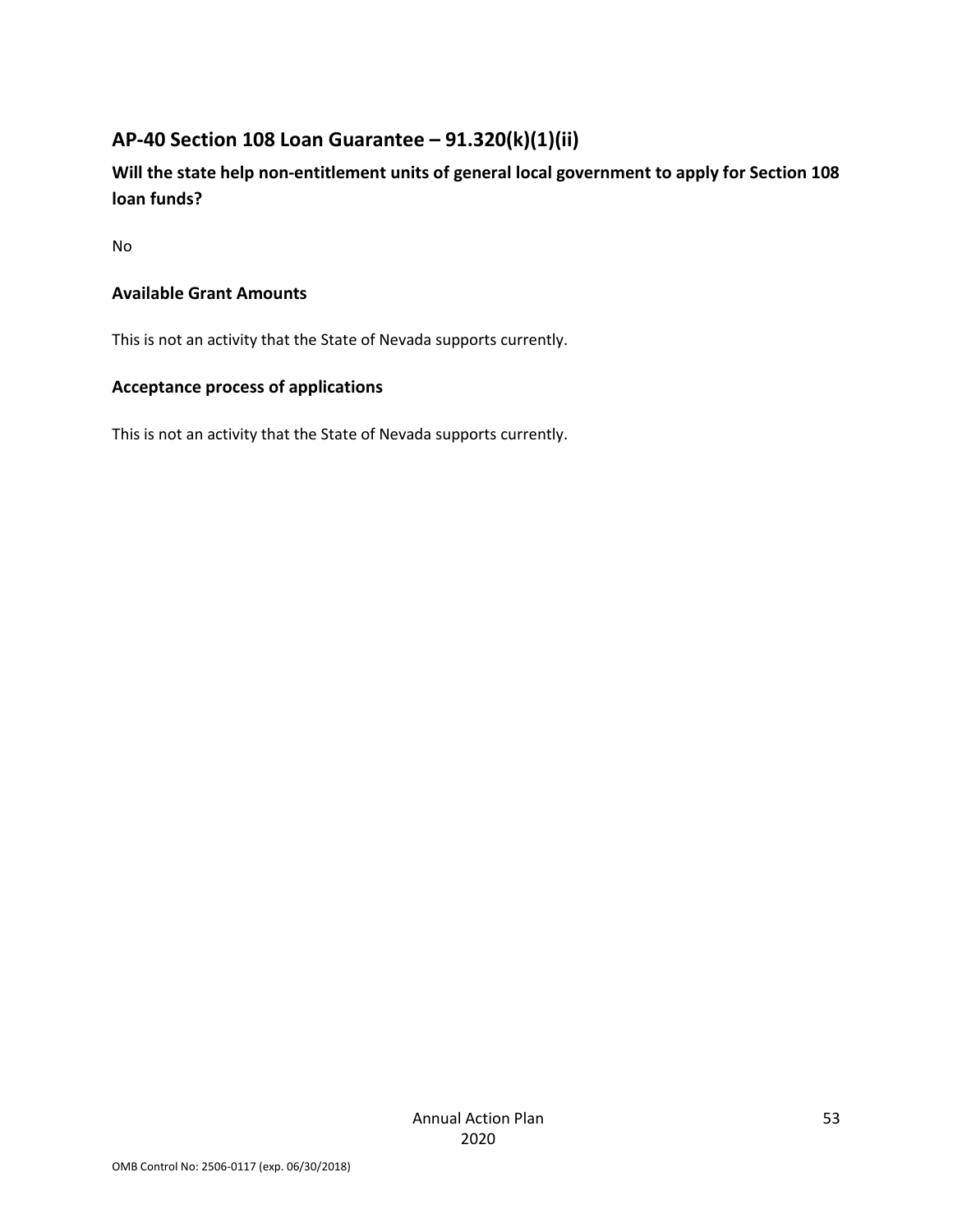# **AP-45 Community Revitalization Strategies – 91.320(k)(1)(ii)**

**Will the state allow units of general local government to carry out community revitalization strategies?**

Yes

### **State's Process and Criteria for approving local government revitalization strategies**

CDBG supports planning and capacity building for community and regional projects to help revitalize their communities and regions. The plans must define strategies and next steps required to accomplish goals of the plan. This process helps communities/regions identify key individuals and/or groups best qualified to implement each activity and goal. The community planning process creates buy-in from residents.

All program funding contributes directly or indirectly to community revitalization efforts (i.e. housing rehabilitation, public facilities/public infrastructure). ESG and HOPWA funds support housing and services for individuals who are vulnerable, thereby contributing to community revitalization by helping ensure safe living environments for all.

HOME and HTF contribute directly or indirectly to government revitalization strategies. These funds can provide new construction and rehabilitation to multifamily rental projects, homeowner rehabilitation and homebuyer assistance.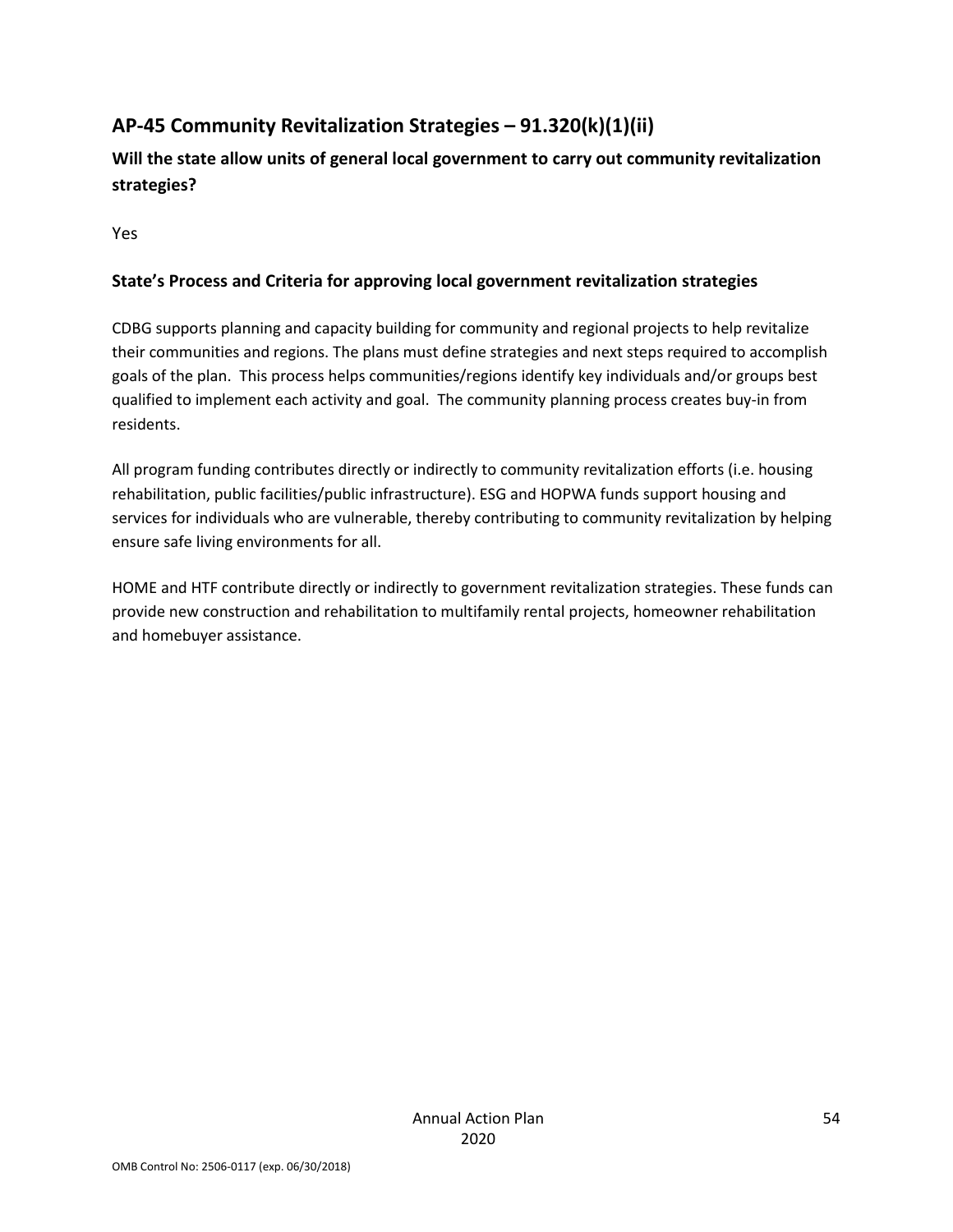# **AP-50 Geographic Distribution – 91.320(f)**

**Description of the geographic areas of the state (including areas of low-income and minority concentration) where assistance will be directed** 

### **Geographic Distribution**

| <b>Target Area</b>               | <b>Percentage of Funds</b> |
|----------------------------------|----------------------------|
| Non-Entitlement Jurisdictions    |                            |
| Non-Entitlement Plus Carson City |                            |
| Statewide                        |                            |

**Table 10 - Geographic Distribution**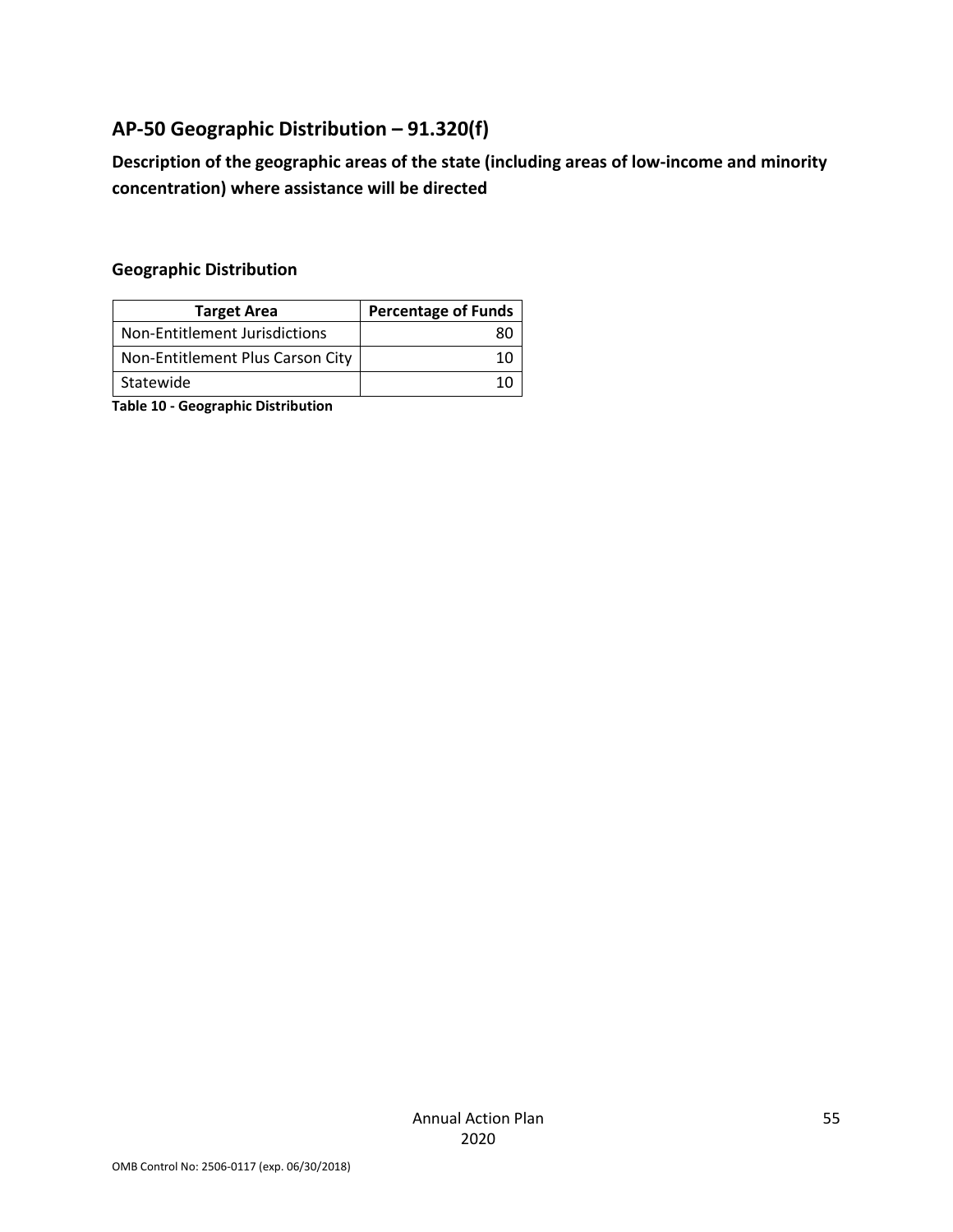### **Rationale for the priorities for allocating investments geographically**

CDGB: The State of Nevada does not have Geographic Distribution of funds, other than to LMI/nonentitlements areas.

HOME: The HOME funds are allocated to all Participating Jurisdictions (PJ's) in the State. The State has decided to allocate the HOME funds based on population to ensure that each Nevadan receives an equitable amount of funding. If the State were to only distribute HOME funds in the non-entitled areas, they would receive approximately several times the amount of funding that other PJ's receive. Therefore, the State takes into consideration all of the HOME funds coming into the State and distributes the State funds based on a population formula. 10% of the award is used for administration of the grant.

The allocation for other Participating Jurisdictions in the State are as follows:

Clark County HOME Consortium-\$758,218

City of Henderson-\$182,138

City of Las Vegas-\$374,613

Washoe County HOME Consortium-\$269,371

Non-entitled area of the State-\$1,115,660

Annual Action Plan PI received within each jurisdiction will be allocated back to the respective PJ in the subsequent year's funding agreement. Old PI, EN, and/or recaptured funds remaining from previous funding years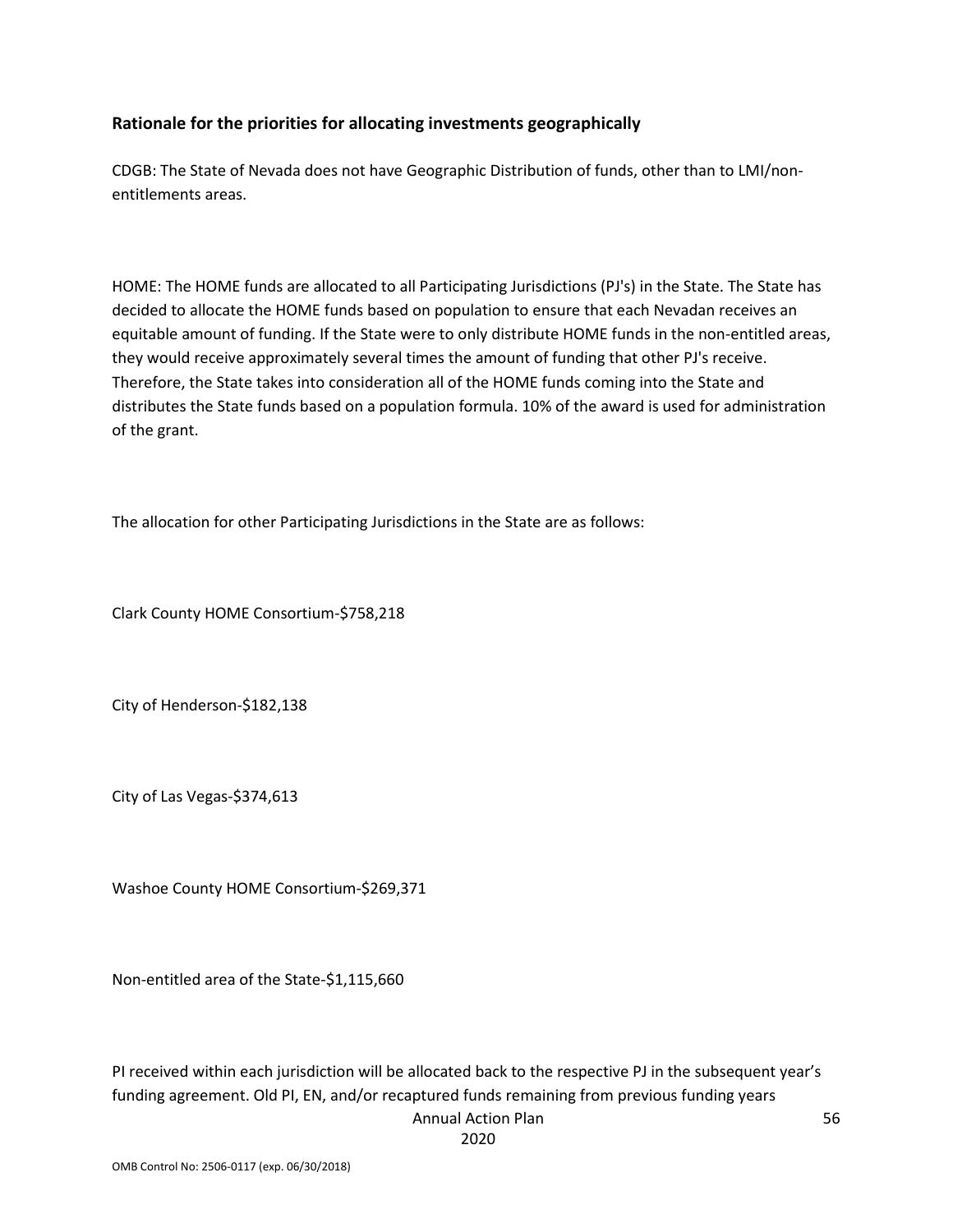originally slotted for a certain PJs or non-entitlement areas can be opened up through the normal application process for projects statewide. In the non-entitlement areas, NHD will facilitate a competitive application. In the event that older funds are released for statewide applications, these applications will go through the same competitive application process. HOME funding priority goes to projects that are awarded LIHTCs.

HTF: NHD prioritizes funding the multifamily new construction and rehabilitation of rental properties receiving LIHTC. NHD allows statewide access to these funds as to reach all populations at 30% AMI and lower throughout Nevada. HTF funding priority goes to projects that are awarded LIHTCs.

ESG: As stated above, the ESG funds prioritize programs in the rural areas of the State. Due to Nevada's geography the programs located in the rural areas of the state face extremely unique challenges which vary county to county. The distance between county and city services contributes to these issues. Rapid re-housing is a category that is prioritized as the largest number of people on the community que regularly fall under the rapid re-housing category.

### **Discussion**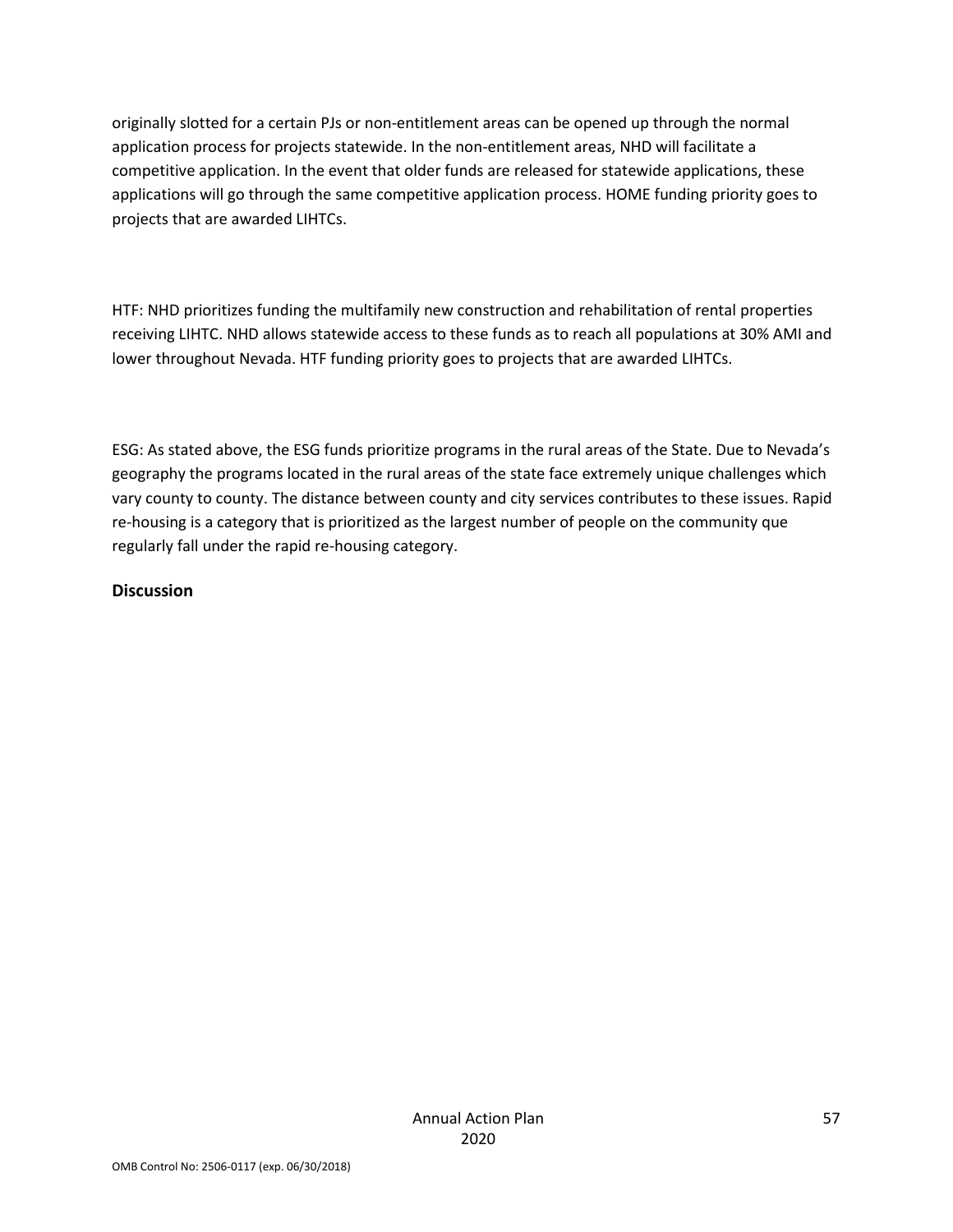# **Affordable Housing**

## **AP-55 Affordable Housing – 24 CFR 91.320(g)**

### **Introduction:**

The State of Nevada's HOME program funds all Participating Jurisdictions as State Recipients. The remaining counties (non-entitlement areas) will be funded directly through applications received by the NHD.

NHD does not target areas for the HOME program, as the amount of funding received by NHD for rural areas generally requires the partnership of a developer who is involved in the tax credit program. NHD does have two set-asides in its tax credit program to ensure that the rural areas can access the funds. This generally results in two or three construction or rehabilitation projects. All residents in the nonentitled area do have access to a HOME funded down payment assistance program.

Nevada Account for Affordable Housing Trust Funds (AAHTF) will also be used in these jurisdictions for weatherization and rental assistance.

CDBG: The CDBG program has recommended a housing rehabilitation project for funding. Eleven (11) owner-occupied homes would be rehabilitated to help ensure the life of the home and increase accessibility to and inside the home.

ESG funds prioritize programs in the rural areas of the State. Due to Nevada's geography the programs located in the rural areas of the state face extremely unique challenges which vary county to county. The distance between county and city services contributes to these issues. Rapid re-housing is a category that is prioritized as the largest number of people on the community que regularly fall under the rapid re-housing category.

HTF: National Housing Trust Funds will be allocated statewide based on applications submitted. HTF will mirror the HOME program and NHD will not target specific areas of the state for funding. NHD will require that each eligible recipient certify that housing assisted with HTF funds will comply with HTF requirements.

|          | One Year Goals for the Number of Households to be Supported |
|----------|-------------------------------------------------------------|
| Homeless | 100                                                         |
|          | <b>Annual Action Plan</b>                                   |
|          |                                                             |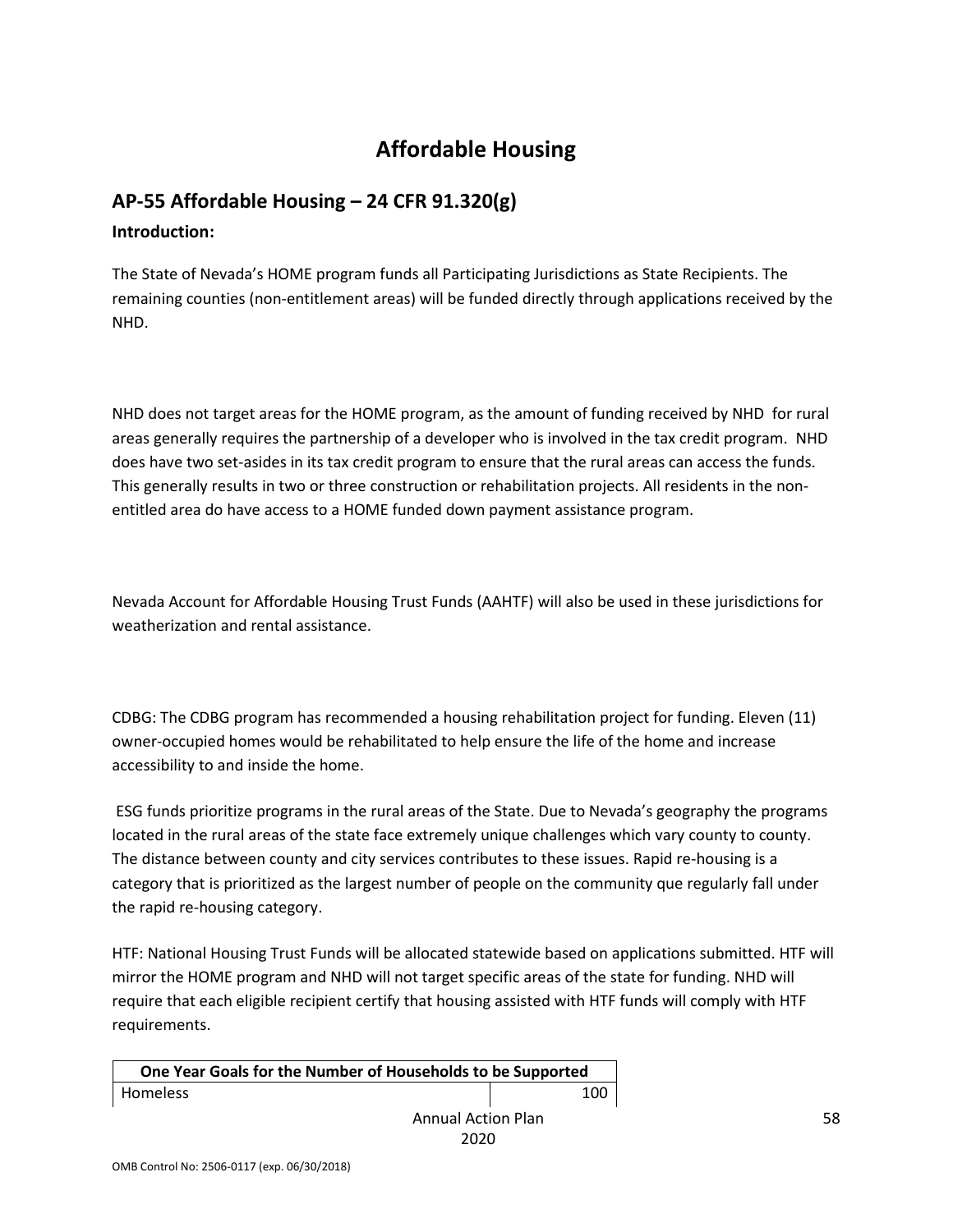| One Year Goals for the Number of Households to be Supported |     |
|-------------------------------------------------------------|-----|
| Non-Homeless                                                |     |
| Special-Needs                                               |     |
| Total                                                       | 180 |
|                                                             |     |

**Table 11 - One Year Goals for Affordable Housing by Support Requirement**

| One Year Goals for the Number of Households Supported Through |     |
|---------------------------------------------------------------|-----|
| <b>Rental Assistance</b>                                      | 150 |
| The Production of New Units                                   |     |
| <b>Rehab of Existing Units</b>                                | 10  |
| <b>Acquisition of Existing Units</b>                          | 12  |
| Total                                                         | 180 |

**Table 12 - One Year Goals for Affordable Housing by Support Type**

### **Discussion:**

NHD resources have remained steady with the Trust Fund allocation, it is still our intention to keep funding and leveraging funding with other programs to ensure that we are utilizing the HOME and HTF funds to the greatest extent possible.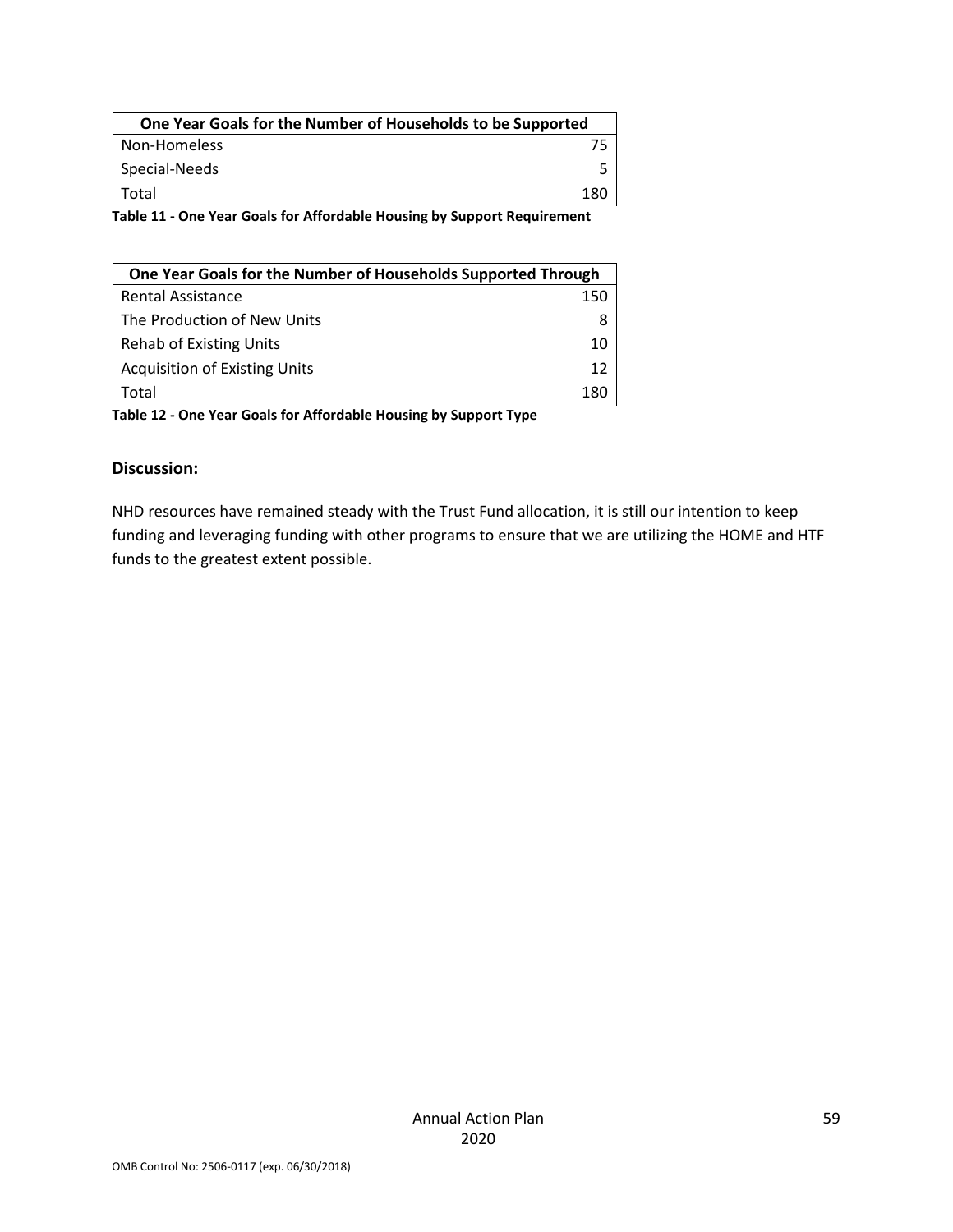# **AP-60 Public Housing - 24 CFR 91.320(j)**

### **Introduction:**

This section pertains to grantees who also oversee public housing authority activities. These activities are administered by Nevada Rural Housing Authority (NRHA), Reno Housing Authority (RHA) and the Southern Nevada Regional Housing Authority (SNRHA). Each Authority is responsible for submitting an Annual Action Plan. Please refer to the following links for additional information regarding actions that will occur at Public Housing Authorities in the State of Nevada.

NRHA: http://nvrural.org/about-us/resources/

The Housing Authority of the City of Reno: http://www.renoha.org

Southern Nevada HA: http://www.snvrha.org/agency-plans.htm

### **Actions planned during the next year to address the needs to public housing**

NHD will continue to provide State funds to Nevada Rural Housing Authority (NRHA)to subsidize the Section 8 Housing Choice Voucher program; providing assistance to senior and disabled populations on the wait list. Additional funds have been allocated to NRHA for a security deposit program that is provided to Housing Choice Voucher tenants needing financial assistance to obtain housing.

State funds that are passed through to local jurisdictions may be used in the same manner in northern and southern Nevada, but it is the decision of the local Consortiums to support local housing authorities with their allocation of funds.

### **Actions to encourage public housing residents to become more involved in management and participate in homeownership**

In rural Nevada the Nevada Rural Housing Authority oversees the "Home at Last" program for 1st-time homebuyers and provides up to 4% of the loan amount for down payment assistance. In addition the Housing Authority oversees the Mortgage Credit Certificate program which provides a dollar-for-dollar

Annual Action Plan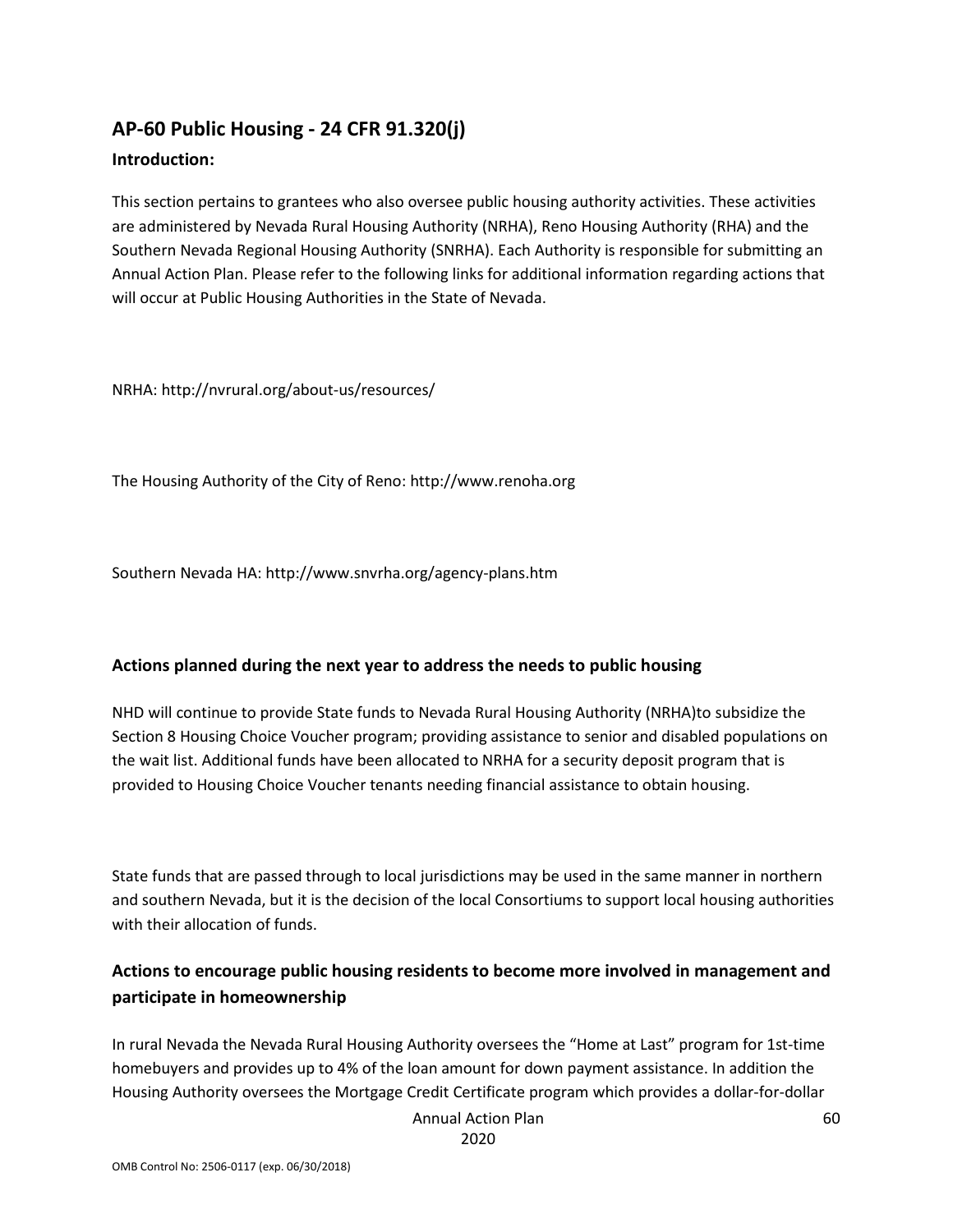federal income tax credit equal to 20% or 50% of the interest paid on a mortgage loan. The tax credit is provided to the homebuyer every year; and annual savings is estimated to average \$2,000 per year. Finally the Housing Authority works with eligible Housing Choice Voucher recipients to set aside funding to become 1st-time homebuyers.

## **If the PHA is designated as troubled, describe the manner in which financial assistance will be provided or other assistance**

The PHA is not troubled.

### **Discussion:**

No additional discussion.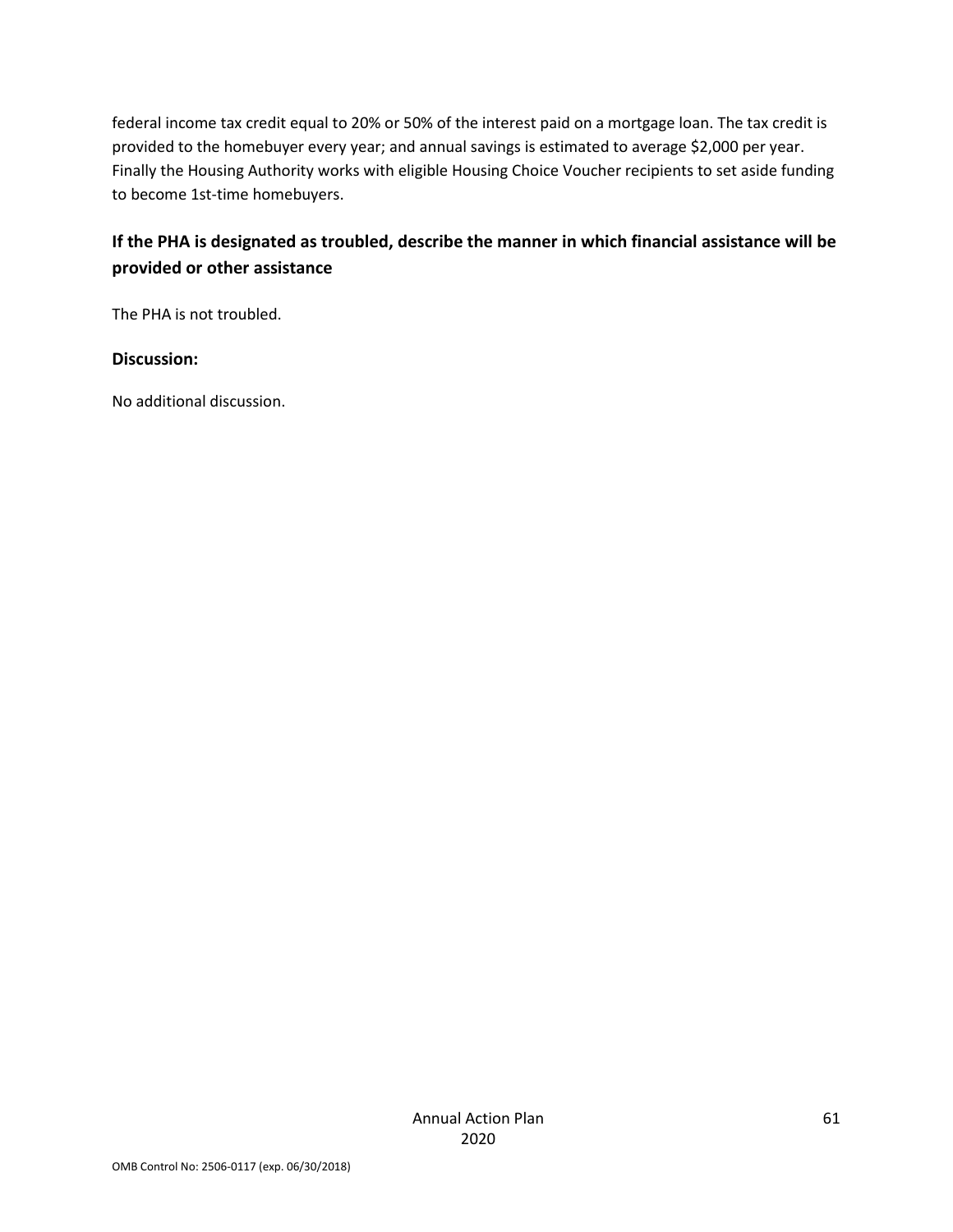# **AP-65 Homeless and Other Special Needs Activities – 91.320(h) Introduction**

The NHD ESG Program Manager works very closely with the local Continuum of Care to ensure funds are targeted to the most vulnerable homeless and at-risk of homelessness clients. In rural Nevada the ESG Program and the Rural Nevada Continuum of Care (RNCoC) developed joint Written Standards and Performance Standards/Outcome Measures which will help with local efforts to end homelessness for the chronically homeless, homeless veterans and their families, and homeless families with children. Some of the ESG sub-recipients are also recipients of HUD Homeless funding through the RNCoC, and programs are managed in a way to ensure that homeless clients are placed in the most appropriate program which will best meet their needs.

NHD will also provide AAHTF to the local Veteran's Resource Center (VRC) to assist veterans and their families with rental assistance until appropriate documents are obtained and they can access SSVF funding. As the VRC is working with the veteran they will also contact the Veteran's Administration to see if the veteran can access a VASH housing voucher. If advised that the veteran is a potential client for a VASH voucher, the VRC will engage Nevada Rural Housing Authority to obtain assistance with the housing eligibility requirements of the VASH voucher program. If the VASH Voucher program does not work out, the Housing Authority will then utilize AAHTF funds allocated by NHD to provide Tenant-Based Rental Assistance subsidies until such time that a Housing Choice Voucher becomes available.

Although the state is not a jurisdiction. NHD is working closely with the RNCoC to ensure the sharing of mutual goals. Shelters and rapid re-housing programs are in high demand and are thus priorities for ESG funding. NHD grant managers also participated in developing the RNCoC strategic plan in which NHD is taking on several responsibilities to alleviate work load form the agencies in the RNCoC. An example of this is that NHD along with one other agency in the RNCoC will be facilitating the RNCoC monitoring, a task that previously was the sole responsibility of the agencies within the RNCoC.

### **Describe the jurisdictions one-year goals and actions for reducing and ending homelessness including**

### **Reaching out to homeless persons (especially unsheltered persons) and assessing their individual needs**

The NHD does provide ESG funds for outreach to homeless providers, the NHD requires agencies to engage homeless persons within a community so that they have access to available resources through Homeless Connect activities, veteran outreach functions, and by engaging households who have children in the programs at local schools. A number of communities have created a coalition of agencies, including social services agencies, hospitals, police, fire, and mental health providers, who are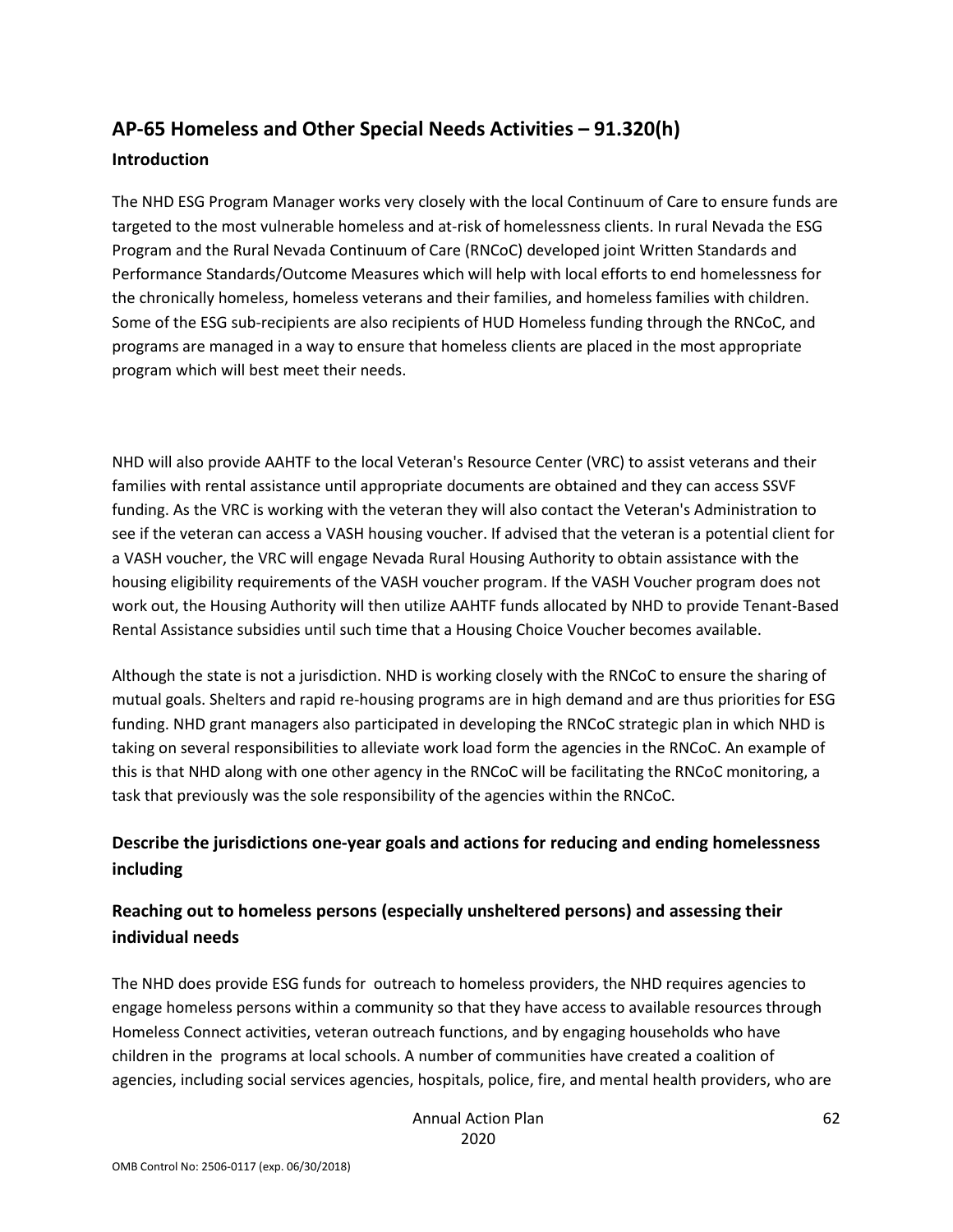meeting monthly or quarterly in order to identify the most frequent users of community emergency services and collaborates in shared case management to meet the most urgent needs of the individuals identified. Clients are then engaged and are provided access to available housing and services. Many ESG sub-recipients also receive other HUD Homeless funding and act as lead agencies for this process.

A number of rural ESG sub-recipients are also the local Coordinated Entry Lead Agency and are working with community providers to access available programs and services for homeless clients. As part of the coordinated entry process agencies complete an assessment in the Homeless Management Information System (HMIS) database which will provide information on the client's vulnerability. As part of the process clients are referred to Nevada Rural Housing Authority to see if they are eligible to receive a limited number of Tenant-Based Rental Assistance vouchers funded with AAHTF. If accepted, the client will receive up to 24 months of rental subsidy and will be "fast-tracked" into the Housing Choice Voucher program once a voucher is available. The Housing Authority has made the homeless population a priority to receive assistance in their HCV program as part of the coordinated entry process.

### **Addressing the emergency shelter and transitional housing needs of homeless persons**

The NHD continues to provide allocations to rural emergency and domestic violence shelters since communities have indicated that there is still a need for these types of programs. In communities that do not have access to shelters, ESG and AAHTF pay for motel vouchers so that homeless individuals and families have access to a safe and secure place to stay. Shelters provide case management to clients residing in the shelter, or who are accessing services offered by the provider, and will issue referrals to transitional and permanent housing programs. The NHD will allocate no more than 60% of its annual allocation to emergency shelter and essential services activities, as mandated by program regulations. It is anticipated that 300 homeless persons will have access to emergency and domestic violence shelters supported through the NHD's ESG program.

**Helping homeless persons (especially chronically homeless individuals and families, families with children, veterans and their families, and unaccompanied youth) make the transition to permanent housing and independent living, including shortening the period of time that individuals and families experience homelessness, facilitating access for homeless individuals and families to affordable housing units, and preventing individuals and families who were recently homeless from becoming homeless again**

The Rural Nevada Continuum of Care has developed a Coordinated Entry process that requires lead agencies to utilize the VI-SPDAT assessment tool to determine the most vulnerable residents. Applicants who are "harder to serve" will score higher on the VI-SPDAT and will receive priority access to available housing and mainstream resources. Agencies with staff trained in SOAR practices will assist clients applying for Social Security Disability.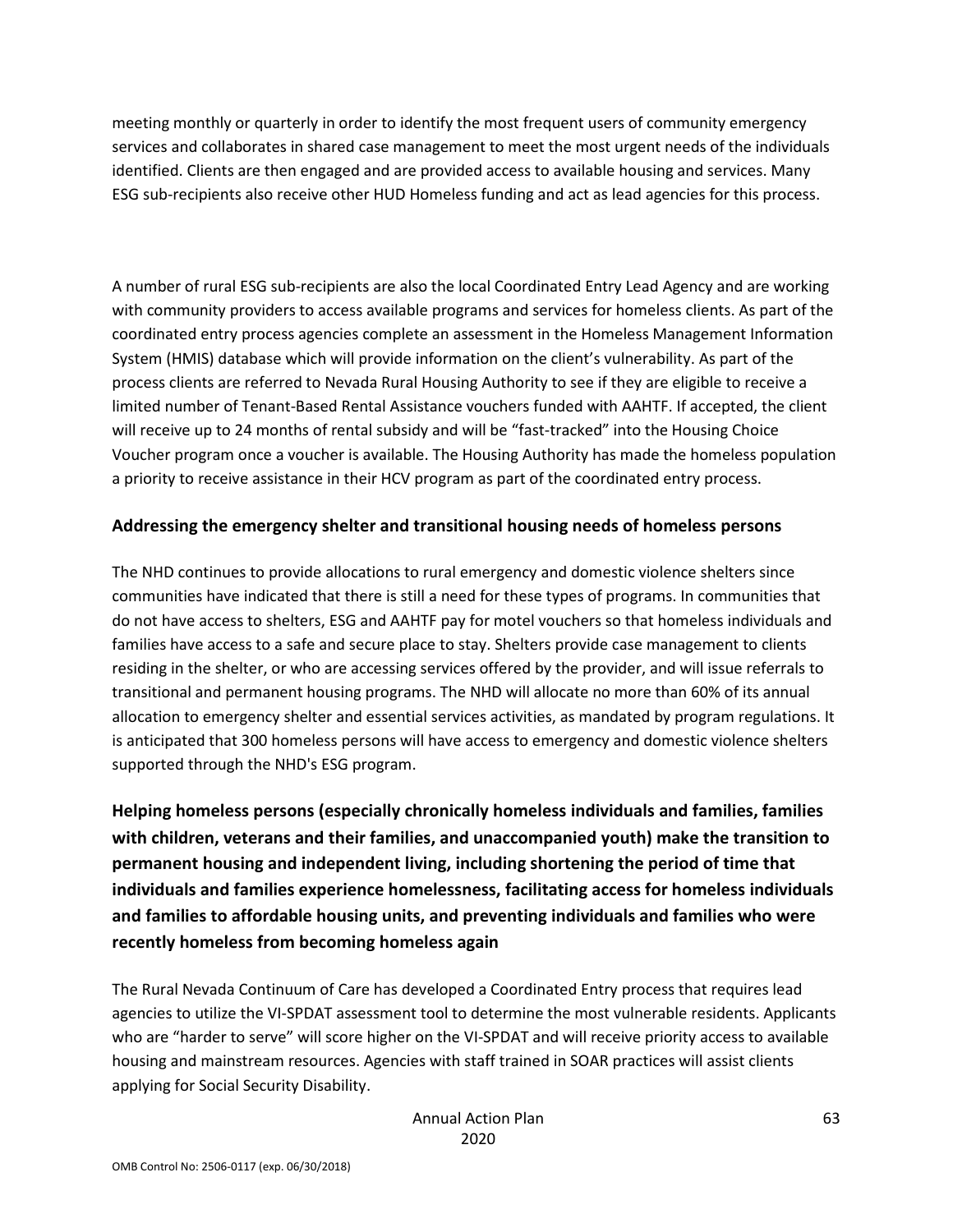Agencies are encouraged to reduce lengths of homelessness episodes, and new and returned entries into homelessness. Recipients of ESG and CoC funds shall also be required to increase jobs, income and self-sufficiency of program participants, and shall be measured annually to ensure that these objectives are met.

The State ESG Program has also encouraged agencies to increase the number of veterans provided access to permanent housing, and to increase the number of families with access to rapid rehousing and homeless prevention assistance.

Funding for case management to ensure the long-term stability of program participants will be provided with ESG.

Finally, Coordinated Entry Lead Agencies will facilitate access for homeless individuals and families to available affordable housing units. Databases such as the one located at NVHousingSearch.org offers free access to a rental database that matches units with the needs of the clients. Case managers are able to access a portal for social services agencies that provides information about landlords who have asked to be connected to agencies working with special needs groups such as veterans, frail and elderly, physically disabled and more.

**Helping low-income individuals and families avoid becoming homeless, especially extremely low-income individuals and families and those who are: being discharged from publicly funded institutions and systems of care (such as health care facilities, mental health facilities, foster care and other youth facilities, and corrections programs and institutions); or, receiving assistance from public or private agencies that address housing, health, social services, employment, education, or youth needs**

Service providers in local communities are working closely with each other to ensure low-income individuals and families avoid becoming homeless. Communities have implemented informal and formal Memorandums of Understanding with local jails, health care facilities, mental health providers, Division of Child and Family Services (DCFS), Child Protective Services, (CPS) schools, and other facilities and programs so that providers are engaged when a homeless or at-risk of homeless person or family has been identified.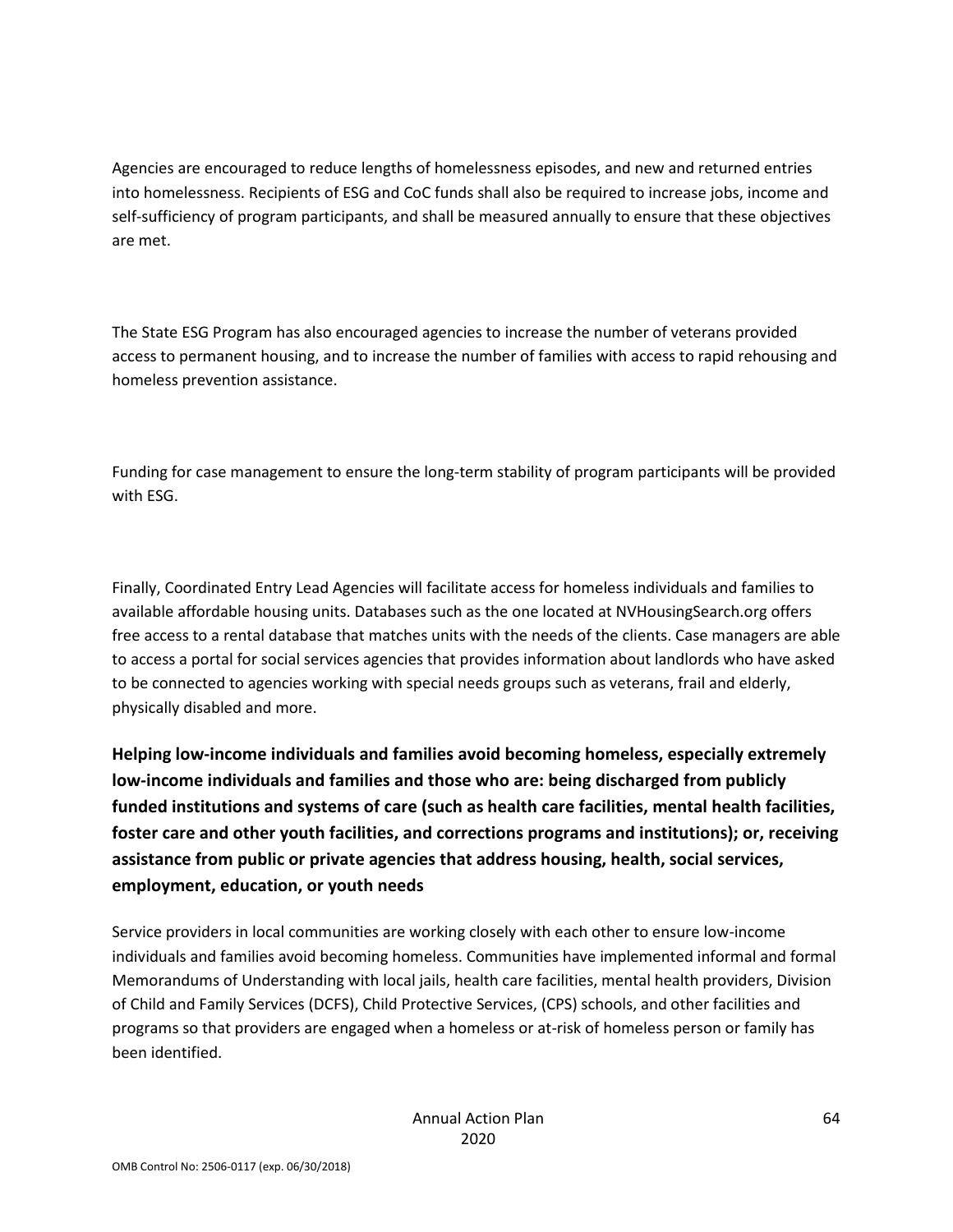Community Coalition meetings are held throughout the year as the forum to develop protocols to ensure the homeless and low-income households have access to programs and services, including housing if available. Participants include local hospital staff, Sheriff's deputies, Fire Department Emergency management Systems staff, emergency shelter staff, behavioral health, family resource centers, and public guardians. The coalitions work together to identify the most vulnerable residents that are repeatedly using emergency services without a long-term plan

Homeless liaisons at local school districts are also working closely with providers to help families gain access to housing and supportive services. Community meetings have identified the need for at-risk of homelessness assistance. Agencies will utilize funding sources such as ESG and AAHTF to insure individual and families at most risk of homelessness are assisted.

### **Discussion**

NHD encouraged communities to prioritize rapid re-housing activities.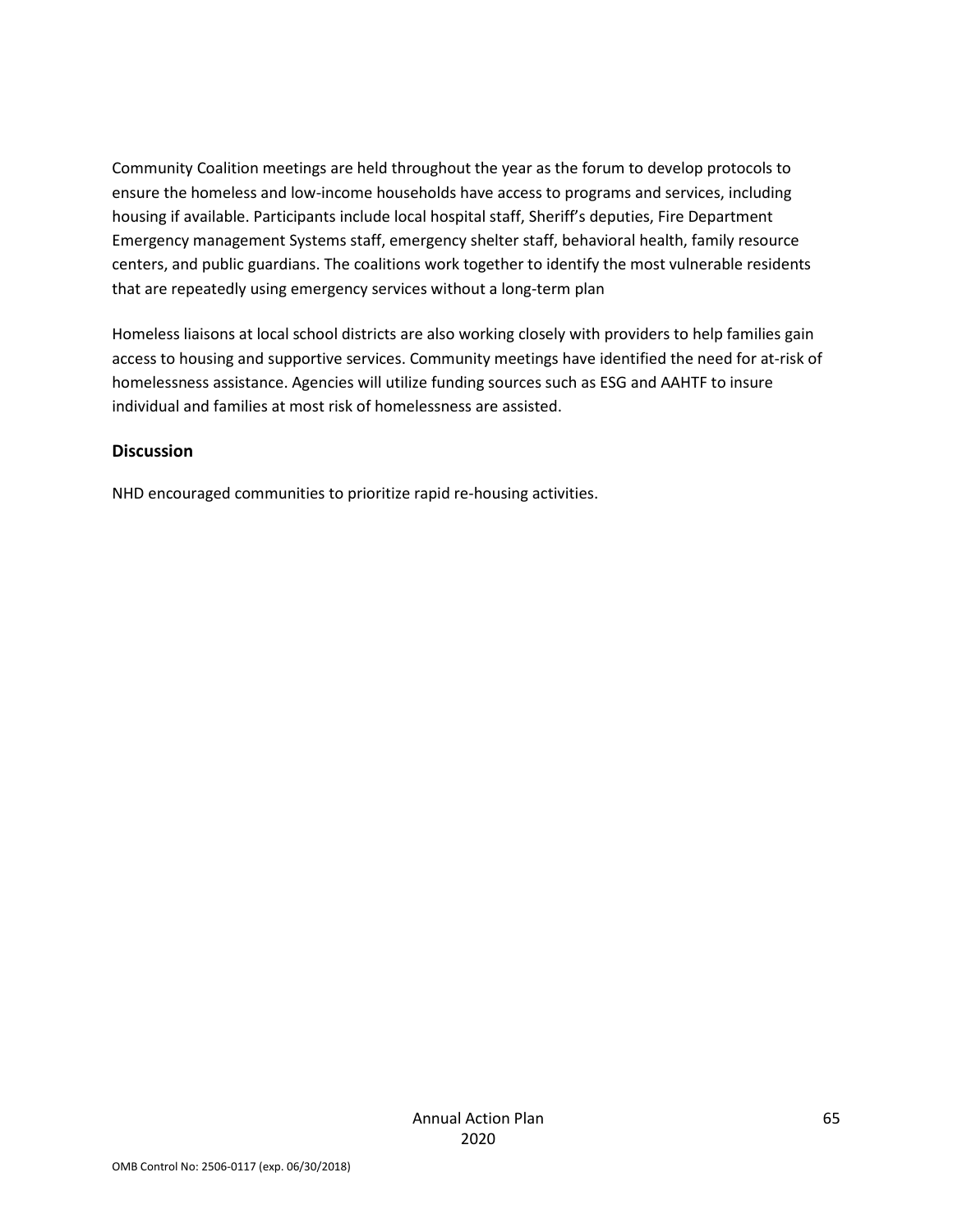# **AP-70 HOPWA Goals – 91.320(k)(4)**

| One year goals for the number of households to be provided housing through the use of HOPWA for: |    |  |
|--------------------------------------------------------------------------------------------------|----|--|
|                                                                                                  |    |  |
| Short-term rent, mortgage, and utility assistance to prevent homelessness of the individual or   |    |  |
| family                                                                                           | 30 |  |
| Tenant-based rental assistance                                                                   | 21 |  |
| Units provided in permanent housing facilities developed, leased, or operated with HOPWA funds   | 35 |  |
| Units provided in transitional short-term housing facilities developed, leased, or operated with |    |  |
| <b>HOPWA funds</b>                                                                               |    |  |
| Total                                                                                            | 91 |  |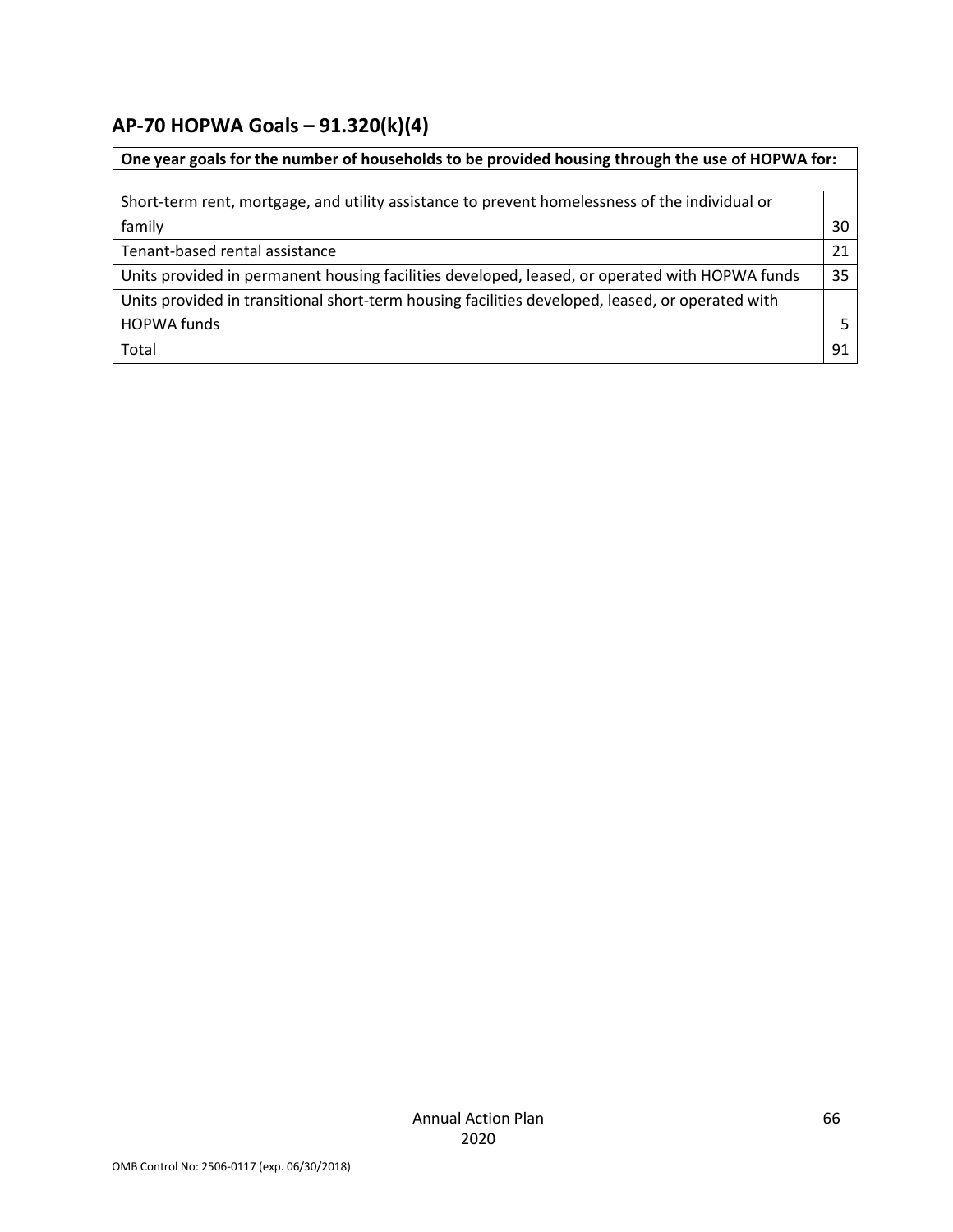# **AP-75 Barriers to affordable housing – 91.320(i) Introduction:**

The State's strategy to remove barriers to affordable housing are shown in the Table AP-75.1, below.

**Actions it planned to remove or ameliorate the negative effects of public policies that serve as barriers to affordable housing such as land use controls, tax policies affecting land, zoning ordinances, building codes, fees and charges, growth limitations, and policies affecting the return on residential investment**

The State's strategy to remove barriers to affordable housing are shown in the Table AP-75.1, including in the attached Action Plan.

### **Discussion:**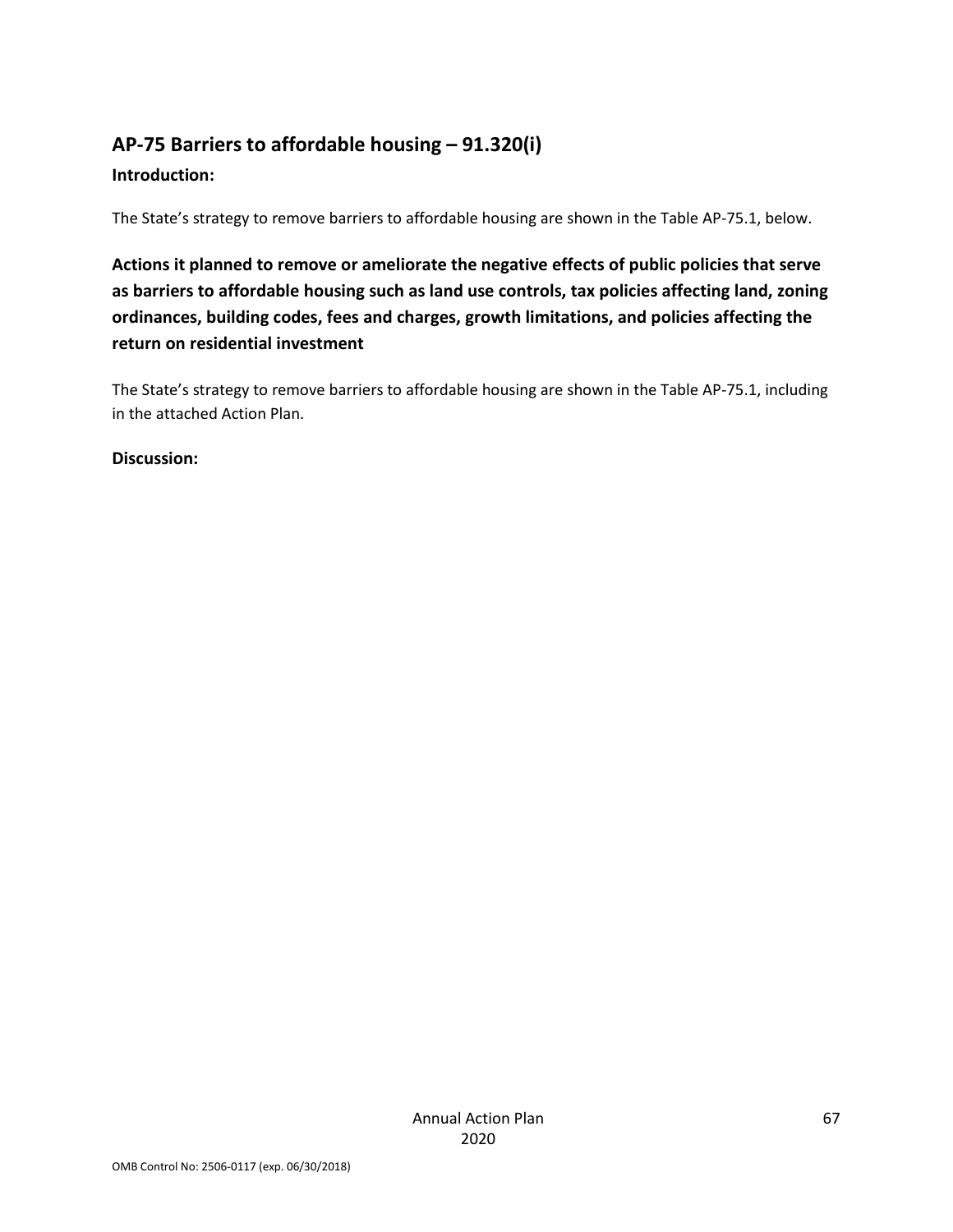## **AP-85 Other Actions – 91.320(j)**

### **Introduction:**

Other actions of the four HUD formula programs in Nevada are specific to each program. See narrative for discussion on each program's actions.

### **Actions planned to address obstacles to meeting underserved needs**

Agencies continue to have challenges keeping homeless and at-risk of homelessness clients engaged in their journey to long-term independence and stability. Funding for case managers is strained due to efforts to address homeless and chronically homelessness issues in rural areas, and finding staff with the skills to work with this population is challenging in smaller communities.

Although improved, case managers working with homeless clients continue to have difficulties with engaging clients in the process of becoming stabilized and self-sufficient. Program participants are challenged to find employment with a "living wage" that allows a household to meet their basic needs.

Finally, agencies have agreed to implement "Housing First" or "Low Barrier" programs, however case managers feel pressure to meet State and CoC performance measures and are struggling to find enough resources such as permanent housing subsidies which will ensure the long-term success of program participants. Limited funding means that clients need to be exited quickly, yet the limited availability of permanent housing subsidies means clients are in jeopardy of exiting without sufficient resources to ensure long term housing stability.

To help address these issues, the State will continue to partner with the local Continuum of Care to help with the training and development of case managers on how to engage their clients. This will continue to be a topic that will be discussed during Technical Meetings which take place every other month.

Social Services agencies that are also ESG recipients have developed workforce programs and are working closely with Northern Nevada Development Authority, a coalition of community and business leaders that promotes education and marketing, to identify workforce and educational needs across northern Nevada. Workforce case managers will work with individuals to identify the barriers keeping them from stable employment. The case manager will also connect participants to educational opportunities to help develop work skills. In addition, participants will receive assistance with the creation of resumes, and soft skill training such as interviews, how to dress, and other employment etiquette.

These same ESG recipients are also Community Action Agencies that conduct monthly meetings to identify households that are facing poverty and homelessness. Members discuss the availability of resources and opportunities for indigent residents in an open forum format. Partnerships have been developed with emergency shelter providers, Salvation Army, JOIN, Job Connect, Voc-Rehab, Veterans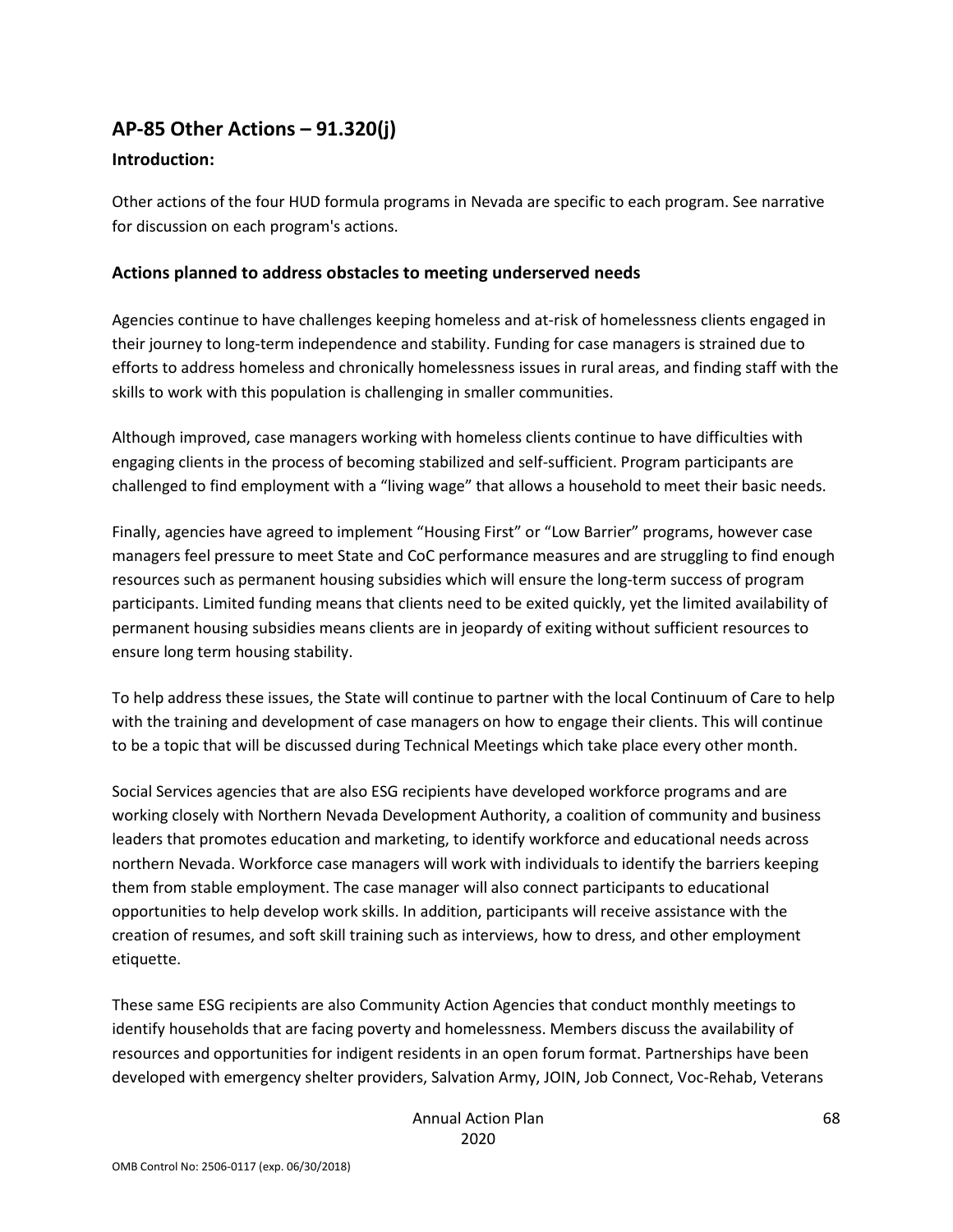Resource Centers, Aging and Disability Resource centers, and local food banks.

The shortage of permanent housing subsidies is a more challenging issue to resolve, especially in rural Nevada. Fortunately the Nevada Rural Housing Authority has members who participate in the Rural Continuum of Care, and are very engaged in directing funds to homeless providers. They have agreed to prioritize the homeless to receive Housing Choice Vouchers (HCV) that are not only referred to them via Coordinated Entry Lead Agencies, but who are also on the HCV wait list. They will also receive additional State Account for Affordable Housing Trust Funds (AAHTF) for tenant-based rental assistance programs for the homeless, although it is likely that those resources will not be sufficient to cover all of the housing needs of rural participants.

### **Actions planned to foster and maintain affordable housing**

The principal features for achieving the objectives of this strategy include:

- Increasing the supply of standard, affordable rental housing through the rehabilitation of existing housing and the construction of new units;
- Promoting home ownership opportunities through the acquisition and rehabilitation of housing, the construction of new single-family homes, and the provision of below market rate mortgage financing;
- Preserving existing home ownership through the renovation of owner-occupied single-family homes;
- Providing rental assistance to alleviate rental cost burden experienced by very low and lowincome households;
- Providing affordable housing opportunities designed to meet the needs of the elderly, people with disabilities, large families, and other special needs groups;
- Addressing the needs of homeless individuals and homeless families through the provision of services and assistance to shelter operators;
- Providing opportunities for nonprofit community organizations to develop and execute projects which benefit lower-income residents.

### **Actions planned to reduce lead-based paint hazards**

#### **HOME:**

NHD will continue to ensure that all housing projects funded with HOME funds will comply with the Federal guidelines regarding notification and abatement requirements.

### **CDBG:**

The Governor's Office of Economic Development: Rural Community Development/CDBG ensures that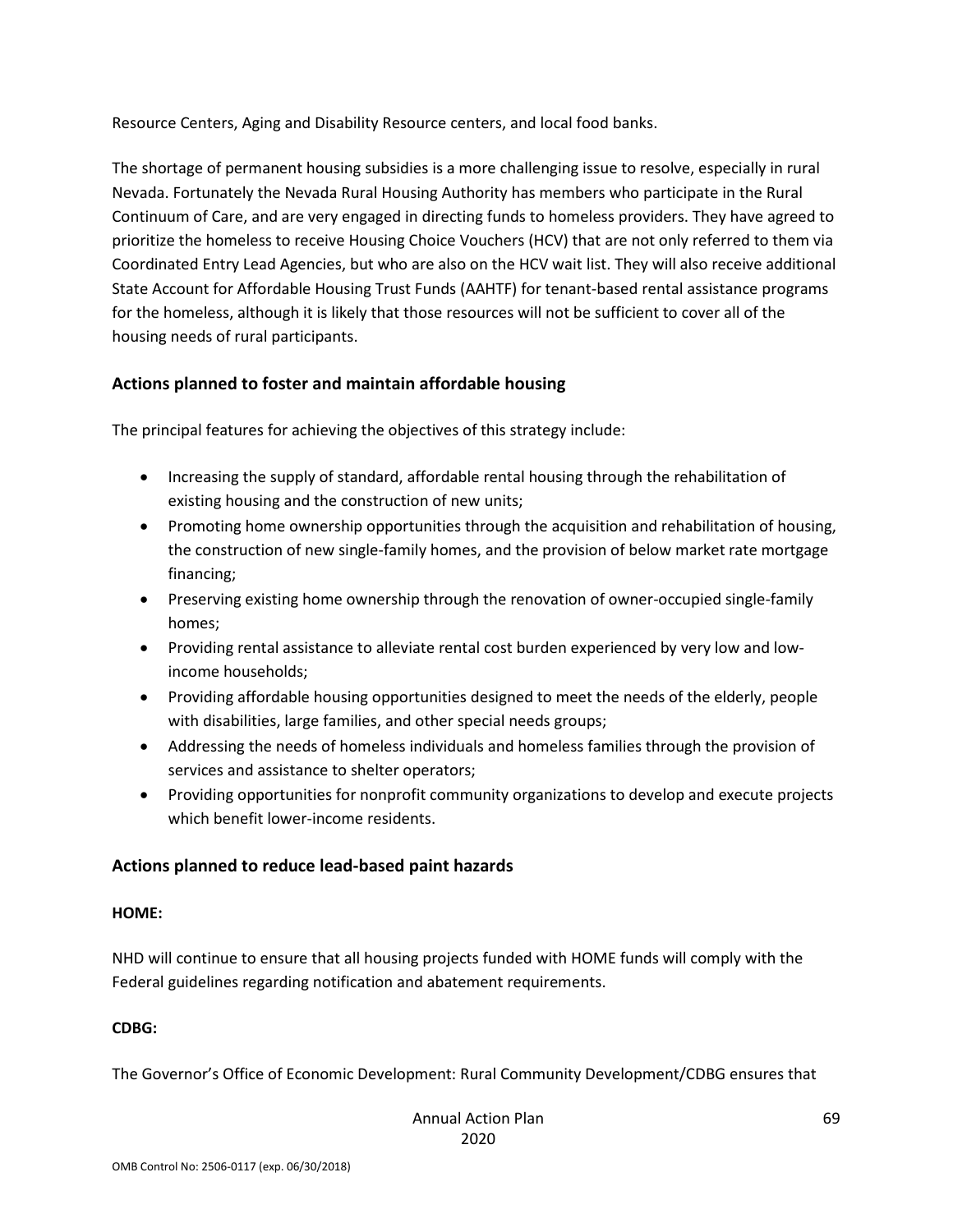homes built prior to 1978 that are rehabilitated with CDBG funds are tested for lead-based paint hazard by the Rural Nevada Development Corporation (RNDC) staff. Any chipped, peeling, or flaking paint is tested with an XRF analyzer. If lead-based paint is present, the contractor is tasked with setting up proper containment areas during construction and with proper clean up. Any hazardous lead paint areas must be encapsulated. In some instances, the components, such as door and window frames, are replaced. Other times the peeling paint is scraped and peeled away, and a special paint is sued to seal the area. One-hundred percent of the homes rehabilitated with CDBG funds are LMI households.

#### **HTF:**

NHD ensures that all units built prior to 1978 are tested. In the event that HTF are used for new construction lead-based hazards should be mitigated.

#### **HOPWA:**

Grantee will be attending trainings offered around lead-based paint hazards in 2019, and offered to project sponsors also.

### **Actions planned to reduce the number of poverty-level families**

Nevada's anti-poverty strategy is based on helping families to move to economic self-sufficiency. Providing low-income households with assistance through various programs allows them to live in safe, decent, and affordable housing. This helps to provide a base for them to maintain employment, provides a nurturing environment to raise children, and helps them become a part of the community where they work.

The State of Nevada Department of Health and Human Services (HHS) is tasked with the responsibility of addressing poverty issues throughout the State of Nevada, and oversees a number of programs that builds capacity of social services networks in order to respond to the needs of Nevada's residents.

One key funding source in the battle to end poverty is the federal Community Services Block Grant (CSBG) Program. Approximately \$970,000 in CSBG funding provides Community Action Agencies (CAA's) in 15 rural counties with the ability to move lower-income, poverty-level, and homeless households into self-sufficiency. In 2016 CAA's will utilize this funding to:

- Operate intake systems that assess individual and family needs and identifies state and local services that can assist families to remove barriers to self-sufficiency;
- Develop a network of relations with state agencies, local government agencies, non-profits, faith-based organizations, and local businesses to coordinate and deliver services to individuals and families;
- Work on strengthening and expanding partnerships from year to year, as they add new services, increase proficiency in servicing clients, and participate in community coalitions;

Annual Action Plan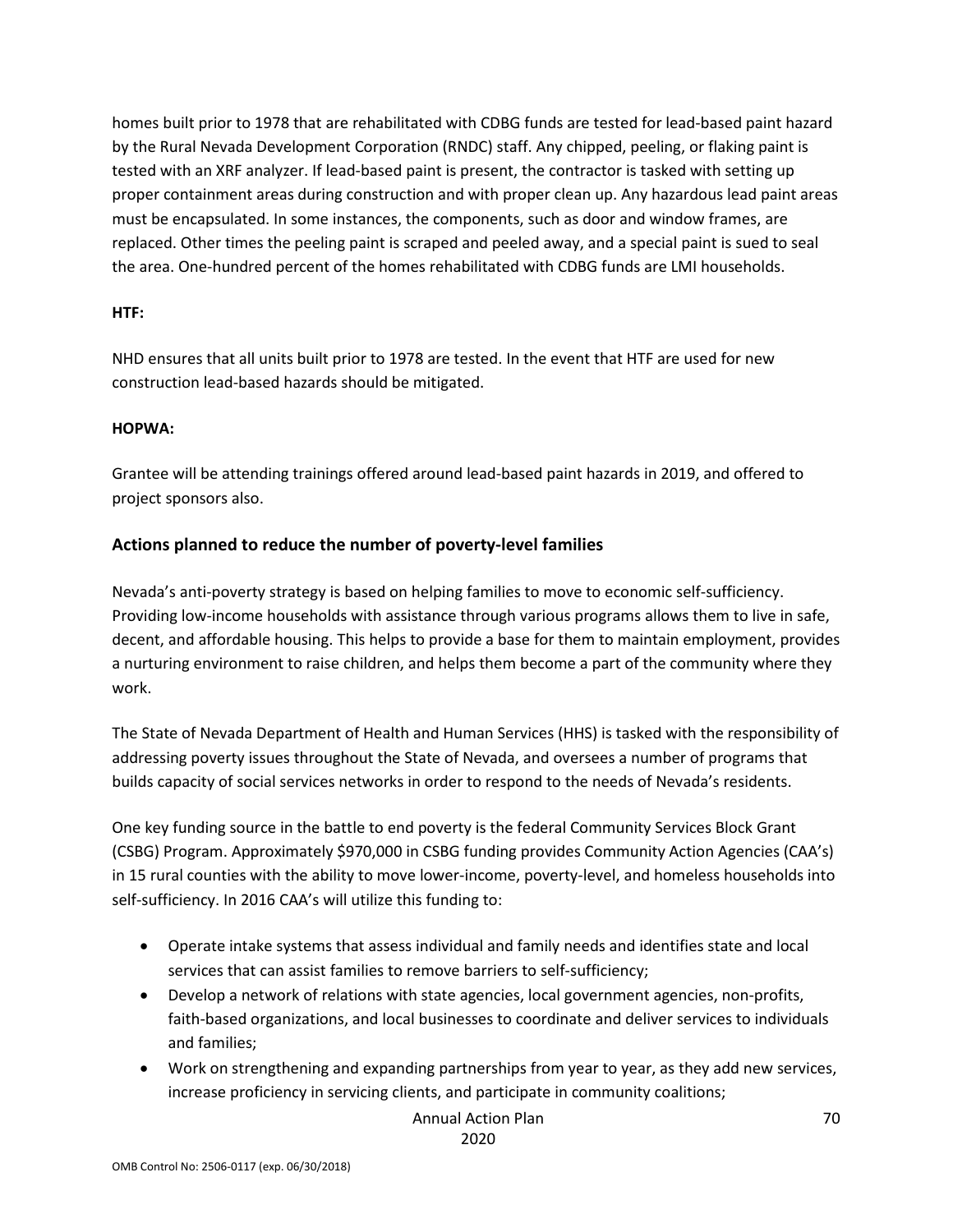- Provide case management services to persons who are committed to attaining improved economic self-sufficiency. In most instances, case management involves coordinated services with multiple partner agencies;
- Continue adopting a more client centered and driven service delivery model, including the development of self-sufficiency plans based on goals identified by program participants; and
- Development of job fairs, which have resulted in a number of job offers to participants.

Other continued efforts to move low-income, poverty-level, and homeless households into selfsufficiency include improvements to transportation services that provide access to job training, employment opportunities, and counseling services. In addition, HHS administers funding for family resource centers, which are located throughout the state in most of the larger communities and provide a variety of support services to families who have lower incomes. The family resource centers, in conjunction with local social service offices, are generally the initial point of contact for many individuals and families who are seeking assistance.

Finally, the NHD continues to fund projects that support housing and supportive programs. There are several nonprofit organizations in rural Nevada that have and continue to develop services and facilities to move very low-income and homeless persons to self-sufficiency. These efforts, along with programs provided by the RNCoC and other partner agencies, will have a direct impact on the number of families living in poverty.

### **Actions planned to develop institutional structure**

The State of Nevada is committed to continuing its participation and coordination with federal, state, county, local agencies, and the private and nonprofit sectors in order to serve the needs of low-income individuals and families across Nevada. The Governor's Office of Economic Development, Department of Business and Industry, and the Department of Health and Human Services collaborate with various entities to continually improve coordination.

The Governor's Office of Economic Development, Department of Business and Industry, and the Department of Health & Human Services all have individual institutional structures. Within each Office or Department, there are divisions that administer HUD programs. The Community Development Block Grant is in the Rural Community Development Division/CDBG of the Governor's Office of Economic Development. The HOME, ESG, HTF, and NSP programs are in the Nevada Housing Division of the Department of Business and Industry. The HOPWA program is in the Division of Public and Behavioral Health of the Department of Health and Human Services. Each Division has its institutional structure, as well.

Annual Action Plan HUD funds pass through to local governments and other entities that are eligible to receive HUD program funding. These entities, when funded, are part of the institutional structure for each program.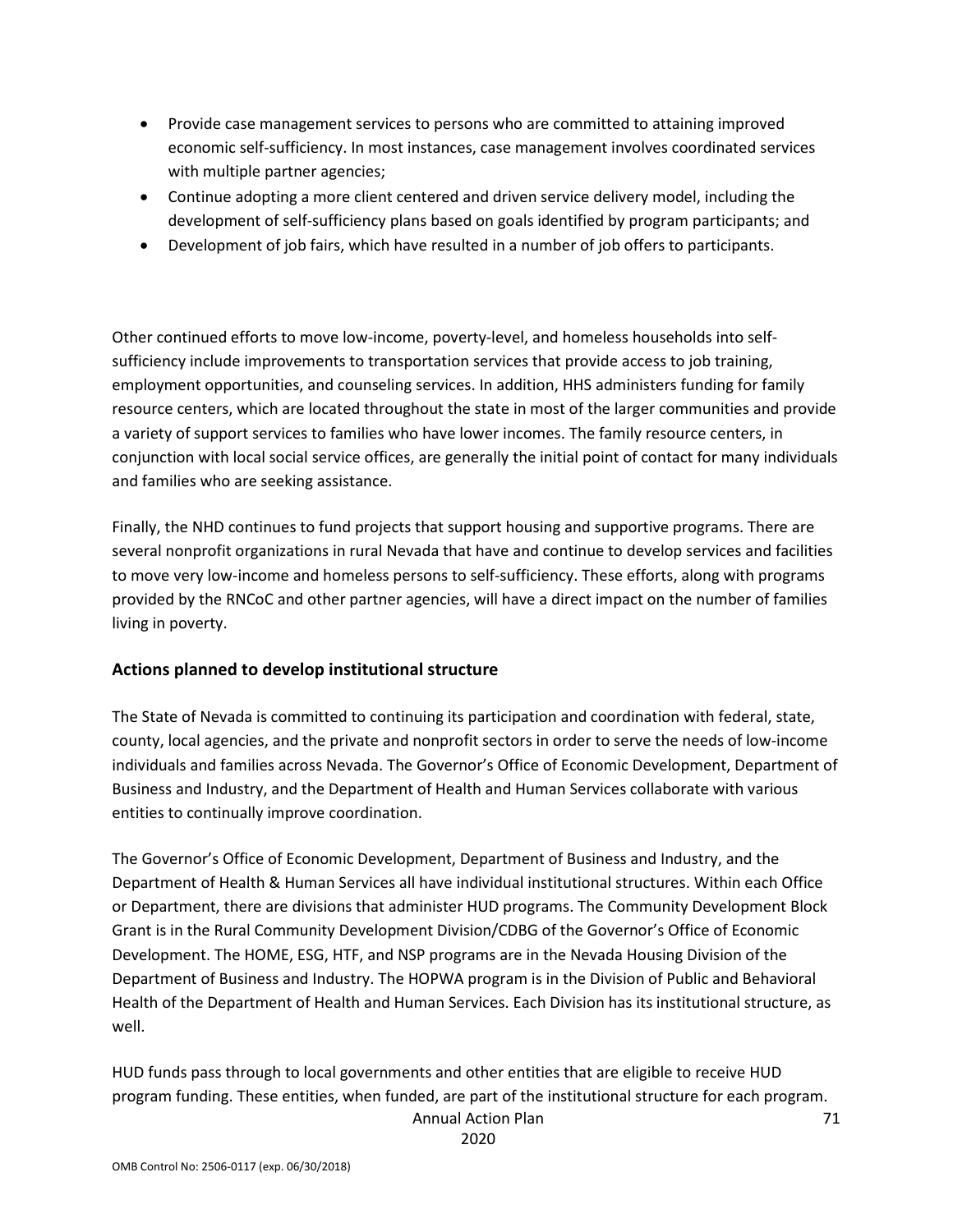The scope of the institutional structure is from the state level to those at the community level where projects are implemented and/or managed.

Actions to be taken in 2020 to enhance coordination and promote further development of that institutional structure include:

- Continue supporting the creation of cross-jurisdiction economic development regions;
- Contract and/or collaborate with Silver State Fair Housing on outreach and training to NHD and CDBG grantees;
- Annual training and technical assistance to non-entitlement communities in rural Nevada
- Support efforts such as Strengthening Economies Together (SET) that strengthen collaboration in CDBG non-entitlement areas;
- Participate in quarterly meetings with other funders to maximize limited resources (CDBG, USDA, EPA, other collaborative funders);
- Continue (HOME) to work with the staff of the Low-Income Housing Tax Credit program to ensure that the HOME funds are used to leverage this program;
- Continue staff support of the Rural Nevada Continuum of Care and through correspondence with the Northern Nevada CoC (RAH) and the Southern Nevada CoC.

## **Actions planned to enhance coordination between public and private housing and social service agencies**

Throughout the State of Nevada there exists an effective coordination effort between public and private housing and social services agencies. For example, in rural Nevada members of the Rural Nevada Continuum of Care (RNCoC) include:

1) Staff from Nevada Rural Housing Authority, which oversees the Housing Choice Voucher and HUD VASH Voucher programs;

2) County social services agencies, a few who are also recipients of HUD Supportive Housing and Shelter + Care funds;

3) Staff from the State's Office of Mental Health which oversees a Shelter + Care program for mentally ill homeless;

4) Low-income housing and homeless developers; and

5) Staff from NHD. In northern and southern Nevada many of the same types of agencies participate in the local continuum of care initiatives.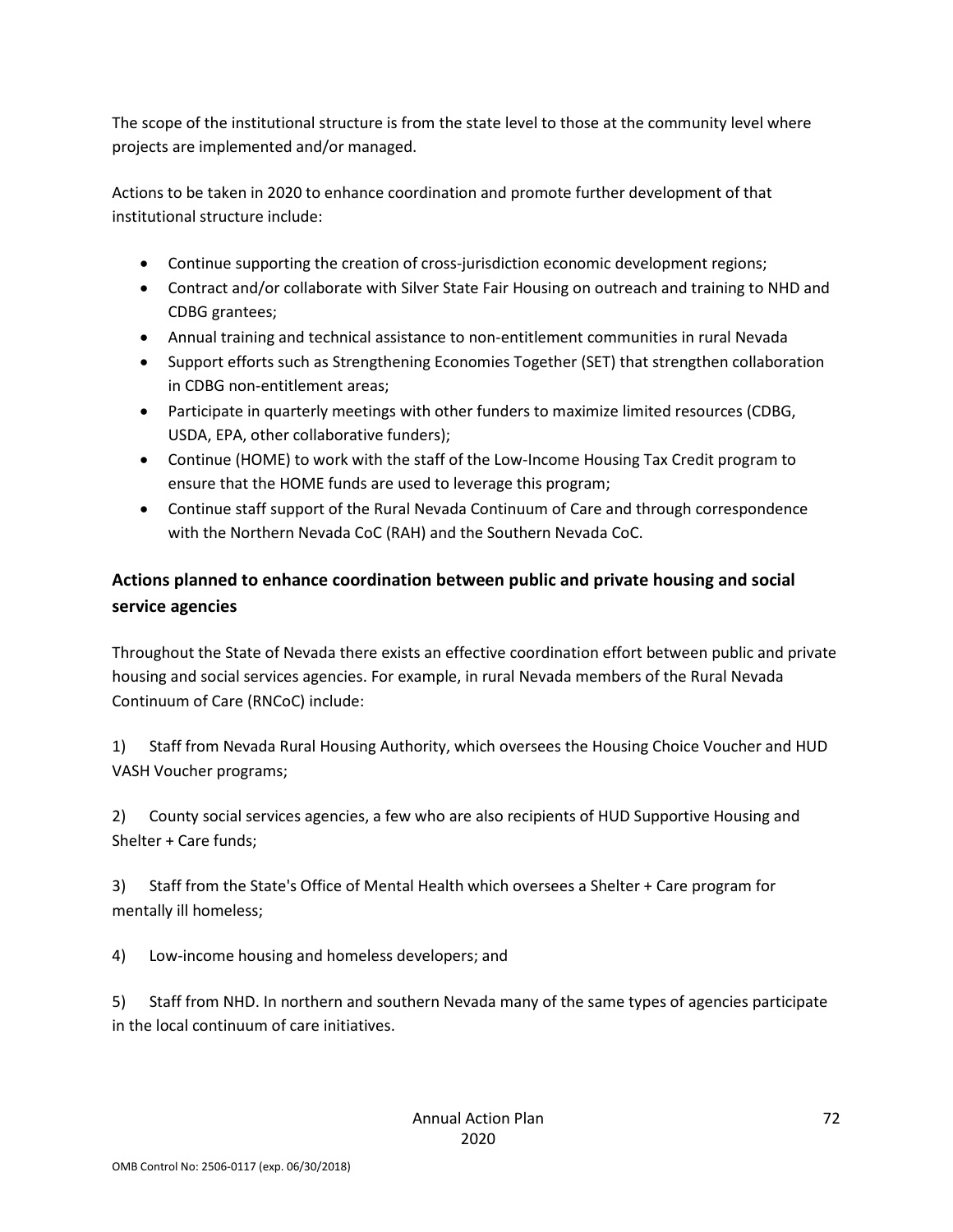In 2020 it is anticipated that efforts to continue coordination between public and private housing providers and social services agencies will include the following actions:

The Governor's Interagency Council on Homelessness will continue with implementation of its Strategic Planning Goals and Objectives. Working groups will include state, local and non-profit agencies from throughout Nevada, and The mission of the Council will be to address homeless needs throughout Nevada;

The continuation of the State of Nevada's Division of Public and Behavioral Health's CABHI (Cooperative Agreements to Benefit Homeless Individuals for States) grant, which includes the implementation of the statewide plan to ensure sustained partnerships across public health and housing systems that will result in short- and long-term strategies to support individuals who experience chronic homelessness; and

Statewide Continuum of Care meetings will continue to be held throughout the year. Topics of discussion will include implementation of a statewide strategic plan to end homelessness; implementation of statewide performance measures for CoC and ESG programs; statewide discharge planning; implementation of a statewide Homeless Management Information System Lead agency; and other issues that affect homelessness at a statewide level.

#### **Discussion:**

All divisions work to increase collaboration between agencies and private entities in order to improve the quality of life for all Nevadans.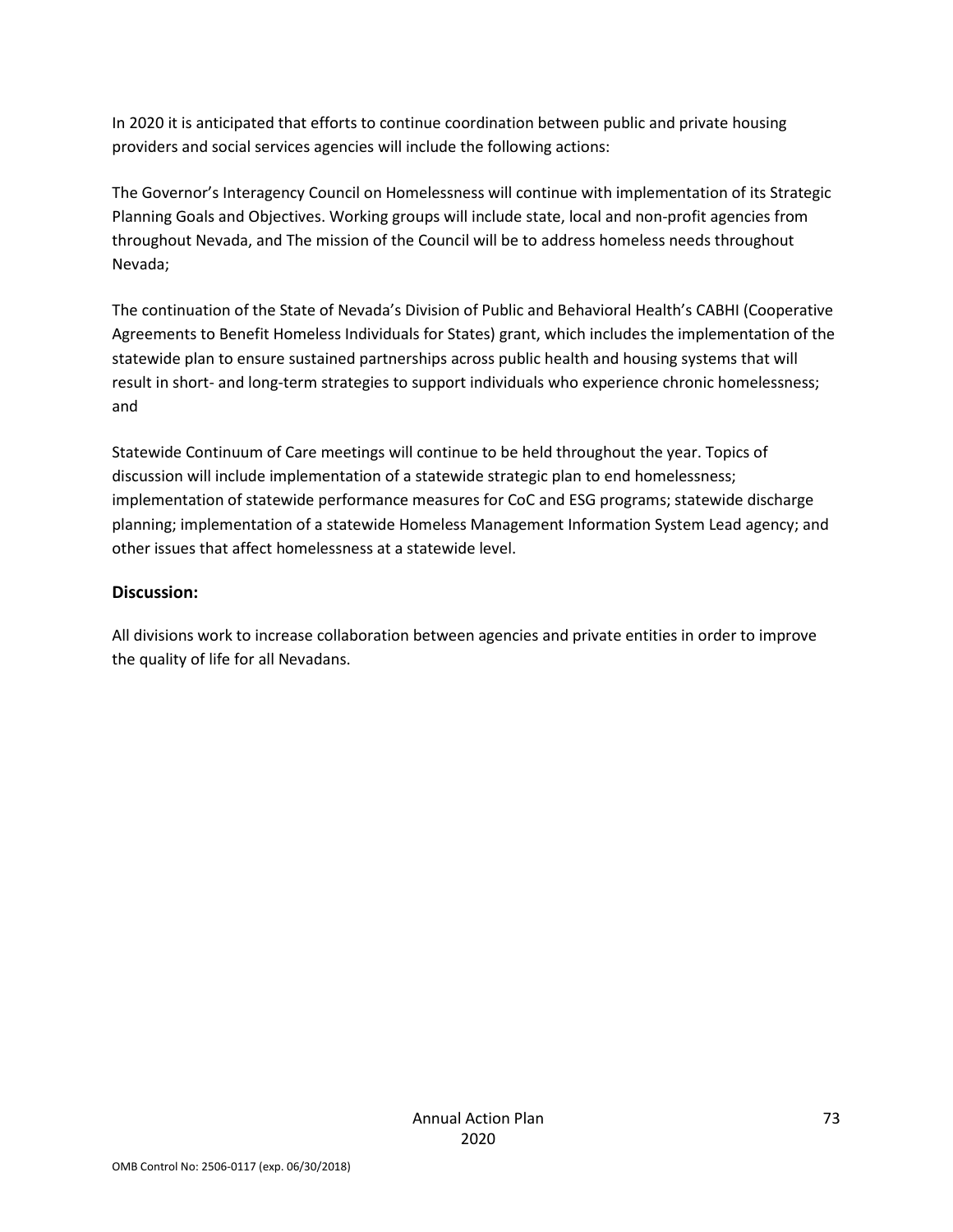# **Program Specific Requirements**

## **AP-90 Program Specific Requirements – 91.320(k)(1,2,3)**

#### **Introduction:**

Overall Benefit - A consecutive period of one, two or three years may be used to determine that a minimum overall benefit of 70% of CDBG funds is used to benefit persons of low and moderate income. Specify the years covered that include this Annual Action Plan.

The years covered, for CDBG, that include this Annual Action Plan are: 2018, 2019, 2020.

### **Community Development Block Grant Program (CDBG) Reference 24 CFR 91.320(k)(1)**

Projects planned with all CDBG funds expected to be available during the year are identified in the Projects Table. The following identifies program income that is available for use that is included in projects to be carried out.

| $\Omega$ |
|----------|
|          |
| $\Omega$ |
| $\Omega$ |
|          |
| $\Omega$ |
| $\Omega$ |
| 0        |
|          |

#### **Other CDBG Requirements**

1. The amount of urgent need activities 0 2. The estimated percentage of CDBG funds that will be used for activities that benefit persons of low and moderate income.Overall Benefit - A consecutive period of one, two or three years may be used to determine that a minimum overall benefit of 70% of CDBG funds is used to benefit persons of low and moderate income. Specify the years covered that include this Annual Action Plan. 99.00%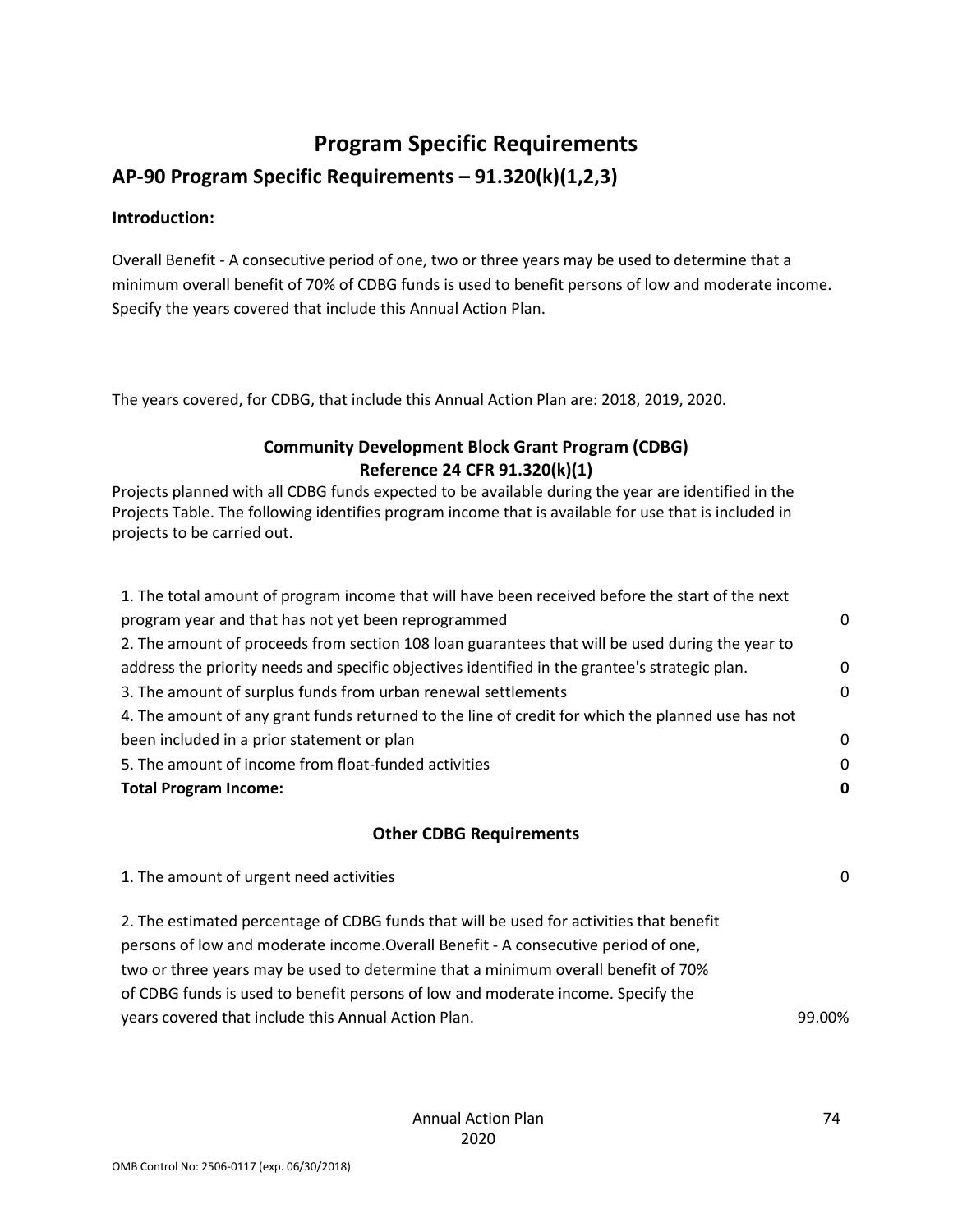### **HOME Investment Partnership Program (HOME) Reference 24 CFR 91.320(k)(2)**

1. A description of other forms of investment being used beyond those identified in Section 92.205 is as follows:

Nevada Housing Division does not have any other forms of investment being used beyond those identified in Section 92.205.

2. A description of the guidelines that will be used for resale or recapture of HOME funds when used for homebuyer activities as required in 92.254, is as follows:

HOME Program funds used for homebuyer assistance will be subject to recapture provisions in accordance with 24 CFR Part 92. Provisions are established as follows:

- Upon sale of the property or transfer of title, the HOME investment should be recaptured from the net proceeds. Only in the case where net proceeds (sales price minus loan repayment and closing costs) are insufficient to recapture the full HOME investment plus enable the homeowner to recover the amount of the homeowner's down payment, principle payments, and any capital improvement investment, the HOME investment amount that must be recaptured may be reduced. The HOME investment amount may be reduced pro rata based on the time the homeowner has owned and occupied the unit measured against the required affordability period; except that the State's recapture provisions may not allow the homeowner to recover more than the amount of homeowner's down payment, principal payments, and any capital improvement investment. In order to insure compliance with the recapture provisions, restrictions may be incorporated into each project Deed of Trust and Promissory Note and must be included into the signed written agreement. The restrictions are as follows:
- The State (or state recipient) reserves the right of first refusal;
- The property must be used as the purchaser's principal residence;
- No subleases are allowed;
- HOME funds must be repaid upon sale of the property; and
- In the event of foreclosure, all deed restrictions may be cancelled. A state recipient may also choose to recapture a portion of the equity as a local program option. However, recipients that select to recapture a portion of the equity must develop acceptable program guidelines and their Annual Plan will state recapture/resale provisions.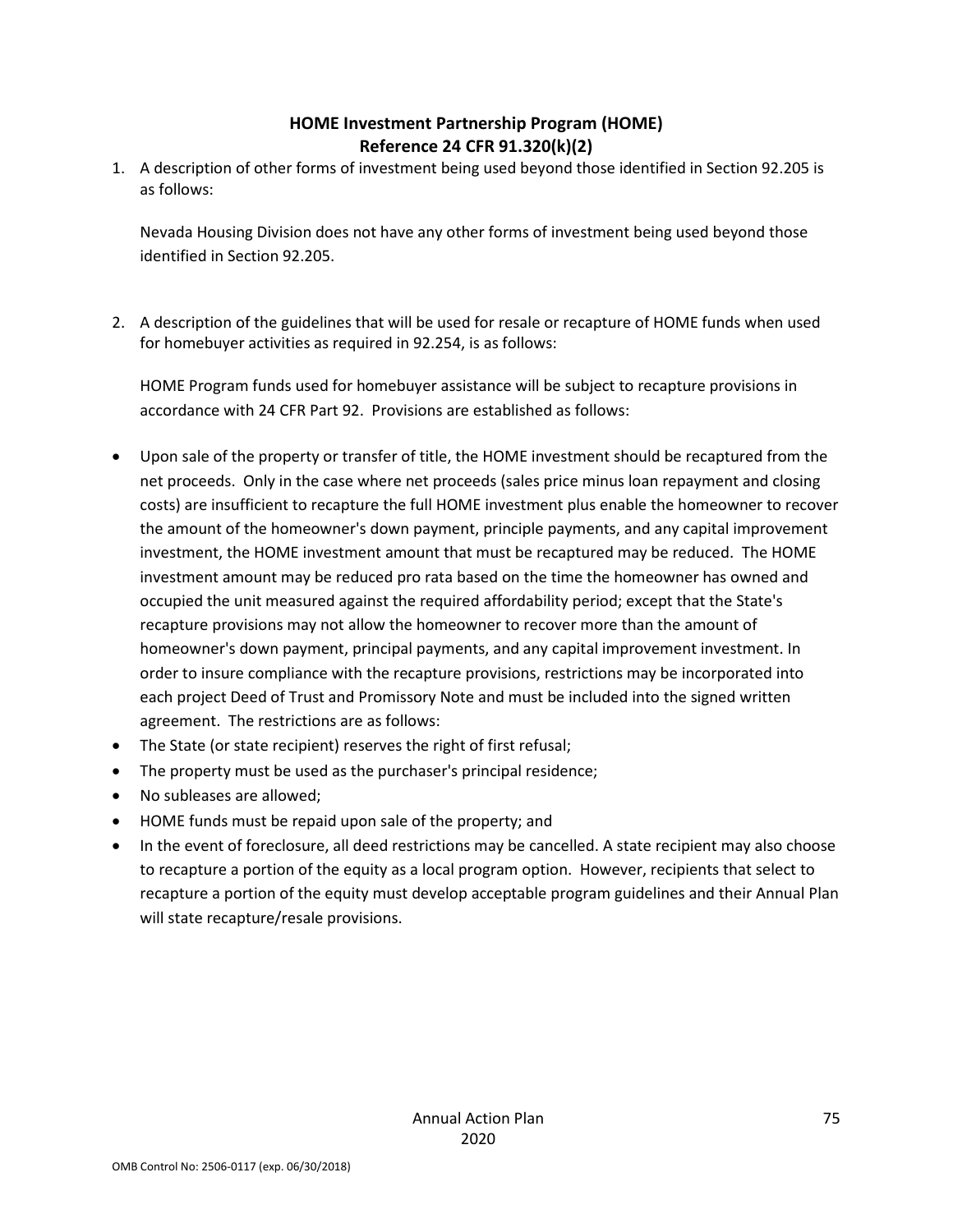3. A description of the guidelines for resale or recapture that ensures the affordability of units acquired with HOME funds? See 24 CFR 92.254(a)(4) are as follows:

HOME Program funds used for homebuyer assistance will be subject to recapture provisions in accordance with 24 CFR Part 92. Provisions are established as follows:

- Upon sale of the property or transfer of title, the HOME investment should be recaptured from the net proceeds. Only in the case where net proceeds (sales price minus loan repayment and closing costs) are insufficient to recapture the full HOME investment plus enable the homeowner to recover the amount of the homeowner's down payment, principle payments, and any capital improvement investment, the HOME investment amount that must be recaptured may be reduced. The HOME investment amount may be reduced pro rata based on the time the homeowner has owned and occupied the unit measured against the required affordability period; except that the State's recapture provisions may not allow the homeowner to recover more than the amount of homeowner's down payment, principal payments, and any capital improvement investment. In order to insure compliance with the recapture provisions, restrictions may be incorporated into each project Deed of Trust and Promissory Note and must be included into the signed written agreement. The restrictions are as follows:
- The State (or state recipient) reserves the right of first refusal;
- The property must be used as the purchaser's principal residence;
- No subleases are allowed;
- HOME funds must be repaid upon sale of the property; and
- In the event of foreclosure, all deed restrictions may be cancelled. A state recipient may also choose to recapture a portion of the equity as a local program option. However, recipients that select to recapture a portion of the equity must develop acceptable program guidelines and their Annual Plan will state recapture/resale provisions.
- 4. Plans for using HOME funds to refinance existing debt secured by multifamily housing that is rehabilitated with HOME funds along with a description of the refinancing guidelines required that will be used under 24 CFR 92.206(b), are as follows:

Nevada Housing Division does not have plans to refinance existing debt secured by multi-family housing that is rehabilitated with HOME funds.

#### **Emergency Solutions Grant (ESG) Reference 91.320(k)(3)**

1. Include written standards for providing ESG assistance (may include as attachment)

Annual Action Plan Although State agencies are not required to develop written standards, the Division worked very closely with the Rural Nevada Continuum of Care to develop joint standards that help to align all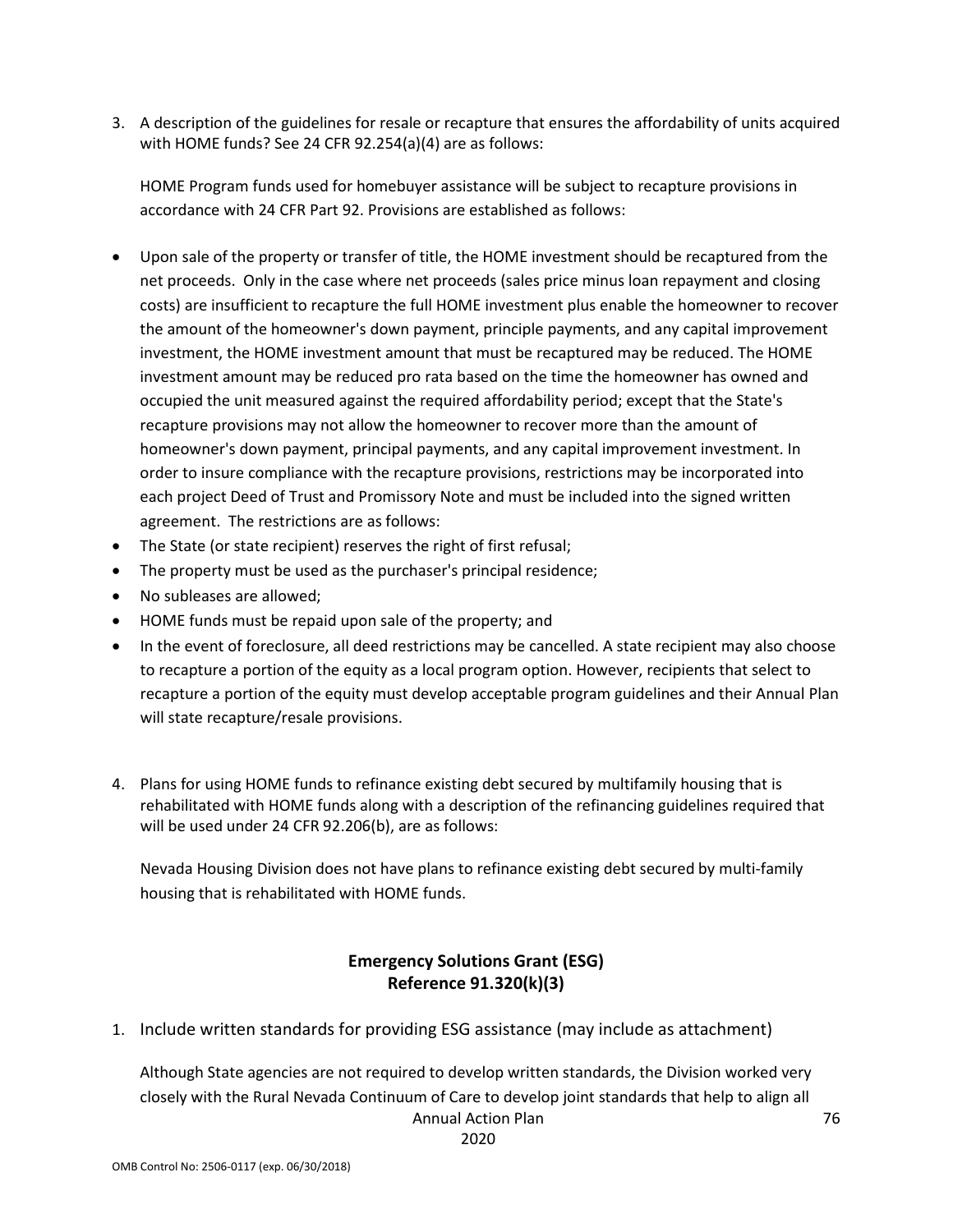homeless funded programs. A copy of the document is included in the written version of the State of Nevada' 2020 Annual Action Plan.

2. If the Continuum of Care has established centralized or coordinated assessment system that meets HUD requirements, describe that centralized or coordinated assessment system.

State ESG sub-recipients are required to participate in the local Continuum of Care Coordinated Entry system. In rural Nevada there are Coordinated Entry Lead Agencies located within the 15 rural counties, and a number of them are also recipients of ESG funding. Clark County is the Lead Agency for HMIS. NHD does not fund any other providers in southern Nevada, so participation is not necessary.

Lead Agencies have agreed to accept the responsibility of screening homeless clients to determine eligibility for various programs and services that may be available either locally or statewide. Agencies utilize the HMIS system to complete the VI-SPDAT tool to ensure that the most vulnerable clients are given priority for receiving assistance.

A comprehensive referral form has been developed with other agencies in the community that provides services to clients. This referral form allows agencies, with permission from the applicant, to share information and assist in setting appointments. This referral process will ensure the applicant has made contact with other agencies before they leave the office. Included in the referral agencies are food pantries, emergency shelters, the McKinney-Vento school representatives, the Housing Authority for access to VASH Vouchers and vouchers funded with AAHTF, and the Dept. of Behavioral Health, which is the recipient of Shelter + Care vouchers for the homeless who suffer from mental illness. If programs are not available, the Lead Agency is responsible for maintaining a waiting list sorted by the score of the VI-SPDAT. Agencies enter the VI-SPDAT into HMIS for other agencies to review should the applicant present themselves in another community. The client is also provided a business card or other form that documents that the assessment has been completed and information entered into HMIS.

If a client is accepted into one of the housing programs the Lead Agency is responsible for gathering the required documents that may be needed, such as documentation of chronic homelessness, disability, etc. Although the Lead Agency is not responsible for providing ongoing case management services, many continue to work with the clients to ensure their long term success.

3. Identify the process for making sub-awards and describe how the ESG allocation available to private nonprofit organizations (including community and faith-based organizations).

ESG funds are passed through NHD and are allocated to city, county and non-profit organizations in rural Nevada through a competitive application. due to limited number of providers in rural communities many government agencies retain funds to implement programs directly. In 2017 four (4) county social services agencies in rural Nevada will received State ESG fund, along with four non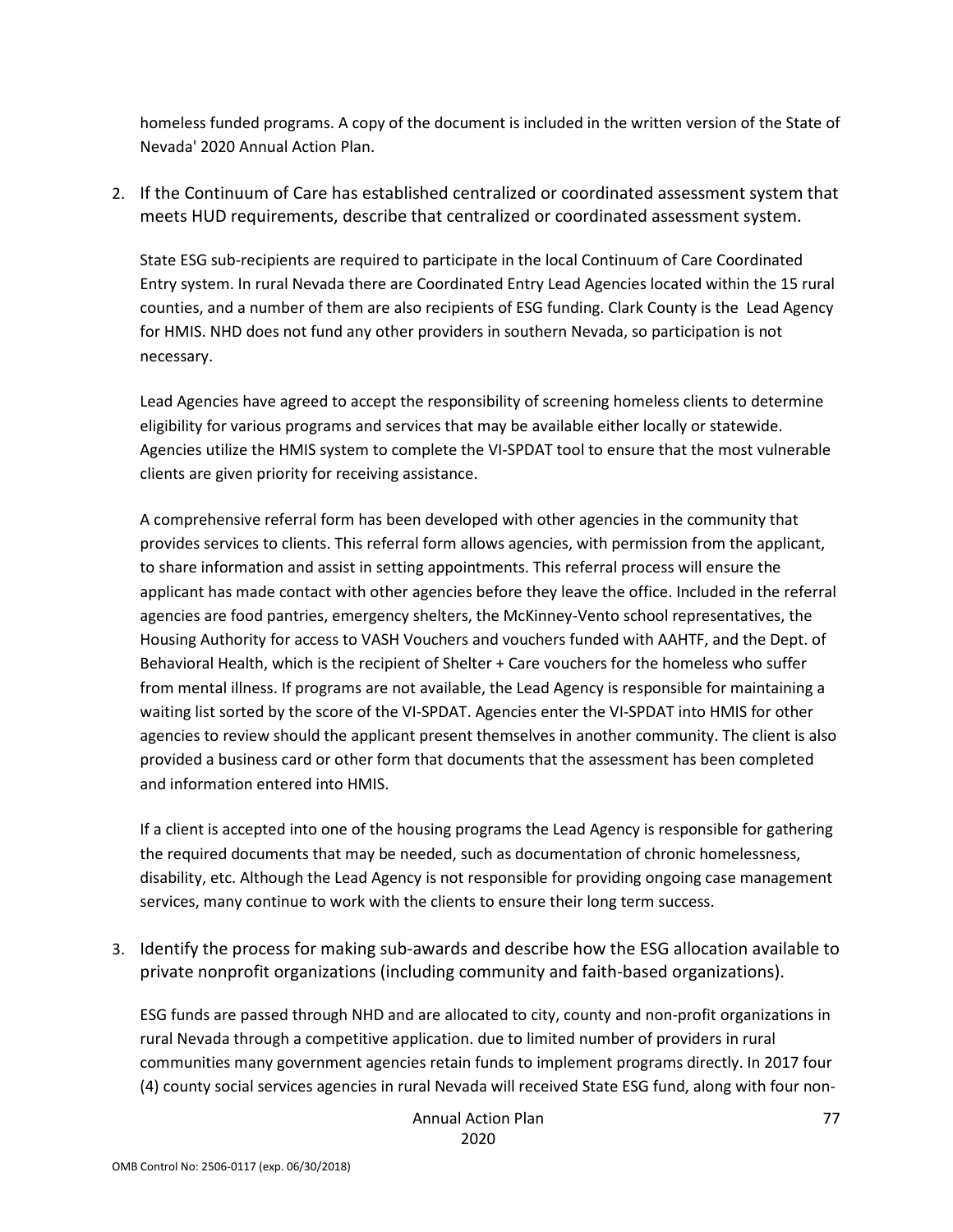profit agencies that oversee two emergency shelters and two domestic violence shelters.

Due to the limited amount of funding, preference is given to agencies that are current recipients of ESG funds; can demonstrate successful implementation of their programs; and are actively helping to meet the objectives of NHD, HUD, and the local Continuum of Care. Preference is given to agencies that choose activities to help homeless and chronically homeless individuals and families to obtain and maintain shelter and housing. Past performance is reviewed as part of the rating and ranking process. NHD convenes an independent review panel to review all applications. The panel includes persons qualified to make decisions about programs and services offered to assist homeless and at-risk of homelessness persons. NHD staff presents the allocation information to the RNCoC Governing Board for approval. Sub-recipients will be chosen, and final allocations will be made, based on recommendations received for the RNCoC. As required by program regulations, NHD shall engage the RNCoC to ensure that ESG-funded activities chosen will address the goals and objectives of the CoC. State ESG funds have also been allocated to the City of Reno. Clark County receives funds as the state HMIS lead.

4. If the jurisdiction is unable to meet the homeless participation requirement in 24 CFR 576.405(a), the jurisdiction must specify its plan for reaching out to and consulting with homeless or formerly homeless individuals in considering policies and funding decisions regarding facilities and services funded under ESG.

This requirement does not apply to States, however, NHD requests that sub-recipients engage homeless or formerly homeless individuals when developing their program policies and criteria.

*5.* Describe performance standards for evaluating ESG.

The State works closely with local Continuum's of Care to develop performance outcomes for subrecipients of state ESG funds. In rural Nevada performance outcomes were created jointly and are reflected in the "Rural Nevada Continuum of Care and State Emergency Solutions Grant Program Performance Evaluation Tool." This document reflects goals, measures and expected outcomes for all projects funded through the CoC and State ESG-funded programs. The most recent version of the combined outcome measures are also available at:

http://housing.nv.gov/uploadedFiles/housingnvgov/content/programs/ESG/2015RNCOCandESGPerf ormanceEvaluation.pdf

### **Housing Trust Fund (HTF) Reference 24 CFR 91.320(k)(5)**

1. How will the grantee distribute its HTF funds? Select all that apply: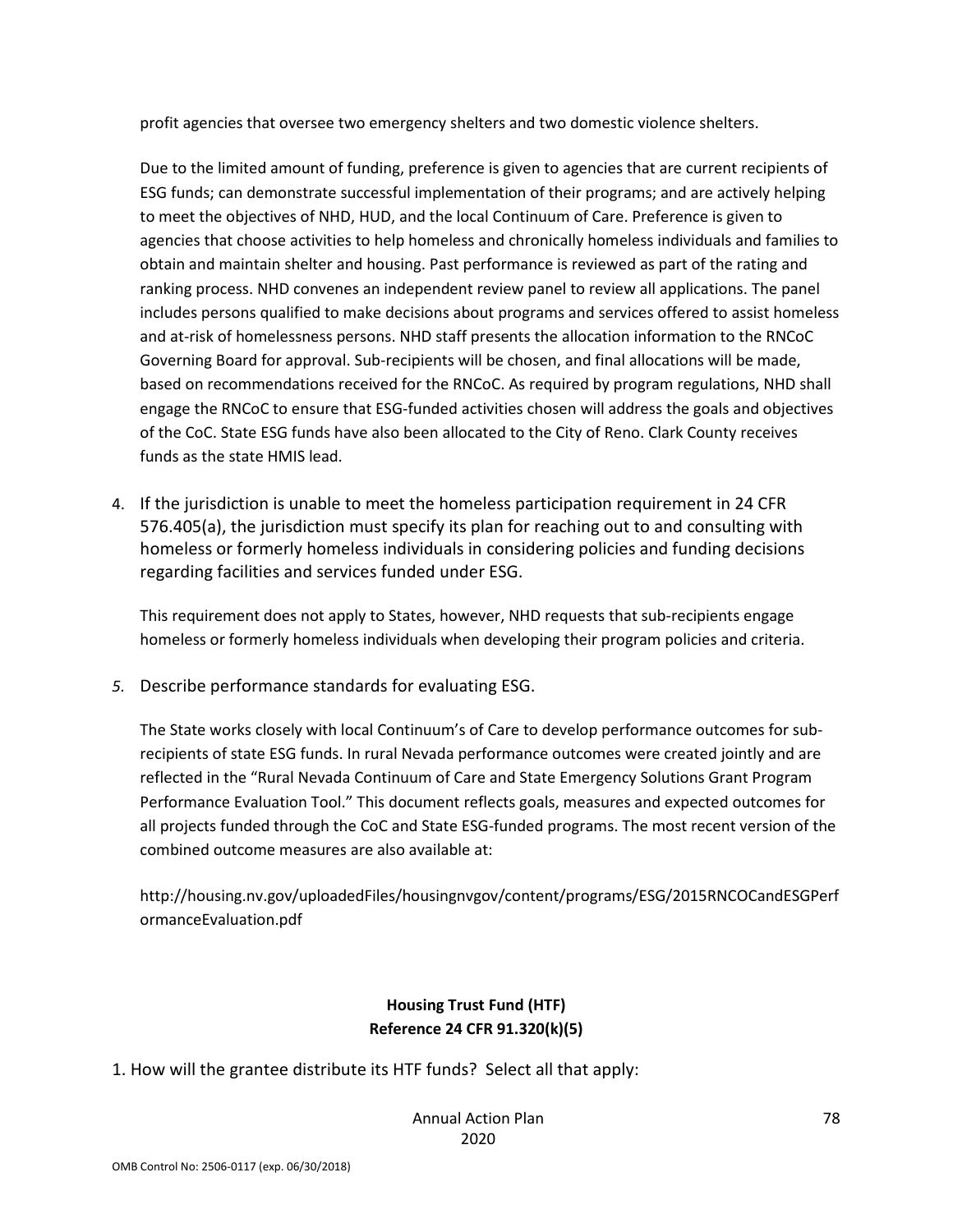### $\boxtimes$  Applications submitted by eligible recipients

2. If distributing HTF funds through grants to subgrantees, describe the method for distributing HTF funds through grants to subgrantees and how those funds will be made available to state agencies and/or units of general local government. If not distributing funds through grants to subgrantees, enter "N/A".

N/A

3. If distributing HTF funds by selecting applications submitted by eligible recipients,

a. Describe the eligibility requirements for recipients of HTF funds (as defined in 24 CFR § 93.2). If not distributing funds by selecting applications submitted by eligible recipients, enter "N/A".

Eligible applicants include non-profit and for profit, sponsors, developers or owners of affordable housing. Priority funding goes to properties that secure LIHTCs.

b. Describe the grantee's application requirements for eligible recipients to apply for HTF funds. If not distributing funds by selecting applications submitted by eligible recipients, enter "N/A".

Eligible recipients must submit a completed application including project narrative, experience of developer(s), project budget and timeline including other sources of funding, and population to be served and supportive or other services provided by the owner of the project.

c. Describe the selection criteria that the grantee will use to select applications submitted by eligible recipients. If not distributing funds by selecting applications submitted by eligible recipients, enter "N/A".

Applicants will be evaluated on the amount and quality and supportive services provided, the efficiency of the development based on a per-unit cost, long term viability of the project and on whether the developer has experience in delivering or operating housing designed to serve ELI households.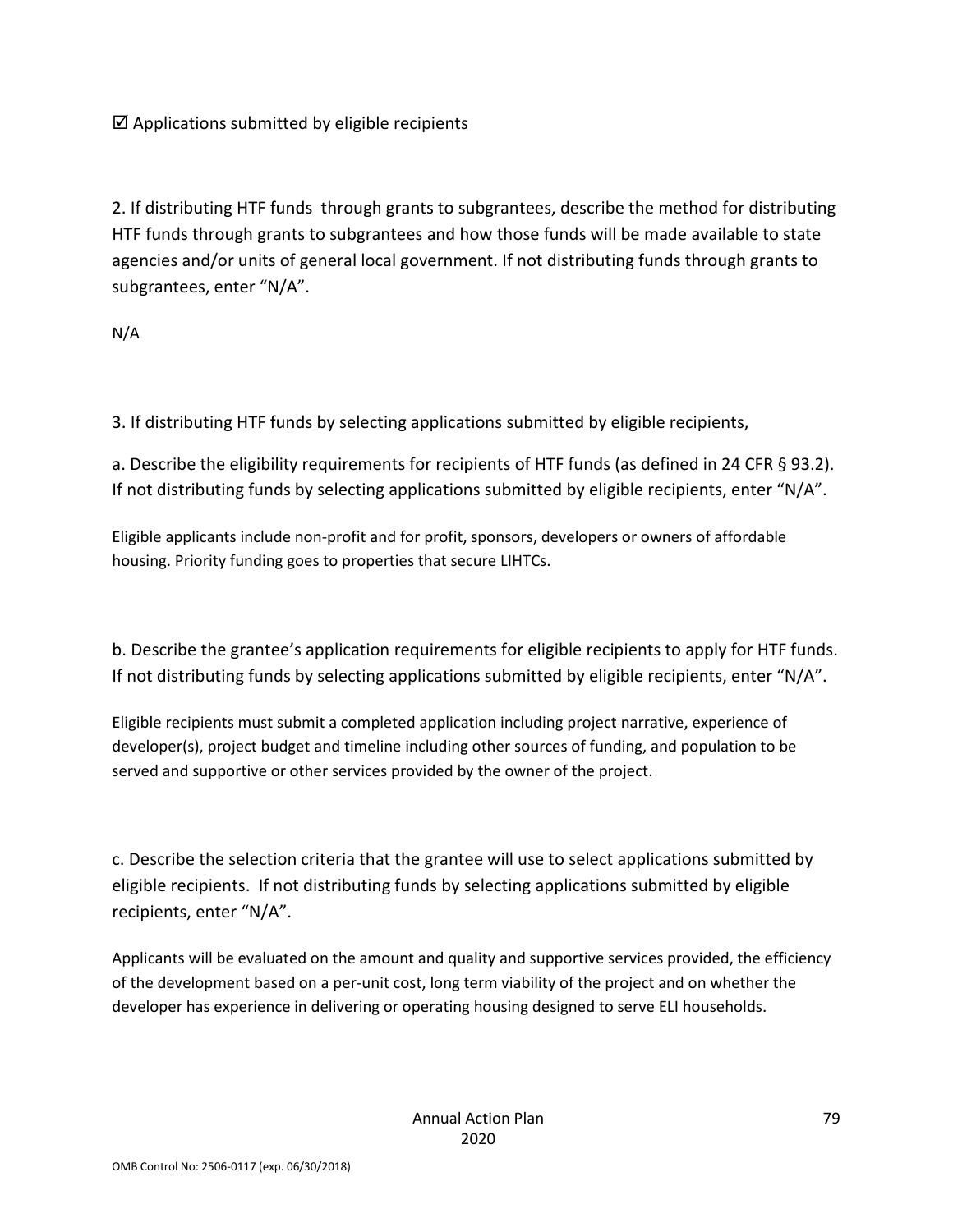d. Describe the grantee's required priority for funding based on geographic diversity (as defined by the grantee in the consolidated plan). If not distributing funds by selecting applications submitted by eligible recipients, enter "N/A".

NHD does not have a funding priority based on geographic diversity. HTFs are available statewide.

e. Describe the grantee's required priority for funding based on the applicant's ability to obligate HTF funds and undertake eligible activities in a timely manner. If not distributing funds by selecting applications submitted by eligible recipients, enter "N/A".

NHD requires grantees to expend funds in the required timeframe indicated by HUD.

f. Describe the grantee's required priority for funding based on the extent to which the rental project has Federal, State, or local project-based rental assistance so that rents are affordable to extremely low-income families. If not distributing funds by selecting applications submitted by eligible recipients, enter "N/A".

While the State prioritizes supporting projects that will have some form of rental subsidy on the project it is largely a given that in order to serve households at 30% AMI and below that projects can only be viable if they come with project based subsidy or some other form of rental assistance.

g. Describe the grantee's required priority for funding based on the financial feasibility of the project beyond the required 30-year period. If not distributing funds by selecting applications submitted by eligible recipients, enter "N/A".

Currently, the State underwrites to the 30-year period.

h. Describe the grantee's required priority for funding based on the merits of the application in meeting the priority housing needs of the grantee (such as housing that is accessible to transit or employment centers, housing that includes green building and sustainable development features, or housing that serves special needs populations). If not distributing funds by selecting applications submitted by eligible recipients, enter "N/A".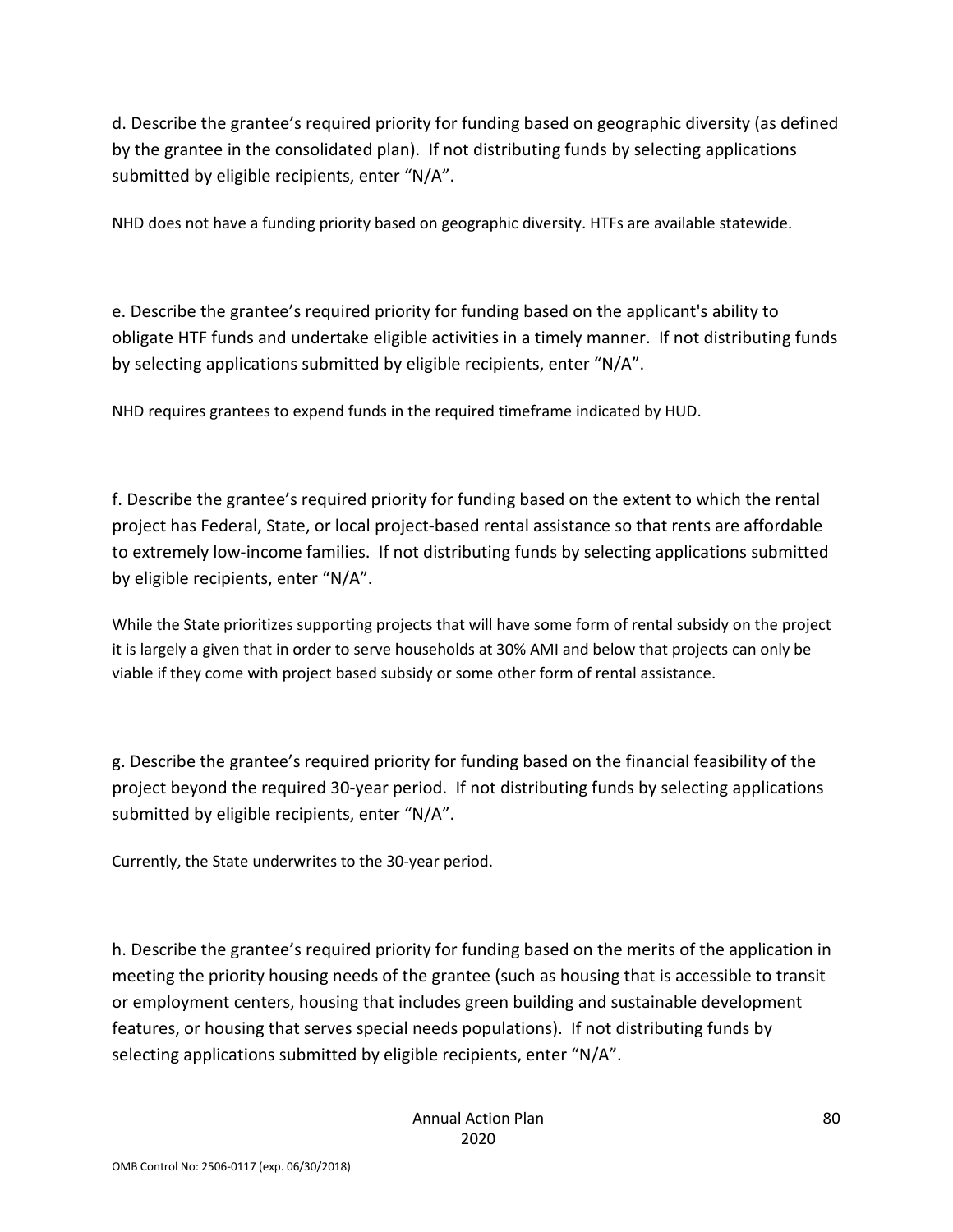Many of these project are also competing for tax credits and thus are meeting stringent requirements for these needs as found in the States QAP.

i. Describe the grantee's required priority for funding based on the extent to which the application makes use of non-federal funding sources. If not distributing funds by selecting applications submitted by eligible recipients, enter "N/A".

The State expects that for the foreseeable future that all HTF applications will likely include tax credit funding which creates a significant contribution to the equity of the project. We will continue to favor projects that are able to leverage other funding sources, but it is difficult to find other sources that are able to be applied to projects serving ELI households.

4. Does the grantee's application require the applicant to include a description of the eligible activities to be conducted with HTF funds? If not distributing funds by selecting applications submitted by eligible recipients, select "N/A".

5. Does the grantee's application require that each eligible recipient certify that housing units assisted with HTF funds will comply with HTF requirements? If not distributing funds by selecting applications submitted by eligible recipients, select "N/A".

6. **Performance Goals and Benchmarks.** The grantee has met the requirement to provide for performance goals and benchmarks against which the grantee will measure its progress, consistent with the grantee's goals established under 24 CFR 91.315(b)(2), by including HTF in its housing goals in the housing table on the SP-45 Goals and AP-20 Annual Goals and Objectives screens.

7. **Maximum Per-unit Development Subsidy Amount for Housing Assisted with HTF Funds.** Enter or attach the grantee's maximum per-unit development subsidy limits for housing assisted with HTF funds.

The limits must be adjusted for the number of bedrooms and the geographic location of the project. The limits must also be reasonable and based on actual costs of developing non-luxury housing in the area.

If the grantee will use existing limits developed for other federal programs such as the Low Income Housing Tax Credit (LIHTC) per unit cost limits, HOME's maximum per-unit subsidy amounts, and/or Public Housing Development Cost Limits (TDCs), it must include a description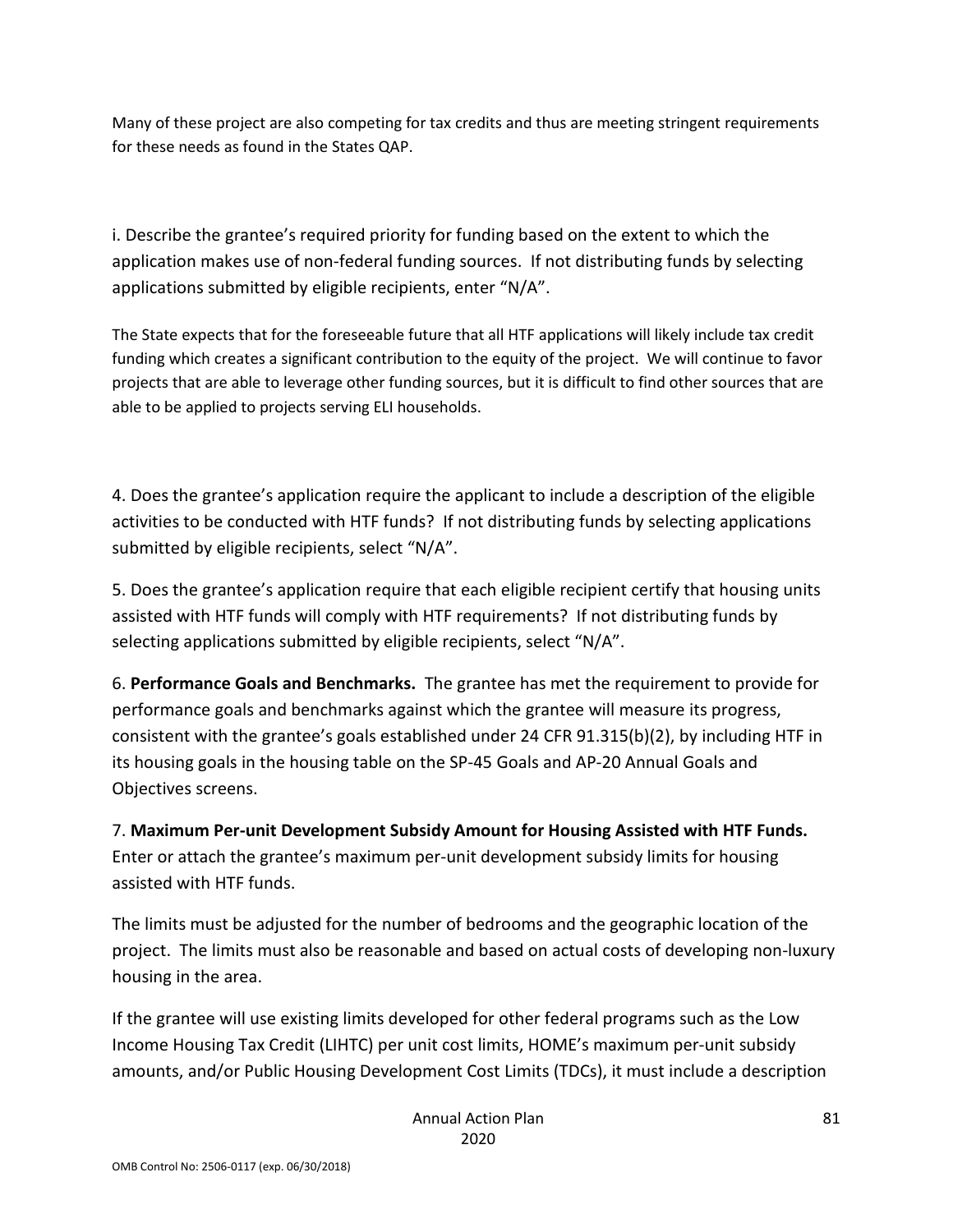of how the HTF maximum per-unit development subsidy limits were established or a description of how existing limits developed for another program and being adopted for HTF meet the HTF requirements specified above.

The limits must be adjusted for the number of bedrooms and the geographic location of the project. The limits must also be reasonable and based on actual costs of developing non-luxury housing in the area.

If the grantee will use existing limits developed for other federal programs such as the Low Income Housing Tax Credit (LIHTC) per unit cost limits, HOME's maximum per-unit subsidy amounts, and/or Public Housing Development Cost Limits (TDCs), it must include a description of how the HTF maximum per-unit development subsidy limits were established or a description of how existing limits developed for another program and being adopted for HTF meet the HTF requirements specified above.

The State of Nevada has adopted the 2020 QAP per unit development subsidy for HTF investment.

8. **Rehabilitation Standards.** The grantee must establish rehabilitation standards for all HTFassisted housing rehabilitation activities that set forth the requirements that the housing must meet upon project completion. The grantee's description of its standards must be in sufficient detail to determine the required rehabilitation work including methods and materials. The standards may refer to applicable codes or they may establish requirements that exceed the minimum requirements of the codes. The grantee must attach its rehabilitation standards below.

In addition, the rehabilitation standards must address each of the following: health and safety; major systems; lead-based paint; accessibility; disaster mitigation (where relevant); state and local codes, ordinances, and zoning requirements; Uniform Physical Condition Standards; and Capital Needs Assessments (if applicable).

- a. In addition, the rehabilitation standards must address each of the following:
- b. health and safety;
- c. major systems;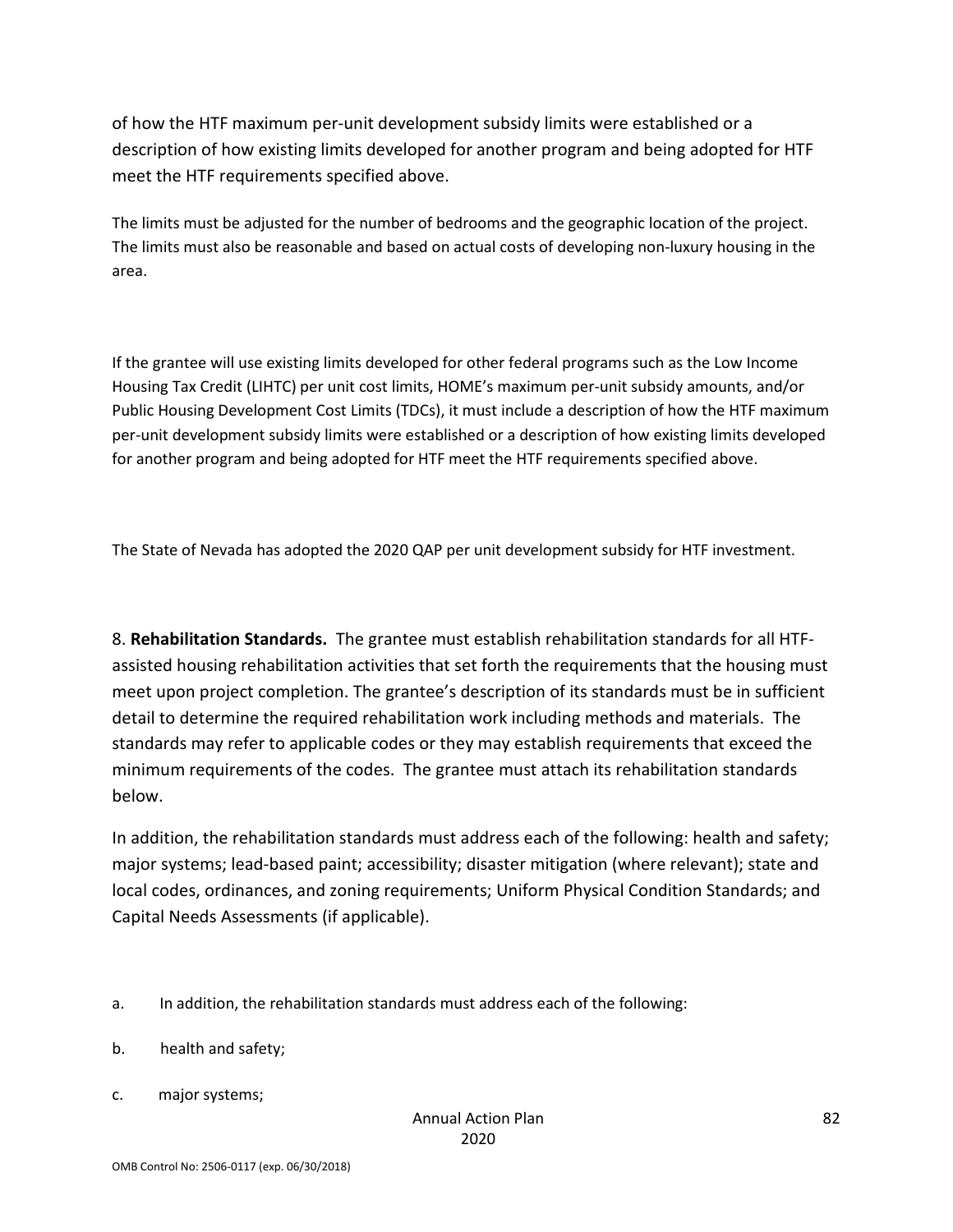- d. lead-based paint;
- e. accessibility;
- f. disaster mitigation (where relevant);
- g. state and local codes,
- h. ordinances,
- i. and zoning requirements;
- j. Uniform Physical Condition Standards; and
- k. Capital Needs Assessments (if applicable).

9. **Resale or Recapture Guidelines.** Below, the grantee must enter (or attach) a description of the guidelines that will be used for resale or recapture of HTF funds when used to assist firsttime homebuyers. If the grantee will not use HTF funds to assist first-time homebuyers, enter " $N/A$ ".

N/A

10. **HTF Affordable Homeownership Limits.** If the grantee intends to use HTF funds for homebuyer assistance and does not use the HTF affordable homeownership limits for the area provided by HUD, it must determine 95 percent of the median area purchase price and set forth the information in accordance with §93.305. If the grantee will not use HTF funds to assist firsttime homebuyers, enter "N/A".

11. **Grantee Limited Beneficiaries or Preferences.** Describe how the grantee will limit the beneficiaries or give preferences to a particular segment of the extremely low- or very lowincome population to serve unmet needs identified in its consolidated plan or annual action plan. If the grantee will not limit the beneficiaries or give preferences to a particular segment of the extremely low- or very low-income population, enter "N/A."

Any limitation or preference must not violate nondiscrimination requirements in § 93.350, and the grantee must not limit or give preferences to students. The grantee may permit rental